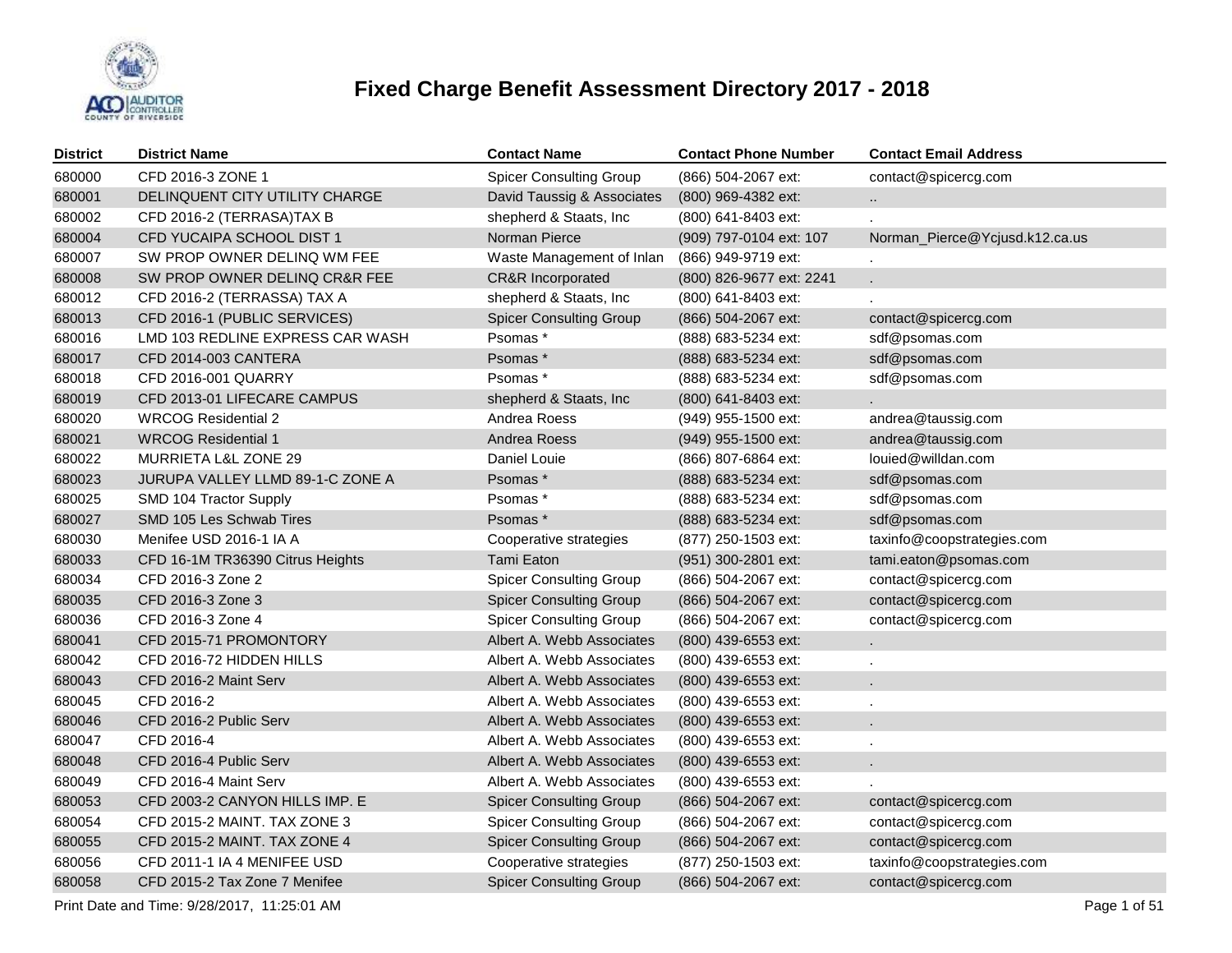

| <b>District</b> | <b>District Name</b>             | <b>Contact Name</b>               | <b>Contact Phone Number</b> | <b>Contact Email Address</b> |
|-----------------|----------------------------------|-----------------------------------|-----------------------------|------------------------------|
| 680059          | CFD 2015-2 Tax Zone 8 Menifee    | <b>Spicer Consulting Group</b>    | (866) 504-2067 ext:         | contact@spicercg.com         |
| 680060          | CFD 2015-2 Tax Zone 9 Menifee    | <b>Spicer Consulting Group</b>    | (866) 504-2067 ext:         | contact@spicercg.com         |
| 680061          | CFD 2015-2 Tax Zone 10 Menifee   | <b>Spicer Consulting Group</b>    | (866) 504-2067 ext:         | contact@spicercg.com         |
| 680062          | CFD 2015-2 Tax Zone 11 Menifee   | <b>Spicer Consulting Group</b>    | (866) 504-2067 ext:         | contact@spicercg.com         |
| 680063          | CFD 2015-2 Tax Zone 12 Menifee   | <b>Spicer Consulting Group</b>    | (866) 504-2067 ext:         | contact@spicercg.com         |
| 680064          | CFD 2015-2 Tax Zone 13 Menifee   | <b>Spicer Consulting Group</b>    | (866) 504-2067 ext:         | contact@spicercg.com         |
| 680065          | CFD 2015-2 Tax Zone 14 Menifee   | <b>Spicer Consulting Group</b>    | (866) 504-2067 ext:         | contact@spicercg.com         |
| 680074          | CITY OF BLYTHE DIST 1 LNDSCP     | <b>Stacee Reynolds</b>            | (866) 807-6864 ext:         | sreynolds@willdan.com        |
| 680075          | CITY OF BLYTHE DIST 2 LNDSCP     | Stacee Reynolds                   | (866) 807-6864 ext:         | sreynolds@willdan.com        |
| 680076          | <b>PACEfunding Riverside</b>     | <b>David Taussig Associates</b>   | (800) 969-4382 ext:         |                              |
| 680077          | CFD 2017-1 USD MORENO VALLEY     | Barbara Hale-Carter               | (760) 233-2630 ext:         | barbc@sdfa.com               |
| 680079          | CFD 32 RIV USD                   | Andrea Roess                      | (949) 955-1500 ext:         | andrea@taussig.com           |
| 680080          | <b>WRCOG CALIFORNIAFIRST</b>     | David Taussig Associates          | (800) 969-4382 ext:         |                              |
| 680081          | CITY OF DHS CFD 2010-1 ZONE 8    | Albert A. Webb Associates         | (800) 439-6553 ext:         |                              |
| 680082          | CITY OF DHS CFD 2010-1 ZONE 9    | Albert A. Webb Associates         | (800) 439-6553 ext:         |                              |
| 680085          | COACHELLA NUISANCE ABATEMENT     | Willdan Financials                | (866) 807-6864 ext:         | smedina@willdan.com          |
| 680086          | ALLIANCERG RIVERSIDE             | David Taussig Associates          | (800) 969-4382 ext:         |                              |
| 680087          | JURUPA USD CFD NO 7              | Cooperative strategies            | (877) 250-1503 ext:         | taxinfo@coopstrategies.com   |
| 680091          | <b>INDIO NUISANCE ABATEMENT</b>  | Jason Anderson                    | (760) 541-4304 ext:         | janderson@indiopd.org        |
| 680092          | SCVCSD WASTE & RECYCLING SERVICE | <b>Burrtec Waste Recycle</b>      | (760) 393-0635 ext:         |                              |
| 680093          | AD 2003-1 ZONE 28                | NBS.                              | (800) 676-7516 ext:         | info@nbsgov.com              |
| 680094          | AD 2003-1 ZONE 39                | NBS.                              | (800) 676-7516 ext:         | info@nbsgov.com              |
| 681006          | RT CODE 482 PEN ASMT             | <b>Assessor Riv Cnty</b>          | (951) 955-0400 ext:         | titlehelpdesk@asrclkrec.com  |
| 681007          | COACHELLA REFUSE COLLECTION FUND | Burrtec W & R Services            | (760) 340-2113 ext:         |                              |
| 681011          | TIMESHARE SEP ASMT FEE           | <b>Assessor Riv Cnty</b>          | (951) 955-6200 ext:         | accrmail@co.riverside.ca.us  |
| 681012          | TIMESHARE SEP ASMT FEE           | <b>Assessor Riv Cnty</b>          | (951) 955-6200 ext:         | accrmail@co.riverside.ca.us  |
| 681022          | CODE ENFRCMNT COST RECOVRY B FEE | Valerie Lam                       | (951) 955-1836 ext:         | vlam@rctlma.org              |
| 681036          | RESIDENTIAL WASTE SVCS-IDYLL FEE | CR & R Incorporated               | (888) 826-9677 ext: 2241    | $\ddotsc$                    |
| 681037          | RESIDENTIAL WASTE SVCS-ANZA FEE  | CR & R Incorporated               | (888) 826-9677 ext: 2241    |                              |
| 681110          | L&LMD NO.89-1-C.ZONE#195         | <b>Special District Financing</b> | (888) 683-5234 ext:         | sdf@psomas.com               |
| 681113          | L&LMD NO 89-1-C ZONE GRP A FEE   | <b>Special District Financing</b> | (888) 683-5234 ext:         | sdf@psomas.com               |
| 681124          | RIVCO FIRE DEF ASMT WDABATE FEE  | Paul Leach                        | (951) 238-3600 ext:         | paul.leach@fire.ca.gov       |
| 681132          | LLMD 89-1 CONSOLIDATE ZN 1 FEE   | <b>Special District Financing</b> | (888) 683-5234 ext:         | sdf@psomas.com               |
| 681135          | LLMD 89-1 CONSOLIDATE ZN3 FEE    | <b>Special District Financing</b> | (888) 683-5234 ext:         | sdf@psomas.com               |
| 681141          | LLMD 89-1-C ZN 8 FEE             | <b>Special District Financing</b> | (888) 683-5234 ext:         | sdf@psomas.com               |
| 681143          | LLMD 89-1 C ZN 10 FEE            | <b>Special District Financing</b> | (888) 683-5234 ext:         | sdf@psomas.com               |

Print Date and Time:  $9/28/2017$ , 11:25:01 AM Page 2 of 51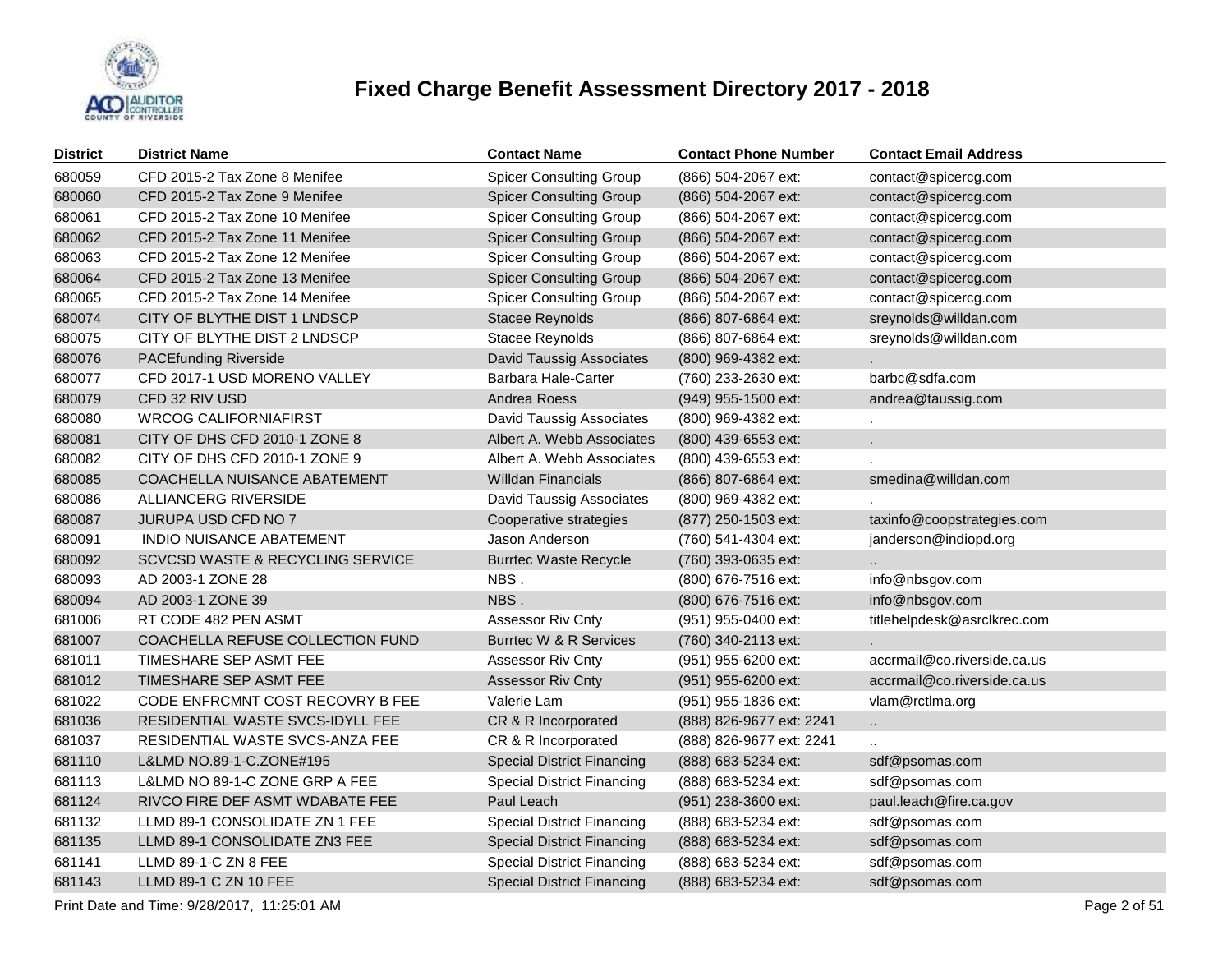

| <b>District</b> | <b>District Name</b>            | <b>Contact Name</b>               | <b>Contact Phone Number</b> | <b>Contact Email Address</b> |
|-----------------|---------------------------------|-----------------------------------|-----------------------------|------------------------------|
| 681146          | LLMD 89-1-C ZN 19 FEE           | <b>Special District Financing</b> | (888) 683-5234 ext:         | sdf@psomas.com               |
| 681148          | LLMD 89-1-C ZN 15 FEE           | <b>Special District Financing</b> | (888) 683-5234 ext:         | sdf@psomas.com               |
| 681149          | LLMD 89-1-C ZN 24 FEE           | <b>Special District Financing</b> | (888) 683-5234 ext:         | sdf@psomas.com               |
| 681151          | LLMD 89-1-C ZN 26 FEE           | <b>Special District Financing</b> | (888) 683-5234 ext:         | sdf@psomas.com               |
| 681152          | LLMD 89-1-C ZN 28 FEE           | <b>Special District Financing</b> | (888) 683-5234 ext:         | sdf@psomas.com               |
| 681153          | LLMD 89-1-C ZN 29 FEE           | <b>Special District Financing</b> | (888) 683-5234 ext:         | sdf@psomas.com               |
| 681180          | LLMD 89-1-C ZN 11 FEE           | <b>Special District Financing</b> | (888) 683-5234 ext:         | sdf@psomas.com               |
| 681182          | LLMD 89-1-C ZN 31 FEE           | <b>Special District Financing</b> | (888) 683-5234 ext:         | sdf@psomas.com               |
| 681184          | LLMD 89-1-C ZN 36 FEE           | <b>Special District Financing</b> | (888) 683-5234 ext:         | sdf@psomas.com               |
| 681188          | LLMD 89-1-C ZN 39 FEE           | Tami Eaton                        | (951) 300-2801 ext:         | tami.eaton@psomas.com        |
| 681191          | LLMD 89-1-C ZN 43 FEE           | <b>Special District Financing</b> | (888) 683-5234 ext:         | sdf@psomas.com               |
| 681192          | LLMD 89-1-C ZN 44 FEE           | <b>Special District Financing</b> | (888) 683-5234 ext:         | sdf@psomas.com               |
| 681193          | LLMD 89-1-C ZN 45 FEE           | <b>Special District Financing</b> | (888) 683-5234 ext:         | sdf@psomas.com               |
| 681198          | LLMD 89-1-C ZN 53 FEE           | <b>Special District Financing</b> | (888) 683-5234 ext:         | sdf@psomas.com               |
| 681199          | LLMD 89-1-C ZN 55 FEE           | <b>Special District Financing</b> | (888) 683-5234 ext:         | sdf@psomas.com               |
| 681232          | LLMD 89-1 C ZN 57 FEE           | <b>Special District Financing</b> | (888) 683-5234 ext:         | sdf@psomas.com               |
| 681247          | LLMD 89-1 C ZN 54               | Josephine Perez-Moses             | (951) 587-3537 ext:         | jperezmoses@willdan.com      |
| 681249          | LLMD 89-1 C ZN 74 FEE           | <b>Special District Financing</b> | (888) 683-5234 ext:         | sdf@psomas.com               |
| 681261          | LLMD 89-1 C ZN 91 FEE           | <b>Special District Financing</b> | (888) 683-5234 ext:         | sdf@psomas.com               |
| 681265          | LLMD 89-1 C ZN 97 FEE           | <b>Special District Financing</b> | (888) 683-5234 ext:         | sdf@psomas.com               |
| 681288          | LLMD 89-1 C ZN 72 FEE           | <b>Special District Financing</b> | (888) 683-5234 ext:         | sdf@psomas.com               |
| 681292          | LLMD 89-1 C ZN 109 FEE          | <b>Special District Financing</b> | (888) 683-5234 ext:         | sdf@psomas.com               |
| 681300          | CFD 05-8 SCOTT RD               | Albert A. Webb Associates         | (800) 439-6553 ext:         | $\mathbf{r}$                 |
| 681301          | CFD 03-1 NEWPORT RD             | Albert A. Webb Associates         | (800) 439-6553 ext:         |                              |
| 681310          | CFD SO A STREET 87-1            | Albert A. Webb Associates         | (800) 439-6553 ext:         |                              |
| 681318          | CFD RIV CO 07-2 CLINTON KEITH   | Albert A. Webb Associates         | (800) 439-6553 ext:         |                              |
| 681319          | CFD RIV CO 04-2 LAKEHILLS CREST | Albert A. Webb Associates         | (800) 439-6553 ext:         |                              |
| 681327          | CFD RIV CO 89-1 MTN COVE        | Albert A. Webb Associates         | (800) 439-6553 ext:         |                              |
| 681328          | CFD RIV CO 89-4 WALSH MED CTR   | Albert A. Webb Associates         | (800) 439-6553 ext:         |                              |
| 681329          | CFD 89-5 RANCON                 | David Taussig & Associate.        | (800) 969-4382 ext:         |                              |
| 681338          | AD RIV CO 168                   | Albert A. Webb Associates         | (800) 439-6553 ext:         |                              |
| 681377          | FLD CNTL STORMWATER/CLEANWATER  | Albert A. Webb Associates         | (800) 439-6553 ext:         |                              |
| 681378          | FLD CNTL STORMWATER/CLEANWATER  | Albert A. Webb Associates         | (800) 439-6553 ext:         |                              |
| 681379          | FLD CNTL STORMWATER/CLEANWATER  | Albert A. Webb Associates         | (800) 439-6553 ext:         |                              |
| 681390          | LLMD NO 89-1-C ZN 135 FEE       | <b>Special District Financing</b> | (888) 683-5234 ext:         | sdf@psomas.com               |
| 681393          | LLMD NO 89-1-C ZN 124           | <b>Special District Financing</b> | (888) 683-5234 ext:         | sdf@psomas.com               |

Print Date and Time:  $9/28/2017$ , 11:25:01 AM Page 3 of 51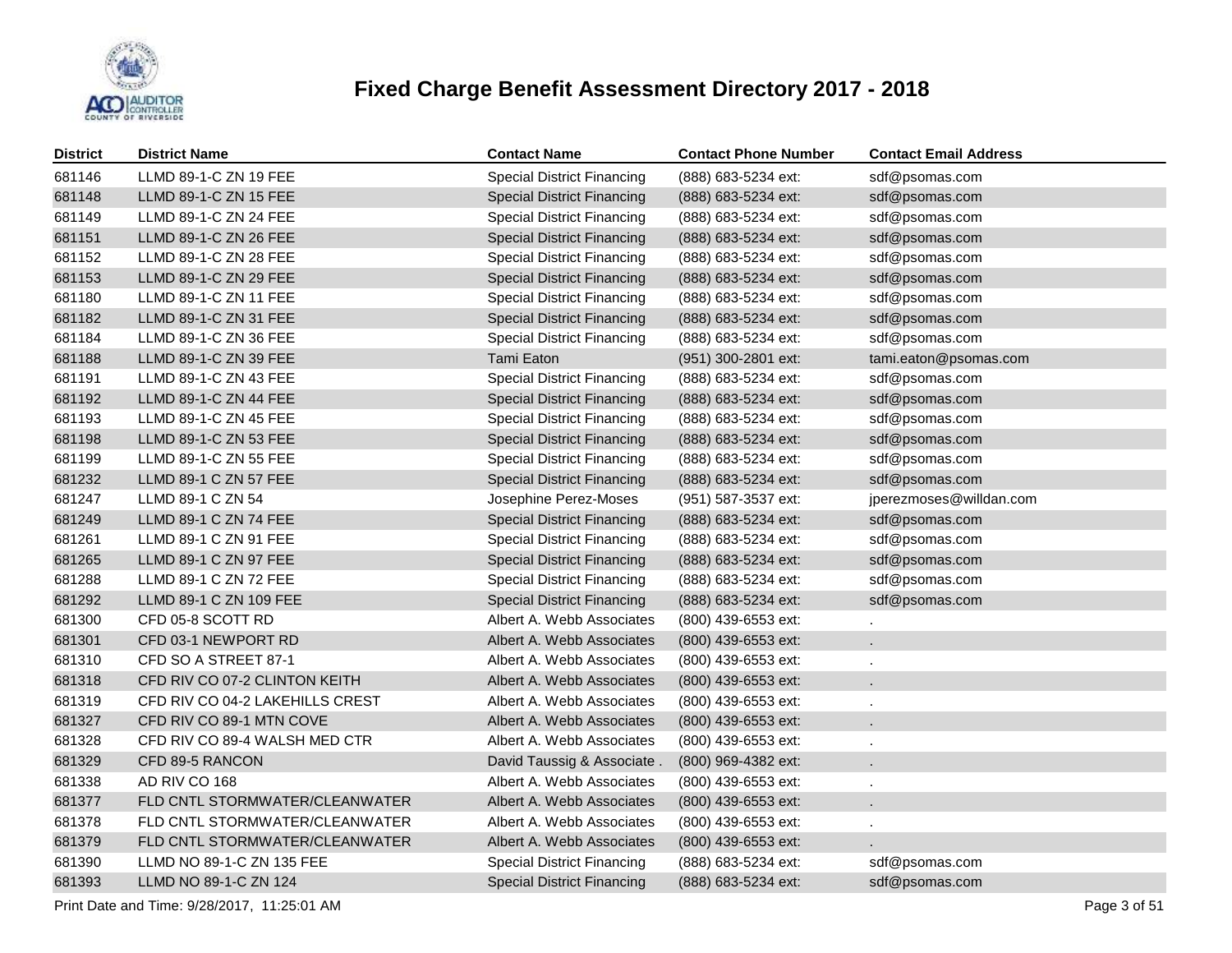

| <b>District</b> | <b>District Name</b>             | <b>Contact Name</b>               | <b>Contact Phone Number</b> | <b>Contact Email Address</b> |
|-----------------|----------------------------------|-----------------------------------|-----------------------------|------------------------------|
| 681428          | LLMD NO 89-1-C ZN 145 FEE        | <b>Special District Financing</b> | (888) 683-5234 ext:         | sdf@psomas.com               |
| 681430          | LLMD 89-1 C ZN 100 FEE           | <b>Special District Financing</b> | (888) 683-5234 ext:         | sdf@psomas.com               |
| 681450          | LLMD 89-1 C ZN 112               | <b>Special District Financing</b> | (888) 683-5234 ext:         | sdf@psomas.com               |
| 681487          | L&LMD NO 89-1-C ZONE 172 FEE     | <b>Special District Financing</b> | (888) 683-5234 ext:         | sdf@psomas.com               |
| 681493          | L&LMD NO 89-1-C ZONE 168 FEE     | <b>Special District Financing</b> | (888) 683-5234 ext:         | sdf@psomas.com               |
| 681495          | L&LMD NO 89-1-C ZONE 162 FEE     | <b>Special District Financing</b> | (888) 683-5234 ext:         | sdf@psomas.com               |
| 681498          | L&LMD NO. 89-1-C STL ZN GRP2 FEE | <b>Special District Financing</b> | (888) 683-5234 ext:         | sdf@psomas.com               |
| 681499          | L&LMD NO.89-1-C STL ZN GRP 1 FEE | <b>Special District Financing</b> | (888) 683-5234 ext:         | sdf@psomas.com               |
| 681500          | DESERT VALLEY DISPOSAL COLLECT   | Albert A. Webb Associates         | (800) 439-6553 ext:         |                              |
| 681501          | CITY OF DHS DAD NO.1 ZN 1        | City of Desert Hot Springs.       | (800) 439-6553 ext:         | $\ddotsc$                    |
| 681502          | CITY OF DHS DAD NO.1 ZN 2        | City of Desert Hot Springs.       | (800) 439-6553 ext:         | $\ddotsc$                    |
| 681503          | CITY OF DHS DAD NO.1 ZN 3        | City of Desert Hot Springs.       | (800) 439-6553 ext:         | $\ddot{\phantom{a}}$         |
| 681504          | CITY OF DHS DAD NO.1 ZN 4        | City of Desert Hot Springs.       | (800) 439-6553 ext:         | $\ldots$                     |
| 681505          | CITY OF DHS DAD NO.1 ZN 5        | City of Desert Hot Springs.       | (800) 439-6553 ext:         | $\ddot{\phantom{a}}$         |
| 681506          | CITY OF DHS DAD NO.1 ZN 6        | City of Desert Hot Springs.       | (800) 439-6553 ext:         | $\sim$                       |
| 681507          | CITY OF DHS DAD NO.1 ZN 7        | City of Desert Hot Springs.       | (800) 439-6553 ext:         | $\cdot$ .                    |
| 681508          | CITY OF DHS DAD NO.1 ZN 8        | City of Desert Hot Springs.       | (800) 439-6553 ext:         | $\ddot{\phantom{1}}$         |
| 681510          | CITY OF DHS DAD NO.1 ZN 10       | City of Desert Hot Springs.       | (800) 439-6553 ext:         | $\ddot{\phantom{a}}$         |
| 681512          | CITY OF DHS DAD NO.1 ZN 12       | City of Desert Hot Springs.       | (800) 439-6553 ext:         | $\cdot$ .                    |
| 681513          | CITY OF DHS DAD NO.1 ZN 13       | City of Desert Hot Springs.       | (800) 439-6553 ext:         | $\ddotsc$                    |
| 681514          | CITY OF DHS DAD NO.1 ZN 14       | City of Desert Hot Springs.       | (800) 439-6553 ext:         | $\cdot$ .                    |
| 681517          | CITY OF DHS DAD NO.1 ZN 17       | Albert A. Webb Associates         | (800) 439-6553 ext:         | $\mathbf{r}$                 |
| 681518          | CITY OF DHS LMD NO.2 ZN 1        | City Of Desert Hot Springs.       | (800) 439-6553 ext:         | $\ddot{\phantom{1}}$         |
| 681519          | CITY OF DHS LMD NO.2 ZN 2        | City Of Desert Hot Springs.       | (800) 439-6553 ext:         | $\ddotsc$                    |
| 681520          | CITY OF DHS LMD NO.2 ZN 3        | City Of Desert Hot Springs.       | (800) 439-6553 ext:         | $\ddot{\phantom{1}}$         |
| 681521          | CITY OF DHS LMD NO.2 ZN 4        | City Of Desert Hot Springs.       | (800) 439-6553 ext:         | $\ddot{\phantom{1}}$         |
| 681522          | CITH OF DHS LMD NO.2 ZN 5        | City Of Desert Hot Springs.       | (800) 439-6553 ext:         | $\ddot{\phantom{1}}$         |
| 681523          | CITY OF DHS LMD NO.2 ZN 6        | City Of Desert Hot Springs.       | (800) 439-6553 ext:         | $\ddot{\phantom{a}}$         |
| 681524          | CITY OF DHS LMD NO.2 ZN 7        | City Of Desert Hot Springs.       | (800) 439-6553 ext:         | $\ddot{\phantom{1}}$         |
| 681525          | CITY OF DHS LMD NO.2 ZN 8        | City Of Desert Hot Springs.       | (800) 439-6553 ext:         | $\ddot{\phantom{a}}$         |
| 681526          | CITY OF DHS LMD NO.2 ZN 9        | City Of Desert Hot Springs.       | (800) 439-6553 ext:         | $\sim$                       |
| 681527          | CITY OF DHS LMD NO.2 ZN 10       | Albert A. Webb Associates         | (800) 439-6553 ext:         | $\epsilon$                   |
| 681528          | CITY OF DHS LMD NO.2 ZN 11       | Albert A. Webb Associates         | (800) 439-6553 ext:         | $\blacksquare$               |
| 681530          | CITY OF DHS LMD NO.2 ZN 13       | City Of Desert Hot Springs.       | (800) 439-6553 ext:         | $\cdot$ .                    |
| 681532          | CITY OF DHS LMD NO.2 ZN 15       | City Of Desert Hot Springs.       | (800) 439-6553 ext:         | $\ldots$                     |
| 681535          | CITY OF DHS LMD NO.2 ZN 18       | Albert A. Webb Associates         | (800) 439-6553 ext:         |                              |

Print Date and Time:  $9/28/2017$ , 11:25:01 AM Page 4 of 51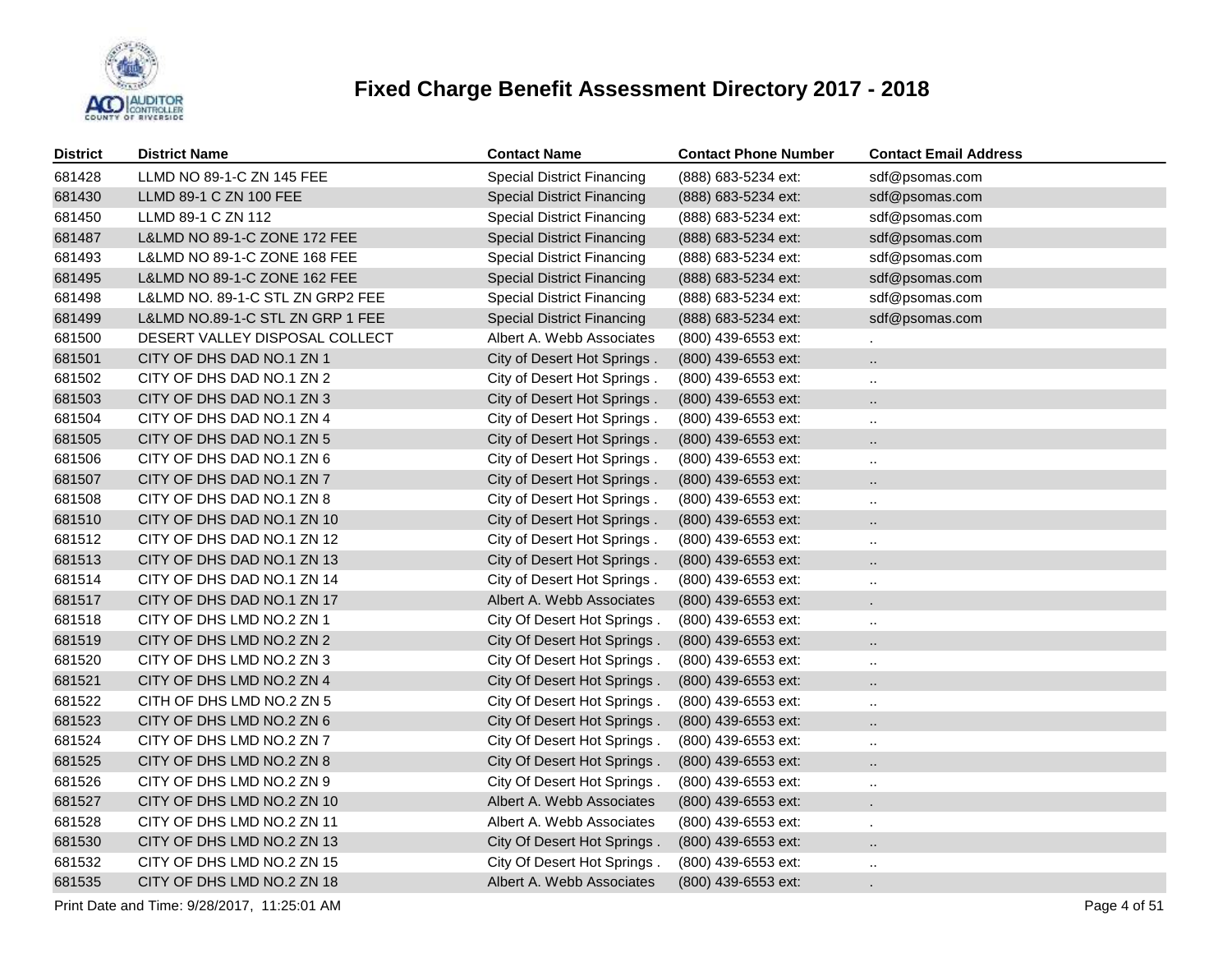

| <b>District</b> | <b>District Name</b>            | <b>Contact Name</b>       | <b>Contact Phone Number</b> | <b>Contact Email Address</b> |
|-----------------|---------------------------------|---------------------------|-----------------------------|------------------------------|
| 681536          | LLMD 89-1-C ZONE 4              | Psomas*                   | (888) 683-5234 ext:         | sdf@psomas.com               |
| 681537          | LLMD 89-1-C ZONE 5              | Psomas*                   | (888) 683-5234 ext:         | sdf@psomas.com               |
| 681538          | LLMD 89-1-C ZONE 6              | Psomas*                   | (888) 683-5234 ext:         | sdf@psomas.com               |
| 681539          | LLMD 89-1-C ZONE 7              | Psomas*                   | (888) 683-5234 ext:         | sdf@psomas.com               |
| 681540          | LLMD 89-1-C ZONE 9              | Psomas*                   | (888) 683-5234 ext:         | sdf@psomas.com               |
| 681541          | LLMD 89-1-C ZONE 14             | Psomas*                   | (888) 683-5234 ext:         | sdf@psomas.com               |
| 681542          | LLMD 89-1-C ZONE 16             | Psomas*                   | (888) 683-5234 ext:         | sdf@psomas.com               |
| 681543          | LLMD 89-1-C ZONE 17             | Psomas*                   | (888) 683-5234 ext:         | sdf@psomas.com               |
| 681544          | LLMD 89-1-C ZONE 21             | Psomas*                   | (888) 683-5234 ext:         | sdf@psomas.com               |
| 681545          | LLMD 89-1-C ZONE 34             | Psomas*                   | (888) 683-5234 ext:         | sdf@psomas.com               |
| 681546          | LLMD 89-1-C ZONE 61             | Psomas*                   | (888) 683-5234 ext:         | sdf@psomas.com               |
| 681547          | LLMD 89-1-C ZONE 73             | Psomas*                   | (888) 683-5234 ext:         | sdf@psomas.com               |
| 681548          | LLMD 89-1-C ZONE 78             | Psomas*                   | (888) 683-5234 ext:         | sdf@psomas.com               |
| 681551          | LLMD 89-1-C ZONE 106            | Psomas*                   | (888) 683-5234 ext:         | sdf@psomas.com               |
| 681552          | LLMD 89-1-C ZONE 126            | Psomas*                   | (888) 683-5234 ext:         | sdf@psomas.com               |
| 681554          | LLMD 89-1-C ZONE 132            | Psomas*                   | (888) 683-5234 ext:         | sdf@psomas.com               |
| 681555          | LLMD 89-1-C ZONE 137            | Psomas*                   | (888) 683-5234 ext:         | sdf@psomas.com               |
| 681558          | LLMD 89-1-C ZONE 173            | Psomas*                   | (888) 683-5234 ext:         | sdf@psomas.com               |
| 681559          | LLMD 89-1-C ZONE 182            | Psomas*                   | (888) 683-5234 ext:         | sdf@psomas.com               |
| 681560          | LLMD 89-1-C STL ZONES           | Psomas*                   | (888) 683-5234 ext:         | sdf@psomas.com               |
| 681561          | CFD 2013-001 BELLEGRAVE A       | Psomas*                   | (888) 683-5234 ext:         | sdf@psomas.com               |
| 681562          | <b>CFD 2014-001 HARVEST</b>     | Psomas*                   | (888) 683-5234 ext:         | sdf@psomas.com               |
| 681563          | CFD 2014-002 MISSION ESTATES    | Psomas*                   | (888) 683-5234 ext:         | sdf@psomas.com               |
| 681564          | CFD 2013-001 BELLEGRAVE B       | Psomas*                   | (888) 683-5234 ext:         | sdf@psomas.com               |
| 681565          | CFD 2015-001 RIVERBEND          | Psomas*                   | (888) 683-5234 ext:         | sdf@psomas.com               |
| 681566          | CFD 2015-002 SKYPARK            | Psomas*                   | (888) 683-5234 ext:         | sdf@psomas.com               |
| 681567          | CFD 2010-1 (ZONE 6)CITY OF DHS  | Albert A. Webb Associates | (800) 439-6553 ext:         |                              |
| 681568          | CFD 2010-1 (ZONE 4) CITY OF DHS | Albert A. Webb Associates | (800) 439-6553 ext:         | ä,                           |
| 681569          | CFD 2010-1 (ZONE 5) CITY OF DHS | Albert A. Webb Associates | (800) 439-6553 ext:         |                              |
| 681701          | <b>CSA#1</b>                    | CCS D                     | (866) 810-0255 ext:         | CSDservice@rivco.org         |
| 681712          | CSA #115                        | CCS D                     | (866) 810-0255 ext:         | CSDservice@rivco.org         |
| 681714          | <b>CSA #13</b>                  | CCS D                     | (866) 810-0255 ext:         | CSDservice@rivco.org         |
| 681724          | <b>CSA #22</b>                  | CCS D                     | (866) 810-0255 ext:         | CSDservice@rivco.org         |
| 681727          | <b>CSA #117</b>                 | CCS D                     | (866) 810-0255 ext:         | CSDservice@rivco.org         |
| 681729          | <b>CSA #27</b>                  | CCS D                     | (866) 810-0255 ext:         | CSDservice@rivco.org         |
| 681739          | <b>CSA #36</b>                  | CCS D                     | (866) 810-0255 ext:         | CSDservice@rivco.org         |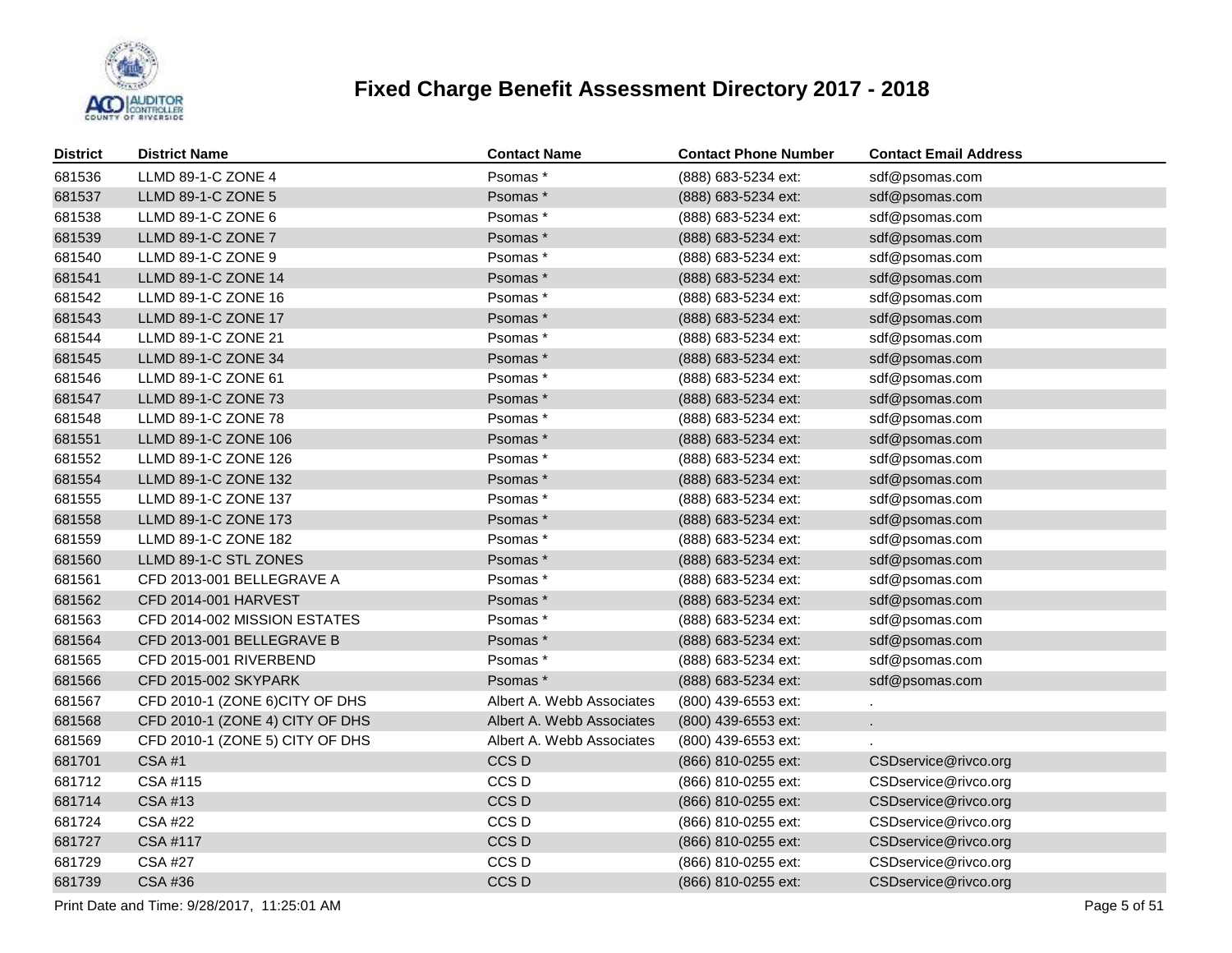

| <b>District</b> | <b>District Name</b>             | <b>Contact Name</b>       | <b>Contact Phone Number</b> | <b>Contact Email Address</b> |
|-----------------|----------------------------------|---------------------------|-----------------------------|------------------------------|
| 681744          | CSA #142                         | CCS <sub>D</sub>          | (866) 810-0255 ext:         | CSDservice@rivco.org         |
| 681747          | <b>CSA #43</b>                   | CCS <sub>D</sub>          | (866) 810-0255 ext:         | CSDservice@rivco.org         |
| 681756          | CSA #51                          | CCS <sub>D</sub>          | (866) 810-0255 ext:         | CSDservice@rivco.org         |
| 681765          | <b>CSA #59</b>                   | CCS <sub>D</sub>          | (866) 810-0255 ext:         | CSDservice@rivco.org         |
| 681768          | CSA #62                          | CCS <sub>D</sub>          | (866) 810-0255 ext:         | CSDservice@rivco.org         |
| 681776          | <b>CSA #69</b>                   | CCS <sub>D</sub>          | (866) 810-0255 ext:         | CSDservice@rivco.org         |
| 681789          | CSA #132                         | CCS <sub>D</sub>          | (866) 810-0255 ext:         | CSDservice@rivco.org         |
| 681793          | <b>CSA #84</b>                   | CCS <sub>D</sub>          | (866) 810-0255 ext:         | CSDservice@rivco.org         |
| 681794          | <b>CSA #85</b>                   | CCS <sub>D</sub>          | (866) 810-0255 ext:         | CSDservice@rivco.org         |
| 681796          | <b>CSA #87</b>                   | CCS <sub>D</sub>          | (866) 810-0255 ext:         | CSDservice@rivco.org         |
| 681799          | CSA #89                          | CCS <sub>D</sub>          | (866) 810-0255 ext:         | CSDservice@rivco.org         |
| 681802          | <b>CSA #91</b>                   | CCS <sub>D</sub>          | (866) 810-0255 ext:         | CSDservice@rivco.org         |
| 681805          | <b>CSA #94</b>                   | CCS <sub>D</sub>          | (866) 810-0255 ext:         | CSDservice@rivco.org         |
| 681808          | CSA #97                          | CCS <sub>D</sub>          | (866) 810-0255 ext:         | CSDservice@rivco.org         |
| 681811          | CFD 93-1 IA 7A1 BEAUMONT         | Albert A. Webb Associates | (800) 439-6553 ext:         |                              |
| 681812          | CFD 93-1 IA 7A1 BEAUMONT SERVICE | Albert A. Webb Associates | (800) 439-6553 ext:         |                              |
| 681815          | CSA #103                         | CCS <sub>D</sub>          | (866) 810-0255 ext:         | CSDservice@rivco.org         |
| 681816          | CSA #104                         | CCS <sub>D</sub>          | (866) 810-0255 ext:         | CSDservice@rivco.org         |
| 681817          | CSA #105                         | CCS <sub>D</sub>          | (866) 810-0255 ext:         | CSDservice@rivco.org         |
| 681818          | CFD 2016-1 BEAUMONT              | Albert A. Webb Associates | (800) 439-6553 ext:         | k.                           |
| 681819          | CFD 2016-1 SERVICES BEAUMONT     | Albert A. Webb Associates | (800) 439-6553 ext:         |                              |
| 681820          | CSA #108                         | CCS D                     | (866) 810-0255 ext:         | CSDservice@rivco.org         |
| 681822          | CSA #134                         | CCS <sub>D</sub>          | (866) 810-0255 ext:         | CSDservice@rivco.org         |
| 681823          | <b>CSA #143</b>                  | CCS <sub>D</sub>          | (866) 810-0255 ext:         | CSDservice@rivco.org         |
| 681825          | CSA #113                         | CCS <sub>D</sub>          | (866) 810-0255 ext:         | CSDservice@rivco.org         |
| 681828          | <b>CSA #143C</b>                 | CCS <sub>D</sub>          | (866) 810-0255 ext:         | CSDservice@rivco.org         |
| 681829          | CSA #143D                        | CCS <sub>D</sub>          | (866) 810-0255 ext:         | CSDservice@rivco.org         |
| 681833          | CSA #121                         | CCS <sub>D</sub>          | (866) 810-0255 ext:         | CSDservice@rivco.org         |
| 681834          | CSA #122                         | CCS <sub>D</sub>          | (866) 810-0255 ext:         | CSDservice@rivco.org         |
| 681836          | CSA #124                         | Tami Eaton                | (951) 300-2801 ext:         | tami.eaton@psomas.com        |
| 681843          | CSA #135                         | CCS <sub>D</sub>          | (866) 810-0255 ext:         | CSDservice@rivco.org         |
| 681848          | <b>CSA #149A</b>                 | Tami Eaton                | (951) 300-2801 ext:         | tami.eaton@psomas.com        |
| 681849          | CSA #149                         | CCS <sub>D</sub>          | (866) 810-0255 ext:         | CSDservice@rivco.org         |
| 681851          | CSA #146                         | CCS <sub>D</sub>          | (866) 810-0255 ext:         | CSDservice@rivco.org         |
| 681852          | CSA #152                         | CCS <sub>D</sub>          | (866) 810-0255 ext:         | CSDservice@rivco.org         |
| 681853          | CSA 152-RIVERSIDE STORMWATER     | CCS <sub>D</sub>          | (866) 810-0255 ext:         | CSDservice@rivco.org         |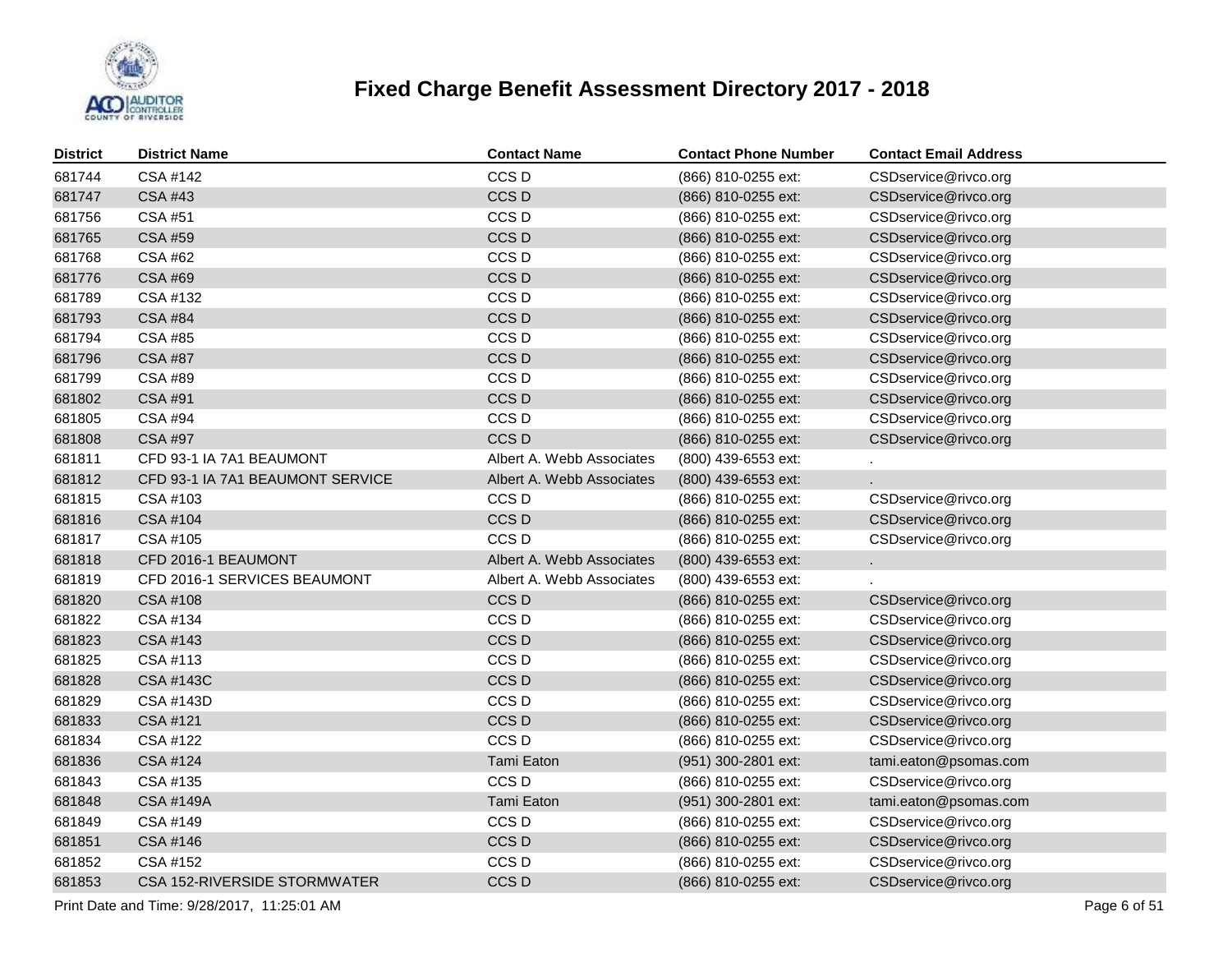

| <b>District</b> | <b>District Name</b>                   | <b>Contact Name</b>              | <b>Contact Phone Number</b> | <b>Contact Email Address</b> |
|-----------------|----------------------------------------|----------------------------------|-----------------------------|------------------------------|
| 681854          | CSA 152-CORONA STORMWATER              | CCS <sub>D</sub>                 | (866) 810-0255 ext:         | CSDservice@rivco.org         |
| 681857          | CSA 152-DHSPRINGS STORMWATER           | CCS <sub>D</sub>                 | (866) 810-0255 ext:         | CSDservice@rivco.org         |
| 681859          | CSA 152-LA QUINTA STORMWATER           | CCS <sub>D</sub>                 | (866) 810-0255 ext:         | CSDservice@rivco.org         |
| 681860          | CSA 152-MORENO VLY STORMWATER          | CCS <sub>D</sub>                 | (866) 810-0255 ext:         | CSDservice@rivco.org         |
| 681861          | CSA 152-MURRIETA STORMWATER            | CCS <sub>D</sub>                 | (866) 810-0255 ext:         | CSDservice@rivco.org         |
| 681862          | CSA 152-NORCO STORMWATER               | CCS <sub>D</sub>                 | (866) 810-0255 ext:         | CSDservice@rivco.org         |
| 681864          | CSA 152-PLM SPRINGS STORMWATER         | CCS <sub>D</sub>                 | (866) 810-0255 ext:         | CSDservice@rivco.org         |
| 681865          | CSA 152-RNCHOMIRAGE STORMWATER         | CCS D                            | (866) 810-0255 ext:         | CSDservice@rivco.org         |
| 681867          | CSA 152-LK ELSINORE STORMWATER         | CCS <sub>D</sub>                 | (866) 810-0255 ext:         | CSDservice@rivco.org         |
| 681868          | CSA 152-SAN JACINTO STORMWATER         | CCS D                            | (866) 810-0255 ext:         | CSDservice@rivco.org         |
| 681869          | <b>CSA 152</b>                         | CCS <sub>D</sub>                 | (866) 810-0255 ext:         | CSDservice@rivco.org         |
| 681870          | <b>CSA 152B</b>                        | CCS D                            | (866) 810-0255 ext:         | CSDservice@rivco.org         |
| 681883          | CSA #126                               | CCS D                            | (866) 810-0255 ext:         | CSDservice@rivco.org         |
| 681885          | <b>CSA #128E</b>                       | CCS D                            | (866) 810-0255 ext:         | CSDservice@rivco.org         |
| 681886          | CSA #128W                              | CCS D                            | (866) 810-0255 ext:         | CSDservice@rivco.org         |
| 682053          | CITY OF BANNING WEED CONTROL           | Debbie Shubin                    | (951) 849-1047 ext:         | dshubin@ci.banning.ca.us     |
| 682058          | <b>BANNING LAND &amp; MAINT DIST 1</b> | City Of Banning                  | (951) 922-3130 ext:         | Isampson@ci.banning.ca.us    |
| 682065          | BANNING IMP DIST 2004-1 FAIR OAK       | <b>Willdan Financial Service</b> | (866) 807-6864 ext:         | jperezmoses@willdan.com      |
| 682088          | CFD 93-1 IA 6A1 SERV BEAUMONT          | Albert A. Webb Associates        | (800) 439-6553 ext:         |                              |
| 682089          | CFD 93-1 IA 17B SERV BEAUMONT          | Albert A. Webb Associates        | (800) 439-6553 ext:         |                              |
| 682090          | CFD 93-1 IA 17A SERV BEAUMONT          | Albert A. Webb Associates        | (800) 439-6553 ext:         |                              |
| 682091          | CFD 93-1 IA 20 SERV BEAUMONT           | Albert A. Webb Associates        | (800) 439-6553 ext:         |                              |
| 682093          | CFD 93-1 IA 16 SERV BEAUMONT           | Albert A. Webb Associates        | (800) 439-6553 ext:         |                              |
| 682094          | CFD 93-1 IA 7C SERV BEAUMONT           | Albert A. Webb Associates        | (800) 439-6553 ext:         |                              |
| 682095          | CFD 93-1 IA 7B SERV BEAUMONT           | Albert A. Webb Associates        | (800) 439-6553 ext:         |                              |
| 682096          | CFD 93-1 IA 19A SERV BEAUMONT          | Albert A. Webb Associates        | (800) 439-6553 ext:         |                              |
| 682097          | CFD 93-1 IA 18 SERV BEAUMONT           | Albert A. Webb Associates        | (800) 439-6553 ext:         |                              |
| 682098          | CFD 93-1 IA 17C SERV BEAUMONT          | Albert A. Webb Associates        | (800) 439-6553 ext:         |                              |
| 682099          | CFD 93-1 IA 19C SERV BEAUMONT          | Albert A. Webb Associates        | (800) 439-6553 ext:         |                              |
| 682100          | CITY OF BEAUMONT SEWER STDBY FEE       | City Of Beaumont                 | (951) 769-8520 ext:         |                              |
| 682101          | CFD 93-1 IA 8A BEAUMONT SERVICE        | Albert A. Webb Associates        | (800) 439-6553 ext:         | $\ddot{\phantom{a}}$         |
| 682102          | CFD 93-1 IA 8B BEAUMONT SERVICE        | Albert A. Webb Associates        | (800) 439-6553 ext:         |                              |
| 682104          | CFD 93-1 IA 8E BEAUMONT                | Albert A. Webb Associates        | (800) 439-6553 ext:         | ×,                           |
| 682105          | CITY OF BEAUMONT-SANITATION CHG        | City Of Beaumont                 | (951) 769-8520 ext:         |                              |
| 682108          | CITY OF BEAUMONT WEED ABATEMENT        | City Of Beaumont                 | (951) 769-8520 ext:         |                              |
| 682109          | CFD 93-1 1 CITY OF BEAUMONT            | Albert A. Webb Associates        | (800) 439-6553 ext:         |                              |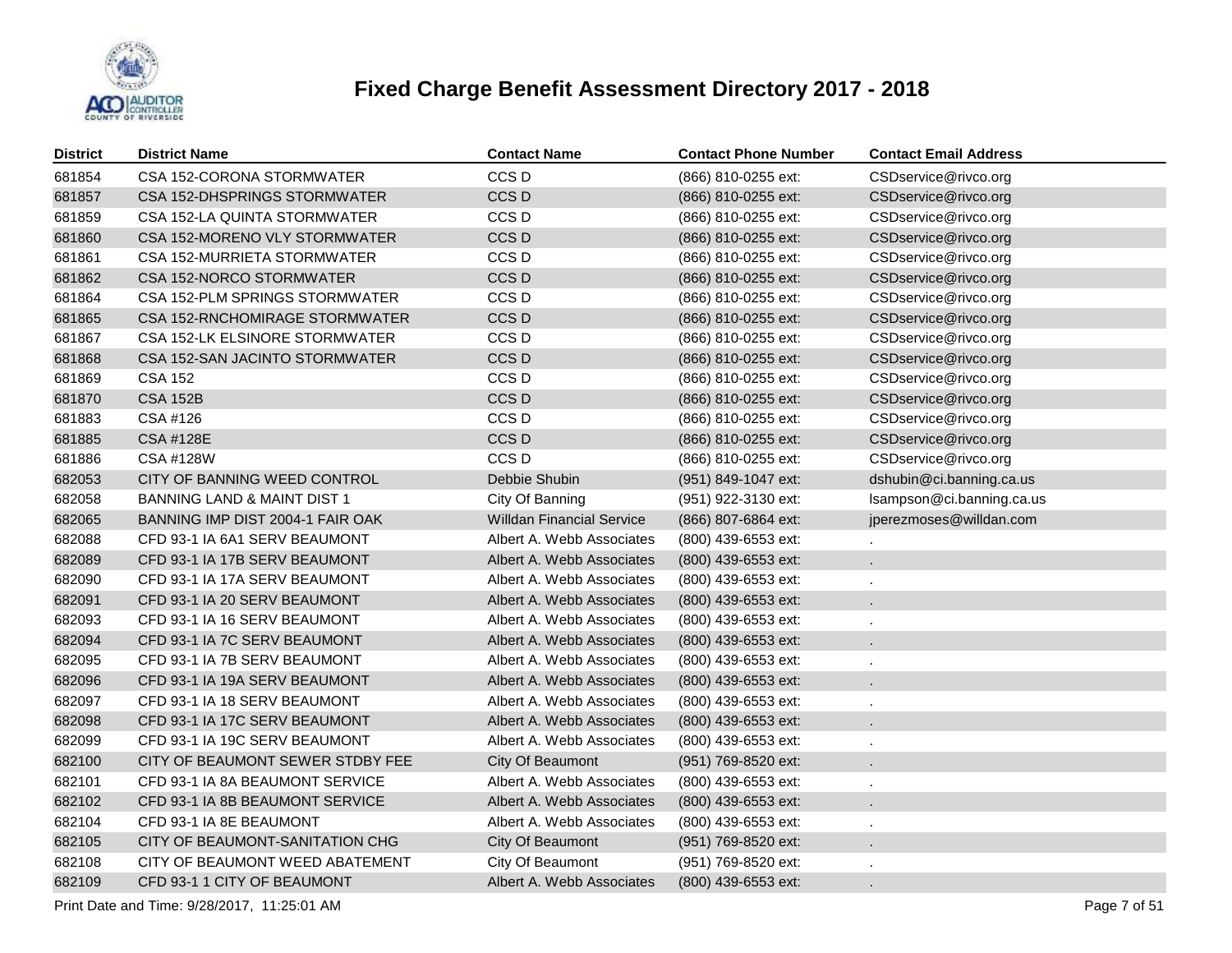

| <b>District</b> | <b>District Name</b>         | <b>Contact Name</b>       | <b>Contact Phone Number</b> | <b>Contact Email Address</b> |
|-----------------|------------------------------|---------------------------|-----------------------------|------------------------------|
| 682110          | CFD 93-1 2 CITY OF BEAUMONT  | Albert A. Webb Associates | (800) 439-6553 ext:         |                              |
| 682111          | CFD 93-1 3 CITY OF BEAUMONT  | Albert A. Webb Associates | (800) 439-6553 ext:         | ä.                           |
| 682112          | CFD 93-1 4 CITY OF BEAUMONT  | Albert A. Webb Associates | (800) 439-6553 ext:         | $\epsilon$                   |
| 682113          | CFD 93-1 5 CITY OF BEAUMONT  | Albert A. Webb Associates | (800) 439-6553 ext:         |                              |
| 682114          | CFD 93-1 6A CITY OF BEAUMONT | Albert A. Webb Associates | (800) 439-6553 ext:         | ä,                           |
| 682115          | CFD 93-1 6B CITY OF BEAUMONT | Albert A. Webb Associates | (800) 439-6553 ext:         |                              |
| 682116          | CFD 93-1 9 CITY OF BEAUMONT  | Albert A. Webb Associates | (800) 439-6553 ext:         | ä,                           |
| 682117          | CFD 93-1 10 CITY OF BEAUMONT | Albert A. Webb Associates | (800) 439-6553 ext:         |                              |
| 682118          | CFD 93-1 11 CITY OF BEAUMONT | Albert A. Webb Associates | (800) 439-6553 ext:         | ä,                           |
| 682119          | CFD 93-1 12 CITY OF BEAUMONT | Albert A. Webb Associates | (800) 439-6553 ext:         |                              |
| 682120          | CFD 93-1 13 CITY OF BEAUMONT | Albert A. Webb Associates | (800) 439-6553 ext:         | ä,                           |
| 682121          | CFD 11 SRV CITY OF BEAUMONT  | Albert A. Webb Associates | (800) 439-6553 ext:         |                              |
| 682122          | CFD 93-1 14 CITY OF BEAUMONT | Albert A. Webb Associates | (800) 439-6553 ext:         |                              |
| 682123          | CFD 3 SRV CITY OF BEAUMONT   | Albert A. Webb Associates | (800) 439-6553 ext:         |                              |
| 682124          | CFD 9 SRV CITY OF BEAUMONT   | Albert A. Webb Associates | (800) 439-6553 ext:         |                              |
| 682125          | CFD 93-1 IA 14 SRV BEAUMONT  | Albert A. Webb Associates | (800) 439-6553 ext:         |                              |
| 682126          | CFD 93-1 IA 10 SRV BEAUMONT  | Albert A. Webb Associates | (800) 439-6553 ext:         |                              |
| 682127          | CFD 93-1 IA 8 BEAUMONT       | Albert A. Webb Associates | (800) 439-6553 ext:         |                              |
| 682128          | CFD 15 SRV BEAUMONT          | Albert A. Webb Associates | (800) 439-6553 ext:         |                              |
| 682129          | CFD 93-1 8 SRV BEAUMONT      | Albert A. Webb Associates | (800) 439-6553 ext:         |                              |
| 682130          | CFD 93-1 12 SRV BEAUMONT     | Albert A. Webb Associates | (800) 439-6553 ext:         |                              |
| 682131          | CFD 93-1 17A BEAUMONT        | Albert A. Webb Associates | (800) 439-6553 ext:         |                              |
| 682132          | CFD 93-1 18 BEAUMONT         | Albert A. Webb Associates | (800) 439-6553 ext:         |                              |
| 682134          | CFD 93-1 16 BEAUMONT         | Albert A. Webb Associates | (800) 439-6553 ext:         |                              |
| 682135          | CFD 93-1 19A BEAUMONT        | Albert A. Webb Associates | (800) 439-6553 ext:         |                              |
| 682136          | CFD 93-1 8A BEAUMONT         | Albert A. Webb Associates | (800) 439-6553 ext:         |                              |
| 682137          | CFD 93-1 19C BEAUMONT        | Albert A. Webb Associates | (800) 439-6553 ext:         |                              |
| 682138          | CFD 93-1 23 BEAUMONT         | Albert A. Webb Associates | (800) 439-6553 ext:         |                              |
| 682139          | CFD 93-1 IA 7B BEAUMONT      | Albert A. Webb Associates | (800) 439-6553 ext:         |                              |
| 682140          | CFD 93-1 IA 8B BEAUMONT      | Albert A. Webb Associates | (800) 439-6553 ext:         |                              |
| 682141          | CFD 93-1 IA 8C BEAUMONT      | Albert A. Webb Associates | (800) 439-6553 ext:         |                              |
| 682142          | CFD 93-1 IA 17B BEAUMONT     | Albert A. Webb Associates | (800) 439-6553 ext:         |                              |
| 682143          | CFD 93-1 IA 20 BEAUMONT      | Albert A. Webb Associates | (800) 439-6553 ext:         | ٠                            |
| 682144          | CFD 93-1 IA 21 BEAUMONT      | Albert A. Webb Associates | (800) 439-6553 ext:         |                              |
| 682146          | CFD 93-1 IA 7C BEAUMONT      | Albert A. Webb Associates | (800) 439-6553 ext:         |                              |
| 682147          | CFD 93-1 IA 8D BEAUMONT      | Albert A. Webb Associates | (800) 439-6553 ext:         |                              |

Print Date and Time:  $9/28/2017$ , 11:25:01 AM Page 8 of 51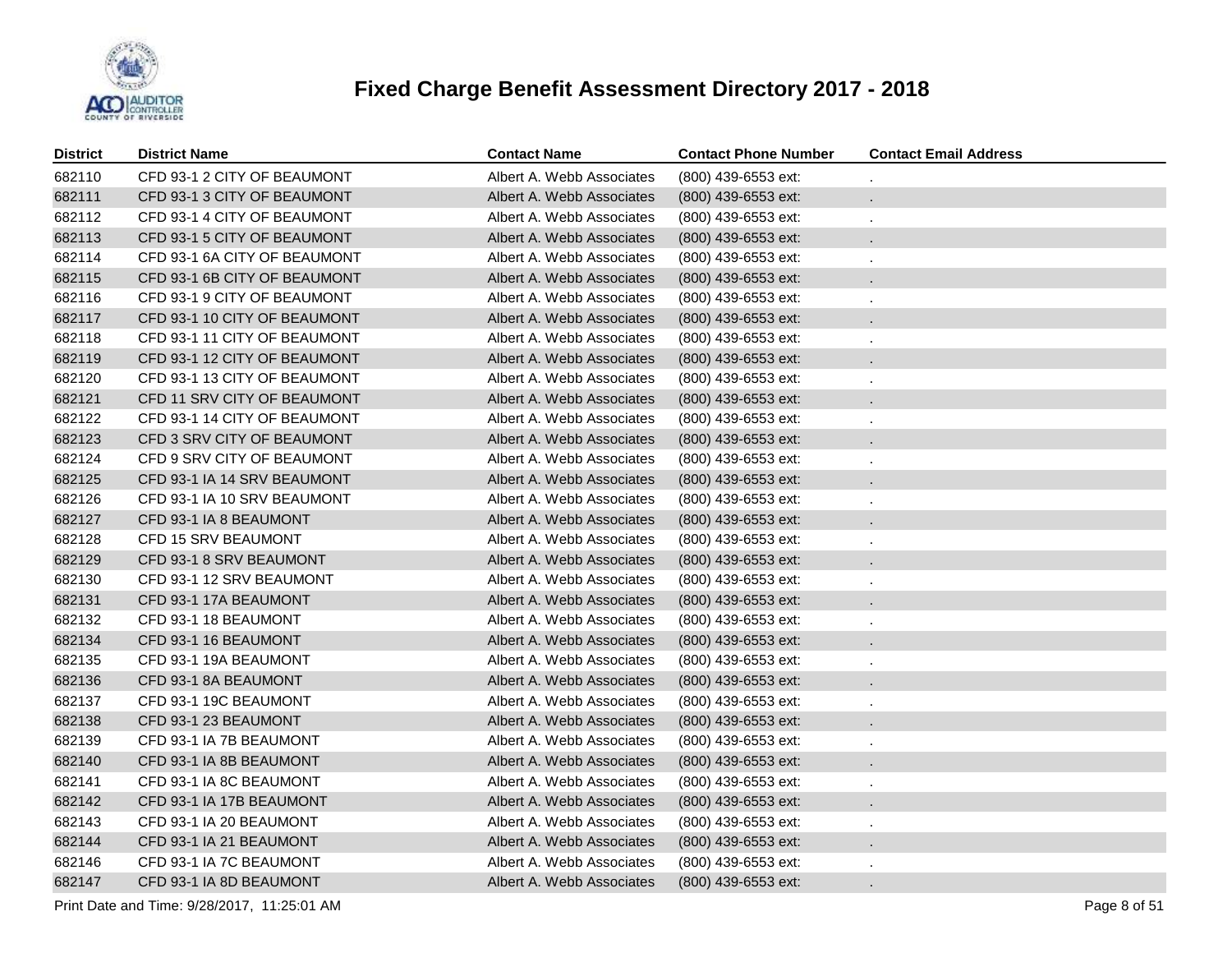

| <b>District</b> | <b>District Name</b>             | <b>Contact Name</b>              | <b>Contact Phone Number</b> | <b>Contact Email Address</b> |
|-----------------|----------------------------------|----------------------------------|-----------------------------|------------------------------|
| 682149          | CFD 93-1 IA 8C BEAUMONT SERVICE  | Albert A. Webb Associates        | (800) 439-6553 ext:         |                              |
| 682150          | CFD 93-1 IA 8D BEAUMONT SERVICE  | Albert A. Webb Associates        | (800) 439-6553 ext:         | $\mathcal{L}^{\mathcal{L}}$  |
| 682151          | CFD 93-1 IA 25 BEAUMONT          | Albert A. Webb Associates        | (800) 439-6553 ext:         |                              |
| 682152          | CFD 93-1 IA BEAUMONT SERVICE     | Albert A. Webb Associates        | (800) 439-6553 ext:         |                              |
| 682154          | CITY OF BLYTHE BLDG ABATE        | David Taussig Associates         | (800) 969-4382 ext:         |                              |
| 682155          | CITY OF BLYTHE DIST 1 LTG        | Stacee Reynolds                  | (866) 807-6864 ext:         | sreynolds@willdan.com        |
| 682156          | CITY OF BLYTHE DIST 2 LTG        | Stacee Reynolds                  | (866) 807-6864 ext:         | sreynolds@willdan.com        |
| 682160          | CFD 2004-1 BLYTHE                | David Taussig & Associates       | (800) 969-4382 ext:         | $\ddot{\phantom{1}}$         |
| 682161          | CFD 93-1 IA 8E BEAUMONT SERVICE  | Albert A. Webb Associates        | (800) 439-6553 ext:         |                              |
| 682162          | CFD 93-1 IA 8F BEAUMONT          | Albert A. Webb Associates        | (800) 439-6553 ext:         |                              |
| 682163          | CFD 93-1 IA 8F BEAUMONT SERVICE  | Albert A. Webb Associates        | (800) 439-6553 ext:         |                              |
| 682165          | CFD CALIMESA 2013-1 FAC IA 2     | Koppel & Gruber Public Fina      | (888) 510-0290 ext:         | info@kgpf.net                |
| 682166          | CFD CALIMESA 2013-1 FAC IA 1     | Douglas Floyd                    | (760) 510-0290 ext:         | doug@kgpf.net                |
| 682167          | CFD CALIMESA 2013-1 SERVICES     | Koppel & Gruber Public Fina      | (888) 510-0290 ext:         | info@kgpf.net                |
| 682168          | CFD CALIMESA 2012-1 SERVICES     | Koppel & Gruber Public Fina      | (888) 510-0290 ext:         | info@kgpf.net                |
| 682169          | CFD CALIMESA 2012-1 FAC IA2      | Douglas Floyd                    | (760) 510-0290 ext:         | doug@kgpf.net                |
| 682170          | CFD CALIMESA 2012-1 FAC IA1      | Koppel & Gruber Public Fina      | (888) 510-0290 ext:         | info@kgpf.net                |
| 682171          | CITY OF CALIMESA LLMD            | Calimesa City of                 | (909) 795-9801 ext:         |                              |
| 682172          | CALIMESA DELQ SOLID WASTE        | Darlene Gerdes                   | (909) 795-9801 ext: 233     | dgerdes@cityofcalimesa.net   |
| 682173          | <b>CALIMESA WEED ABATE</b>       | Darlene Gerdes                   | (909) 795-9801 ext: 233     | dgerdes@cityofcalimesa.net   |
| 682174          | <b>CFD 1 CALIMESA</b>            | Koppel & Gruber Public Fi        | (888) 510-0290 ext:         | info@kgpf.net                |
| 682177          | CFD 93-1 IA 17D BEAUMONT         | Albert A. Webb Associates        | (800) 439-6553 ext:         | $\sim$                       |
| 682178          | CFD 93-1 IA 17D BEAUMONT SERVICE | Albert A. Webb Associates        | (800) 439-6553 ext:         |                              |
| 682179          | CFD 93-1 IA 7D BEAUMONT          | Albert A. Webb Associates        | (800) 439-6553 ext:         |                              |
| 682180          | CFD 93-1 IA 7D BEAUMONT SERVICES | Albert A. Webb Associates        | (800) 439-6553 ext:         | $\mathbf{r}$                 |
| 682181          | CFD 93-1 IA 14A BEAUMONT         | Albert A. Webb Associates        | (800) 439-6553 ext:         | $\mathcal{L}_{\mathcal{A}}$  |
| 682182          | CFD 93-1 IA 14B BEAUMONT         | Albert A. Webb Associates        | (800) 439-6553 ext:         |                              |
| 682183          | CFD 93-1 IA 6A1 BEAUMONT         | Albert A. Webb Associates        | $(800)$ 439-6553 ext:       |                              |
| 682190          | <b>CANYON LAKE REFUSE</b>        | David Fahrion                    | (951) 943-1991 ext:         | davidf@crrmail.com           |
| 682200          | CATHEDRAL CITY LMD 1 ZN 18       | <b>Willdan Financial Service</b> | (866) 807-6864 ext:         | jperezmoses@willdan.com      |
| 682209          | CATHEDRAL CITY LLMD 1 ZN 21      | <b>Willdan Financial Service</b> | (866) 807-6864 ext:         | jperezmoses@willdan.com      |
| 682210          | CATHED CITY LMD 1 ZN19 ALICANTE  | <b>Willdan Financial Service</b> | (866) 807-6864 ext:         | jperezmoses@willdan.com      |
| 682211          | CATHED CITY LMD 1 ZN20 CIMARRON  | <b>Willdan Financial Service</b> | (866) 807-6864 ext:         | jperezmoses@willdan.com      |
| 682212          | CATHEDRAL CITY LMD 1 ZN 2        | <b>Willdan Financial Service</b> | (866) 807-6864 ext:         | jperezmoses@willdan.com      |
| 682213          | CATHEDRAL CITY LMD 1 ZN 5        | <b>Willdan Financial Service</b> | (866) 807-6864 ext:         | jperezmoses@willdan.com      |
| 682214          | CATHEDRAL CITY LMD 1 ZN 7        | <b>Willdan Financial Service</b> | (866) 807-6864 ext:         | jperezmoses@willdan.com      |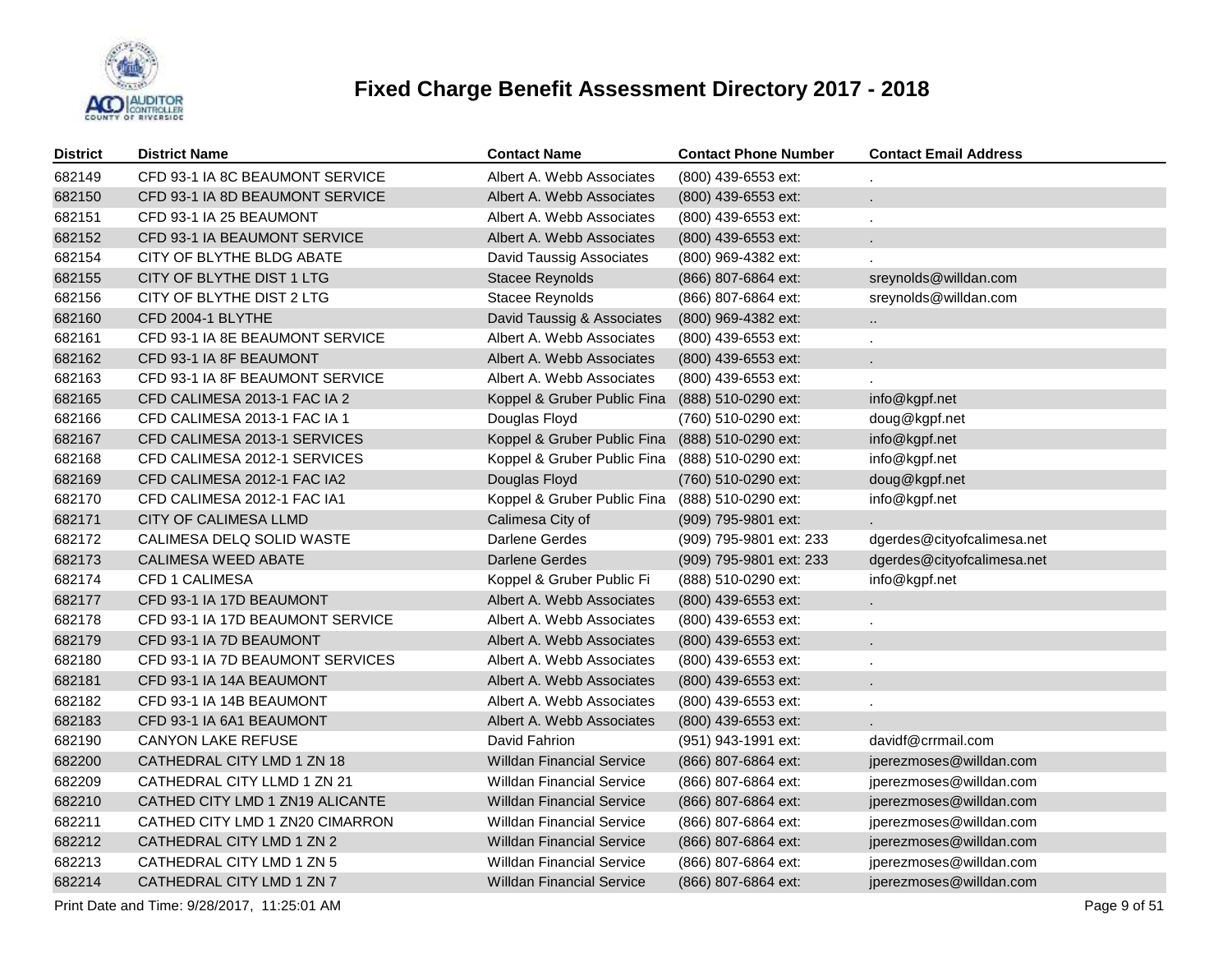

| <b>District</b> | <b>District Name</b>             | <b>Contact Name</b>               | <b>Contact Phone Number</b> | <b>Contact Email Address</b> |
|-----------------|----------------------------------|-----------------------------------|-----------------------------|------------------------------|
| 682215          | CATHEDRAL CITY LMD 1 ZN 8        | <b>Willdan Financial Service</b>  | (866) 807-6864 ext:         | jperezmoses@willdan.com      |
| 682216          | CATHEDRAL LMD 1 ZN 9 LA PASADA   | <b>Willdan Financial Service</b>  | (866) 807-6864 ext:         | jperezmoses@willdan.com      |
| 682217          | CATHEDRAL LMD 1 ZN 11 DTOWN CORE | <b>Willdan Financial Service</b>  | (866) 807-6864 ext:         | jperezmoses@willdan.com      |
| 682218          | CATHEDRAL LMD 1 ZN12 MERCY HOUSE | <b>Willdan Financial Service</b>  | (866) 807-6864 ext:         | jperezmoses@willdan.com      |
| 682219          | CATHEDRAL CITY LMD 1 ZN15 LANDAU | <b>Willdan Financial Service</b>  | (866) 807-6864 ext:         | jperezmoses@willdan.com      |
| 682220          | CATHEDRAL CITY LMD1 ZN16 CENTURY | <b>Willdan Financial Service</b>  | (866) 807-6864 ext:         | jperezmoses@willdan.com      |
| 682221          | CATHEDR CITY LMD1 ZN 17 PANORAMA | <b>Willdan Financial Service</b>  | (866) 807-6864 ext:         | jperezmoses@willdan.com      |
| 682222          | CATHEDRAL CITY LLMD MAINT        | Willdan Financial Service         | (866) 807-6864 ext:         | jperezmoses@willdan.com      |
| 682225          | CATHEDRAL CITY NUISANCE ABATE    | <b>Willdan Financial Service</b>  | (866) 807-6864 ext:         | jperezmoses@willdan.com      |
| 682234          | AD CATHEDRAL CITY RIO VISTA 96-1 | <b>Willdan Financial Service</b>  | (866) 807-6864 ext:         | jperezmoses@willdan.com      |
| 682235          | AD CATHEDRAL CITY 2001-01        | <b>Willdan Financial Service</b>  | (866) 807-6864 ext:         | jperezmoses@willdan.com      |
| 682236          | AD CATHEDRAL CITY 35TH 2003-01   | <b>Willdan Financial Service</b>  | (866) 807-6864 ext:         | jperezmoses@willdan.com      |
| 682237          | AD CATHEDRAL CITY DREAM 2004-01  | <b>Willdan Financial Service</b>  | (866) 807-6864 ext:         | jperezmoses@willdan.com      |
| 682238          | AD CATHEDRAL CITY COVE 2001-02   | Willdan Financial Service         | (866) 807-6864 ext:         | jperezmoses@willdan.com      |
| 682239          | SOLID WASTE UTILITY USER TAX     | Burrtec W & R Services            | (760) 340-2113 ext:         |                              |
| 682240          | USER UTILITY TAX CHARGE          | Burrtec W & R Services            | (760) 340-2113 ext:         | $\mathcal{L}^{\pm}$          |
| 682241          | <b>COACHELLA SANITARY SEWER</b>  | <b>Willdan Financial Services</b> | (866) 807-6864 ext:         |                              |
| 682243          | CFD 2006-1 IA4 CATH CITY         | David Taussig 7 Associates        | (800) 969-4382 ext:         | $\ddot{\phantom{a}}$         |
| 682244          | CFD 2006-1 IA2 CATH CITY         | David Taussig 7 Associates        | (800) 969-4382 ext:         |                              |
| 682245          | CFD 2000-01 CATH CITY            | <b>Willdan Financial Service</b>  | (866) 807-6864 ext:         | jperezmoses@willdan.com      |
| 682246          | <b>COACHELLA LLD 16</b>          | City of Coachella                 | (760) 398-5744 ext:         |                              |
| 682247          | <b>COACHELLA LLD 17</b>          | City of Coachella                 | (760) 398-5744 ext:         |                              |
| 682248          | <b>COACHELLA LLD 18</b>          | City of Coachella                 | (760) 398-5744 ext:         |                              |
| 682249          | <b>COACHELLA LLD 19</b>          | City of Coachella                 | (760) 398-5744 ext:         |                              |
| 682250          | COACHELLA LLD 20                 | City of Coachella                 | (760) 398-5744 ext:         |                              |
| 682254          | <b>COACHELLA LLD 21</b>          | City of Coachella                 | (760) 398-5744 ext:         |                              |
| 682255          | <b>COACHELLA LLD 1</b>           | City of Coachella                 | (760) 398-5744 ext:         |                              |
| 682256          | <b>COACHELLA LLD 2</b>           | City of Coachella                 | (760) 398-5744 ext:         |                              |
| 682257          | COACHELLA LLD 3                  | City of Coachella                 | (760) 398-5744 ext:         |                              |
| 682258          | <b>COACHELLA LLD 4</b>           | City of Coachella                 | (760) 398-5744 ext:         |                              |
| 682261          | COACHELLA LLD 6                  | City of Coachella                 | (760) 398-5744 ext:         |                              |
| 682262          | COACHELLA LLD 7 LA PAZ           | City of Coachella                 | (760) 398-5744 ext:         |                              |
| 682263          | COACHELLA LLD 8 PONDEROSA        | City of Coachella                 | (760) 398-5744 ext:         |                              |
| 682264          | COACHELLA LLD 9 SUNSHINE         | City of Coachella                 | (760) 398-5744 ext:         |                              |
| 682265          | COACHELLA LLDM 10                | City of Coachella                 | (760) 398-5744 ext:         |                              |
| 682266          | <b>COACHELLA LLD 11</b>          | City of Coachella                 | (760) 398-5744 ext:         |                              |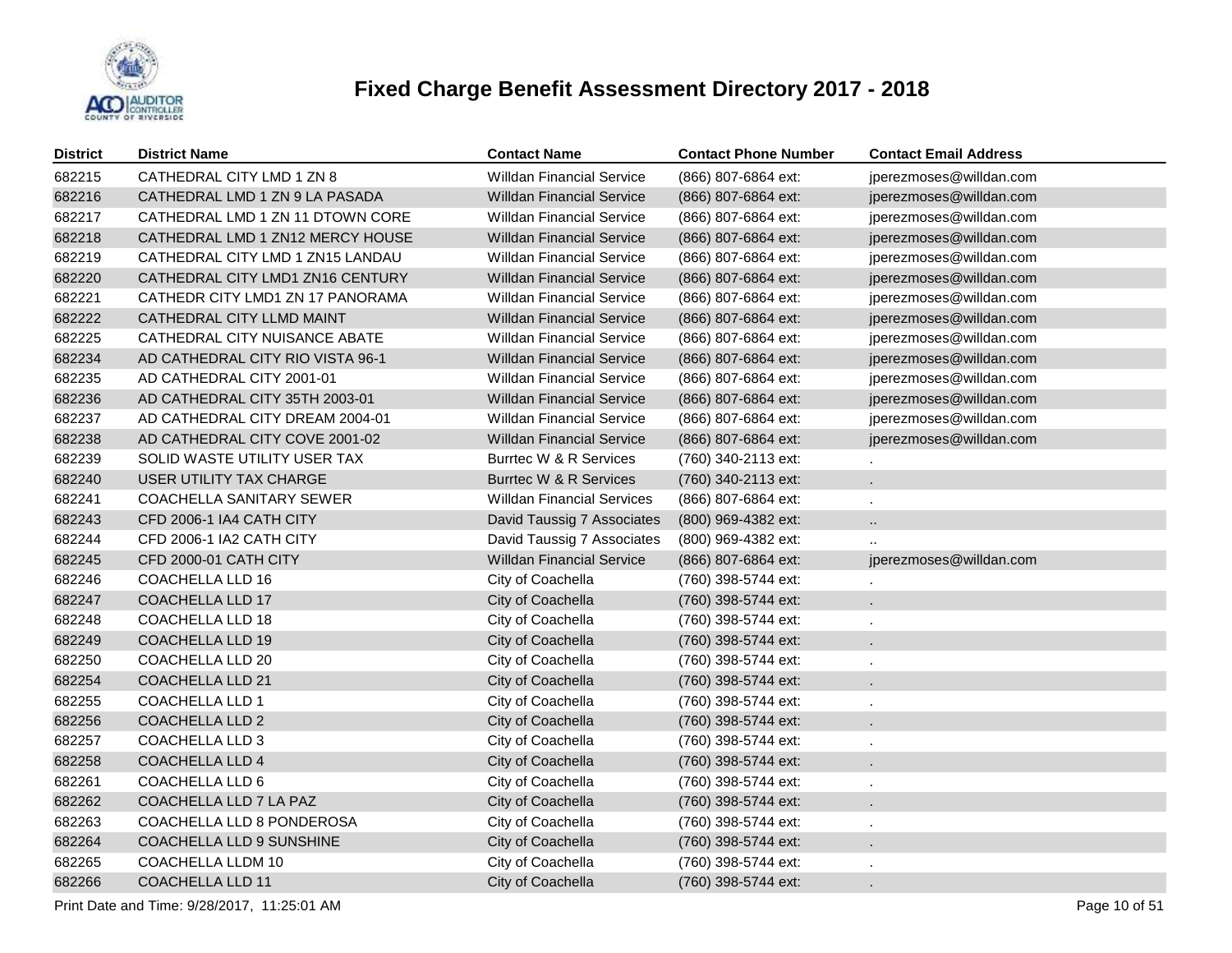

| <b>District</b> | <b>District Name</b>           | <b>Contact Name</b>            | <b>Contact Phone Number</b> | <b>Contact Email Address</b> |
|-----------------|--------------------------------|--------------------------------|-----------------------------|------------------------------|
| 682267          | <b>COACHELLA LLD 12</b>        | City of Coachella              | (760) 398-5744 ext:         |                              |
| 682268          | COACHELLA LLD 13               | City of Coachella              | (760) 398-5744 ext:         | ä.                           |
| 682269          | COACHELLA LLD 14               | City of Coachella              | (760) 398-5744 ext:         | ä,                           |
| 682270          | <b>COACHELLA LLD 15</b>        | City of Coachella              | (760) 398-5744 ext:         | ä.                           |
| 682271          | CORONA LGT MAINT 2003-1        | <b>Spicer Consulting Group</b> | (866) 504-2067 ext:         | contact@spicercg.com         |
| 682272          | CFD 2002-2 LDS CORONA          | <b>Spicer Consulting Group</b> | (866) 504-2067 ext:         | contact@spicercg.com         |
| 682273          | CFD 2002-3 LDS CORONA          | <b>Spicer Consulting Group</b> | (866) 504-2067 ext:         | contact@spicercg.com         |
| 682274          | CFD 2001-2 IMP AREA 1 CORONA   | Shepherd & Staats, Inc         | (800) 641-8403 ext:         | c.                           |
| 682276          | AD CORONA 96-1 SERIES 1999 A   | Shepherd & Staats, Inc         | (800) 641-8403 ext:         | ¥.                           |
| 682277          | AD CORONA 96-1 SERIES 1997 A   | Shepherd & Staats, Inc         | (800) 641-8403 ext:         | ä,                           |
| 682278          | AD CORONA 96-1 SERIES 1997 B   | Shepherd & Staats, Inc.        | (800) 641-8403 ext:         | ä,                           |
| 682279          | AD CORONA 96-1 SERIES 1996 A   | Shepherd & Staats, Inc         | (800) 641-8403 ext:         | ¥.                           |
| 682280          | AD CITY OF CORONA 95-1         | Shepherd & Staats, Inc         | (800) 641-8403 ext:         |                              |
| 682281          | CORONA LLMD 84-2 ZN 1          | <b>Spicer Consulting Group</b> | (866) 504-2067 ext:         | contact@spicercg.com         |
| 682282          | CORONA LLMD 84-2 ZN 2          | <b>Spicer Consulting Group</b> | (866) 504-2067 ext:         | contact@spicercg.com         |
| 682284          | CORONA LLMD 84-2 ZN 4          | <b>Spicer Consulting Group</b> | (866) 504-2067 ext:         | contact@spicercg.com         |
| 682286          | CORONA LLMD 84-2 ZN 6          | <b>Spicer Consulting Group</b> | (866) 504-2067 ext:         | contact@spicercg.com         |
| 682287          | CORONA LLMD 84-2 ZN 7          | <b>Spicer Consulting Group</b> | (866) 504-2067 ext:         | contact@spicercg.com         |
| 682290          | CORONA LLMD 84-2 ZN 10         | <b>Spicer Consulting Group</b> | (866) 504-2067 ext:         | contact@spicercg.com         |
| 682294          | CORONA LLMD 84-2 ZN 14         | <b>Spicer Consulting Group</b> | (866) 504-2067 ext:         | contact@spicercg.com         |
| 682295          | CORONA LLMD 84-2 ZN 15         | <b>Spicer Consulting Group</b> | (866) 504-2067 ext:         | contact@spicercg.com         |
| 682297          | CORONA LLMD 84-2 ZN 17         | <b>Spicer Consulting Group</b> | (866) 504-2067 ext:         | contact@spicercg.com         |
| 682298          | CORONA LLMD 84-2 ZN 18         | <b>Spicer Consulting Group</b> | (866) 504-2067 ext:         | contact@spicercg.com         |
| 682299          | CORONA LLMD 84-2 ZN 19         | <b>Spicer Consulting Group</b> | (866) 504-2067 ext:         | contact@spicercg.com         |
| 682300          | CORONA LLMD 84-2 ZN 20         | <b>Spicer Consulting Group</b> | (866) 504-2067 ext:         | contact@spicercg.com         |
| 682301          | CFD 2002-1 DOS LAGOS CORONA    | Shepherd & Staats, Inc.        | (800) 641-8403 ext:         |                              |
| 682304          | CFD CORONA (N MAIN) 2011-1     | <b>Spicer Consulting Group</b> | (866) 504-2067 ext:         | contact@spicercg.com         |
| 682307          | CORONA MALL BUS IMP DIST       | Albert A. Webb Associates      | (800) 439-6553 ext:         |                              |
| 682311          | CORONA LMD 84-1                | <b>Spicer Consulting Group</b> | (866) 504-2067 ext:         | contact@spicercg.com         |
| 682314          | CFD 86-2 CORONA                | Shepherd & Staats, Inc.        | (800) 641-8403 ext:         | a.                           |
| 682321          | CFD 89-1 1990 SERIES A CORONA  | Shepherd & Staats, Inc         | (800) 641-8403 ext:         | ¥.                           |
| 682322          | CFD 89-1 1990 SERIES B CORONA  | Shepherd & Staats, Inc.        | (800) 641-8403 ext:         | ä,                           |
| 682324          | CITY OF DESERT HOT SPRINGS LMD | City of Desert Hot Springs.    | (800) 439-6553 ext:         | $\ddotsc$                    |
| 682325          | CITY OF DHS NUISANCE ABATE     | Albert A. Webb Associates      | (800) 439-6553 ext:         | $\blacksquare$               |
| 682326          | CITY OF DHS WASTE DISPOSAL     | Albert A. Webb Associates      | (800) 439-6553 ext:         |                              |
| 682332          | DHS PUBLIC SAFETY MEASURE TAX  | Albert A. Webb Associates      | (800) 439-6553 ext:         | ä.                           |

Print Date and Time:  $9/28/2017$ , 11:25:01 AM Page 11 of 51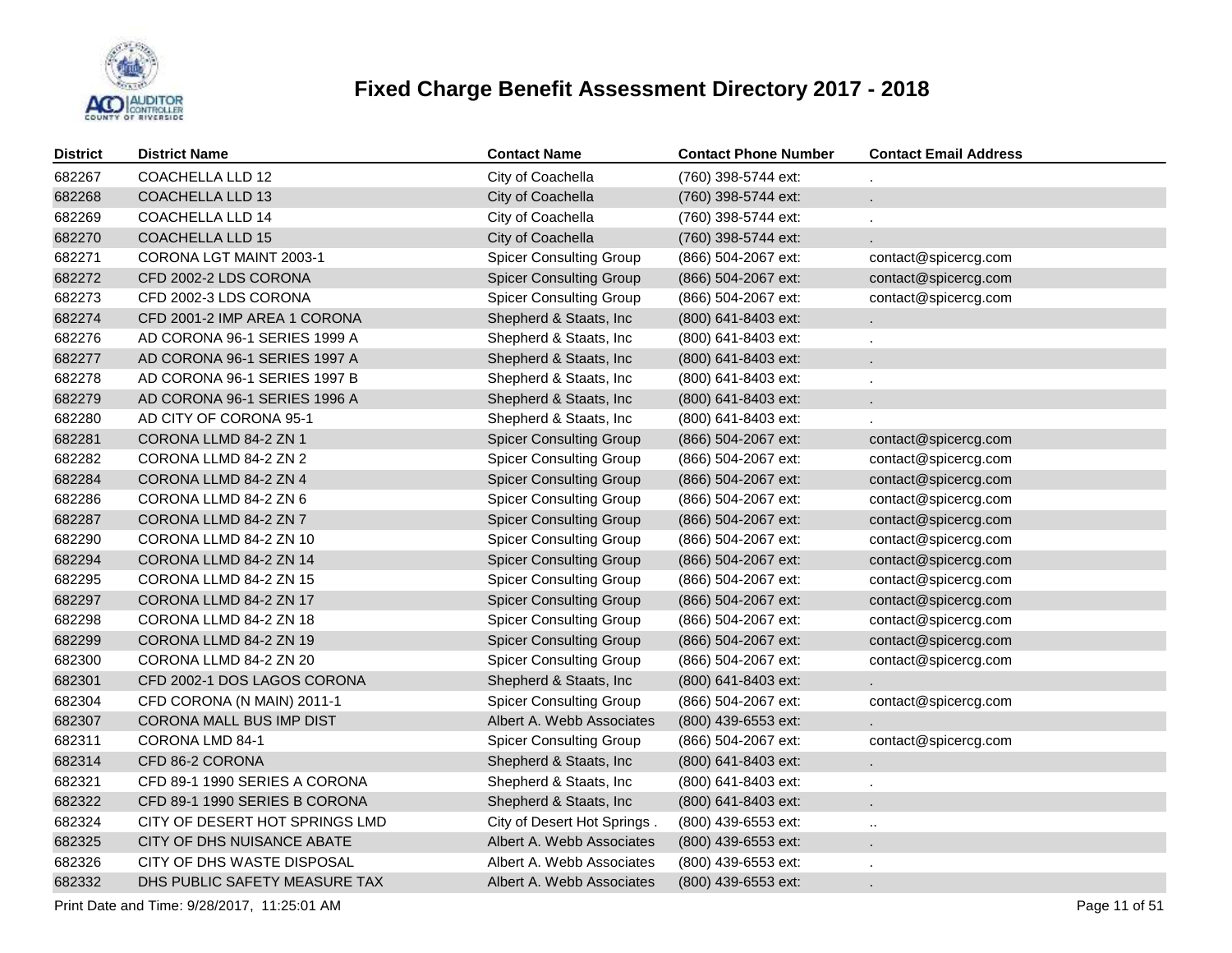

| <b>District</b> | <b>District Name</b>                   | <b>Contact Name</b>               | <b>Contact Phone Number</b> | <b>Contact Email Address</b> |
|-----------------|----------------------------------------|-----------------------------------|-----------------------------|------------------------------|
| 682335          | CFD 90-1 SERIES A CORONA               | Shepherd & Staats, Inc            | (800) 641-8403 ext:         |                              |
| 682337          | CFD 97-1 LDS CORONA                    | <b>Spicer Consulting Group</b>    | (866) 504-2067 ext:         | contact@spicercg.com         |
| 682338          | CFD 97-2 CORONA                        | Shepherd & Staats, Inc            | (800) 641-8403 ext:         |                              |
| 682339          | CFD 2000-1 DEBRIS BASIN CORONA         | Shepherd & Staats, Inc            | (800) 641-8403 ext:         | ¥.                           |
| 682340          | CFD 2000-1 EAGLE GLEN II CORONA        | Shepherd & Staats, Inc            | (800) 641-8403 ext:         |                              |
| 682341          | CFD 2001-1 LLMD CORONA                 | <b>Spicer Consulting Group</b>    | (866) 504-2067 ext:         | contact@spicercg.com         |
| 682342          | CFD 2001-2 IMP AREA 2 CORONA           | Shepherd & Staats, Inc            | (800) 641-8403 ext:         |                              |
| 682343          | CFD 2002-4 COR CROSSINGS CORONA        | Shepherd & Staats, Inc            | (800) 641-8403 ext:         | $\mathbf{r}$                 |
| 682344          | CFD 2003-2 HIGHLANDS COLL CORONA       | Shepherd & Staats, Inc            | (800) 641-8403 ext:         |                              |
| 682345          | CFD 99-1 LAKE ELSINORE USD             | Cooperative strategies            | (877) 250-1503 ext:         | taxinfo@coopstrategies.com   |
| 682346          | CFD 2001-1 LAKE ELSINORE USD           | Cooperative strategies            | (877) 250-1503 ext:         | taxinfo@coopstrategies.com   |
| 682347          | CFD 2001-2 LAKE ELSINORE USD           | Cooperative strategies            | (877) 250-1503 ext:         | taxinfo@coopstrategies.com   |
| 682348          | CFD 2001-3 LAKE ELSINORE USD           | Cooperative strategies            | (877) 250-1503 ext:         | taxinfo@coopstrategies.com   |
| 682349          | CFD 2002-1 LAKE ELSINORE USD           | Cooperative strategies            | (877) 250-1503 ext:         | taxinfo@coopstrategies.com   |
| 682352          | CFD PUBLIC SAFETY LAKE ELSINORE        | <b>Spicer Consulting Group</b>    | (866) 504-2067 ext:         | contact@spicercg.com         |
| 682354          | LAKE ELSINORE WEED ABATE               | <b>Spicer Consulting Group</b>    | (866) 504-2067 ext:         | contact@spicercg.com         |
| 682357          | LAKE ELSINORE LLMD                     | <b>Spicer Consulting Group</b>    | (866) 504-2067 ext:         | contact@spicercg.com         |
| 682360          | CFD 89-1 LAKE ELSINORE UNIFIED         | Cooperative strategies            | (877) 250-1503 ext:         | taxinfo@coopstrategies.com   |
| 682364          | CFD 90-2 LAKE ELSINORE                 | <b>Spicer Consulting Group</b>    | (866) 504-2067 ext:         | contact@spicercg.com         |
| 682366          | CFD 98-1 LAKE ELSINORE                 | <b>Spicer Consulting Group</b>    | (866) 504-2067 ext:         | contact@spicercg.com         |
| 682367          | CFD 88-3 WEST LAKE ELSINORE            | <b>Spicer Consulting Group</b>    | (866) 504-2067 ext:         | contact@spicercg.com         |
| 682369          | AD LAKE ELSINORE 93-1                  | <b>Spicer Consulting Group</b>    | (866) 504-2067 ext:         | contact@spicercg.com         |
| 682370          | LAKE ELSINORE REFUSE COLL              | David Fahrion                     | (951) 943-1991 ext:         | davidf@crrmail.com           |
| 682371          | LAKE ELSINORE NUISANCE ABATE           | <b>Spicer Consulting Group</b>    | (866) 504-2067 ext:         | contact@spicercg.com         |
| 682372          | <b>CFD 95-1 LAKE ELSINORE</b>          | <b>Spicer Consulting Group</b>    | (866) 504-2067 ext:         | contact@spicercg.com         |
| 682373          | LA QUINTA LLD                          | <b>Willdan Financial Services</b> | (866) 807-6864 ext:         | das-aa@willdan.com           |
| 682376          | LA QUINTA WASTE DISPOSAL               | Burrtec W & R Services            | (760) 340-2113 ext:         |                              |
| 682379          | LA QUINTA NUISANCE ABATE               | Mendez Martha                     | (760) 777-7161 ext:         | Mmendez@la-quinta.org        |
| 682390          | CFD 2005-1 PUB SAFETY SRV HEMET        | Psomas*                           | (888) 683-5234 ext:         | sdf@psomas.com               |
| 682391          | <b>HEMET HEARTLAND LTG DIST</b>        | Psomas *                          | (888) 683-5234 ext:         | sdf@psomas.com               |
| 682392          | HEMET HEARTLAND LANDSCAPING DIST       | Psomas*                           | (888) 683-5234 ext:         | sdf@psomas.com               |
| 682393          | <b>HEMET STONEY MOUNTAIN LTG</b>       | Psomas*                           | (888) 683-5234 ext:         | sdf@psomas.com               |
| 682394          | <b>HEMET STONEY MOUNTAIN LANDSCAPE</b> | Psomas *                          | (888) 683-5234 ext:         | sdf@psomas.com               |
| 682395          | <b>HEMET CREAN HOMES LTG</b>           | Psomas*                           | (888) 683-5234 ext:         | sdf@psomas.com               |
| 682396          | HEMET CREAN HOMES LANDSCAPING          | Psomas *                          | (888) 683-5234 ext:         | sdf@psomas.com               |
| 682397          | <b>HEMET MONTANA LTG DIST</b>          | Psomas *                          | (888) 683-5234 ext:         | sdf@psomas.com               |
|                 |                                        |                                   |                             |                              |

Print Date and Time:  $9/28/2017$ , 11:25:01 AM Page 12 of 51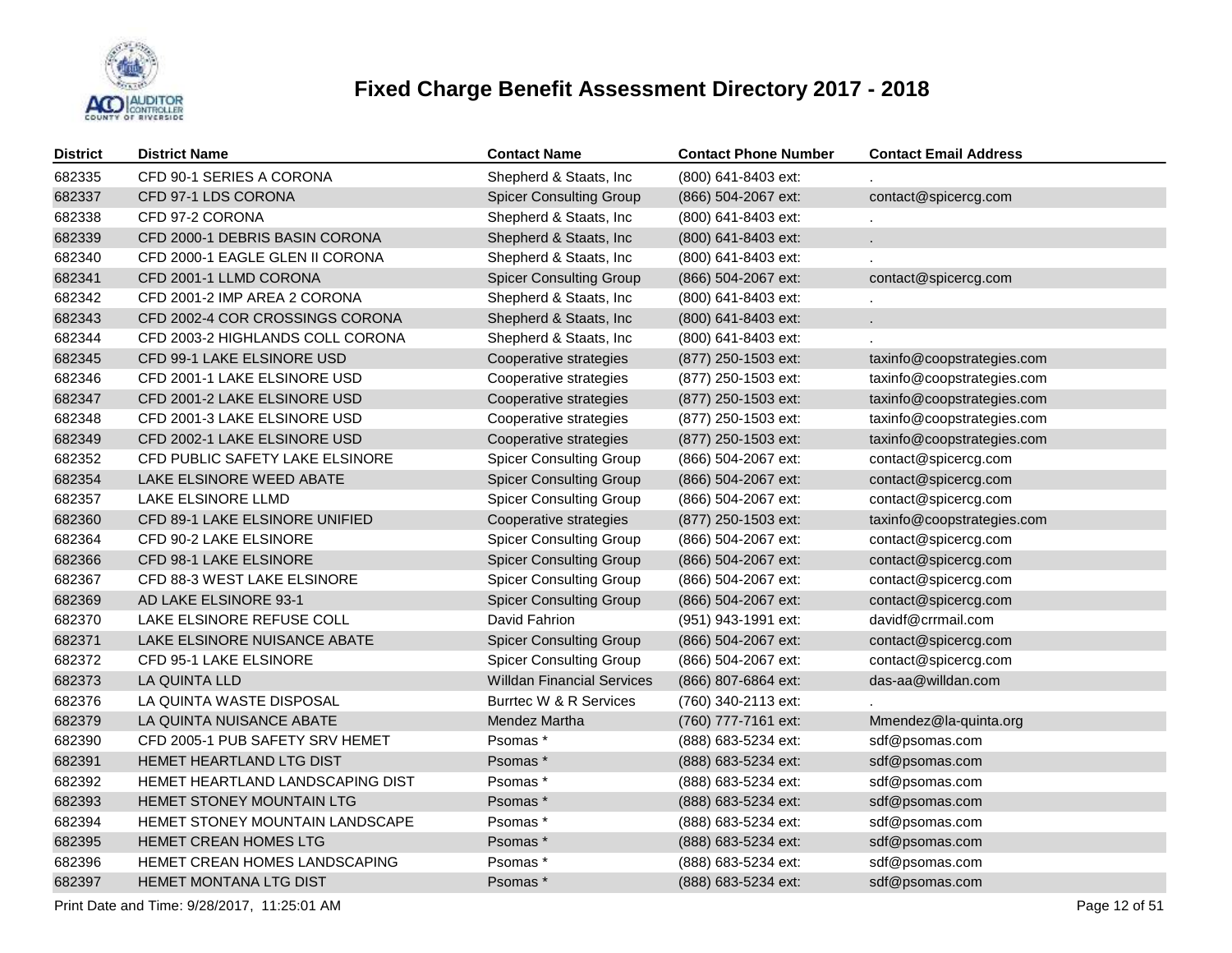

| <b>District</b> | <b>District Name</b>                    | <b>Contact Name</b>               | <b>Contact Phone Number</b> | <b>Contact Email Address</b> |
|-----------------|-----------------------------------------|-----------------------------------|-----------------------------|------------------------------|
| 682398          | HEMET MONTANA LANDSCAPING DIST          | Psomas*                           | (888) 683-5234 ext:         | sdf@psomas.com               |
| 682399          | CFD HEARTLAND HEMET                     | Psomas*                           | (888) 683-5234 ext:         | sdf@psomas.com               |
| 682402          | HEMET DIST 101 AP SOLAR LTG             | Psomas *                          | (888) 683-5234 ext:         | sdf@psomas.com               |
| 682403          | HEMET DIST 20B ORCHARD LND              | Psomas *                          | (888) 683-5234 ext:         | sdf@psomas.com               |
| 682405          | <b>HEMET LTG DIST</b>                   | Psomas *                          | (888) 683-5234 ext:         | sdf@psomas.com               |
| 682406          | HEMET LANDSCAPE DIST                    | Psomas *                          | (888) 683-5234 ext:         | sdf@psomas.com               |
| 682407          | <b>HEMET LTG DIST 19</b>                | Psomas *                          | (888) 683-5234 ext:         | sdf@psomas.com               |
| 682408          | HEMET PARKHILL LTG DIST                 | Psomas *                          | (888) 683-5234 ext:         | sdf@psomas.com               |
| 682410          | HEMET LANDSCAPE DIST 19                 | Psomas *                          | (888) 683-5234 ext:         | sdf@psomas.com               |
| 682412          | HEMET NORTH ANX LTG DIST                | Psomas *                          | (888) 683-5234 ext:         | sdf@psomas.com               |
| 682415          | <b>HEMET DIST44 AUTUMN RIDGE II LND</b> | Psomas *                          | (888) 683-5234 ext:         | sdf@psomas.com               |
| 682416          | PUBLIC NUISANCE ABATEMENT               | Susana Medina                     | (951) 587-3546 ext:         | smedina@willdan.com          |
| 682417          | INDIAN WELLS LLD 91-1 ZN A25            | <b>Willdan Financial Services</b> | (866) 807-6864 ext:         | das-aa@willdan.com           |
| 682418          | INDIAN WELLS LLD 91-1 ZN A23            | <b>Willdan Financial Services</b> | (866) 807-6864 ext:         | das-aa@willdan.com           |
| 682419          | INDIAN WELLS LLD 91-1 ZN A22            | <b>Willdan Financial Services</b> | (866) 807-6864 ext:         | das-aa@willdan.com           |
| 682420          | INDIAN WELLS LLD 91-1 ZN A21            | Susana Medina                     | (951) 587-3546 ext:         | smedina@willdan.com          |
| 682421          | INDIAN WELLS ST LTG 2000-01             | <b>Willdan Financial Services</b> | (866) 807-6864 ext:         | das-aa@willdan.com           |
| 682422          | INDIAN WELLS 91-1 ZN A20                | <b>Willdan Financial Services</b> | (866) 807-6864 ext:         | das-aa@willdan.com           |
| 682423          | INDIAN WELLS LLD 91-1 ZN A19            | <b>Willdan Financial Services</b> | (866) 807-6864 ext:         | das-aa@willdan.com           |
| 682424          | <b>INDIAN WELLS LLD 91-1 ZN E</b>       | Susana Medina                     | (951) 587-3546 ext:         | smedina@willdan.com          |
| 682425          | <b>INDIAN WELLS LLD 5B</b>              | Susana Medina                     | (951) 587-3546 ext:         | smedina@willdan.com          |
| 682426          | <b>INDIAN WELLS A11C CLUB DR</b>        | <b>Willdan Financial Services</b> | (866) 807-6864 ext:         | das-aa@willdan.com           |
| 682428          | <b>INDIAN WELLS LLD 11</b>              | Susana Medina                     | (951) 587-3546 ext:         | smedina@willdan.com          |
| 682430          | <b>INDIAN WILLS LLD 8</b>               | Susana Medina                     | (951) 587-3546 ext:         | smedina@willdan.com          |
| 682436          | HEMET DIST 101 AP SOLAR LND             | Psomas *                          | (888) 683-5234 ext:         | sdf@psomas.com               |
| 682440          | <b>INDIAN WELLS LLD 3</b>               | <b>Willdan Financial Services</b> | (866) 807-6864 ext:         | das-aa@willdan.com           |
| 682443          | INDIAN WELLS FIRE AC MT1                | Susana Medina                     | (951) 587-3546 ext:         | smedina@willdan.com          |
| 682444          | <b>INDIAN WELLS LLD 1</b>               | <b>Willdan Financial Services</b> | (866) 807-6864 ext:         | das-aa@willdan.com           |
| 682446          | <b>INDIAN WELLS SO WASTE</b>            | Burrtec W & R Services            | (760) 340-2113 ext:         |                              |
| 682447          | HEMET DIST 44 AUTUMN RIDGE LTG          | Psomas *                          | (888) 683-5234 ext:         | sdf@psomas.com               |
| 682448          | <b>INDIAN WELLS EMG UPGRADE</b>         | Susana Medina                     | (951) 587-3546 ext:         | smedina@willdan.com          |
| 682449          | <b>INDIAN WELLS LLD 2</b>               | <b>Willdan Financial Services</b> | (866) 807-6864 ext:         | das-aa@willdan.com           |
| 682452          | <b>INDIO LLD 13</b>                     | Susana Medina                     | (951) 587-3546 ext:         | smedina@willdan.com          |
| 682454          | <b>INDIO SOLID WASTE CHG</b>            | Burrtec W & R Services            | (760) 340-2113 ext:         |                              |
| 682456          | <b>INDIO LM1</b>                        | Susana Medina                     | (951) 587-3546 ext:         | smedina@willdan.com          |
| 682457          | <b>INDIO LM2</b>                        | Susana Medina                     | (951) 587-3546 ext:         | smedina@willdan.com          |
|                 |                                         |                                   |                             |                              |

Print Date and Time:  $9/28/2017$ , 11:25:01 AM Page 13 of 51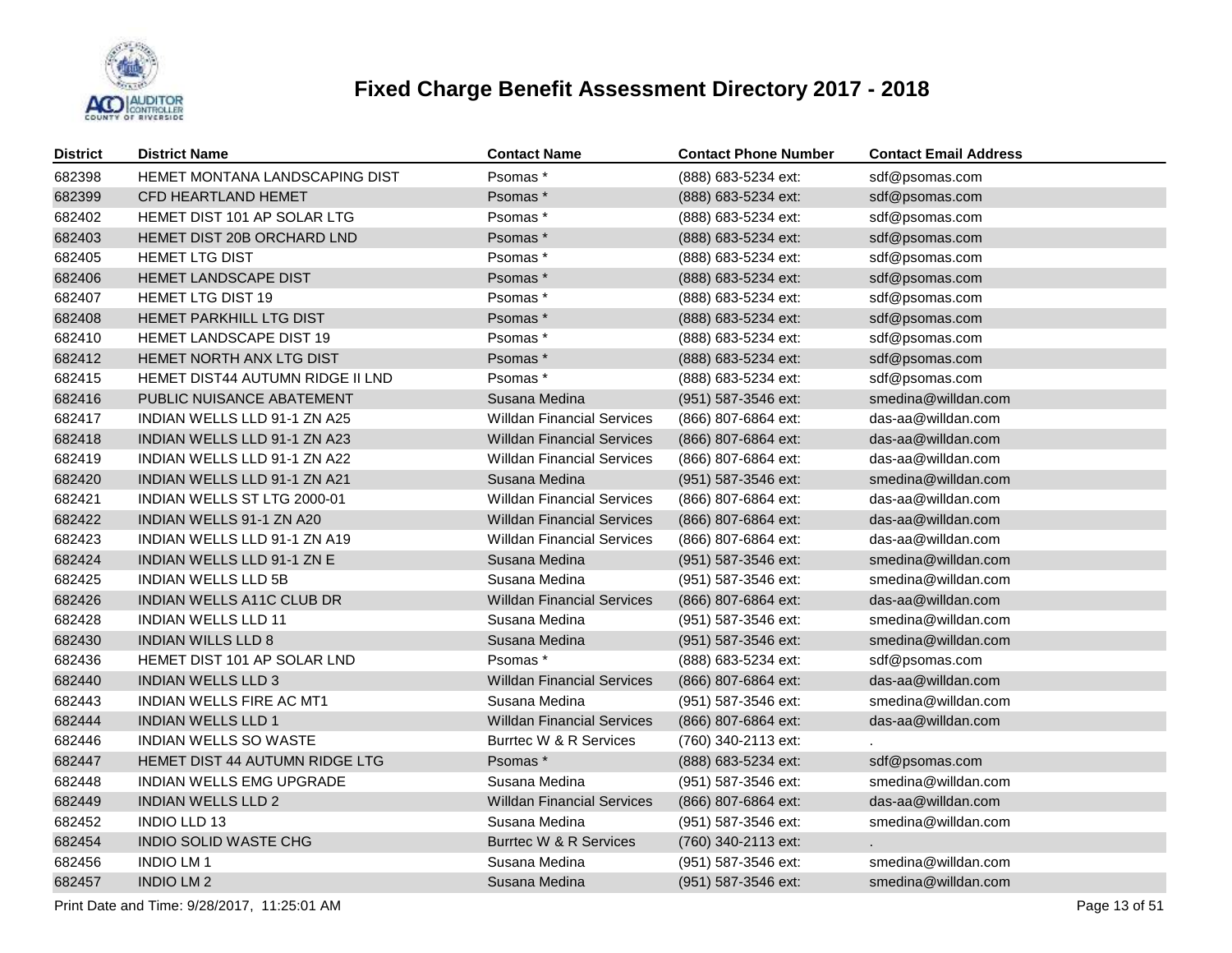

| <b>District</b> | <b>District Name</b>         | <b>Contact Name</b>              | <b>Contact Phone Number</b> | <b>Contact Email Address</b> |
|-----------------|------------------------------|----------------------------------|-----------------------------|------------------------------|
| 682458          | INDIO LM3                    | Susana Medina                    | (951) 587-3546 ext:         | smedina@willdan.com          |
| 682459          | <b>INDIO LM4</b>             | Susana Medina                    | (951) 587-3546 ext:         | smedina@willdan.com          |
| 682460          | <b>INDIO LM 5</b>            | Susana Medina                    | (951) 587-3546 ext:         | smedina@willdan.com          |
| 682461          | <b>INDIO LM6</b>             | Susana Medina                    | (951) 587-3546 ext:         | smedina@willdan.com          |
| 682463          | <b>INDIO LM7</b>             | Susana Medina                    | (951) 587-3546 ext:         | smedina@willdan.com          |
| 682464          | <b>INDIO LLD 8</b>           | Susana Medina                    | (951) 587-3546 ext:         | smedina@willdan.com          |
| 682466          | INDIO LLD 9                  | Susana Medina                    | (951) 587-3546 ext:         | smedina@willdan.com          |
| 682467          | <b>INDIO LLD 10</b>          | Susana Medina                    | (951) 587-3546 ext:         | smedina@willdan.com          |
| 682468          | <b>INDIO LLD 11</b>          | Susana Medina                    | (951) 587-3546 ext:         | smedina@willdan.com          |
| 682469          | <b>INDIO LLD 12</b>          | Susana Medina                    | (951) 587-3546 ext:         | smedina@willdan.com          |
| 682472          | <b>INDIO LTG 14</b>          | Susana Medina                    | (951) 587-3546 ext:         | smedina@willdan.com          |
| 682473          | <b>INDIO LTG 15</b>          | Susana Medina                    | (951) 587-3546 ext:         | smedina@willdan.com          |
| 682474          | <b>INDIO LTG 16</b>          | Susana Medina                    | (951) 587-3546 ext:         | smedina@willdan.com          |
| 682475          | <b>INDIO LTG 17</b>          | Susana Medina                    | (951) 587-3546 ext:         | smedina@willdan.com          |
| 682476          | <b>INDIO LLD 18</b>          | Susana Medina                    | (951) 587-3546 ext:         | smedina@willdan.com          |
| 682477          | <b>INDIO LLD 19</b>          | Susana Medina                    | (951) 587-3546 ext:         | smedina@willdan.com          |
| 682478          | <b>INDIO LLD 20</b>          | Susana Medina                    | (951) 587-3546 ext:         | smedina@willdan.com          |
| 682479          | <b>INDIO LLD 21</b>          | Susana Medina                    | (951) 587-3546 ext:         | smedina@willdan.com          |
| 682480          | <b>INDIO LLD 22</b>          | Susana Medina                    | (951) 587-3546 ext:         | smedina@willdan.com          |
| 682489          | CFD 87-1 IMP 1 MORENO VALLEY | <b>Candace Cassel</b>            | (951) 413-3480 ext:         | specialdistricts@moval.org   |
| 682490          | CFD 3 MORENO VALLEY          | City of Moreno Valley            | (951) 413-3497 ext:         | specialdistricts@moval.org   |
| 682491          | CFD 1 NEIGHBOR PK MNT MO VLY | <b>Candace Cassel</b>            | (951) 413-3480 ext:         | specialdistricts@moval.org   |
| 682494          | MORENO VALLEY WEED ABATE     | Adria Reinertsons                | (951) 413-3370 ext:         | fireprevention@moval.org     |
| 682495          | CFD 87-1 MORENO VALLEY       | <b>Candace Cassel</b>            | (951) 413-3480 ext:         | specialdistricts@moval.org   |
| 682498          | CFD 2002-1 USD MORENO VALLEY | Barbara Hale-Carter              | (760) 233-2630 ext:         | barbc@sdfa.com               |
| 682499          | CFD 91-1 USD MORENO VALLEY   | Daniel Louie                     | (866) 807-6864 ext:         | louied@willdan.com           |
| 682500          | MARCH JPA MERIDIAN LLMD      | Shepherd & Staats, Inc           | (800) 641-8403 ext:         |                              |
| 682503          | NORCO WEED CONTROL           | City Of Norco                    | (951) 737-8097 ext: 4720    |                              |
| 682516          | CFD 93-1 NORCO               | <b>Willdan Financial Service</b> | (866) 807-6864 ext:         | jperezmoses@willdan.com      |
| 682517          | NORCO BEAZER LMD             | Cody Howing                      | (909) 594-9702 ext:         | chowing@rkagroup.com         |
| 682518          | NORCO ESTATES LMD            | Cody Howing                      | (909) 594-9702 ext:         | chowing@rkagroup.com         |
| 682519          | NORCO CENTEX LMD             | Cody Howing                      | (909) 594-9702 ext:         | chowing@rkagroup.com         |
| 682520          | NORCO RIDGE RANCH LMD        | Cody Howing                      | (909) 594-9702 ext:         | chowing@rkagroup.com         |
| 682521          | NORCO HAWKS CREST LMD        | Cody Howing                      | (909) 594-9702 ext:         | chowing@rkagroup.com         |
| 682525          | CFD 97-1 NORCO               | <b>Willdan Financial Service</b> | (866) 807-6864 ext:         | jperezmoses@willdan.com      |
| 682526          | <b>CFD 2002-1 NORCO</b>      | <b>Willdan Financial Service</b> | (866) 807-6864 ext:         | jperezmoses@willdan.com      |

Print Date and Time:  $9/28/2017$ , 11:25:01 AM Page 14 of 51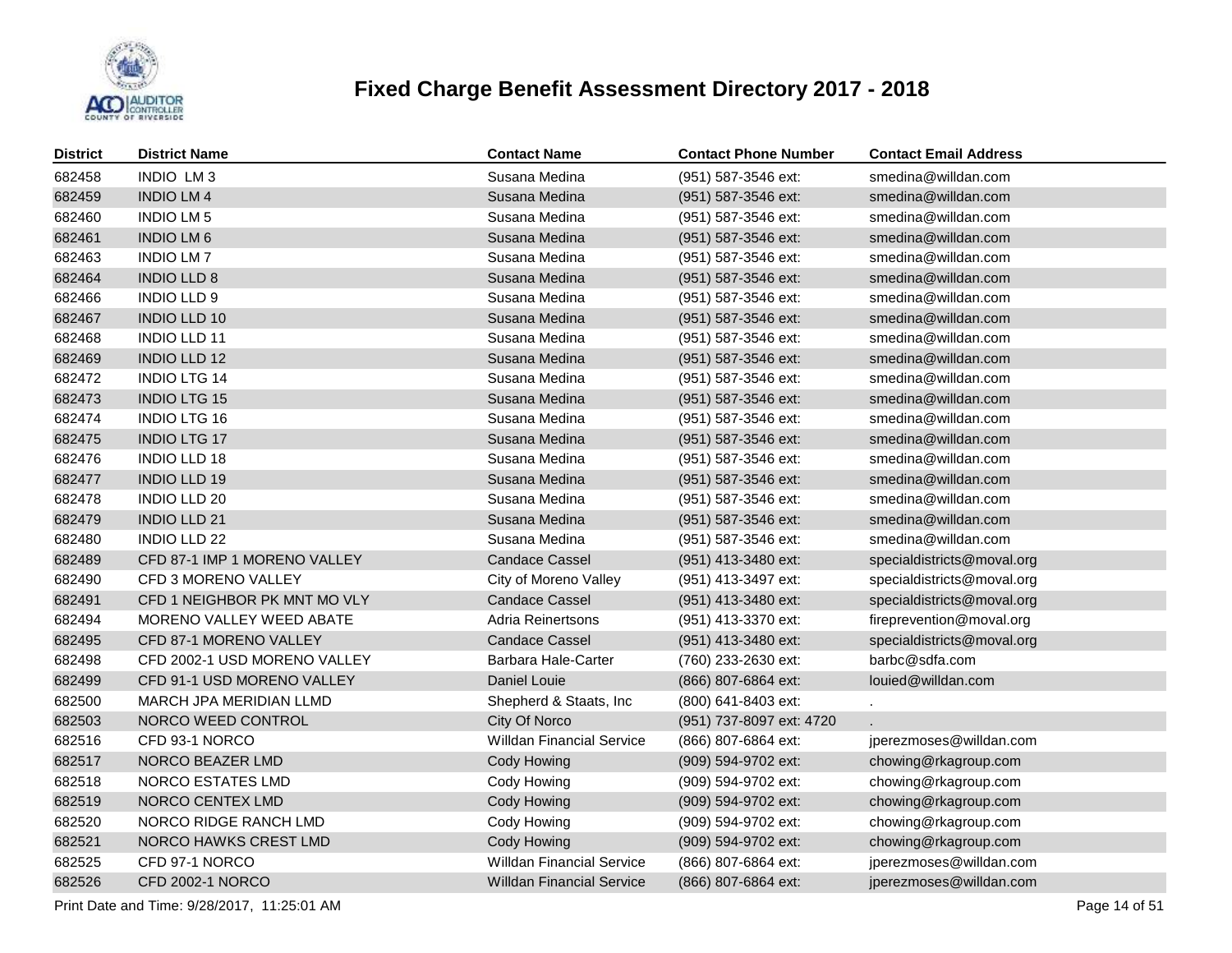

| <b>District</b> | <b>District Name</b>             | <b>Contact Name</b>              | <b>Contact Phone Number</b> | <b>Contact Email Address</b> |
|-----------------|----------------------------------|----------------------------------|-----------------------------|------------------------------|
| 682527          | CFD 2001-1 NORCO                 | <b>Willdan Financial Service</b> | (866) 807-6864 ext:         | jperezmoses@willdan.com      |
| 682541          | PALM DESERT LL ZONE 5 SC         | <b>Willdan Financial Service</b> | (866) 807-6864 ext:         | jperezmoses@willdan.com      |
| 682542          | PALM DESERT LL ZONE PR           | <b>Willdan Financial Service</b> | (866) 807-6864 ext:         | jperezmoses@willdan.com      |
| 682543          | PALM DESERT LL ZONE 6 LI         | <b>Willdan Financial Service</b> | (866) 807-6864 ext:         | jperezmoses@willdan.com      |
| 682544          | PALM DESERT LL ZONE 6 LIII       | <b>Willdan Financial Service</b> | (866) 807-6864 ext:         | jperezmoses@willdan.com      |
| 682545          | PALM DESERT LL ZONE 6 MM         | <b>Willdan Financial Service</b> | (866) 807-6864 ext:         | jperezmoses@willdan.com      |
| 682546          | PALM DESERT LL ZONE 6 SP         | <b>Willdan Financial Service</b> | (866) 807-6864 ext:         | jperezmoses@willdan.com      |
| 682547          | PALM DESERT LL ZONE 6 SW         | <b>Willdan Financial Service</b> | (866) 807-6864 ext:         | jperezmoses@willdan.com      |
| 682548          | PALM DESERT LL ZONE 6 HCW        | <b>Willdan Financial Service</b> | (866) 807-6864 ext:         | jperezmoses@willdan.com      |
| 682549          | PALM DESERT LL ZONE 6 HE         | <b>Willdan Financial Service</b> | (866) 807-6864 ext:         | jperezmoses@willdan.com      |
| 682550          | PALM DESERT LL ZONE 6 SII        | <b>Willdan Financial Service</b> | (866) 807-6864 ext:         | jperezmoses@willdan.com      |
| 682551          | PALM DESERT LL ZONE 6 SI         | <b>Willdan Financial Service</b> | (866) 807-6864 ext:         | jperezmoses@willdan.com      |
| 682552          | PALM DESERT LL ZONE 6 PC         | <b>Willdan Financial Service</b> | (866) 807-6864 ext:         | jperezmoses@willdan.com      |
| 682553          | PALM DESERT LL ZONE 6 HG         | <b>Willdan Financial Service</b> | (866) 807-6864 ext:         | jperezmoses@willdan.com      |
| 682554          | PALM DESERT LL ZONE 6 LII        | <b>Willdan Financial Service</b> | (866) 807-6864 ext:         | jperezmoses@willdan.com      |
| 682555          | PALM DESERT LL ZONE 16 PI        | <b>Willdan Financial Service</b> | (866) 807-6864 ext:         | jperezmoses@willdan.com      |
| 682556          | PALM DESERT LL ZONE 16 SE        | <b>Willdan Financial Service</b> | (866) 807-6864 ext:         | jperezmoses@willdan.com      |
| 682557          | PALM DESERT LL ZONE 16 CVI       | <b>Willdan Financial Service</b> | (866) 807-6864 ext:         | jperezmoses@willdan.com      |
| 682558          | PALM DESERT LL ZONE 16 BD        | <b>Willdan Financial Service</b> | (866) 807-6864 ext:         | jperezmoses@willdan.com      |
| 682559          | PALM DESERT LL ZONE 16 SD        | <b>Willdan Financial Service</b> | (866) 807-6864 ext:         | jperezmoses@willdan.com      |
| 682560          | PALM DESERT CC ZN 13             | <b>Willdan Financial Service</b> | (866) 807-6864 ext:         | jperezmoses@willdan.com      |
| 682561          | PALM DESERT K & B ZN 14          | <b>Willdan Financial Service</b> | (866) 807-6864 ext:         | jperezmoses@willdan.com      |
| 682562          | AD PALM DESERT SILVER SPUR 01-01 | <b>Willdan Financial Service</b> | (866) 807-6864 ext:         | jperezmoses@willdan.com      |
| 682563          | AD PALM DESERT HIGHLANDS 04-01   | <b>Willdan Financial Service</b> | (866) 807-6864 ext:         | jperezmoses@willdan.com      |
| 682565          | PALM DESERT UNIVERSITY PK 05-01  | <b>Willdan Financial Service</b> | (866) 807-6864 ext:         | jperezmoses@willdan.com      |
| 682566          | AD PALM DESERT SEC 29 2004-02    | <b>Willdan Financial Service</b> | (866) 807-6864 ext:         | jperezmoses@willdan.com      |
| 682567          | AD PALM DESERT 1                 | <b>Willdan Financial Service</b> | (866) 807-6864 ext:         | jperezmoses@willdan.com      |
| 682568          | PALM DESERT LL ZN 06 DIAMONDBACK | <b>Willdan Financial Service</b> | (866) 807-6864 ext:         | jperezmoses@willdan.com      |
| 682569          | PALM DESERT LL ZN 16             | <b>Willdan Financial Service</b> | (866) 807-6864 ext:         | jperezmoses@willdan.com      |
| 682570          | PALM DESERT LL ZN 15             | <b>Willdan Financial Service</b> | (866) 807-6864 ext:         | jperezmoses@willdan.com      |
| 682571          | PALM DESERT PRES. PLAZA III PBID | <b>Willdan Financial Service</b> | (866) 807-6864 ext:         | jperezmoses@willdan.com      |
| 682572          | AD PALM DESERT 98-1 CANYONS      | <b>Willdan Financial Service</b> | (866) 807-6864 ext:         | jperezmoses@willdan.com      |
| 682575          | AD PALM DESERT 94-3 MERANO       | <b>Willdan Financial Service</b> | (866) 807-6864 ext:         | jperezmoses@willdan.com      |
| 682577          | PALM DESERT LL ZN 9 THE GROVE    | <b>Willdan Financial Service</b> | (866) 807-6864 ext:         | jperezmoses@willdan.com      |
| 682580          | PALM DESERT LLD ZN 4 PKVWEST     | <b>Willdan Financial Service</b> | (866) 807-6864 ext:         | jperezmoses@willdan.com      |
| 682582          | PALM DESERT LL DIST ZN 5 CCC     | <b>Willdan Financial Service</b> | (866) 807-6864 ext:         | jperezmoses@willdan.com      |

Print Date and Time:  $9/28/2017$ , 11:25:01 AM Page 15 of 51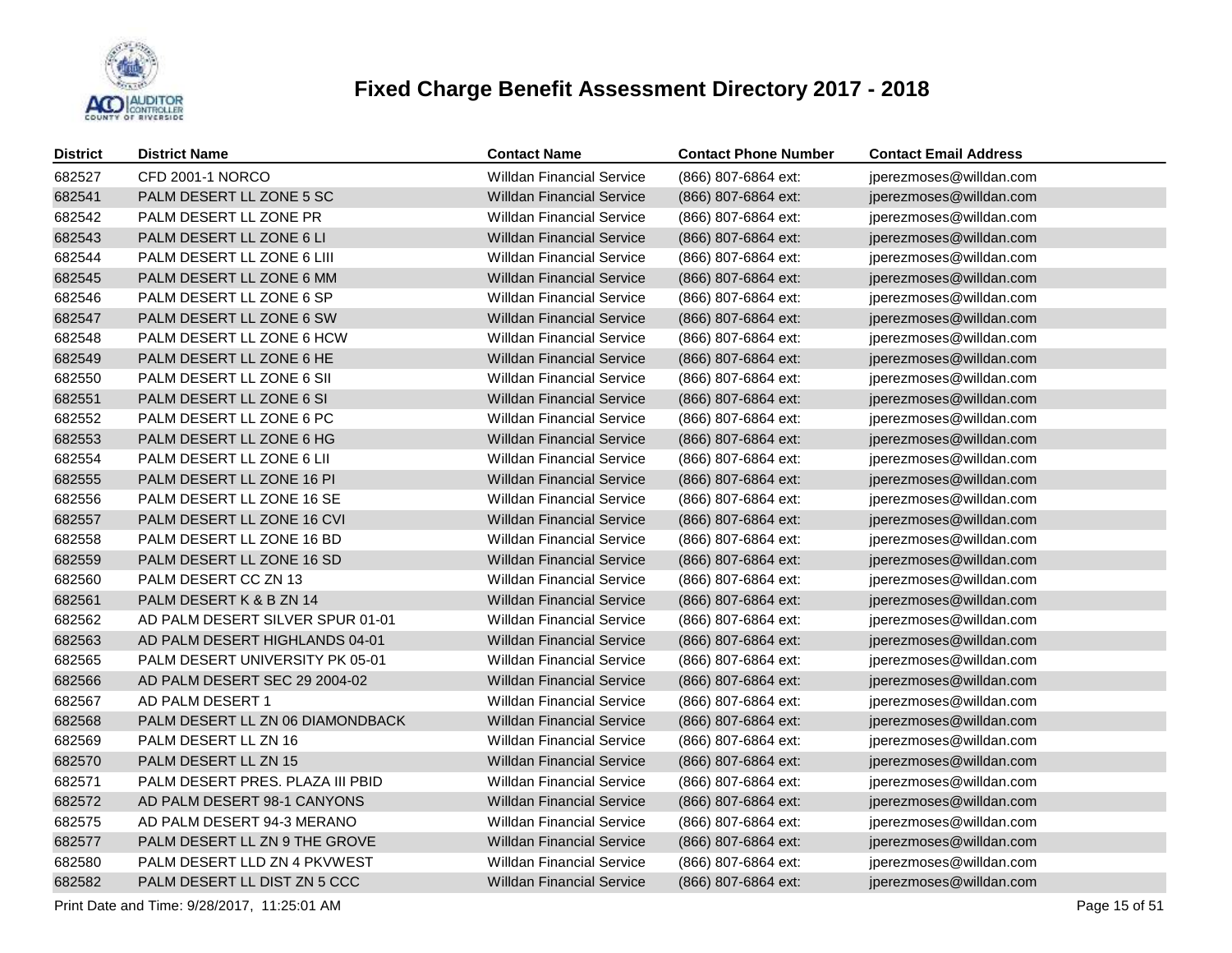

| <b>District</b> | <b>District Name</b>             | <b>Contact Name</b>               | <b>Contact Phone Number</b> | <b>Contact Email Address</b>  |
|-----------------|----------------------------------|-----------------------------------|-----------------------------|-------------------------------|
| 682583          | PALM DESERT ENERGY LOAN PROG     | Willdan Financial Service         | (866) 807-6864 ext:         | jperezmoses@willdan.com       |
| 682584          | PALM DESERT LL DIST ZN 2 CYN CV  | <b>Willdan Financial Service</b>  | (866) 807-6864 ext:         | jperezmoses@willdan.com       |
| 682586          | PALM DESERT EMG SRV              | <b>Willdan Financial Service</b>  | (866) 807-6864 ext:         | jperezmoses@willdan.com       |
| 682587          | PALM DESERT LL ZN 1 PRES PLZ     | <b>Willdan Financial Service</b>  | (866) 807-6864 ext:         | jperezmoses@willdan.com       |
| 682588          | PALM DESERT LL DIST ZN 3 VNYDS   | <b>Willdan Financial Service</b>  | (866) 807-6864 ext:         | jperezmoses@willdan.com       |
| 682590          | REFUSE & RECYCLE SERVICE BILLING | <b>Burrtec Waste and Recyclin</b> | (760) 340-2113 ext:         | rcaputo@burrtedesert.com      |
| 682592          | CFD 91-1 PALM DESERT             | <b>Willdan Financial Service</b>  | (866) 807-6864 ext:         | jperezmoses@willdan.com       |
| 682593          | CFD 91-1 LLMD 11 PALM DESERT     | <b>Willdan Financial Service</b>  | (866) 807-6864 ext:         | jperezmoses@willdan.com       |
| 682598          | PALM DESERT LLD 6 HOVLEY LANE    | <b>Willdan Financial Service</b>  | (866) 807-6864 ext:         | jperezmoses@willdan.com       |
| 682599          | PALM DESERT LL ZN 7 WARING CT    | <b>Willdan Financial Service</b>  | (866) 807-6864 ext:         | jperezmoses@willdan.com       |
| 682600          | PALM DESERT LL ZN 8 PALM GATE    | <b>Willdan Financial Service</b>  | (866) 807-6864 ext:         | jperezmoses@willdan.com       |
| 682606          | RE AD 2015-1                     | NBS.                              | (800) 676-7516 ext:         | info@nbsgov.com               |
| 682612          | PALM SPRINGS LMD 3               | <b>NBS</b>                        | (800) 676-7516 ext:         | info@nbsgov.com               |
| 682616          | PALM SPRINGS NUISANCE            | Hays Thomas                       | (760) 323-8223 ext:         | thomas.hays@palmspringsca.gov |
| 682617          | PALM SPRINGS SEWER CHG           | Hays Thomas                       | (760) 323-8223 ext:         | thomas.hays@palmspringsca.gov |
| 682618          | CTY OF PALM SPRINGS SEWER CHG PY | Hays Thomas                       | (760) 323-8223 ext:         | thomas.hays@palmspringsca.gov |
| 682619          | PALM SPRINGS PKWY MAINT DIST 6-A | <b>NBS</b>                        | (800) 676-7516 ext:         | info@nbsgov.com               |
| 682621          | PALM SPRINGS PKWY MAINT DIST 6-C | <b>NBS</b>                        | (800) 676-7516 ext:         | info@nbsgov.com               |
| 682622          | PALM SPRINGS WASTE DISPOSAL      | Hays Thomas                       | (760) 323-8223 ext:         | thomas.hays@palmspringsca.gov |
| 682623          | PALM SPRINGS PKWY MAINT 7        | <b>NBS</b>                        | (800) 676-7516 ext:         | info@nbsgov.com               |
| 682624          | PALM SPRINGS PKWY MAINT 8        | <b>NBS</b>                        | (800) 676-7516 ext:         | info@nbsgov.com               |
| 682630          | PALM SPRINGS PKWY MAINT DIST 9   | <b>NBS</b>                        | (800) 676-7516 ext:         | info@nbsgov.com               |
| 682631          | PALM SPRINGS PKWY MAINT DIST 10  | <b>NBS</b>                        | (800) 676-7516 ext:         | info@nbsgov.com               |
| 682632          | PALM SPGS PKWY MAINT DIST 10 ZN2 | <b>NBS</b>                        | (800) 676-7516 ext:         | info@nbsgov.com               |
| 682636          | CFD 2005-1 PALM SPRINGS          | NBS.                              | (800) 676-7516 ext:         | info@nbsgov.com               |
| 682637          | CFD 2007-1 PALM SPRINGS          | NBS.                              | (800) 676-7516 ext:         | info@nbsgov.com               |
| 682638          | <b>PALM SPRINGS LMD 12</b>       | <b>NBS</b>                        | (800) 676-7516 ext:         | info@nbsgov.com               |
| 682639          | PALM SPRINGS CA PACE PROGRAM     | <b>Willdan Financial Services</b> | (866) 807-6864 ext:         | das-aa@willdan.com            |
| 682642          | CFD 2001-1 IA 4 MAY FARMS PERRIS | <b>Willdan Financial Services</b> | (866) 807-6864 ext:         |                               |
| 682643          | CFD 2004-3 IA 2 MONUMENT PERRIS  | <b>Willdan Financial Services</b> | (866) 807-6864 ext:         | $\mathcal{L}^{\mathcal{L}}$   |
| 682644          | CFD 2004-3 IA 1 MONUMENT PERRIS  | <b>Willdan Financial Services</b> | (866) 807-6864 ext:         | $\epsilon$                    |
| 682645          | CFD 2004-5 AMBER OAKS II PERRIS  | <b>Willdan Financial Services</b> | (866) 807-6864 ext:         | $\mathbf{r}$                  |
| 682646          | CFD 2004-1 AMBER OAKS PERRIS     | <b>Willdan Financial Services</b> | (866) 807-6864 ext:         | $\epsilon$                    |
| 682647          | CFD 2004-2 CLC PERRIS            | <b>Willdan Financial Services</b> | (866) 807-6864 ext:         | $\mathbf{r}$                  |
| 682648          | CFD 2001-1 IA 2 PERRIS           | <b>Willdan Financial Services</b> | (866) 807-6864 ext:         |                               |
| 682649          | CFD 2001-1 IA 3 PERRIS           | <b>Willdan Financial Services</b> | (866) 807-6864 ext:         | $\mathbf{r}$                  |

Print Date and Time:  $9/28/2017$ , 11:25:01 AM Page 16 of 51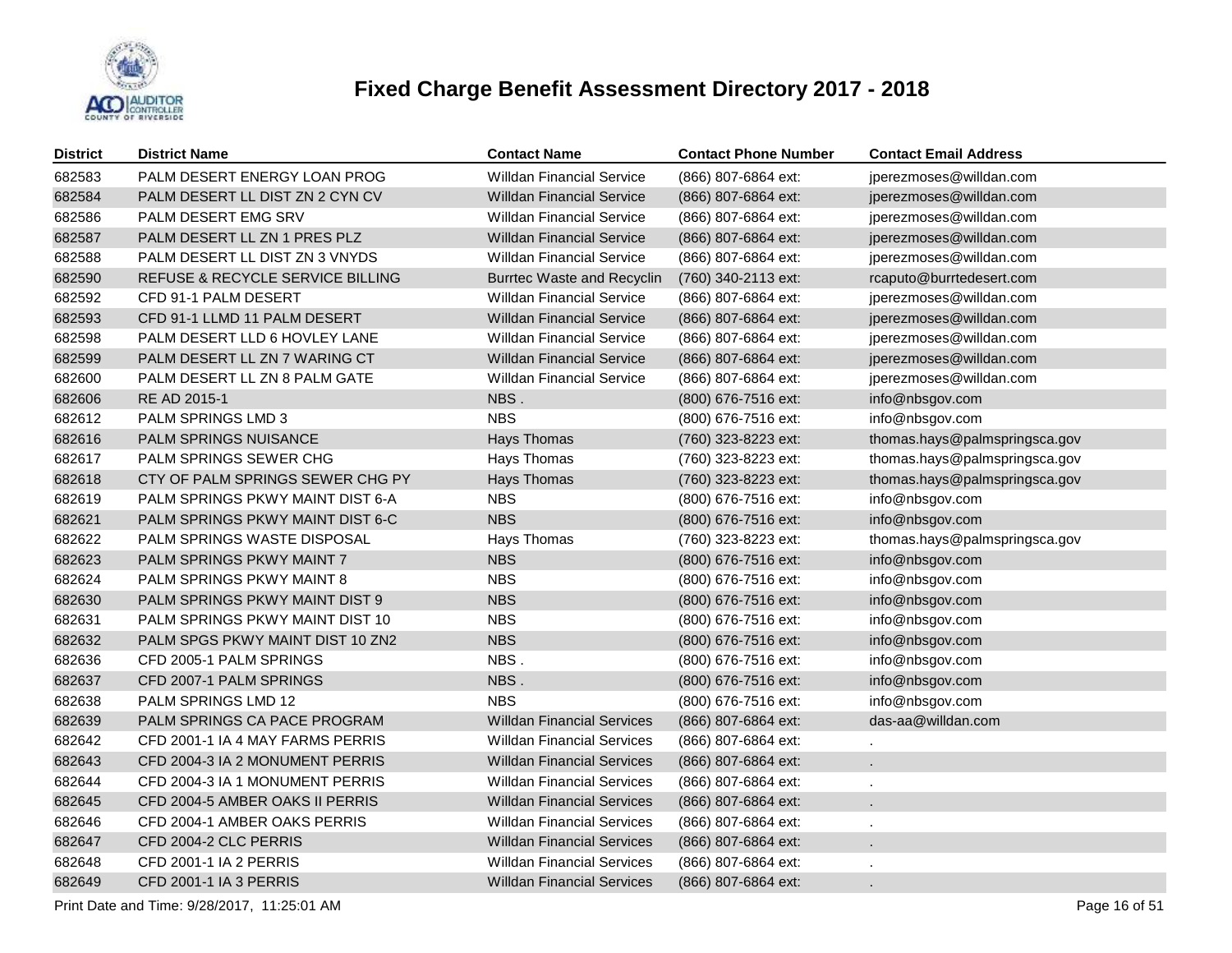

| District | <b>District Name</b>             | <b>Contact Name</b>               | <b>Contact Phone Number</b> | <b>Contact Email Address</b> |
|----------|----------------------------------|-----------------------------------|-----------------------------|------------------------------|
| 682651   | PERRIS MAINT DIST 84-1           | City of Perris                    | (951) 943-4610 ext:         |                              |
| 682652   | PERRIS LANDSCAPE DIST 1          | City of Perris                    | (951) 943-4610 ext:         |                              |
| 682653   | CFD 2005-2 HARMONY GROVE PERRIS  | <b>Willdan Financial Services</b> | (866) 807-6864 ext:         |                              |
| 682654   | CFD 2005-4 STRTFRD RANCH PERRIS  | <b>Willdan Financial Services</b> | (866) 807-6864 ext:         |                              |
| 682655   | CFD 2006-2 MNMT PK ESTS PERRIS   | <b>Willdan Financial Services</b> | (866) 807-6864 ext:         |                              |
| 682656   | CFD 2006-3 ALDER PERRIS          | <b>Willdan Financial Services</b> | (866) 807-6864 ext:         |                              |
| 682657   | PERRIS STORM DRAIN DIST 1        | City of Perris                    | (951) 943-4610 ext:         |                              |
| 682658   | CFD 2001-1 IA 1 PERRIS           | <b>Willdan Financial Services</b> | (866) 807-6864 ext:         |                              |
| 682659   | CFD 88-1 PERRIS                  | <b>Willdan Financial Services</b> | (866) 807-6864 ext:         |                              |
| 682661   | CFD 88-3 PERRIS                  | <b>Willdan Financial Services</b> | (866) 807-6864 ext:         | $\mathbf{r}$                 |
| 682663   | CFD 93-1R MAY RANCH PERRIS       | <b>Willdan Financial Services</b> | (866) 807-6864 ext:         |                              |
| 682664   | CFD 90-1 PERRIS                  | <b>Willdan Financial Services</b> | (866) 807-6864 ext:         | $\epsilon$                   |
| 682666   | CFD 2014-2 PERRIS SPECTRUM       | <b>Willdan Financial Services</b> | (866) 807-6864 ext:         |                              |
| 682669   | CFD 93-2 PLAZA PERRIS            | <b>Willdan Financial Services</b> | (866) 807-6864 ext:         | $\mathbf{r}$                 |
| 682670   | CFD 2001-2 PERRIS                | <b>Willdan Financial Services</b> | (866) 807-6864 ext:         |                              |
| 682671   | CFD 2002-1 PERRIS                | <b>Willdan Financial Services</b> | (866) 807-6864 ext:         | $\mathbf{r}$                 |
| 682672   | CFD 2003-1 PERRIS                | <b>Willdan Financial Services</b> | (866) 807-6864 ext:         |                              |
| 682673   | CFD2001-3 N PUBLIC SAFETY PERRIS | <b>Willdan Financial Services</b> | (866) 807-6864 ext:         |                              |
| 682674   | AD RANCHO MIRAGE 30-02 CLANCY LN | <b>Willdan Financial Services</b> | (866) 807-6864 ext:         |                              |
| 682675   | AD RANCHO MIRAGE 29-96 WHITE SUN | <b>Willdan Financial Services</b> | (866) 807-6864 ext:         |                              |
| 682676   | AD RANCHO MIRAGE 25-90 VISTA DUN | <b>Willdan Financial Services</b> | (866) 807-6864 ext:         |                              |
| 682677   | AD RANCHO MIRAGE 27-92           | <b>Willdan Financial Services</b> | (866) 807-6864 ext:         |                              |
| 682679   | CFD 1 RANCHO MIRAGE              | Stacee Reynolds                   | (866) 807-6864 ext:         | sreynolds@willdan.com        |
| 682683   | CITY OF RANCHO MIR FIRE PROT     | <b>Willdan Financial Services</b> | (866) 807-6864 ext:         |                              |
| 682684   | CFD 2 WESTIN RANCHO MIRAGE       | Stacee Reynolds                   | (866) 807-6864 ext:         | sreynolds@willdan.com        |
| 682685   | RANCHO MIRAGE LLD ZN F           | <b>Willdan Financial Services</b> | (866) 807-6864 ext:         |                              |
| 682686   | RANCHO MIRAGE LANDSCAPE ZN       | <b>Willdan Financial Services</b> | (866) 807-6864 ext:         |                              |
| 682687   | RANCHO MIRAGE LANDSCAPE ZN A     | <b>Willdan Financial Services</b> | (866) 807-6864 ext:         |                              |
| 682688   | RANCHO MIRAGE LANDSCAPE ZN 2     | <b>Willdan Financial Services</b> | (866) 807-6864 ext:         |                              |
| 682694   | RANCHO MIRAGE FIRE EXCISE TAX    | <b>Willdan Financial Services</b> | (866) 807-6864 ext:         |                              |
| 682695   | RANCHO MIRAGE CITYWIDE LANDSCAPE | <b>Willdan Financial Services</b> | (866) 807-6864 ext:         |                              |
| 682696   | RANCHO MIRAGE LANDSCAPE ZN3      | <b>Willdan Financial Services</b> | (866) 807-6864 ext:         |                              |
| 682697   | RANCHO MIRAGE CITYWIDE PARK TAX  | Stacee Reynolds                   | (866) 807-6864 ext:         | sreynolds@willdan.com        |
| 682698   | AD RANCHO MIR 22-85RR FSINATRA   | <b>Willdan Financial Services</b> | (866) 807-6864 ext:         |                              |
| 682700   | RIV ADMIN CIVIL PENALTIES        | City of Riverside                 | (951) 826-5633 ext:         |                              |
| 682701   | RIV ADMIN CITATION               | City of Riverside                 | (951) 826-5633 ext:         |                              |

Print Date and Time:  $9/28/2017$ , 11:25:01 AM Page 17 of 51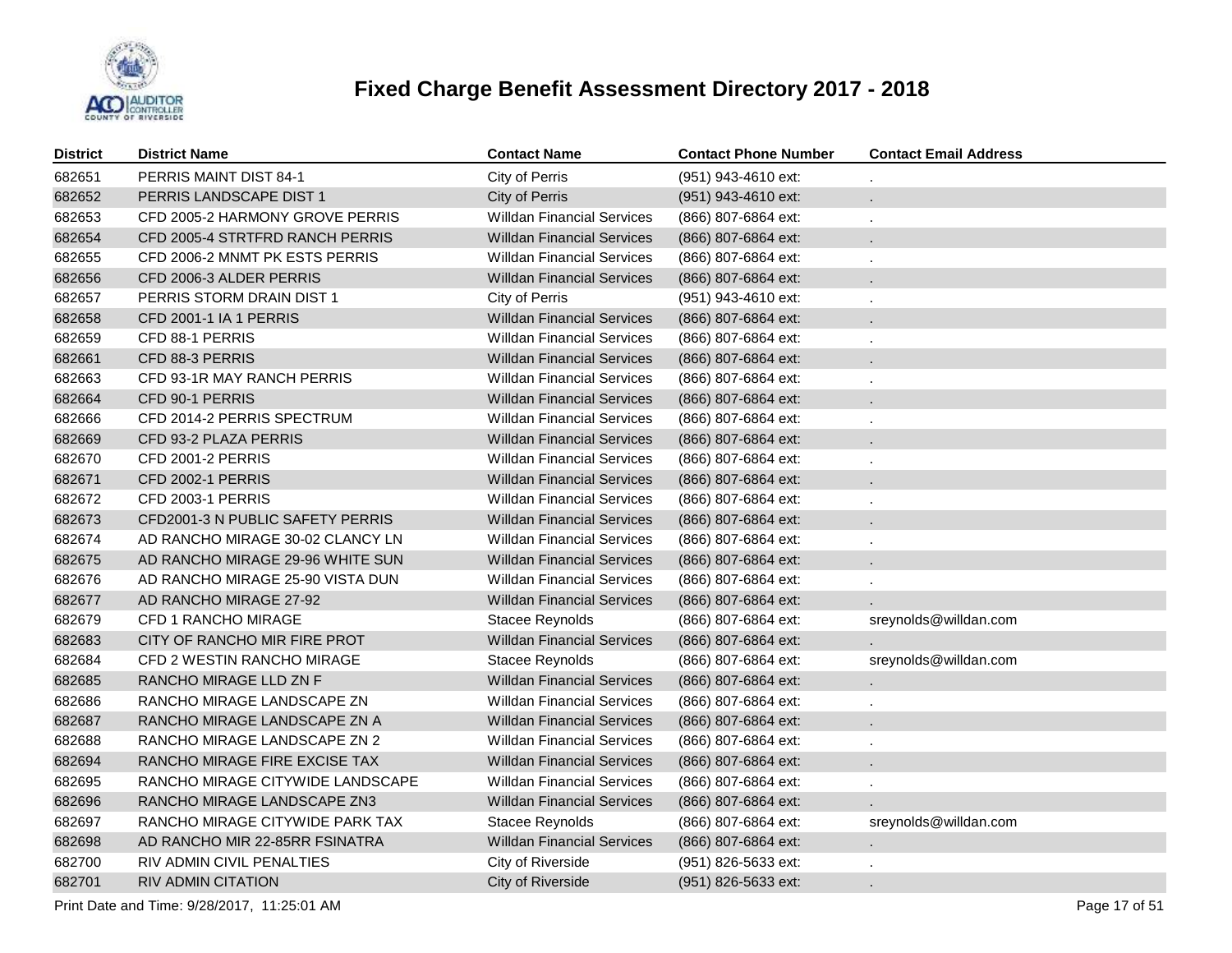

| <b>District</b> | <b>District Name</b>            | <b>Contact Name</b> | <b>Contact Phone Number</b> | <b>Contact Email Address</b> |
|-----------------|---------------------------------|---------------------|-----------------------------|------------------------------|
| 682703          | RIV WEED CONTROL                | City of Riverside   | (951) 826-5633 ext:         |                              |
| 682704          | RIVERSIDE BLDG ABATE            | City of Riverside   | (951) 826-5633 ext:         |                              |
| 682705          | <b>RIVERSIDE LTG DIST</b>       | Riverside City of   | (800) 439-6553 ext:         |                              |
| 682706          | AD RIVERSIDE RIVERWALK          | Riverside City of   | (800) 439-6553 ext:         |                              |
| 682712          | RIVERSIDE CITY LIBRARY SRVS     | Riverside City of   | (800) 439-6553 ext:         |                              |
| 682713          | AD RIV RIVERWALK BUS CTR        | Riverside City of   | (800) 439-6553 ext:         |                              |
| 682714          | AD RIV HUNTER PARK              | Riverside City of   | (800) 439-6553 ext:         |                              |
| 682715          | CFD TEMECULA USD 2014-1         | Barbara Hale-Carter | (760) 233-2630 ext:         | barbc@sdfa.com               |
| 682723          | CFD 92-1 RIV SYCAMORE CYN       | Riverside City of   | (800) 439-6553 ext:         |                              |
| 682725          | CFD 2004-1 GALLERIA RIV         | Riverside City of   | (800) 439-6553 ext:         |                              |
| 682726          | CFD 2006-1 RIV RIVERWALK VISTA  | Riverside City of   | (800) 439-6553 ext:         |                              |
| 682728          | JURUPA VALLEY TRASH #2          | Vicki Wasko         | (951) 332-6464 ext:         | vwasko@jurupavalley.org      |
| 682731          | RIV LITTER & TRASH ABATE        | City of Riverside   | (951) 826-5633 ext:         |                              |
| 682734          | <b>RIVERSIDE LLMD 1</b>         | Riverside City of   | (800) 439-6553 ext:         |                              |
| 682736          | RIVERSIDE RIVERWALK LMD         | Riverside City of   | (800) 439-6553 ext:         |                              |
| 682742          | CFD 2006-1 RIVERWALK IMP AREA 2 | Riverside City of   | (800) 439-6553 ext:         |                              |
| 682743          | CFD 2014-2 (HIGHLANDS)          | Riverside City of   | (800) 439-6553 ext:         |                              |
| 682799          | CFD 2002-1 SAN JACINTO          | NBS.                | (800) 676-7516 ext:         | info@nbsgov.com              |
| 682800          | CFD 2003-1 SAN JACINTO          | <b>NBS</b>          | (800) 676-7516 ext:         | info@nbsgov.com              |
| 682801          | CFD 2003-2 SAN JACINTO          | <b>NBS</b>          | (800) 676-7516 ext:         | info@nbsgov.com              |
| 682803          | SAN JACINTO CODE VIOLATIONS     | Marcee Maupin       | (951) 487-7321 ext:         | mmaupin@sanjacintoca.us      |
| 682810          | SAN JACINTO LL PARK 1           | <b>NBS</b>          | (800) 676-7516 ext:         | info@nbsgov.com              |
| 682813          | SAN JACINTO LLPD 2 ZN 1         | <b>NBS</b>          | (800) 676-7516 ext:         | info@nbsgov.com              |
| 682814          | SAN JACINTO LLPD 2 ZN 2         | <b>NBS</b>          | (800) 676-7516 ext:         | info@nbsgov.com              |
| 682815          | SAN JACINTO LLPD 2 ZN 3         | <b>NBS</b>          | (800) 676-7516 ext:         | info@nbsgov.com              |
| 682816          | SAN JACINTO LLPD 2 ZN 4         | <b>NBS</b>          | (800) 676-7516 ext:         | info@nbsgov.com              |
| 682817          | SAN JACINTO LLPD 2 ZN 5         | <b>NBS</b>          | (800) 676-7516 ext:         | info@nbsgov.com              |
| 682818          | SAN JACINTO LLPD 2 ZN 6         | <b>NBS</b>          | (800) 676-7516 ext:         | info@nbsgov.com              |
| 682819          | SAN JACINTO LLPD 2 ZN 7         | <b>NBS</b>          | (800) 676-7516 ext:         | info@nbsgov.com              |
| 682820          | SAN JACINTO LLPD 2 ZN 8         | <b>NBS</b>          | (800) 676-7516 ext:         | info@nbsgov.com              |
| 682821          | SAN JACINTO LLPD 2 ZN 9         | <b>NBS</b>          | (800) 676-7516 ext:         | info@nbsgov.com              |
| 682822          | SAN JACINTO LLPD 2 ZN 10        | <b>NBS</b>          | (800) 676-7516 ext:         | info@nbsgov.com              |
| 682823          | SAN JACINTO LLPD 2 ZN 14        | <b>NBS</b>          | (800) 676-7516 ext:         | info@nbsgov.com              |
| 682824          | SAN JACINTO LLPD 2 ZN 16        | <b>NBS</b>          | (800) 676-7516 ext:         | info@nbsgov.com              |
| 682825          | SAN JACINTO LLPD 2 ZN 17        | <b>NBS</b>          | (800) 676-7516 ext:         | info@nbsgov.com              |
| 682826          | SAN JACINTO LLPD 2 ZN 18        | <b>NBS</b>          | (800) 676-7516 ext:         | info@nbsgov.com              |
|                 |                                 |                     |                             |                              |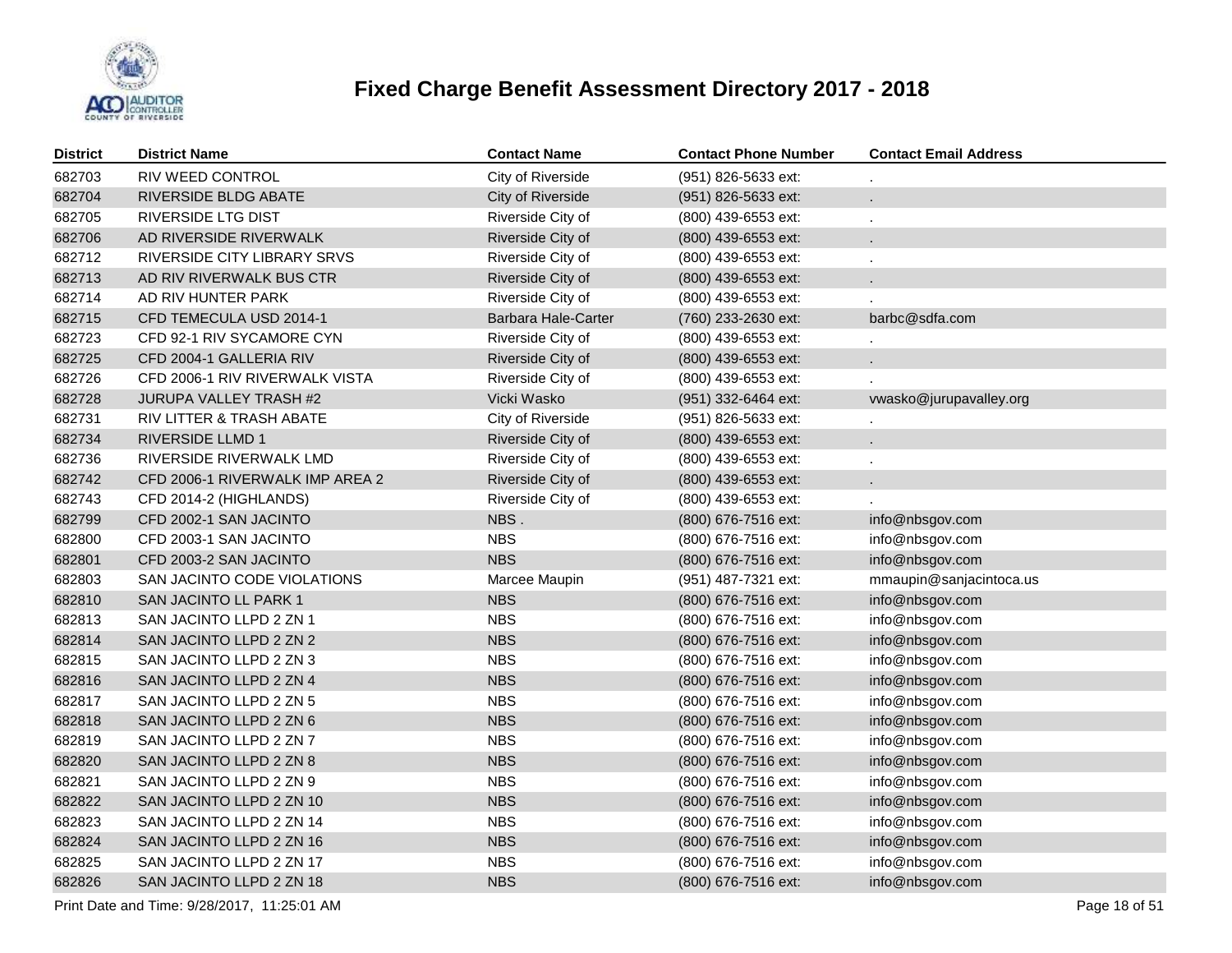

| <b>District</b> | <b>District Name</b>            | <b>Contact Name</b>       | <b>Contact Phone Number</b> | <b>Contact Email Address</b> |
|-----------------|---------------------------------|---------------------------|-----------------------------|------------------------------|
| 682828          | SAN JACINTO LLPD 2 ZN 12        | <b>NBS</b>                | (800) 676-7516 ext:         | info@nbsgov.com              |
| 682829          | SAN JACINTO LLPD 2 ZN 13        | <b>NBS</b>                | (800) 676-7516 ext:         | info@nbsgov.com              |
| 682830          | SAN JACINTO LLPD 2 ZN 15        | <b>NBS</b>                | (800) 676-7516 ext:         | info@nbsgov.com              |
| 682831          | SAN JACINTO LLPD 2 ZN 19        | <b>NBS</b>                | (800) 676-7516 ext:         | info@nbsgov.com              |
| 682832          | SAN JACINTO LLPD 2 ZN 20        | <b>NBS</b>                | (800) 676-7516 ext:         | info@nbsgov.com              |
| 682833          | SAN JACINTO LLPD 2 ZN 21        | <b>NBS</b>                | (800) 676-7516 ext:         | info@nbsgov.com              |
| 682834          | SAN JACINTO LLPD 2 ZN 22        | <b>NBS</b>                | (800) 676-7516 ext:         | info@nbsgov.com              |
| 682835          | SAN JACINTO LLPD 2 ZN 23        | <b>NBS</b>                | (800) 676-7516 ext:         | info@nbsgov.com              |
| 682836          | SAN JACINTO LLPD 2 ZN 24        | <b>NBS</b>                | (800) 676-7516 ext:         | info@nbsgov.com              |
| 682837          | SAN JACINTO LLPD 2 ZN 25        | <b>NBS</b>                | (800) 676-7516 ext:         | info@nbsgov.com              |
| 682838          | SAN JACINTO LLPD 2 ZN 26        | <b>NBS</b>                | (800) 676-7516 ext:         | info@nbsgov.com              |
| 682839          | SAN JACINTO LLPD 2 ZN 27        | <b>NBS</b>                | (800) 676-7516 ext:         | info@nbsgov.com              |
| 682840          | SAN JACINTO LLPD 2 ZN 28        | <b>NBS</b>                | (800) 676-7516 ext:         | info@nbsgov.com              |
| 682841          | SAN JACINTO LLPD 2 ZN 29        | <b>NBS</b>                | (800) 676-7516 ext:         | info@nbsgov.com              |
| 682843          | SAN JACINTO LLPD 2 ZN 31        | <b>NBS</b>                | (800) 676-7516 ext:         | info@nbsgov.com              |
| 682844          | SAN JACINTO LLPD 2 ZN 32        | <b>NBS</b>                | (800) 676-7516 ext:         | info@nbsgov.com              |
| 682845          | SAN JACINTO LLPD 2 ZN 33        | <b>NBS</b>                | (800) 676-7516 ext:         | info@nbsgov.com              |
| 682846          | SAN JACINTO LLPD 2 ZN 34        | <b>NBS</b>                | (800) 676-7516 ext:         | info@nbsgov.com              |
| 682847          | SAN JACINTO LLPD 2 ZN 35        | <b>NBS</b>                | (800) 676-7516 ext:         | info@nbsgov.com              |
| 682848          | SAN JACINTO LLPD 2 ZN 36        | <b>NBS</b>                | (800) 676-7516 ext:         | info@nbsgov.com              |
| 682849          | SAN JACINTO LLPD 2 ZN 37        | <b>NBS</b>                | (800) 676-7516 ext:         | info@nbsgov.com              |
| 682850          | SAN JACINTO LLPD 2 ZN 38        | <b>NBS</b>                | (800) 676-7516 ext:         | info@nbsgov.com              |
| 682851          | SAN JACINTO LLPD 2 ZN 39        | <b>NBS</b>                | (800) 676-7516 ext:         | info@nbsgov.com              |
| 682852          | SAN JACINTO LLPD 2 ZN 40        | <b>NBS</b>                | (800) 676-7516 ext:         | info@nbsgov.com              |
| 682858          | SAN JACINTO LLPD 2 ZN 85        | <b>NBS</b>                | (800) 676-7516 ext:         | info@nbsgov.com              |
| 682859          | SAN JACINTO LLPD 2 ZN 86        | <b>NBS</b>                | (800) 676-7516 ext:         | info@nbsgov.com              |
| 682912          | TEMECULA PKS/LTG SRVS           | Albert A. Webb Associates | (800) 439-6553 ext:         |                              |
| 682914          | TEMECULA RESIDENTIAL ST LIGHTS  | Albert A. Webb Associates | (800) 439-6553 ext:         |                              |
| 682916          | TEMECULA TRASH/RECYCLING        | Albert A. Webb Associates | (800) 439-6553 ext:         |                              |
| 682917          | TEMECULA RD MAINT               | Albert A. Webb Associates | (800) 439-6553 ext:         |                              |
| 682919          | TEMECULA WEED ABATE             | Albert A. Webb Associates | (800) 439-6553 ext:         |                              |
| 682921          | CFD 03-03 WOLF CREEK A TEMECULA | City Of Temecula          | (800) 439-6553 ext:         |                              |
| 682923          | AD TEMECULA 03-04 JOHN WARNER   | City Of Temecula          | (800) 439-6553 ext:         | Ω.                           |
| 682924          | CFD 03-06 HARVESTON 11 TEMECULA | City Of Temecula          | (800) 439-6553 ext:         |                              |
| 682926          | CFD 01-2 HARVESTON B TEMECULA   | City Of Temecula          | (800) 439-6553 ext:         |                              |
| 682927          | CFD 01-2 HARVESTON A TEMECULA   | City Of Temecula          | (800) 439-6553 ext:         |                              |

Print Date and Time:  $9/28/2017$ , 11:25:01 AM Page 19 of 51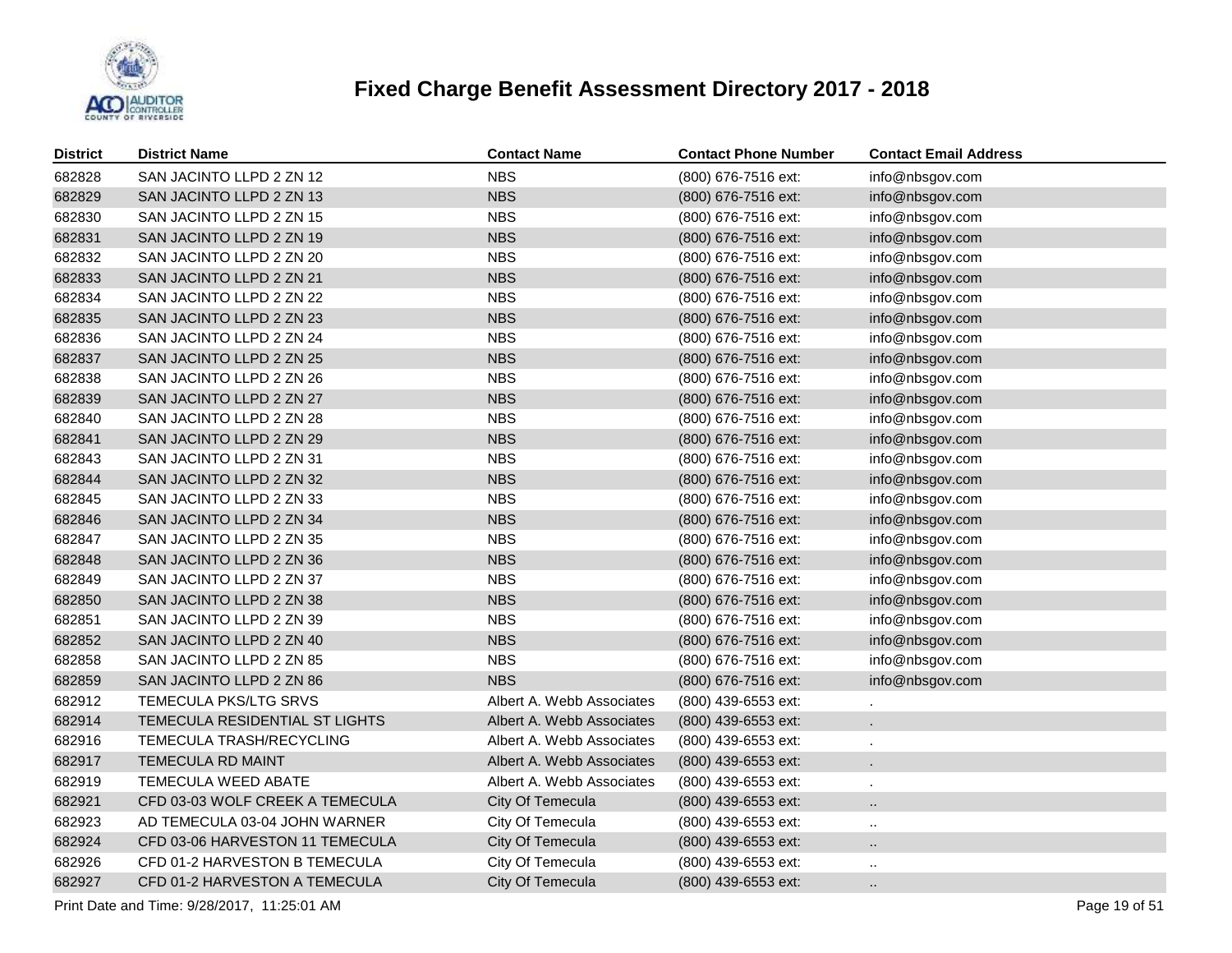

| <b>District</b> | <b>District Name</b>              | <b>Contact Name</b>       | <b>Contact Phone Number</b> | <b>Contact Email Address</b> |
|-----------------|-----------------------------------|---------------------------|-----------------------------|------------------------------|
| 682928          | CFD 03-1 CROWNE HILL TEMECULA     | City Of Temecula          | (800) 439-6553 ext:         | $\ddot{\phantom{a}}$         |
| 682929          | CFD 03-2 RORIPAUGH RANCH TEM      | City Of Temecula          | (800) 439-6553 ext:         | $\ddot{\phantom{a}}$         |
| 682930          | TEMECULA PERIMTR LDS ZN 1         | Albert A. Webb Associates | (800) 439-6553 ext:         | ×.                           |
| 682931          | TEMECULA PERIMTR LDS ZN 2         | Albert A. Webb Associates | (800) 439-6553 ext:         | $\mathbf{r}$                 |
| 682932          | TEMECULA PERIMTR LDS ZN 3         | Albert A. Webb Associates | (800) 439-6553 ext:         | ×.                           |
| 682933          | TEMECULA PERIMTR LDS ZN 4         | Albert A. Webb Associates | (800) 439-6553 ext:         | $\epsilon$                   |
| 682934          | TEMECULA PERIMTR LDS ZN 5         | Albert A. Webb Associates | (800) 439-6553 ext:         | ×.                           |
| 682935          | TEMECULA PERIMTR LDS ZN 6         | Albert A. Webb Associates | (800) 439-6553 ext:         |                              |
| 682936          | TEMECULA PERIMTR LDS ZN 7         | Albert A. Webb Associates | (800) 439-6553 ext:         | ×.                           |
| 682937          | TEMECULA PERIMTR LDS ZN 8         | Albert A. Webb Associates | (800) 439-6553 ext:         |                              |
| 682938          | TEMECULA PERIMTR LDS ZN 9         | Albert A. Webb Associates | (800) 439-6553 ext:         | ä,                           |
| 682939          | TEMECULA PERIMTR LDS ZN 10        | Albert A. Webb Associates | (800) 439-6553 ext:         |                              |
| 682940          | TEMECULA PERIMTR LDS ZN 11        | Albert A. Webb Associates | (800) 439-6553 ext:         | ä,                           |
| 682941          | TEMECULA PERIMTR LDS ZN 12        | Albert A. Webb Associates | (800) 439-6553 ext:         |                              |
| 682942          | TEMECULA PERIMTR LDS ZN 13        | Albert A. Webb Associates | (800) 439-6553 ext:         |                              |
| 682943          | TEMECULA PERIMTR LDS ZN 14        | Albert A. Webb Associates | (800) 439-6553 ext:         |                              |
| 682944          | <b>TEMECULA PERIMTR LDS ZN 15</b> | Albert A. Webb Associates | (800) 439-6553 ext:         |                              |
| 682945          | TEMECULA PERIMTR LDS ZN 16        | Albert A. Webb Associates | (800) 439-6553 ext:         |                              |
| 682946          | TEMECULA PERIMTR LDS ZN 17        | Albert A. Webb Associates | (800) 439-6553 ext:         |                              |
| 682947          | TEMECULA PERIMTR LDS ZN 18        | Albert A. Webb Associates | (800) 439-6553 ext:         |                              |
| 682948          | TEMECULA PERIMTR LDS ZN 19        | Albert A. Webb Associates | (800) 439-6553 ext:         |                              |
| 682949          | TEMECULA PERIMTR LDS ZN 20        | Albert A. Webb Associates | (800) 439-6553 ext:         |                              |
| 682950          | TEMECULA PERIMTR LDS ZN 21        | Albert A. Webb Associates | (800) 439-6553 ext:         |                              |
| 682951          | TEMECULA PERIMTR LDS ZN 22        | Albert A. Webb Associates | (800) 439-6553 ext:         |                              |
| 682952          | TEMECULA PERIMTR LDS ZN 23        | Albert A. Webb Associates | (800) 439-6553 ext:         |                              |
| 682953          | TEMECULA PERIMTR LDS ZN 24        | Albert A. Webb Associates | (800) 439-6553 ext:         |                              |
| 682954          | TEMECULA PERIMTR LDS ZN 25        | Albert A. Webb Associates | (800) 439-6553 ext:         |                              |
| 682955          | TEMECULA PERIMTR LDS ZN 26        | Albert A. Webb Associates | (800) 439-6553 ext:         |                              |
| 682956          | TEMECULA PERIMTR LDS ZN 27        | Albert A. Webb Associates | (800) 439-6553 ext:         |                              |
| 682957          | TEMECULA PERIMTR LDS ZN 28        | Albert A. Webb Associates | (800) 439-6553 ext:         |                              |
| 682958          | TEMECULA PERIMTR LDS ZN 29        | Albert A. Webb Associates | (800) 439-6553 ext:         |                              |
| 682959          | CFD 16-1 RORIPAUGH RNCH2 TEM      | City Of Temecula          | (800) 439-6553 ext:         |                              |
| 683000          | CFD 2001-1 ALVORD USD             | Cooperative strategies    | (877) 250-1503 ext:         | taxinfo@coopstrategies.com   |
| 683001          | CFD 2002-1 ALVORD USD             | Cooperative strategies    | (877) 250-1503 ext:         | taxinfo@coopstrategies.com   |
| 683002          | ALVORD USD 2006-1 TAX A           | Cooperative strategies    | (877) 250-1503 ext:         | taxinfo@coopstrategies.com   |
| 683003          | ALVORD USD 2006-1 TAX B           | Cooperative strategies    | (877) 250-1503 ext:         | taxinfo@coopstrategies.com   |

Print Date and Time:  $9/28/2017$ , 11:25:01 AM Page 20 of 51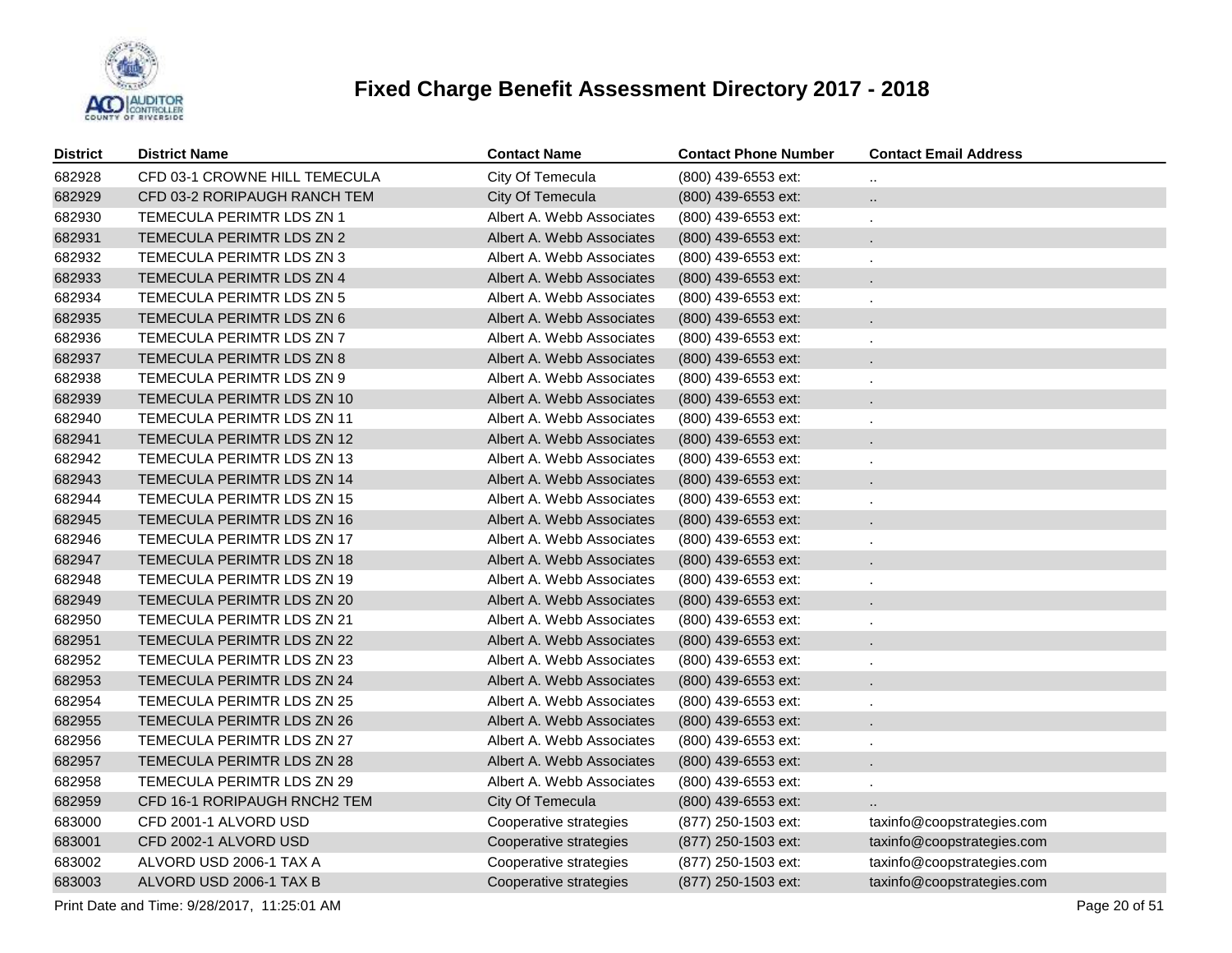

| <b>District</b> | <b>District Name</b>             | <b>Contact Name</b>       | <b>Contact Phone Number</b> | <b>Contact Email Address</b> |
|-----------------|----------------------------------|---------------------------|-----------------------------|------------------------------|
| 683140          | CFD 07-1 CORONA-NORCO USD        | Corona-Norco Unified Scho | (800) 676-3680 ext:         |                              |
| 683142          | CFD 03-5 CORONA-NORCO USD        | Corona-Norco Unified Scho | (800) 676-3680 ext:         | $\mathbf{r}$                 |
| 683143          | CFD 03-4 CORONA-NORCO USD        | Corona-Norco Unified Scho | (800) 676-3680 ext:         | ä,                           |
| 683144          | CFD 03-3 A CORONA-NORCO USD      | Corona-Norco Unified Scho | (800) 676-3680 ext:         |                              |
| 683145          | CFD 03-3 B CORONA-NORCO USD      | Corona-Norco Unified Scho | (800) 676-3680 ext:         | ä,                           |
| 683146          | CFD 03-2 CORONA-NORCO USD        | Corona-Norco Unified Scho | (800) 676-3680 ext:         |                              |
| 683147          | CFD 03-1 CORONA-NORCO USD        | Corona-Norco Unified Scho | (800) 676-3680 ext:         | ä,                           |
| 683148          | CFD 02-2 A CORONA-NORCO USD      | Corona-Norco Unified Scho | (800) 676-3680 ext:         |                              |
| 683149          | CFD 02-2 B CORONA-NORCO USD      | Corona-Norco Unified Scho | (800) 676-3680 ext:         |                              |
| 683150          | CFD 00-1 CORONA-NORCO USD        | Corona-Norco Unified Scho | (800) 676-3680 ext:         |                              |
| 683151          | CFD 01-1 AREA A CORONA-NORCO USD | Corona-Norco Unified Scho | (800) 676-3680 ext:         |                              |
| 683152          | CFD 01-1 AREA B CORONA-NORCO USD | Corona-Norco Unified Scho | (800) 676-3680 ext:         |                              |
| 683153          | CFD 02-1 CORONA-NORCO USD        | Corona-Norco Unified Scho | (800) 676-3680 ext:         |                              |
| 683154          | CFD 01-2 AREA A CORONA-NORCO USD | Corona-Norco Unified Scho | (800) 676-3680 ext:         |                              |
| 683155          | CFD 01-2 AREA B CORONA-NORCO USD | Corona-Norco Unified Scho | (800) 676-3680 ext:         |                              |
| 683156          | CFD 01-2 AREA C CORONA-NORCO USD | Corona-Norco Unified Scho | (800) 676-3680 ext:         |                              |
| 683157          | CFD 06-1 CORONA-NORCO USD        | Corona-Norco Unified Scho | (800) 676-3680 ext:         |                              |
| 683158          | CFD 06-2 CORONA-NORCO USD        | Corona-Norco Unified Scho | (800) 676-3680 ext:         |                              |
| 683160          | CFD 99-1 CORONA-NORCO USD        | Corona-Norco Unified Scho | (800) 676-3680 ext:         |                              |
| 683161          | CFD 99-2 AREA A CORONA-NORCO USD | Corona-Norco Unified Scho | (800) 676-3680 ext:         |                              |
| 683162          | CFD 99-2 AREA B CORONA-NORCO USD | Corona-Norco Unified Scho | (800) 676-3680 ext:         |                              |
| 683163          | CFD 99-2 AREA C CORONA-NORCO USD | Corona-Norco Unified Scho | (800) 676-3680 ext:         |                              |
| 683164          | CFD 05-1 CORONA-NORCO USD        | Corona-Norco Unified Scho | (800) 676-3680 ext:         |                              |
| 683166          | CFD 04-2 IA 3 CORONA-NORCO USD   | Corona-Norco Unified Scho | (800) 676-3680 ext:         |                              |
| 683167          | CFD 04-1 CORONA-NORCO USD        | Corona-Norco Unified Scho | (800) 676-3680 ext:         |                              |
| 683168          | CFD 04-2 IA1 CORONA-NORCO USD    | Corona-Norco Unified Scho | (800) 676-3680 ext:         |                              |
| 683169          | CFD 04-2 IA2 CORONA-NORCO USD    | Corona-Norco Unified Scho | (800) 676-3680 ext:         |                              |
| 683174          | CFD 94-1 CORONA-NORCO USD        | Corona-Norco Unified Scho | (800) 676-3680 ext:         |                              |
| 683175          | CFD 95-1 CORONA-NORCO            | Corona-Norco Unified Scho | (800) 676-3680 ext:         |                              |
| 683176          | CFD 96-1 CORONA-NORCO            | Corona-Norco Unified Scho | (800) 676-3680 ext:         |                              |
| 683177          | CFD 97-1 CORONA-NORCO            | Corona-Norco Unified Scho | (800) 676-3680 ext:         |                              |
| 683178          | CFD 98-1 CORONA-NORCO USD        | Corona-Norco Unified Scho | (800) 676-3680 ext:         |                              |
| 683179          | CFD 98-2 CORONA-NORCO USD        | Corona-Norco Unified Scho | (800) 676-3680 ext:         |                              |
| 683181          | CFD 6 RIV UNIF                   | Andrea Roess              | (949) 955-1500 ext:         | andrea@taussig.com           |
| 683182          | CFD 2 RIV UNIF                   | Andrea Roess              | (949) 955-1500 ext:         | andrea@taussig.com           |
| 683183          | CFD 3 RIV UNIF                   | Andrea Roess              | (949) 955-1500 ext:         | andrea@taussig.com           |

Print Date and Time:  $9/28/2017$ , 11:25:01 AM Page 21 of 51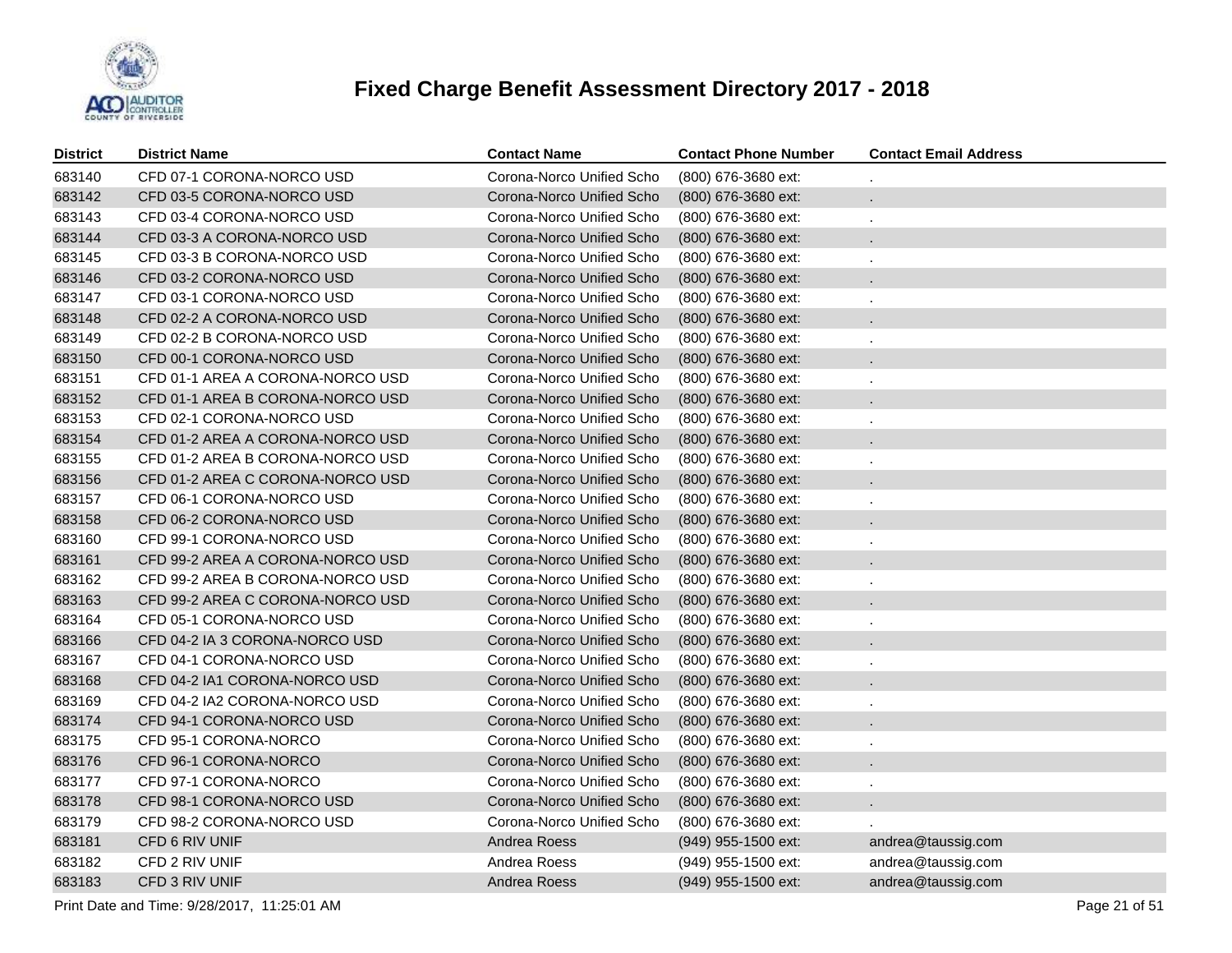

| <b>District</b> | <b>District Name</b>          | <b>Contact Name</b>       | <b>Contact Phone Number</b> | <b>Contact Email Address</b> |
|-----------------|-------------------------------|---------------------------|-----------------------------|------------------------------|
| 683184          | CFD 4 RIV UNIF                | Andrea Roess              | (949) 955-1500 ext:         | andrea@taussig.com           |
| 683185          | CFD 8 RIV USD                 | Andrea Roess              | (949) 955-1500 ext:         | andrea@taussig.com           |
| 683187          | CFD 16-1 (CORONA-NORCO USD)   | Corona-Norco Unified Scho | (800) 676-3680 ext:         |                              |
| 683191          | CFD 2003-1 IA 1 VAL VERDE USD | Rubab Gardezi             | (949) 250-8300 ext:         | rgardezi@coopstrategies.com  |
| 683192          | CFD 2003-2 VAL VERDE USD      | Rubab Gardezi             | (949) 250-8300 ext:         | rgardezi@coopstrategies.com  |
| 683193          | CFD 2003-1 IA 2 VAL VERDE USD | Rubab Gardezi             | (949) 250-8300 ext:         | rgardezi@coopstrategies.com  |
| 683194          | CFD VAL VERDE USD 98-1        | Rubab Gardezi             | (949) 250-8300 ext:         | rgardezi@coopstrategies.com  |
| 683200          | CFD 2002-1 IA-A VAL VERDE USD | Rubab Gardezi             | (949) 250-8300 ext:         | rgardezi@coopstrategies.com  |
| 683281          | CFD 91-1 PERRIS UNION HS      | Koppel & Gruber Public Fi | (888) 510-0290 ext:         | info@kgpf.net                |
| 683282          | CFD 92-1 PERRIS UNION HS      | Koppel & Gruber Public Fi | (888) 510-0290 ext:         | info@kgpf.net                |
| 683300          | CFD 6 IMP AREA 2 RIV USD      | Andrea Roess              | (949) 955-1500 ext:         | andrea@taussig.com           |
| 683301          | CFD 7 RIV USD                 | Andrea Roess              | (949) 955-1500 ext:         | andrea@taussig.com           |
| 683302          | CFD 9 IMP AREA 1 RIV USD      | Andrea Roess              | (949) 955-1500 ext:         | andrea@taussig.com           |
| 683303          | CFD 9 IMP AREA 3 RIV USD      | Andrea Roess              | (949) 955-1500 ext:         | andrea@taussig.com           |
| 683304          | CFD 9 IMP AREA 4 RIV USD      | Andrea Roess              | (949) 955-1500 ext:         | andrea@taussig.com           |
| 683305          | CFD 9 IMP AREA 5 RIV USD      | Andrea Roess              | (949) 955-1500 ext:         | andrea@taussig.com           |
| 683306          | CFD 9 1A-2 RIV USD            | Andrea Roess              | (949) 955-1500 ext:         | andrea@taussig.com           |
| 683307          | CFD 10 RIV USD                | Andrea Roess              | (949) 955-1500 ext:         | andrea@taussig.com           |
| 683308          | CFD 11 RIV USD                | Andrea Roess              | (949) 955-1500 ext:         | andrea@taussig.com           |
| 683309          | CFD 12 RIV USD                | Andrea Roess              | (949) 955-1500 ext:         | andrea@taussig.com           |
| 683310          | CFD 16 RIV USD                | Andrea Roess              | (949) 955-1500 ext:         | andrea@taussig.com           |
| 683311          | CFD 14 RIV USD                | Andrea Roess              | (949) 955-1500 ext:         | andrea@taussig.com           |
| 683312          | CFD 15 IA 1 RIV USD           | Andrea Roess              | (949) 955-1500 ext:         | andrea@taussig.com           |
| 683313          | CFD 18 RIV USD                | Andrea Roess              | (949) 955-1500 ext:         | andrea@taussig.com           |
| 683314          | CFD 22 RIV USD                | Andrea Roess              | (949) 955-1500 ext:         | andrea@taussig.com           |
| 683315          | CFD 13 IA 1 RIV USD           | Andrea Roess              | (949) 955-1500 ext:         | andrea@taussig.com           |
| 683316          | CFD 17 RIV USD                | Andrea Roess              | (949) 955-1500 ext:         | andrea@taussig.com           |
| 683317          | CFD 15 IA 2 RIV USD           | Andrea Roess              | (949) 955-1500 ext:         | andrea@taussig.com           |
| 683318          | CFD 21 IA 2 RIV USD           | Andrea Roess              | (949) 955-1500 ext:         | andrea@taussig.com           |
| 683319          | CFD 20 RIV USD                | Andrea Roess              | (949) 955-1500 ext:         | andrea@taussig.com           |
| 683320          | CFD 24 RIV USD                | Andrea Roess              | (949) 955-1500 ext:         | andrea@taussig.com           |
| 683321          | CFD 15 IA 3 RIV USD           | Andrea Roess              | (949) 955-1500 ext:         | andrea@taussig.com           |
| 683322          | CFD 26 RIV USD                | Andrea Roess              | (949) 955-1500 ext:         | andrea@taussig.com           |
| 683323          | CFD 27 RIV USD                | Andrea Roess              | (949) 955-1500 ext:         | andrea@taussig.com           |
| 683400          | CFD 90-1 MURRIETA VALLEY USD  | Cooperative strategies    | (877) 250-1503 ext:         | taxinfo@coopstrategies.com   |
| 683401          | CFD 98-1 MURRIETA VALLEY USD  | Cooperative strategies    | (877) 250-1503 ext:         | taxinfo@coopstrategies.com   |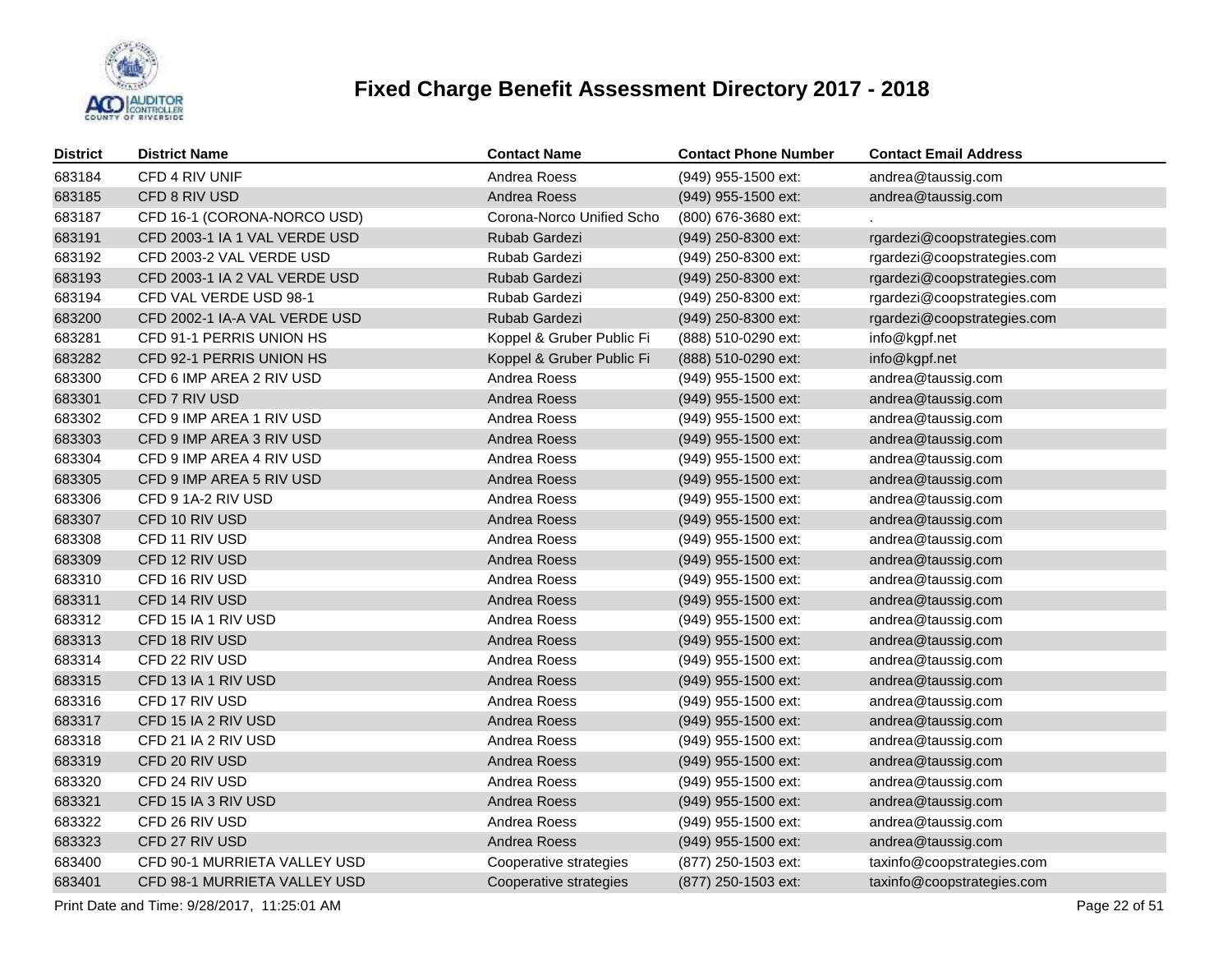

| <b>District</b> | <b>District Name</b>            | <b>Contact Name</b>             | <b>Contact Phone Number</b> | <b>Contact Email Address</b> |
|-----------------|---------------------------------|---------------------------------|-----------------------------|------------------------------|
| 683402          | CFD 98-2 MURRIETA VALLEY USD    | Cooperative strategies          | (877) 250-1503 ext:         | taxinfo@coopstrategies.com   |
| 683403          | CFD 98-3 MURRIETA VALLEY USD    | Cooperative strategies          | (877) 250-1503 ext:         | taxinfo@coopstrategies.com   |
| 683404          | CFD 99-1 IMP A MURRIETA VLY USD | Cooperative strategies          | (877) 250-1503 ext:         | taxinfo@coopstrategies.com   |
| 683405          | CFD 99-1 IMP B MURRIETA VLY USD | Cooperative strategies          | (877) 250-1503 ext:         | taxinfo@coopstrategies.com   |
| 683406          | CFD 2000-1 MURRIETA VALLEY USD  | Cooperative strategies          | (877) 250-1503 ext:         | taxinfo@coopstrategies.com   |
| 683408          | CFD 2000-2 MURRIETA VALLEY USD  | Cooperative strategies          | (877) 250-1503 ext:         | taxinfo@coopstrategies.com   |
| 683409          | CFD 2001-1 MURRIETA VALLEY USD  | Cooperative strategies          | (877) 250-1503 ext:         | taxinfo@coopstrategies.com   |
| 683410          | CFD 2001-2 MURRIETA VALLEY USD  | Cooperative strategies          | (877) 250-1503 ext:         | taxinfo@coopstrategies.com   |
| 683411          | CFD 2002-1 MURRIETA VALLEY USD  | Cooperative strategies          | (877) 250-1503 ext:         | taxinfo@coopstrategies.com   |
| 683412          | CFD 2002-2 MURRIETA VALLEY USD  | Cooperative strategies          | (877) 250-1503 ext:         | taxinfo@coopstrategies.com   |
| 683413          | CFD 2001-4 MURRIETA VALLEY USD  | Cooperative strategies          | (877) 250-1503 ext:         | taxinfo@coopstrategies.com   |
| 683414          | CFD 2002-3 MURRIETA VALLEY USD  | Cooperative strategies          | (877) 250-1503 ext:         | taxinfo@coopstrategies.com   |
| 683415          | CFD 2002-5 IA A MURRIETA VL USD | Cooperative strategies          | (877) 250-1503 ext:         | taxinfo@coopstrategies.com   |
| 683416          | CFD 2002-4 IA A MURRIETA VL USD | Cooperative strategies          | (877) 250-1503 ext:         | taxinfo@coopstrategies.com   |
| 683417          | CFD 2002-4 IA B MURRIETA VL USD | Cooperative strategies          | (877) 250-1503 ext:         | taxinfo@coopstrategies.com   |
| 683419          | CFD 2002-5 IA B MURRIETA VL USD | Cooperative strategies          | (877) 250-1503 ext:         | taxinfo@coopstrategies.com   |
| 683420          | CFD 2003-1 MURRIETA VALLEY USD  | Cooperative strategies          | (877) 250-1503 ext:         | taxinfo@coopstrategies.com   |
| 683421          | CFD 2003-2 MURRIETA VALLEY USD  | Cooperative strategies          | (877) 250-1503 ext:         | taxinfo@coopstrategies.com   |
| 683422          | CFD 2003-3 MURRIETA VALLEY USD  | Cooperative strategies          | (877) 250-1503 ext:         | taxinfo@coopstrategies.com   |
| 683423          | CFD 2003-4 MURRIETA VALLEY USD  | Cooperative strategies          | (877) 250-1503 ext:         | taxinfo@coopstrategies.com   |
| 683424          | CFD 2004-1 MURRIETA VALLEY USD  | Cooperative strategies          | (877) 250-1503 ext:         | taxinfo@coopstrategies.com   |
| 683426          | CFD 2006-1 IA B MURRIETA VL USD | Cooperative strategies          | (877) 250-1503 ext:         | taxinfo@coopstrategies.com   |
| 683427          | CFD 2006-1 IA A MURRIETA VL USD | Cooperative strategies          | (877) 250-1503 ext:         | taxinfo@coopstrategies.com   |
| 683428          | CFD 6-1 MVUSD IAC               | Cooperative strategies          | (877) 250-1503 ext:         | taxinfo@coopstrategies.com   |
| 683500          | CFD 1 DESERT SANDS USD          | <b>David Taussig Associates</b> | (800) 969-4382 ext:         |                              |
| 683501          | CFD 2008-1 DESERT SANDS USD     | Barbara Hale-Carter             | (760) 233-2630 ext:         | barbc@sdfa.com               |
| 683510          | <b>JURUPA VALLEY TRASH 1</b>    | Vicki Wasko                     | (951) 332-6464 ext:         | vwasko@jurupavalley.org      |
| 683628          | CFD 2 JURUPA USD                | Cooperative strategies          | (877) 250-1503 ext:         | taxinfo@coopstrategies.com   |
| 683629          | CFD 3 JURUPA USD                | Cooperative strategies          | (877) 250-1503 ext:         | taxinfo@coopstrategies.com   |
| 683630          | <b>CFD 4 JURUPA USD</b>         | Cooperative strategies          | (877) 250-1503 ext:         | taxinfo@coopstrategies.com   |
| 683631          | CFD 6 JURUPA USD                | Cooperative strategies          | (877) 250-1503 ext:         | taxinfo@coopstrategies.com   |
| 683632          | CFD JURUPA USD NO 8             | Cooperative strategies          | (877) 250-1503 ext:         | taxinfo@coopstrategies.com   |
| 683633          | CFD JURUPA USD NO 10            | Cooperative strategies          | (877) 250-1503 ext:         | taxinfo@coopstrategies.com   |
| 683634          | CFD JURUPA USD NO 9             | Cooperative strategies          | (877) 250-1503 ext:         | taxinfo@coopstrategies.com   |
| 683635          | JURUPA USD CFD NO 11 IA A       | Cooperative strategies          | (877) 250-1503 ext:         | taxinfo@coopstrategies.com   |
| 683636          | CFD NO 12 JURUPA USD            | Cooperative strategies          | (877) 250-1503 ext:         | taxinfo@coopstrategies.com   |

Print Date and Time:  $9/28/2017$ , 11:25:01 AM Page 23 of 51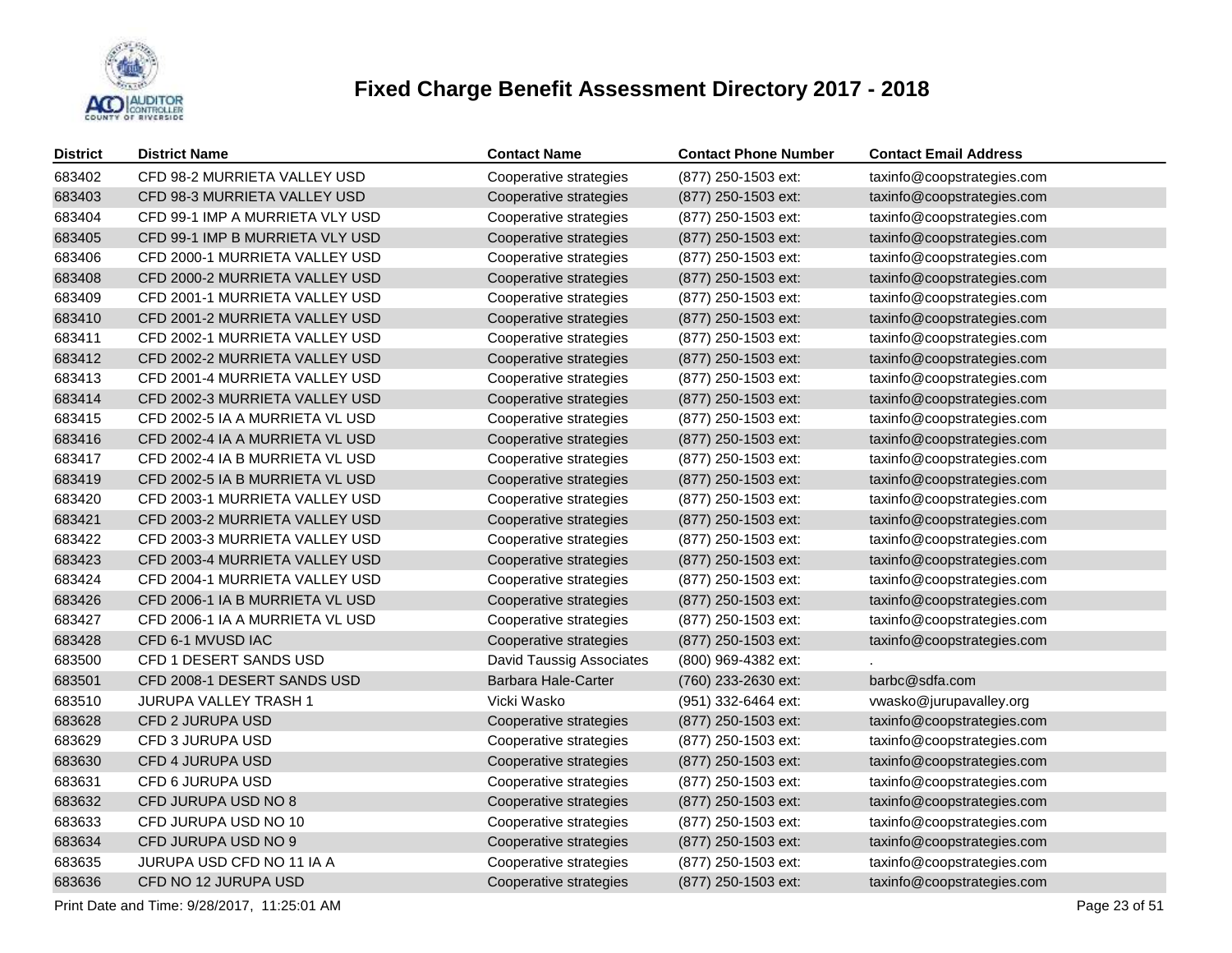

| <b>District</b> | <b>District Name</b>           | <b>Contact Name</b>        | <b>Contact Phone Number</b> | <b>Contact Email Address</b> |
|-----------------|--------------------------------|----------------------------|-----------------------------|------------------------------|
| 683637          | CFD NO 13 JURUPA USD           | Cooperative strategies     | (877) 250-1503 ext:         | taxinfo@coopstrategies.com   |
| 683638          | CFD NO 2011-1 IA 3 MENIFEE USD | Cooperative strategies     | (877) 250-1503 ext:         | taxinfo@coopstrategies.com   |
| 683639          | JURUPA USD CFD NO 11 IA B      | Cooperative strategies     | (877) 250-1503 ext:         | taxinfo@coopstrategies.com   |
| 683640          | JURUPA USD CFD NO 15           | Cooperative strategies     | (877) 250-1503 ext:         | taxinfo@coopstrategies.com   |
| 683700          | CFD 2004-1 HEMET USD           | Barbara Hale-Carter        | (760) 233-2630 ext:         | barbc@sdfa.com               |
| 683703          | CFD 2005-4 HEMET USD           | Barbara Hale-Carter        | (760) 233-2630 ext:         | barbc@sdfa.com               |
| 683705          | CFD 2005-3 IA 1 HEMET USD      | Barbara Hale-Carter        | (760) 233-2630 ext:         | barbc@sdfa.com               |
| 683720          | CFD 2005-2 HEMET USD           | Barbara Hale-Carter        | (760) 233-2630 ext:         | barbc@sdfa.com               |
| 683721          | CFD 2005-6 HEMET USD           | Barbara Hale-Carter        | (760) 233-2630 ext:         | barbc@sdfa.com               |
| 683723          | CFD 2007-2 HEMET USD           | Barbara Hale-Carter        | (760) 233-2630 ext:         | barbc@sdfa.com               |
| 683800          | CFD 2003-1 MORENO VLY USD EMWD | Barbara Hale-Carter        | (760) 233-2630 ext:         | barbc@sdfa.com               |
| 683801          | CFD 2003-2 MORENO VLY USD EMWD | <b>Barbara Hale-Carter</b> | (760) 233-2630 ext:         | barbc@sdfa.com               |
| 683802          | CFD 2004-1 MORENO VLY USD EMWD | <b>Barbara Hale-Carter</b> | (760) 233-2630 ext:         | barbc@sdfa.com               |
| 683803          | CFD 2004-2 MORENO VLY USD EMWD | <b>Barbara Hale-Carter</b> | (760) 233-2630 ext:         | barbc@sdfa.com               |
| 683804          | CFD 2004-3 MORENO VLY USD EMWD | Barbara Hale-Carter        | (760) 233-2630 ext:         | barbc@sdfa.com               |
| 683805          | CFD 2004-4 MORENO VLY USD EMWD | <b>Barbara Hale-Carter</b> | (760) 233-2630 ext:         | barbc@sdfa.com               |
| 683806          | CFD 2004-5 MORENO VALLEY USD   | Barbara Hale-Carter        | (760) 233-2630 ext:         | barbc@sdfa.com               |
| 683807          | CFD 2004-6 ZN1 MO VLY USD EMWD | <b>Barbara Hale-Carter</b> | (760) 233-2630 ext:         | barbc@sdfa.com               |
| 683808          | CFD 2004-6 ZN2 MO VLY USD EMWD | Barbara Hale-Carter        | (760) 233-2630 ext:         | barbc@sdfa.com               |
| 683809          | CFD 2004-6 ZN3 MO VLY USD EMWD | <b>Barbara Hale-Carter</b> | (760) 233-2630 ext:         | barbc@sdfa.com               |
| 683810          | CFD 2004-6 ZN4 MO VLY USD EMWD | Barbara Hale-Carter        | (760) 233-2630 ext:         | barbc@sdfa.com               |
| 683811          | CFD 2005-1 MORENO VLY USD EMWD | Barbara Hale-Carter        | (760) 233-2630 ext:         | barbc@sdfa.com               |
| 683812          | CFD 2005-2 MORENO VLY USD EMWD | Barbara Hale-Carter        | (760) 233-2630 ext:         | barbc@sdfa.com               |
| 683813          | CFD 2005-3 MORENO VLY USD EMWD | Barbara Hale-Carter        | (760) 233-2630 ext:         | barbc@sdfa.com               |
| 683814          | CFD 2005-4 MORENO VLY USD EMWD | Barbara Hale-Carter        | (760) 233-2630 ext:         | barbc@sdfa.com               |
| 683815          | CFD 2005-5 MORENO VLY USD EMWD | Barbara Hale-Carter        | (760) 233-2630 ext:         | barbc@sdfa.com               |
| 683817          | CFD 2007-1 MORENO VLY USD EMWD | Barbara Hale-Carter        | (760) 233-2630 ext:         | barbc@sdfa.com               |
| 683900          | CFD MENIFEE USD 2011-1 IA2     | Cooperative strategies     | (877) 250-1503 ext:         | taxinfo@coopstrategies.com   |
| 683901          | CFD 94-1 MENIFEE USD           | Cooperative strategies     | (877) 250-1503 ext:         | taxinfo@coopstrategies.com   |
| 683902          | CFD 99-1 MENIFEE USD           | Cooperative strategies     | (877) 250-1503 ext:         | taxinfo@coopstrategies.com   |
| 683903          | CFD 99-1 IA A MENIFEE USD      | Cooperative strategies     | (877) 250-1503 ext:         | taxinfo@coopstrategies.com   |
| 683904          | CFD 99-1 ZN 2 MENIFEE USD      | Cooperative strategies     | (877) 250-1503 ext:         | taxinfo@coopstrategies.com   |
| 683905          | CFD 2002-1 MENIFEE USD         | Cooperative strategies     | (877) 250-1503 ext:         | taxinfo@coopstrategies.com   |
| 683906          | CFD 2002-3 MENIFEE USD         | Cooperative strategies     | (877) 250-1503 ext:         | taxinfo@coopstrategies.com   |
| 683907          | CFD 2002-4 MENIFEE USD         | Cooperative strategies     | (877) 250-1503 ext:         | taxinfo@coopstrategies.com   |
| 683908          | CFD 2002-5 MENIFEE USD         | Cooperative strategies     | (877) 250-1503 ext:         | taxinfo@coopstrategies.com   |

Print Date and Time:  $9/28/2017$ , 11:25:01 AM Page 24 of 51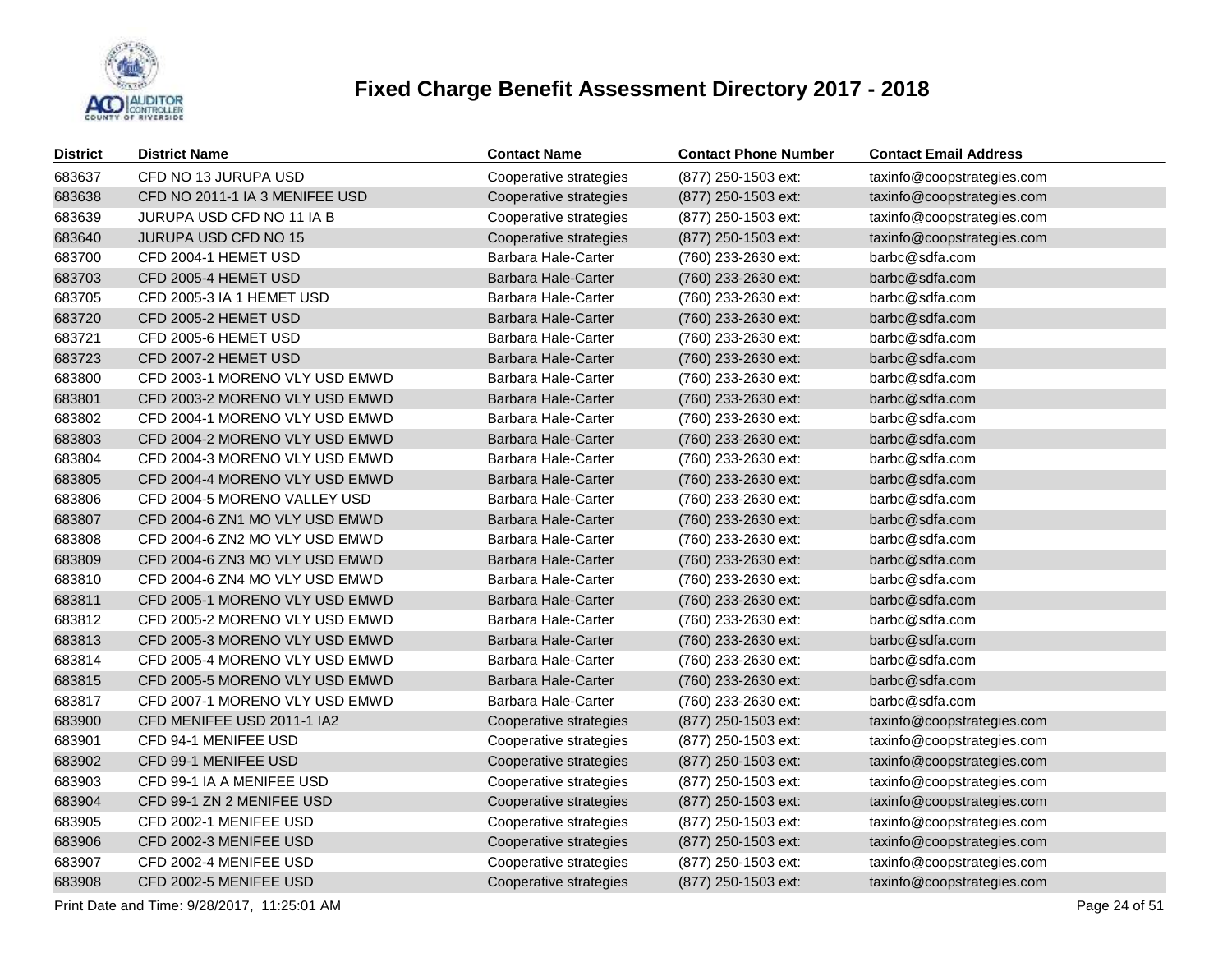

| <b>District</b> | <b>District Name</b>             | <b>Contact Name</b>            | <b>Contact Phone Number</b> | <b>Contact Email Address</b> |
|-----------------|----------------------------------|--------------------------------|-----------------------------|------------------------------|
| 683909          | CFD 2003-3 MENIFEE USD           | Cooperative strategies         | (877) 250-1503 ext:         | taxinfo@coopstrategies.com   |
| 683910          | CFD 2002-2 MENIFEE USD           | Cooperative strategies         | (877) 250-1503 ext:         | taxinfo@coopstrategies.com   |
| 683911          | CFD 2003-1 MENIFEE USD           | Cooperative strategies         | (877) 250-1503 ext:         | taxinfo@coopstrategies.com   |
| 683912          | CFD 2003-4 MENIFEE USD           | Cooperative strategies         | (877) 250-1503 ext:         | taxinfo@coopstrategies.com   |
| 683913          | CFD 2004-3 MENIFEE USD           | Cooperative strategies         | (877) 250-1503 ext:         | taxinfo@coopstrategies.com   |
| 683914          | CFD 2004-4 MENIFEE USD           | Cooperative strategies         | (877) 250-1503 ext:         | taxinfo@coopstrategies.com   |
| 683915          | CFD 2004-5 MENIFEE USD           | Cooperative strategies         | (877) 250-1503 ext:         | taxinfo@coopstrategies.com   |
| 683916          | CFD 2004-6 MENIFEE USD           | Cooperative strategies         | (877) 250-1503 ext:         | taxinfo@coopstrategies.com   |
| 683917          | MENIFEE USD 2004-2               | Cooperative strategies         | (877) 250-1503 ext:         | taxinfo@coopstrategies.com   |
| 683918          | MENIFEE USD 2005-2               | Cooperative strategies         | (877) 250-1503 ext:         | taxinfo@coopstrategies.com   |
| 683919          | MENIFEE USD 2003-2 IA A          | Cooperative strategies         | (877) 250-1503 ext:         | taxinfo@coopstrategies.com   |
| 683920          | MENIFEE USD 2006-1               | Cooperative strategies         | (877) 250-1503 ext:         | taxinfo@coopstrategies.com   |
| 683921          | MENIFEE USD 2006-2               | Cooperative strategies         | (877) 250-1503 ext:         | taxinfo@coopstrategies.com   |
| 683922          | MENIFEE USD 2006-3               | Cooperative strategies         | (877) 250-1503 ext:         | taxinfo@coopstrategies.com   |
| 683923          | MENIFEE USD 2006-4               | Cooperative strategies         | (877) 250-1503 ext:         | taxinfo@coopstrategies.com   |
| 683930          | <b>MENIFEE-DELQ TRASH</b>        | Waste Management               | (866) 962-2287 ext:         | rmctxrl@wm.com               |
| 683931          | CFD CITY OF MENIFEE 2012-1       | <b>Spicer Consulting Group</b> | (866) 504-2067 ext:         | contact@spicercg.com         |
| 683932          | CFD MENIFEE USD 2011-1 IA 1      | Cooperative strategies         | (877) 250-1503 ext:         | taxinfo@coopstrategies.com   |
| 683933          | CFD MENIFEE 2012-02 HIDDEN HILLS | <b>Spicer Consulting Group</b> | (866) 504-2067 ext:         | contact@spicercg.com         |
| 683934          | CFD MENIFEE USD 2014-2           | Cooperative strategies         | (877) 250-1503 ext:         | taxinfo@coopstrategies.com   |
| 683935          | CFD MENIFEE USD 2014-1           | Cooperative strategies         | (877) 250-1503 ext:         | taxinfo@coopstrategies.com   |
| 683936          | AD MENIFEE LLMD 89-1-C ZN 3      | <b>Spicer Consulting Group</b> | (866) 504-2067 ext:         | contact@spicercg.com         |
| 683937          | AD MENIFEE LLMD 89-1-C ZN 27     | <b>Spicer Consulting Group</b> | (866) 504-2067 ext:         | contact@spicercg.com         |
| 683938          | AD MENIFEE LLMD 89-1-C ZN 37     | <b>Spicer Consulting Group</b> | (866) 504-2067 ext:         | contact@spicercg.com         |
| 683939          | AD MENIFEE LLMD 89-1-C ZN 38     | <b>Spicer Consulting Group</b> | (866) 504-2067 ext:         | contact@spicercg.com         |
| 683940          | AD MENIFEE LLMD 89-1-C ZN 44     | <b>Spicer Consulting Group</b> | (866) 504-2067 ext:         | contact@spicercg.com         |
| 683941          | AD MENIFEE LLMD 89-1-C ZN 47     | <b>Spicer Consulting Group</b> | (866) 504-2067 ext:         | contact@spicercg.com         |
| 683942          | AD MENIFEE LLMD 89-1-C ZN 49     | <b>Spicer Consulting Group</b> | (866) 504-2067 ext:         | contact@spicercg.com         |
| 683943          | AD MENIFEE LLMD 89-1-C ZN 63     | <b>Spicer Consulting Group</b> | (866) 504-2067 ext:         | contact@spicercg.com         |
| 683944          | AD MENIFEE LLMD 89-1-C ZN 69     | <b>Spicer Consulting Group</b> | (866) 504-2067 ext:         | contact@spicercg.com         |
| 683946          | AD MENIFEE LLMD 89-1-C ZN 77     | <b>Spicer Consulting Group</b> | (866) 504-2067 ext:         | contact@spicercg.com         |
| 683947          | AD MENIFEE LLMD 89-1-C ZN 81     | <b>Spicer Consulting Group</b> | $(866)$ 504-2067 ext:       | contact@spicercg.com         |
| 683948          | AD MENIFEE LLMD 89-1-C ZN 113    | <b>Spicer Consulting Group</b> | (866) 504-2067 ext:         | contact@spicercg.com         |
| 683949          | AD MENIFEE LLMD 89-1-C ZN 114    | <b>Spicer Consulting Group</b> | (866) 504-2067 ext:         | contact@spicercg.com         |
| 683950          | AD MENIFEE LLMD 89-1-C ZN 117    | <b>Spicer Consulting Group</b> | (866) 504-2067 ext:         | contact@spicercg.com         |
| 683951          | AD MENIFEE LLMD 89-1-C ZN 118    | <b>Spicer Consulting Group</b> | (866) 504-2067 ext:         | contact@spicercg.com         |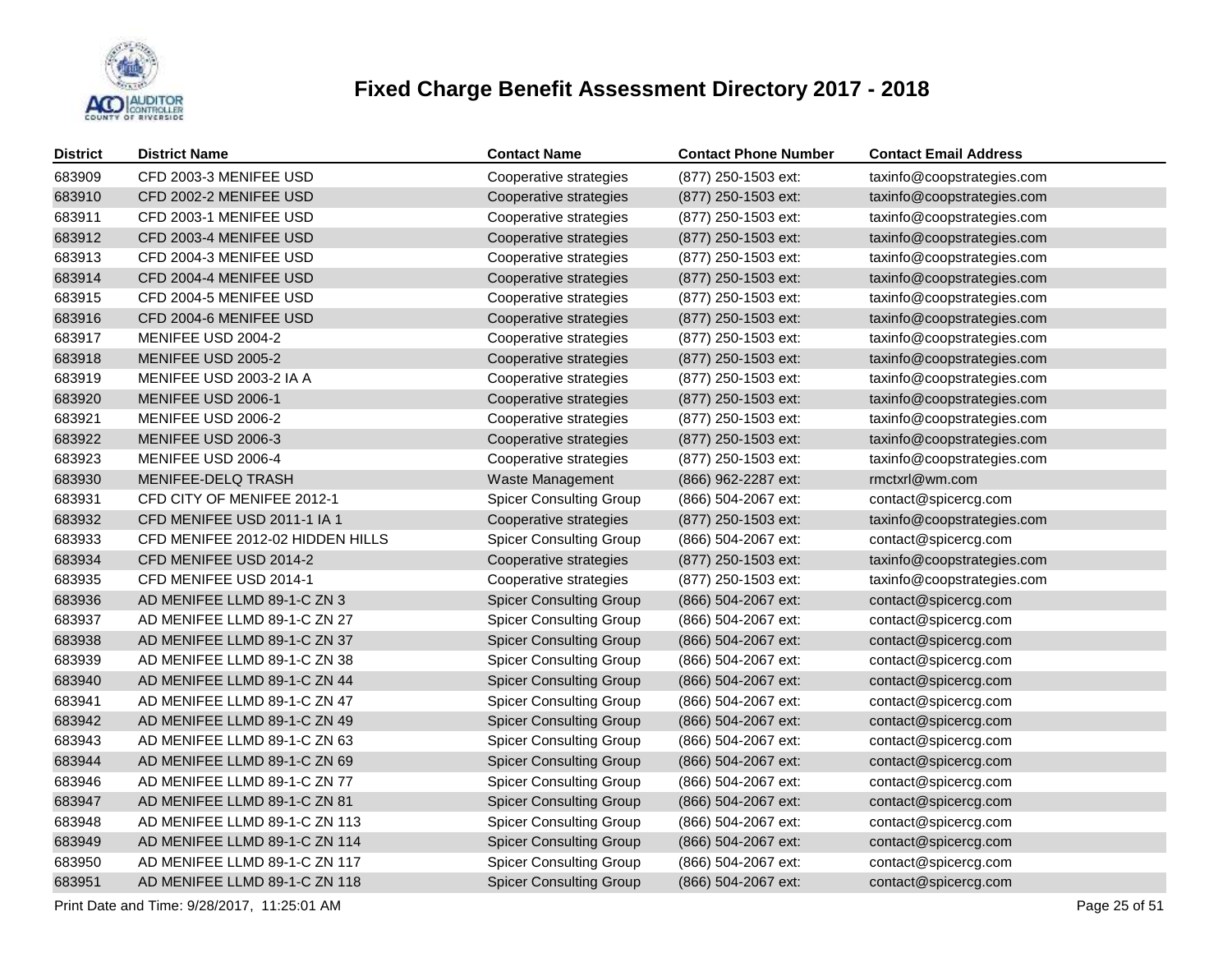

| <b>District</b> | <b>District Name</b>                                         | <b>Contact Name</b>            | <b>Contact Phone Number</b> | <b>Contact Email Address</b>   |  |  |  |
|-----------------|--------------------------------------------------------------|--------------------------------|-----------------------------|--------------------------------|--|--|--|
| 683952          | AD MENIFEE LLMD 89-1-C ZN 121                                | <b>Spicer Consulting Group</b> | (866) 504-2067 ext:         | contact@spicercg.com           |  |  |  |
| 683953          | AD MENIFEE LLMD 89-1-C ZN 129                                | <b>Spicer Consulting Group</b> | (866) 504-2067 ext:         | contact@spicercg.com           |  |  |  |
| 683954          | AD MENIFEE LLMD 89-1-C ZN 130                                | <b>Spicer Consulting Group</b> | (866) 504-2067 ext:         | contact@spicercg.com           |  |  |  |
| 683955          | AD MENIFEE LLMD 89-1-C ZN 133                                | <b>Spicer Consulting Group</b> | (866) 504-2067 ext:         | contact@spicercg.com           |  |  |  |
| 683956          | AD MENIFEE LLMD 89-1-C ZN 163                                | <b>Spicer Consulting Group</b> | (866) 504-2067 ext:         | contact@spicercg.com           |  |  |  |
| 683957          | AD MENIFEE LLMD 89-1-C ZN 167                                | <b>Spicer Consulting Group</b> | (866) 504-2067 ext:         | contact@spicercg.com           |  |  |  |
| 683958          | AD MENIFEE LLMD 89-1-C ZN 176                                | <b>Spicer Consulting Group</b> | (866) 504-2067 ext:         | contact@spicercg.com           |  |  |  |
| 683959          | AD MENIFEE LLMD 89-1-C STL GRP 4                             | <b>Spicer Consulting Group</b> | (866) 504-2067 ext:         | contact@spicercg.com           |  |  |  |
| 683960          | AD MENIFEE CSA 33                                            | <b>Spicer Consulting Group</b> | (866) 504-2067 ext:         | contact@spicercg.com           |  |  |  |
| 683961          | AD MENIFEE CSA 43                                            | <b>Spicer Consulting Group</b> | (866) 504-2067 ext:         | contact@spicercg.com           |  |  |  |
| 683962          | AD MENIFEE CSA 84                                            | <b>Spicer Consulting Group</b> | (866) 504-2067 ext:         | contact@spicercg.com           |  |  |  |
| 683963          | AD MENIFEE CSA 86                                            | <b>Spicer Consulting Group</b> | (866) 504-2067 ext:         | contact@spicercg.com           |  |  |  |
| 683964          | AD MENIFEE CSA 138                                           | <b>Spicer Consulting Group</b> | (866) 504-2067 ext:         | contact@spicercg.com           |  |  |  |
| 683965          | AD MENIFEE CSA 145                                           | <b>Spicer Consulting Group</b> | (866) 504-2067 ext:         | contact@spicercg.com           |  |  |  |
| 683966          | CFD 2014-2 (COMMERCE POINTE)                                 | <b>Spicer Consulting Group</b> | (866) 504-2067 ext:         | contact@spicercg.com           |  |  |  |
| 683967          | CFD 2014-1 (REGENT TOWN CENTER)                              | <b>Spicer Consulting Group</b> | (866) 504-2067 ext:         | contact@spicercg.com           |  |  |  |
| 683969          | CFD 2003-2 IMP AREAB MENIFEE USD                             | Cooperative strategies         | (877) 250-1503 ext:         | taxinfo@coopstrategies.com     |  |  |  |
| 683972          | CFD 2015-2 TAX ZONE 1 MENIFEE                                | <b>Spicer Consulting Group</b> | (866) 504-2067 ext:         | contact@spicercg.com           |  |  |  |
| 683973          | CFD 2015-2 TAX ZONE 2 MENIFEE                                | <b>Spicer Consulting Group</b> | (866) 504-2067 ext:         | contact@spicercg.com           |  |  |  |
| 683974          | CFD 2015-2 TAX ZONE 3 MENIFEE                                | <b>Spicer Consulting Group</b> | (866) 504-2067 ext:         | contact@spicercg.com           |  |  |  |
| 683975          | CFD 2015-2 TAX ZONE 4 MENIFEE                                | <b>Spicer Consulting Group</b> | (866) 504-2067 ext:         | contact@spicercg.com           |  |  |  |
| 683976          | CFD 2015-2 TAX ZONE 5 MENIFEE                                | <b>Spicer Consulting Group</b> | (866) 504-2067 ext:         | contact@spicercg.com           |  |  |  |
| 684000          | SAN GORGONIO HOSPITAL MEASURE D                              | <b>NBS</b>                     | (800) 676-7516 ext:         | info@nbsgov.com                |  |  |  |
| 684001          | JURUPA CSD LMD 2001-3 ZN R                                   | Doris Domen                    | (951) 248-4285 ext:         | doris.domen@webbassociates.com |  |  |  |
| 684002          | JURUPA CSD LMD 2001-3 ZN S                                   | Albert A Webb Associates       | (800) 439-6553 ext:         | doris.domen@webbassociates.com |  |  |  |
| 684003          | JURUPA CSD LMD 2001-3 ZN T                                   | Albert A Webb Associates       | (800) 439-6553 ext:         | doris.domen@webbassociates.com |  |  |  |
| 684004          | JURUPA CSD LMD 2001-3 ZN U                                   | Albert A Webb Associates       | (800) 439-6553 ext:         | doris.domen@webbassociates.com |  |  |  |
| 684005          | JURUPA CSD LMD 2001-3 ZN V                                   | Albert A Webb Associates       | (800) 439-6553 ext:         | doris.domen@webbassociates.com |  |  |  |
| 684006          | JURUPA CSD LMD 2001-3 ZN W                                   | Albert A Webb Associates       | (800) 439-6553 ext:         | doris.domen@webbassociates.com |  |  |  |
| 684007          | JURUPA CSD LMD 2001-3 ZN X                                   | Albert A Webb Associates       | (800) 439-6553 ext:         | doris.domen@webbassociates.com |  |  |  |
| 684008          | JURUPA CSD LMD 2001-3 ZN Y                                   | Albert A Webb Associates       | (800) 439-6553 ext:         | doris.domen@webbassociates.com |  |  |  |
| 684009          | JURUPA CSD LMD 2001-3 ZN Z                                   | Albert A Webb Associates       | (800) 439-6553 ext:         | doris.domen@webbassociates.com |  |  |  |
| 684010          | JURUPA CSD LMD 2001-3 ZN AA                                  | Albert A Webb Associates       | (800) 439-6553 ext:         | doris.domen@webbassociates.com |  |  |  |
| 684011          | JURUPA CSD LMD 2001-3 ZN BB                                  | Albert A Webb Associates       | (800) 439-6553 ext:         | doris.domen@webbassociates.com |  |  |  |
| 684012          | JURUPA CSD LMD 2001-3 ZN CC                                  | Albert A Webb Associates       | (800) 439-6553 ext:         | doris.domen@webbassociates.com |  |  |  |
| 684013          | JURUPA CSD LMD 2001-3 ZN DD                                  | Albert A Webb Associates       | (800) 439-6553 ext:         | doris.domen@webbassociates.com |  |  |  |
|                 | Print Date and Time: 9/28/2017, 11:25:01 AM<br>Page 26 of 51 |                                |                             |                                |  |  |  |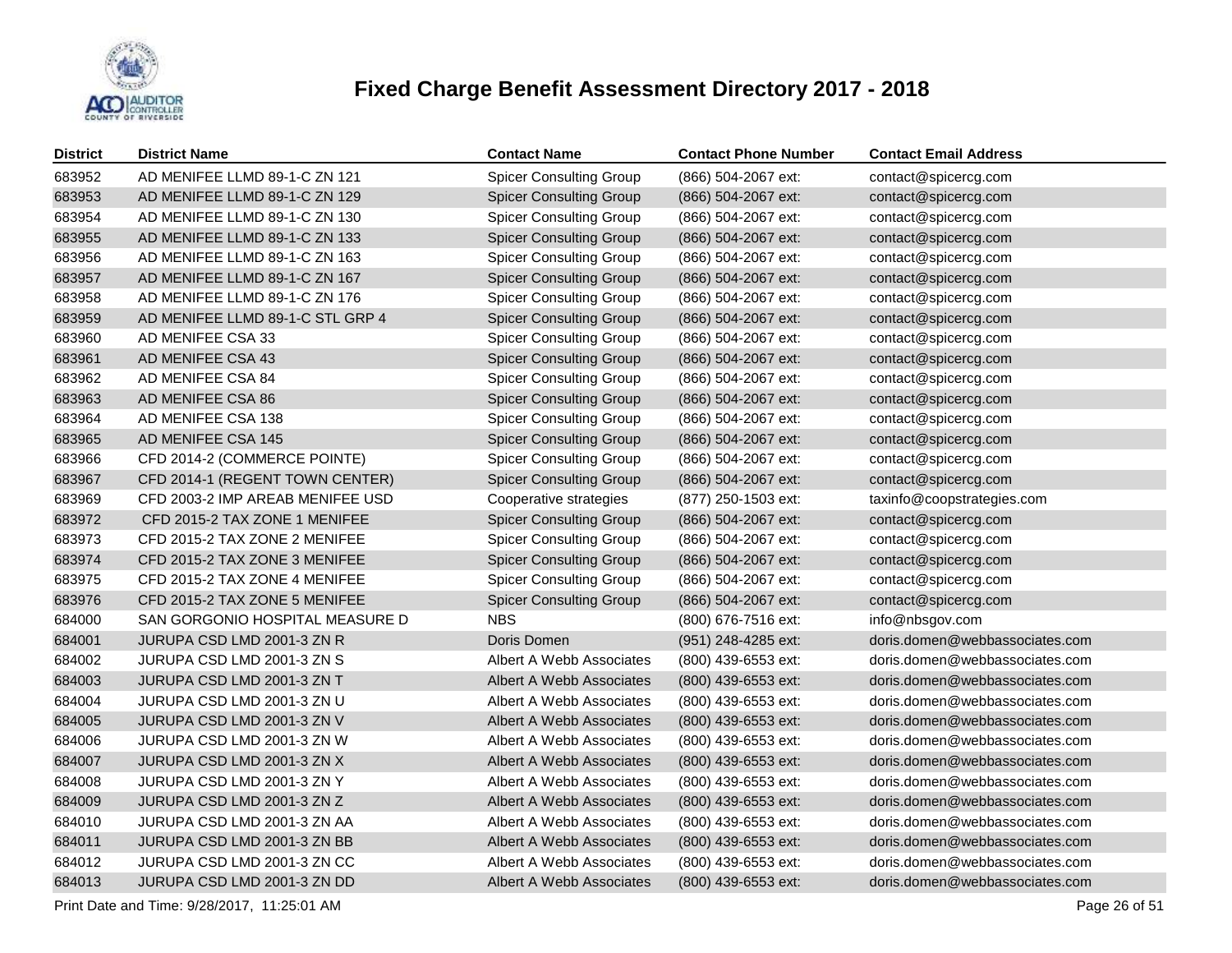

| <b>District</b> | <b>District Name</b>           | <b>Contact Name</b>       | <b>Contact Phone Number</b> | <b>Contact Email Address</b>   |
|-----------------|--------------------------------|---------------------------|-----------------------------|--------------------------------|
| 684014          | JURUPA CSD LMD 2001-3 ZN EE    | Albert A Webb Associates  | (800) 439-6553 ext:         | doris.domen@webbassociates.com |
| 684015          | JURUPA CSD LMD 2001-3 ZN FF    | Albert A Webb Associates  | (800) 439-6553 ext:         | doris.domen@webbassociates.com |
| 684016          | JURUPA CSD LMD 2001-3 ZN GG    | Albert A Webb Associates  | (800) 439-6553 ext:         | doris.domen@webbassociates.com |
| 684017          | JURUPA CSD LMD 2001-3 ZN HH    | Albert A Webb Associates  | (800) 439-6553 ext:         | doris.domen@webbassociates.com |
| 684018          | JURUPA CSD LMD 2001-3 ZN II    | Albert A Webb Associates  | (800) 439-6553 ext:         | doris.domen@webbassociates.com |
| 684019          | JURUPA CSD LMD 2003-1 (C) ZN B | Albert A Webb Associates  | (800) 439-6553 ext:         | doris.domen@webbassociates.com |
| 684020          | CFD 8 O&M ANNX 2 JURUPA CSD    | Albert A Webb Associates  | (800) 439-6553 ext:         | doris.domen@webbassociates.com |
| 684021          | CFD 8 O&M ANNX 3 JURUPA CSD    | Albert A Webb Associates  | (800) 439-6553 ext:         | doris.domen@webbassociates.com |
| 684022          | CFD 8 O&M ANNX 4 JURUPA CSD    | Albert A Webb Associates  | (800) 439-6553 ext:         | doris.domen@webbassociates.com |
| 684023          | CFD 14 O&M JURUPA CSD          | Albert A Webb Associates  | (800) 439-6553 ext:         | doris.domen@webbassociates.com |
| 684024          | CFD 15 O&M JURUPA CSD          | Albert A Webb Associates  | (800) 439-6553 ext:         | doris.domen@webbassociates.com |
| 684025          | CFD 17 O&M JURUPA CSD          | Albert A Webb Associates  | (800) 439-6553 ext:         | doris.domen@webbassociates.com |
| 684026          | CFD 18 O&M JURUPA CSD          | Albert A Webb Associates  | (800) 439-6553 ext:         | doris.domen@webbassociates.com |
| 684027          | CFD 19 O&M JURUPA CSD          | Albert A Webb Associates  | (800) 439-6553 ext:         | doris.domen@webbassociates.com |
| 684028          | CFD 20 O&M JURUPA CSD          | Albert A Webb Associates  | (800) 439-6553 ext:         | doris.domen@webbassociates.com |
| 684029          | CFD 21 O&M JURUPA CSD          | Albert A Webb Associates  | (800) 439-6553 ext:         | doris.domen@webbassociates.com |
| 684030          | CFD 23 O&M JURUPA CSD          | Albert A Webb Associates  | (800) 439-6553 ext:         | doris.domen@webbassociates.com |
| 684031          | CFD 24 O&M JURUPA CSD          | Albert A Webb Associates  | (800) 439-6553 ext:         | doris.domen@webbassociates.com |
| 684032          | CFD 25 O&M JURUPA CSD          | Albert A Webb Associates  | (800) 439-6553 ext:         | doris.domen@webbassociates.com |
| 684033          | CFD 22 O&M JURUPA CSD          | Albert A Webb Associates  | (800) 439-6553 ext:         | doris.domen@webbassociates.com |
| 684034          | CFD 26 O&M JURUPA CSD          | Albert A Webb Associates  | (800) 439-6553 ext:         | doris.domen@webbassociates.com |
| 684035          | CFD 27 O&M JURUPA CSD          | Albert A. Webb Associate  | (800) 439-6553 ext:         |                                |
| 684036          | CFD 28 O&M JURUPA CSD          | Jurupa community Service  | (800) 439-6553 ext:         |                                |
| 684037          | CFD 29 O&M JURUPA CSD          | Albert A Webb Associates  | (800) 439-6553 ext:         | doris.domen@webbassociates.com |
| 684038          | CFD 30 O&M JURUPA CSD          | Albert A Webb Associates  | (800) 439-6553 ext:         | doris.domen@webbassociates.com |
| 684039          | CFD 31 O&M JURUPA CSD          | Albert A Webb Associates  | (800) 439-6553 ext:         | doris.domen@webbassociates.com |
| 684040          | CFD 32 O&M JURUPA CSD          | Albert A Webb Associates  | (800) 439-6553 ext:         | doris.domen@webbassociates.com |
| 684041          | CFD 33 O&M JURUPA CSD          | Albert A Webb Associates  | (800) 439-6553 ext:         | doris.domen@webbassociates.com |
| 684042          | CFD 34 O&M JURUPA CSD          | Albert A Webb Associates  | (800) 439-6553 ext:         | doris.domen@webbassociates.com |
| 684043          | CFD 35 O&M JURUPA CSD          | Albert A Webb Associates  | (800) 439-6553 ext:         | doris.domen@webbassociates.com |
| 684044          | CFD 8 O&M-ANNEX 5 JURUPA CSD   | Albert A Webb Associates  | (800) 439-6553 ext:         | doris.domen@webbassociates.com |
| 684045          | CFD 22 DS JURUPA CSD           | Albert A Webb Associates  | (800) 439-6553 ext:         | doris.domen@webbassociates.com |
| 684046          | CFD 26 DS JURUPA CSD           | Albert A Webb Associates  | (800) 439-6553 ext:         | doris.domen@webbassociates.com |
| 684047          | CFD 27 DS JURUPA CSD           | Albert A. Webb Associate  | (800) 439-6553 ext:         | $\sim$                         |
| 684048          | CFD 28 DS JURUPA CSD           | Jurupa community Service. | (800) 439-6553 ext:         |                                |
| 684049          | CFD 29 DS JURUPA CSD           | Albert A Webb Associates  | (800) 439-6553 ext:         | doris.domen@webbassociates.com |

Print Date and Time:  $9/28/2017$ , 11:25:01 AM Page 27 of 51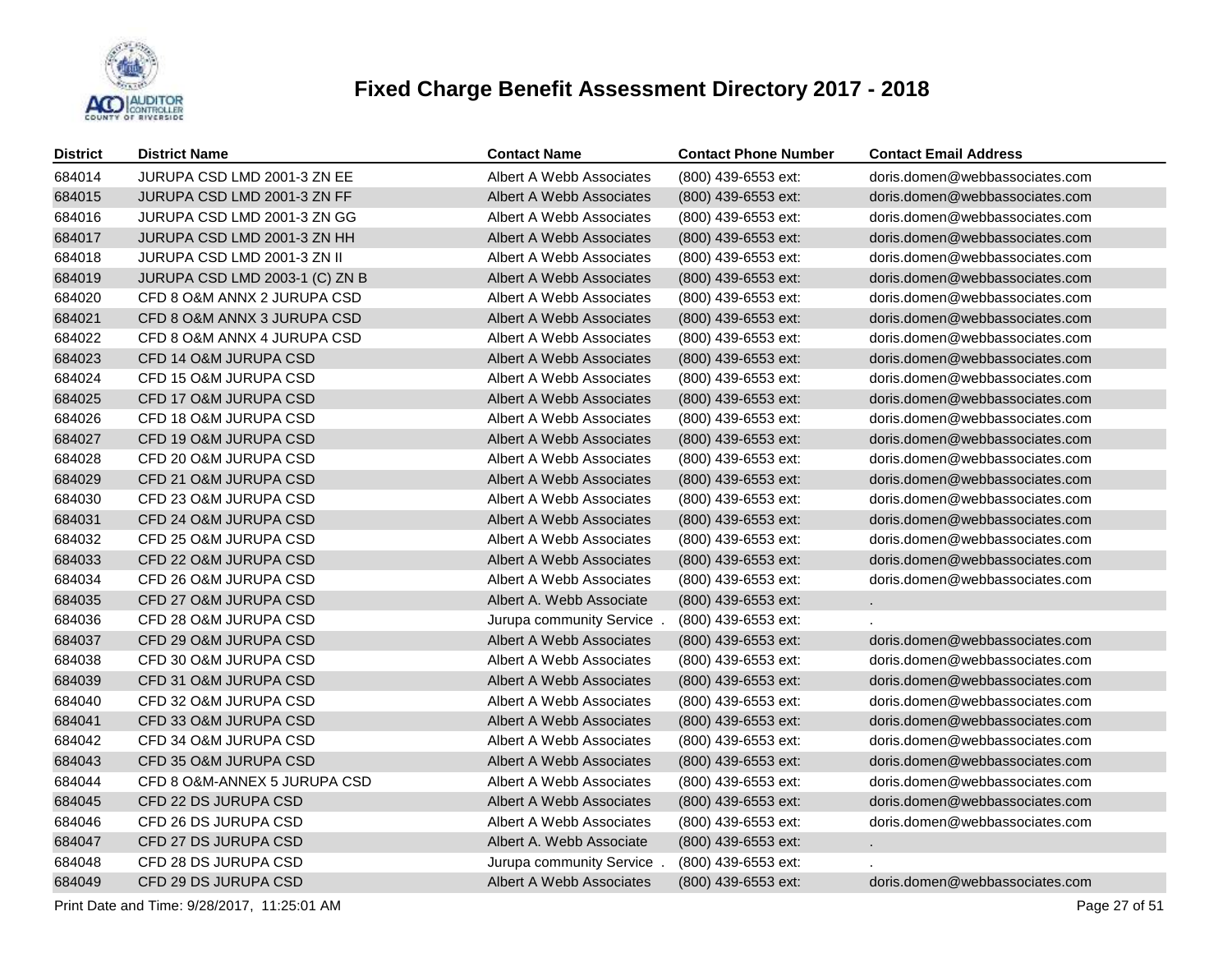

| District | <b>District Name</b>            | <b>Contact Name</b>             | <b>Contact Phone Number</b> | <b>Contact Email Address</b>   |
|----------|---------------------------------|---------------------------------|-----------------------------|--------------------------------|
| 684050   | CFD 30 DS JURUPA CSD            | Albert A Webb Associates        | (800) 439-6553 ext:         | doris.domen@webbassociates.com |
| 684051   | CFD 31 DS JURUPA CSD            | <b>Albert A Webb Associates</b> | (800) 439-6553 ext:         | doris.domen@webbassociates.com |
| 684052   | CFD 32 DS JURUPA CSD            | Albert A Webb Associates        | (800) 439-6553 ext:         | doris.domen@webbassociates.com |
| 684053   | CFD 33 DS JURUPA CSD            | <b>Albert A Webb Associates</b> | (800) 439-6553 ext:         | doris.domen@webbassociates.com |
| 684054   | CFD 34 DS JURUPA CSD            | Albert A Webb Associates        | (800) 439-6553 ext:         | doris.domen@webbassociates.com |
| 684055   | CFD 35 DS JURUPA CSD            | Albert A Webb Associates        | (800) 439-6553 ext:         | doris.domen@webbassociates.com |
| 684061   | CITRUS PEST CONTROL 2           | <b>NBS</b>                      | (800) 676-7516 ext:         | info@nbsgov.com                |
| 684063   | JURUPA CSD LMD 2001-1 ZN BB     | Albert A Webb Associates        | (800) 439-6553 ext:         | doris.domen@webbassociates.com |
| 684065   | JURUPA CSD LMD 2001-1 ZN V      | Albert A Webb Associates        | (800) 439-6553 ext:         | doris.domen@webbassociates.com |
| 684066   | JURUPA CSD LMD 2001-2 ZN I      | Albert A Webb Associates        | (800) 439-6553 ext:         | doris.domen@webbassociates.com |
| 684067   | JURUPA CSD LMD 2001-2 ZN J      | Albert A Webb Associates        | (800) 439-6553 ext:         | doris.domen@webbassociates.com |
| 684068   | JURUPA CSD LMD 2001-2 ZN K      | Albert A Webb Associates        | (800) 439-6553 ext:         | doris.domen@webbassociates.com |
| 684069   | JURUPA CSD LMD 2001-3 ZN AAA    | Albert A Webb Associates        | (800) 439-6553 ext:         | doris.domen@webbassociates.com |
| 684070   | JURUPA CSD LMD 2001-3 ZN BBB    | <b>Albert A Webb Associates</b> | (800) 439-6553 ext:         | doris.domen@webbassociates.com |
| 684071   | JURUPA CSD LMD 2001-3 ZONE CCC  | Albert A Webb Associates        | (800) 439-6553 ext:         | doris.domen@webbassociates.com |
| 684072   | JURUPA CSD LMD 2001-3 ZN JJ     | Albert A Webb Associates        | (800) 439-6553 ext:         | doris.domen@webbassociates.com |
| 684073   | JURUPA CSD LMD 2001-3 ZN KK     | Albert A Webb Associates        | (800) 439-6553 ext:         | doris.domen@webbassociates.com |
| 684074   | JURUPA CSD LMD 2001-3 ZN LL     | Albert A Webb Associates        | (800) 439-6553 ext:         | doris.domen@webbassociates.com |
| 684075   | JURUPA CSD LMD 2001-3 ZN MM     | Albert A Webb Associates        | (800) 439-6553 ext:         | doris.domen@webbassociates.com |
| 684076   | JURUPA CSD LMD 2001-3 ZN NN     | Albert A Webb Associates        | (800) 439-6553 ext:         | doris.domen@webbassociates.com |
| 684077   | JURUPA CSD LMD 2001-3 ZN OO     | Albert A Webb Associates        | (800) 439-6553 ext:         | doris.domen@webbassociates.com |
| 684078   | JURUPA CSD LMD 2001-3 ZN PP     | Albert A Webb Associates        | $(800)$ 439-6553 ext:       | doris.domen@webbassociates.com |
| 684079   | JURUPA CSD LMD 2001-3 ZN QQ     | Albert A Webb Associates        | (800) 439-6553 ext:         | doris.domen@webbassociates.com |
| 684080   | JURUPA CSD LMD 2001-3 ZN RR     | Albert A Webb Associates        | (800) 439-6553 ext:         | doris.domen@webbassociates.com |
| 684081   | JURUPA CSD LMD 2001-3 ZN SS     | Albert A Webb Associates        | (800) 439-6553 ext:         | doris.domen@webbassociates.com |
| 684082   | JURUPA CSD LMD 2001-3 ZN TT     | Albert A Webb Associates        | (800) 439-6553 ext:         | doris.domen@webbassociates.com |
| 684083   | JURUPA CSD LMD 2001-3 ZN UU     | Albert A Webb Associates        | (800) 439-6553 ext:         | doris.domen@webbassociates.com |
| 684084   | JURUPA CSD LMD 2001-3 ZN VV     | Albert A Webb Associates        | (800) 439-6553 ext:         | doris.domen@webbassociates.com |
| 684085   | JURUPA CSD LMD 2001-3 ZN WW     | Albert A Webb Associates        | (800) 439-6553 ext:         | doris.domen@webbassociates.com |
| 684086   | JURUPA CSD LMD 2001-3 ZN XX     | Albert A Webb Associates        | (800) 439-6553 ext:         | doris.domen@webbassociates.com |
| 684087   | JURUPA CSD LMD 2001-3 ZN FFF    | Albert A Webb Associates        | (800) 439-6553 ext:         | doris.domen@webbassociates.com |
| 684089   | JURUPA CSD LMD 2001-1 ZN EE     | Albert A Webb Associates        | (800) 439-6553 ext:         | doris.domen@webbassociates.com |
| 684091   | JURUPA CSD LMD 2001-3 ZONE GGG  | Albert A Webb Associates        | (800) 439-6553 ext:         | doris.domen@webbassociates.com |
| 684092   | CFD JURUPA CSD 42 O&M           | Albert A. Webb Associate        | (800) 439-6553 ext:         | doris.domen@webbassociates.com |
| 684093   | CFD JURUPA CSD 42 DEBT          | Albert A. Webb Associate        | (800) 439-6553 ext:         | doris.domen@webbassociates.com |
| 684095   | AD JURUPA CSD LMD 2001-3 ZN III | Jurupa community Service        | (800) 439-6553 ext:         | $\sim$                         |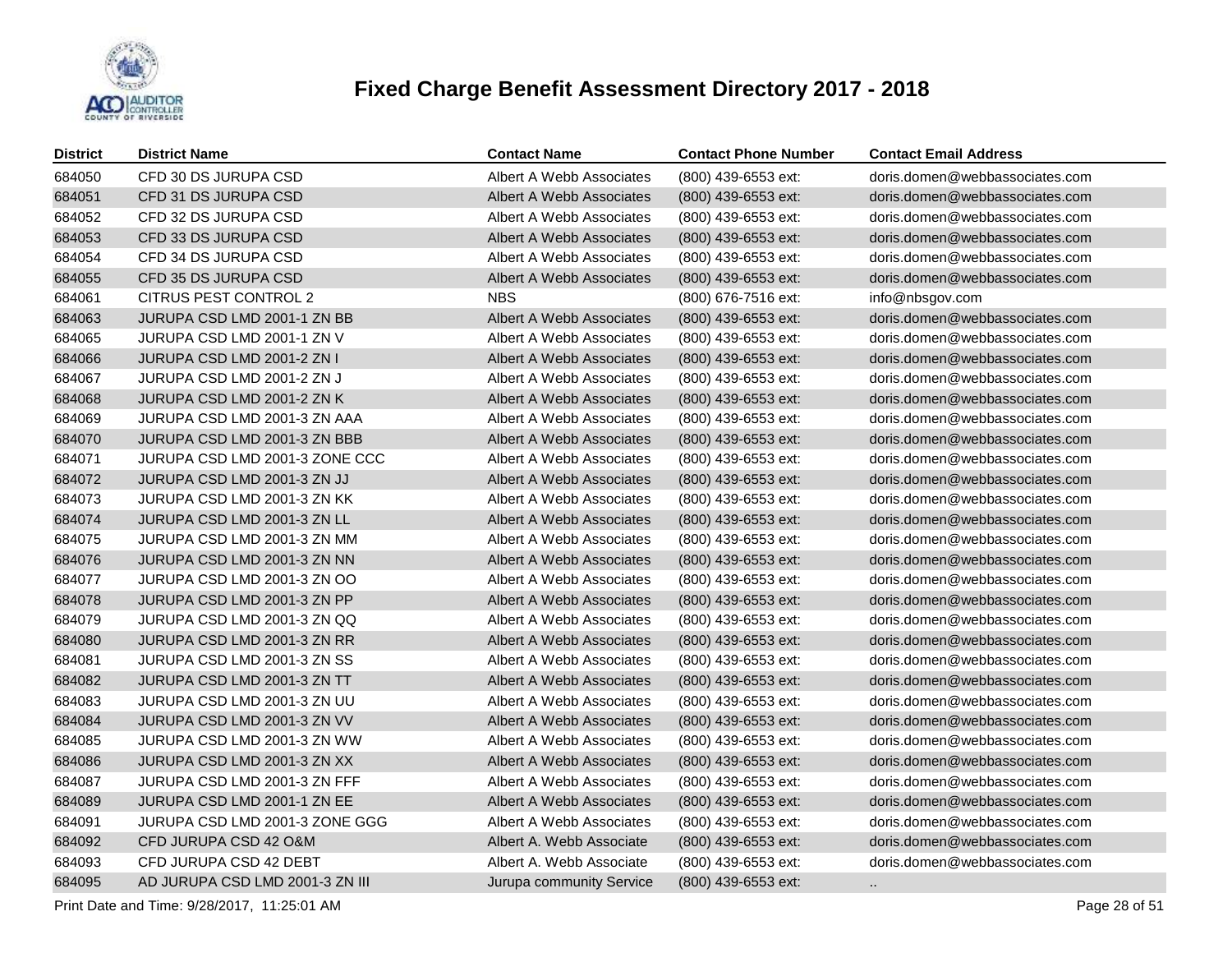

| <b>District</b> | <b>District Name</b>                                         | <b>Contact Name</b>              | <b>Contact Phone Number</b> | <b>Contact Email Address</b>   |  |  |  |
|-----------------|--------------------------------------------------------------|----------------------------------|-----------------------------|--------------------------------|--|--|--|
| 684096          | AD JURUPA CSD LMD 2001-3 ZN JJJ                              | Albert A. Webb Associates        | (800) 439-6553 ext:         |                                |  |  |  |
| 684097          | AD JURUPA CSD LMD 2001-3 ZN LLL                              | Albert A. Webb Associates        | (800) 439-6553 ext:         |                                |  |  |  |
| 684098          | AD JURUPA CSD LMD 2001-3 ZN MMM                              | Albert A. Webb Associates        | (800) 439-6553 ext:         | ÷.                             |  |  |  |
| 684099          | CFD JURUPA CSD 37 IA NO 2 DEBT                               | Albert A. Webb Associates        | (800) 439-6553 ext:         |                                |  |  |  |
| 684100          | CFD JURUPA CSD 43 DEBT SERV                                  | Jurupa Community Services        | (800) 439-6553 ext:         | $\ldots$                       |  |  |  |
| 684101          | CFD JURUPA CSD 43 O&M                                        | <b>Jurupa Community Services</b> | (800) 439-6553 ext:         | $\cdot$ .                      |  |  |  |
| 684102          | CFD JURUPA CSD 44 IA NO 1 O&M                                | Albert A. Webb Associates        | (800) 439-6553 ext:         | ×.                             |  |  |  |
| 684103          | CFD JURUPA CSD 44 IA NO 2 O&M                                | Albert A. Webb Associates        | (800) 439-6553 ext:         | $\mathbf{r}$                   |  |  |  |
| 684104          | CFD JURUPA CSD 45 IA NO 1 DEBT                               | Albert A. Webb Associates        | (800) 439-6553 ext:         |                                |  |  |  |
| 684105          | CFD JURUPA CSD 45 IA NO 2 DEBT                               | Albert A. Webb Associates        | (800) 439-6553 ext:         |                                |  |  |  |
| 684106          | CFD JURUPA CSD 46 DEBT SERV                                  | Albert A. Webb Associates        | (800) 439-6553 ext:         |                                |  |  |  |
| 684108          | CFD JURUPA CSD 47 DEBT SERV                                  | Albert A. Webb Associates        | (800) 439-6553 ext:         |                                |  |  |  |
| 684109          | CFD JURUPA CSD 47 O&M                                        | Albert A. Webb Associates        | (800) 439-6553 ext:         | $\mathbf{r}$                   |  |  |  |
| 684111          | CFD CATHEDRAL CITY 2006 1 IA5                                | David Taussig & Associates       | (800) 969-4382 ext:         |                                |  |  |  |
| 684115          | CATHEDRAL CITY WASTE DISPOSAL CG                             | Burrtec W & R Services           | (760) 340-2113 ext:         | $\mathbf{r}$                   |  |  |  |
| 684116          | CFD CATHEDRAL CITY 2006-1 IA6                                | David Taussig & Associates       | (800) 969-4382 ext:         |                                |  |  |  |
| 684117          | CFD CATHEDRAL CITY 2006-1 IA7                                | David Taussig & Associates       | (800) 969-4382 ext:         |                                |  |  |  |
| 684118          | CFD CATHEDRAL CITY 2006-1 IA8                                | David Taussig & Associates       | (800) 969-4382 ext:         |                                |  |  |  |
| 684121          | EDGEMONT COMMUNITY SRV SEWER CHG                             | <b>Edgemont Community Servi</b>  | (951) 784-2632 ext:         |                                |  |  |  |
| 684126          | EDGEMONT COMMUNITY SRV LGT CHG                               | <b>Edgemont Community Servi</b>  | (951) 784-2632 ext:         |                                |  |  |  |
| 684128          | JURUPA CSD LLMD 2001-3 ZN D                                  | Albert A Webb Associates         | (800) 439-6553 ext:         | doris.domen@webbassociates.com |  |  |  |
| 684129          | JURUPA CSD LLMD 2001-3 ZN E                                  | Albert A Webb Associates         | (800) 439-6553 ext:         | doris.domen@webbassociates.com |  |  |  |
| 684130          | JURUPA CSD LLMD 2001-3 ZN F                                  | Albert A Webb Associates         | (800) 439-6553 ext:         | doris.domen@webbassociates.com |  |  |  |
| 684131          | JURUPA CSD LLMD 2001-1 ZN F                                  | Albert A Webb Associates         | (800) 439-6553 ext:         | doris.domen@webbassociates.com |  |  |  |
| 684132          | JURUPA CSD LLMD 2001-3 ZN G                                  | Albert A Webb Associates         | (800) 439-6553 ext:         | doris.domen@webbassociates.com |  |  |  |
| 684133          | JURUPA CSD LLMD 2001-3 ZN H                                  | Albert A Webb Associates         | (800) 439-6553 ext:         | doris.domen@webbassociates.com |  |  |  |
| 684134          | JURUPA CSD LLMD 98-1 ZN F                                    | Albert A Webb Associates         | (800) 439-6553 ext:         | doris.domen@webbassociates.com |  |  |  |
| 684135          | JURUPA CSD LLMD 98-1 ZN G                                    | Albert A Webb Associates         | (800) 439-6553 ext:         | doris.domen@webbassociates.com |  |  |  |
| 684136          | JURUPA CSD LLMD 98-2 ANNEX 1                                 | Albert A Webb Associates         | (800) 439-6553 ext:         | doris.domen@webbassociates.com |  |  |  |
| 684137          | JURUPA CSD LLMD 98-2 ANNEX 2                                 | Albert A Webb Associates         | (800) 439-6553 ext:         | doris.domen@webbassociates.com |  |  |  |
| 684138          | JURUPA CSD LLMD 98-2 ANNEX 3                                 | Albert A Webb Associates         | (800) 439-6553 ext:         | doris.domen@webbassociates.com |  |  |  |
| 684139          | JURUPA CSD LLMD 98-2 ANNEX 4                                 | Albert A Webb Associates         | (800) 439-6553 ext:         | doris.domen@webbassociates.com |  |  |  |
| 684140          | JURUPA CSD LLMD 98-2 ANNEX 6                                 | Albert A Webb Associates         | (800) 439-6553 ext:         | doris.domen@webbassociates.com |  |  |  |
| 684141          | JURUPA CSD LLMD 2001-1 ZN B                                  | Albert A Webb Associates         | (800) 439-6553 ext:         | doris.domen@webbassociates.com |  |  |  |
| 684142          | JURUPA CSD LLMD 2001-1 ZN C                                  | Albert A Webb Associates         | (800) 439-6553 ext:         | doris.domen@webbassociates.com |  |  |  |
| 684143          | JURUPA CSD LLMD 2001-1 ZN D                                  | Albert A Webb Associates         | (800) 439-6553 ext:         | doris.domen@webbassociates.com |  |  |  |
|                 | Print Date and Time: 9/28/2017, 11:25:01 AM<br>Page 29 of 51 |                                  |                             |                                |  |  |  |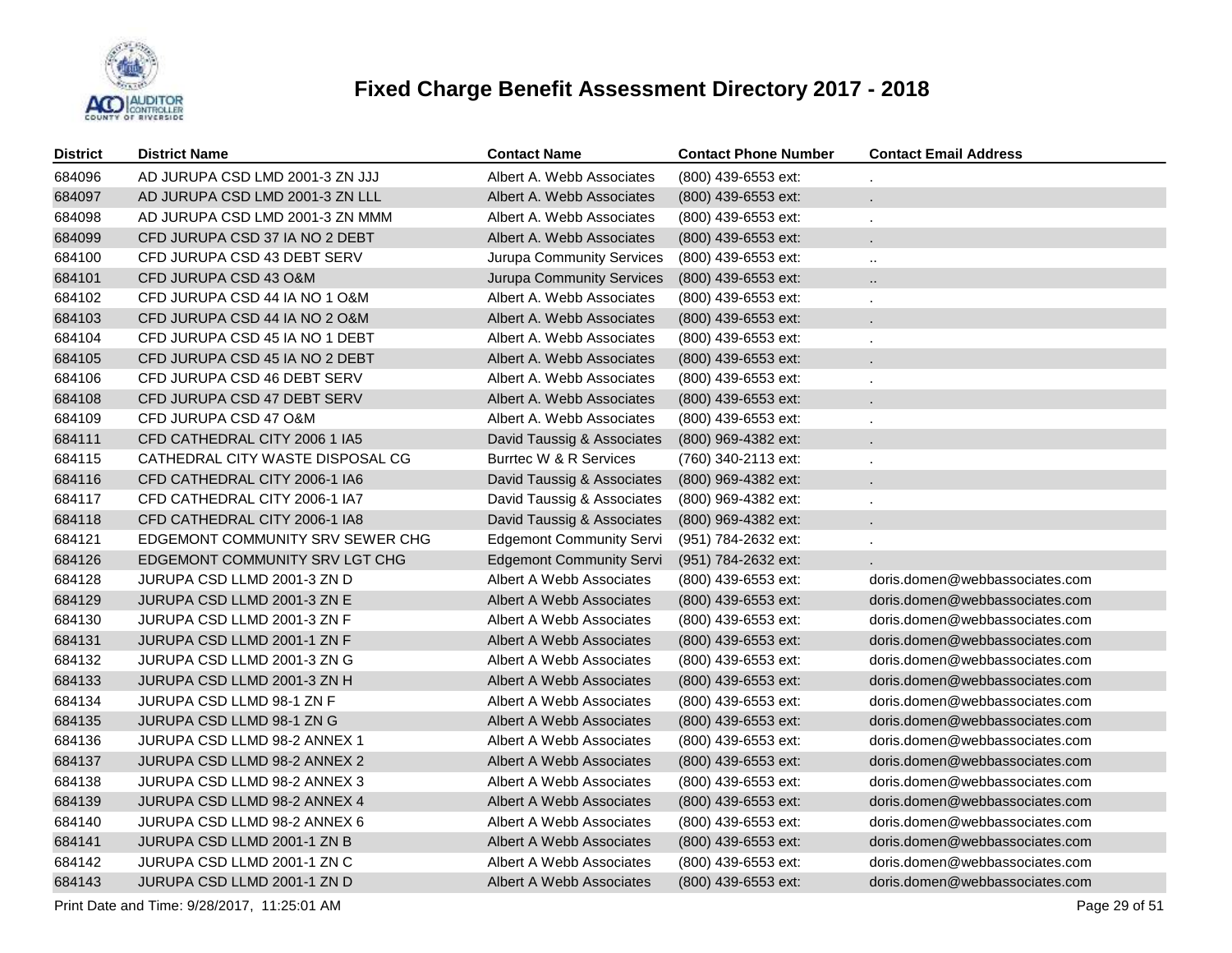

| <b>District</b> | <b>District Name</b>           | <b>Contact Name</b>             | <b>Contact Phone Number</b> | <b>Contact Email Address</b>   |
|-----------------|--------------------------------|---------------------------------|-----------------------------|--------------------------------|
| 684144          | JURUPA CSD LLMD 2001-1 ZN E    | Albert A Webb Associates        | (800) 439-6553 ext:         | doris.domen@webbassociates.com |
| 684145          | JURUPA CSD LLMD 2001-2 ZN B    | Albert A Webb Associates        | (800) 439-6553 ext:         | doris.domen@webbassociates.com |
| 684146          | JURUPA CSD LLMD 2001-2 ZN C    | Albert A Webb Associates        | (800) 439-6553 ext:         | doris.domen@webbassociates.com |
| 684147          | JURUPA CSD LLMD 2001-3 ZN A    | Albert A Webb Associates        | (800) 439-6553 ext:         | doris.domen@webbassociates.com |
| 684148          | JURUPA CSD LLMD 2001-3 ZN B    | Albert A Webb Associates        | (800) 439-6553 ext:         | doris.domen@webbassociates.com |
| 684149          | JURUPA CSD LLMD 2001-3 ZN C    | Albert A Webb Associates        | (800) 439-6553 ext:         | doris.domen@webbassociates.com |
| 684156          | <b>JCSD ILLUMINATION NO 2</b>  | Albert A Webb Associates        | (800) 439-6553 ext:         | doris.domen@webbassociates.com |
| 684157          | CFD #2-DS JURUPA CSD           | Albert A Webb Associates        | (800) 439-6553 ext:         | doris.domen@webbassociates.com |
| 684158          | CFD 1 JURUPA                   | Albert A Webb Associates        | (800) 439-6553 ext:         | doris.domen@webbassociates.com |
| 684159          | JURUPA CSD LLMD 91-1 ZN 1      | Albert A Webb Associates        | (800) 439-6553 ext:         | doris.domen@webbassociates.com |
| 684162          | JURUPA CSD LLMD 98-1 ZN A      | Albert A Webb Associates        | (800) 439-6553 ext:         | doris.domen@webbassociates.com |
| 684163          | JURUPA LLMD 98-2 ORIGINAL AREA | Albert A Webb Associates        | (800) 439-6553 ext:         | doris.domen@webbassociates.com |
| 684164          | JURUPA CSD LLMD 91-1 ZN 2      | Albert A Webb Associates        | (800) 439-6553 ext:         | doris.domen@webbassociates.com |
| 684165          | JURUPA CSD LLMD 98-1 ZN B      | Albert A Webb Associates        | (800) 439-6553 ext:         | doris.domen@webbassociates.com |
| 684166          | JURUPA CSD LLMD 98-1 ZN C      | Albert A Webb Associates        | (800) 439-6553 ext:         | doris.domen@webbassociates.com |
| 684167          | JURUPA CSD LLMD 98-1 ZN D      | <b>Albert A Webb Associates</b> | (800) 439-6553 ext:         | doris.domen@webbassociates.com |
| 684168          | JURUPA CSD LLMD 98-1 ZN E      | Albert A Webb Associates        | (800) 439-6553 ext:         | doris.domen@webbassociates.com |
| 684169          | JURUPA CSD LLMD 2001-1 ZN A    | <b>Albert A Webb Associates</b> | (800) 439-6553 ext:         | doris.domen@webbassociates.com |
| 684170          | JURUPA CSD LLMD 2001-2 ZN A    | Albert A Webb Associates        | (800) 439-6553 ext:         | doris.domen@webbassociates.com |
| 684171          | DE LUZ COM SRV BENEFIT CHG     | De Luz CSD.                     | (951) 696-0060 ext:         | $\ddot{\phantom{1}}$           |
| 684174          | DE LUZ CSD SHERIFF SPECIAL TAX | De Luz CSD.                     | (951) 696-0060 ext:         |                                |
| 684181          | SO COACHELLA VALLEY CSD        | Ben Crowson                     | (760) 396-1014 ext:         | scycsd@verizon.net             |
| 684182          | CFD 14 DS JURUPA CSD           | Albert A Webb Associates        | (800) 439-6553 ext:         | doris.domen@webbassociates.com |
| 684183          | CFD 15 DS JURUPA CSD           | Albert A Webb Associates        | (800) 439-6553 ext:         | doris.domen@webbassociates.com |
| 684184          | CFD 17 DS JURUPA CSD           | Albert A Webb Associates        | (800) 439-6553 ext:         | doris.domen@webbassociates.com |
| 684185          | CFD 18 DS JURUPA CSD           | Albert A Webb Associates        | (800) 439-6553 ext:         | doris.domen@webbassociates.com |
| 684186          | CFD 19 DS JURUPA CSD           | Albert A Webb Associates        | (800) 439-6553 ext:         | doris.domen@webbassociates.com |
| 684187          | CFD 21 DS JURUPA CSD           | Albert A Webb Associates        | (800) 439-6553 ext:         | doris.domen@webbassociates.com |
| 684188          | CFD 23 DS JURUPA CSD           | Albert A Webb Associates        | (800) 439-6553 ext:         | doris.domen@webbassociates.com |
| 684189          | CFD 24 DS JURUPA CSD           | Albert A Webb Associates        | (800) 439-6553 ext:         | doris.domen@webbassociates.com |
| 684190          | JURUPA CSD LLMD 2001-3 ZN I    | Albert A Webb Associates        | (800) 439-6553 ext:         | doris.domen@webbassociates.com |
| 684191          | JURUPA CSD LLMD 2001-3 ZN J    | Albert A Webb Associates        | (800) 439-6553 ext:         | doris.domen@webbassociates.com |
| 684192          | CFD 25 DS JURUPA CSD           | Albert A Webb Associates        | (800) 439-6553 ext:         | doris.domen@webbassociates.com |
| 684200          | CFD 2 O&M JURUPA CSD           | Albert A Webb Associates        | (800) 439-6553 ext:         | doris.domen@webbassociates.com |
| 684201          | CFD 3 DS JURUPA CSD            | Albert A Webb Associates        | (800) 439-6553 ext:         | doris.domen@webbassociates.com |
| 684202          | CFD 3 O&M JURUPA CSD           | Albert A Webb Associates        | (800) 439-6553 ext:         | doris.domen@webbassociates.com |

Print Date and Time:  $9/28/2017$ , 11:25:01 AM Page 30 of 51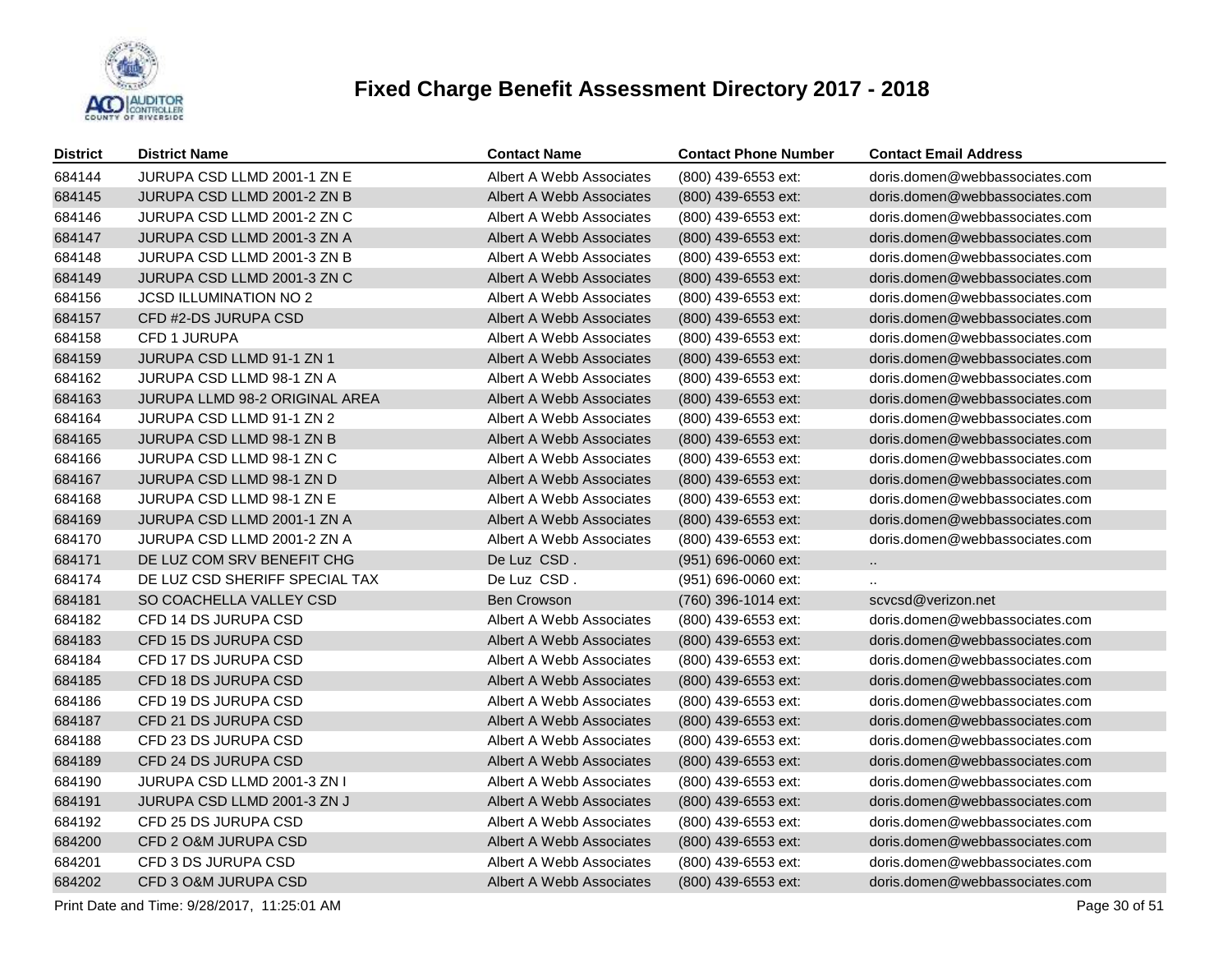

| <b>District</b> | <b>District Name</b>            | <b>Contact Name</b>       | <b>Contact Phone Number</b> | <b>Contact Email Address</b>   |
|-----------------|---------------------------------|---------------------------|-----------------------------|--------------------------------|
| 684203          | CFD 4 DS JURUPA CSD             | Albert A Webb Associates  | (800) 439-6553 ext:         | doris.domen@webbassociates.com |
| 684204          | CFD 4 O&M JURUPA CSD            | Albert A Webb Associates  | (800) 439-6553 ext:         | doris.domen@webbassociates.com |
| 684205          | CFD 5 DS JURUPA CSD             | Albert A Webb Associates  | (800) 439-6553 ext:         | doris.domen@webbassociates.com |
| 684206          | CFD 5 O&M JURUPA CSD            | Albert A Webb Associates  | (800) 439-6553 ext:         | doris.domen@webbassociates.com |
| 684207          | CFD 6 DS JURUPA CSD             | Albert A Webb Associates  | (800) 439-6553 ext:         | doris.domen@webbassociates.com |
| 684208          | CFD 6 O&M JURUPA CSD            | Albert A Webb Associates  | (800) 439-6553 ext:         | doris.domen@webbassociates.com |
| 684209          | CFD 7 DS JURUPA CSD             | Albert A Webb Associates  | (800) 439-6553 ext:         | doris.domen@webbassociates.com |
| 684210          | CFD 7 O&M JURUPA CSD            | Albert A Webb Associates  | $(800)$ 439-6553 ext:       | doris.domen@webbassociates.com |
| 684211          | CFD 8 O&M JURUPA CSD            | Albert A Webb Associates  | (800) 439-6553 ext:         | doris.domen@webbassociates.com |
| 684212          | CFD 9 O&M JURUPA CSD            | Albert A Webb Associates  | (800) 439-6553 ext:         | doris.domen@webbassociates.com |
| 684213          | CFD 10 DS JURUPA CSD            | Albert A Webb Associates  | (800) 439-6553 ext:         | doris.domen@webbassociates.com |
| 684214          | CFD 10 O&M JURUPA CSD           | Albert A Webb Associates  | (800) 439-6553 ext:         | doris.domen@webbassociates.com |
| 684215          | CFD 13 O&M JURUPA CSD           | Albert A Webb Associates  | (800) 439-6553 ext:         | doris.domen@webbassociates.com |
| 684216          | JURUPA CSD LTG-MD 2001-2 ZN D   | Albert A Webb Associates  | (800) 439-6553 ext:         | doris.domen@webbassociates.com |
| 684217          | JURUPA CSD LTG-MD 2001-2 ZN E   | Albert A Webb Associates  | (800) 439-6553 ext:         | doris.domen@webbassociates.com |
| 684218          | JURUPA CSD LTG-MD 2001-2 ZN F   | Albert A Webb Associates  | (800) 439-6553 ext:         | doris.domen@webbassociates.com |
| 684219          | JURUPA CSD LTG-MD 2001-2 ZN G   | Albert A Webb Associates  | (800) 439-6553 ext:         | doris.domen@webbassociates.com |
| 684220          | JURUPA CSD LTG-MD 2001-1 ZN G   | Albert A Webb Associates  | (800) 439-6553 ext:         | doris.domen@webbassociates.com |
| 684221          | JURUPA CSD LTG-MD 2001-1 ZN H   | Albert A. Webb Associates | (800) 439-6553 ext:         |                                |
| 684222          | JURUPA CSD LTG-MD 2001-1 ZN I   | Albert A Webb Associates  | (800) 439-6553 ext:         | doris.domen@webbassociates.com |
| 684223          | JURUPA CSD LTG-MD 2001-1 ZN J   | Albert A Webb Associates  | (800) 439-6553 ext:         | doris.domen@webbassociates.com |
| 684224          | JURUPA CSD LTG-MD 2001-3 ZN K   | Albert A Webb Associates  | $(800)$ 439-6553 ext:       | doris.domen@webbassociates.com |
| 684225          | JURUPA CSD LTG-MD 2001-3 ZN L   | Albert A Webb Associates  | (800) 439-6553 ext:         | doris.domen@webbassociates.com |
| 684226          | JURUPA CSD LTG-MD 2001-3 ZN M   | Albert A Webb Associates  | (800) 439-6553 ext:         | doris.domen@webbassociates.com |
| 684227          | JURUPA CSD LTG-MD 2001-3 ZN N   | Albert A Webb Associates  | (800) 439-6553 ext:         | doris.domen@webbassociates.com |
| 684228          | JURUPA CSD LTG-MD 2001-3 ZN O   | Albert A Webb Associates  | (800) 439-6553 ext:         | doris.domen@webbassociates.com |
| 684229          | JURUPA CSD LTG-MD 2001-3 ZN P   | Albert A Webb Associates  | (800) 439-6553 ext:         | doris.domen@webbassociates.com |
| 684230          | JURUPA CSD LTG-MD 2001-3 ZN Q   | Albert A Webb Associates  | (800) 439-6553 ext:         | doris.domen@webbassociates.com |
| 684231          | JURUPA CSD LTG-MD 2003-1 C ZN A | Albert A Webb Associates  | (800) 439-6553 ext:         | doris.domen@webbassociates.com |
| 684232          | CFD 11 O&M JURUPA CSD           | Albert A Webb Associates  | (800) 439-6553 ext:         | doris.domen@webbassociates.com |
| 684233          | CFD 11 DS JURUPA CSD            | Albert A Webb Associates  | (800) 439-6553 ext:         | doris.domen@webbassociates.com |
| 684234          | CFD 12 O&M JURUPA CSD           | Albert A Webb Associates  | (800) 439-6553 ext:         | doris.domen@webbassociates.com |
| 684235          | CFD 12 DS JURUPA CSD            | Albert A Webb Associates  | (800) 439-6553 ext:         | doris.domen@webbassociates.com |
| 684236          | CFD 16 O&M JURUPA CSD           | Albert A Webb Associates  | (800) 439-6553 ext:         | doris.domen@webbassociates.com |
| 684237          | CFD 16 DS JURUPA CSD            | Albert A Webb Associates  | (800) 439-6553 ext:         | doris.domen@webbassociates.com |
| 684238          | CFD 8 ANEX 1 O&M JURUPA CSD     | Albert A Webb Associates  | (800) 439-6553 ext:         | doris.domen@webbassociates.com |

Print Date and Time:  $9/28/2017$ , 11:25:02 AM Page 31 of 51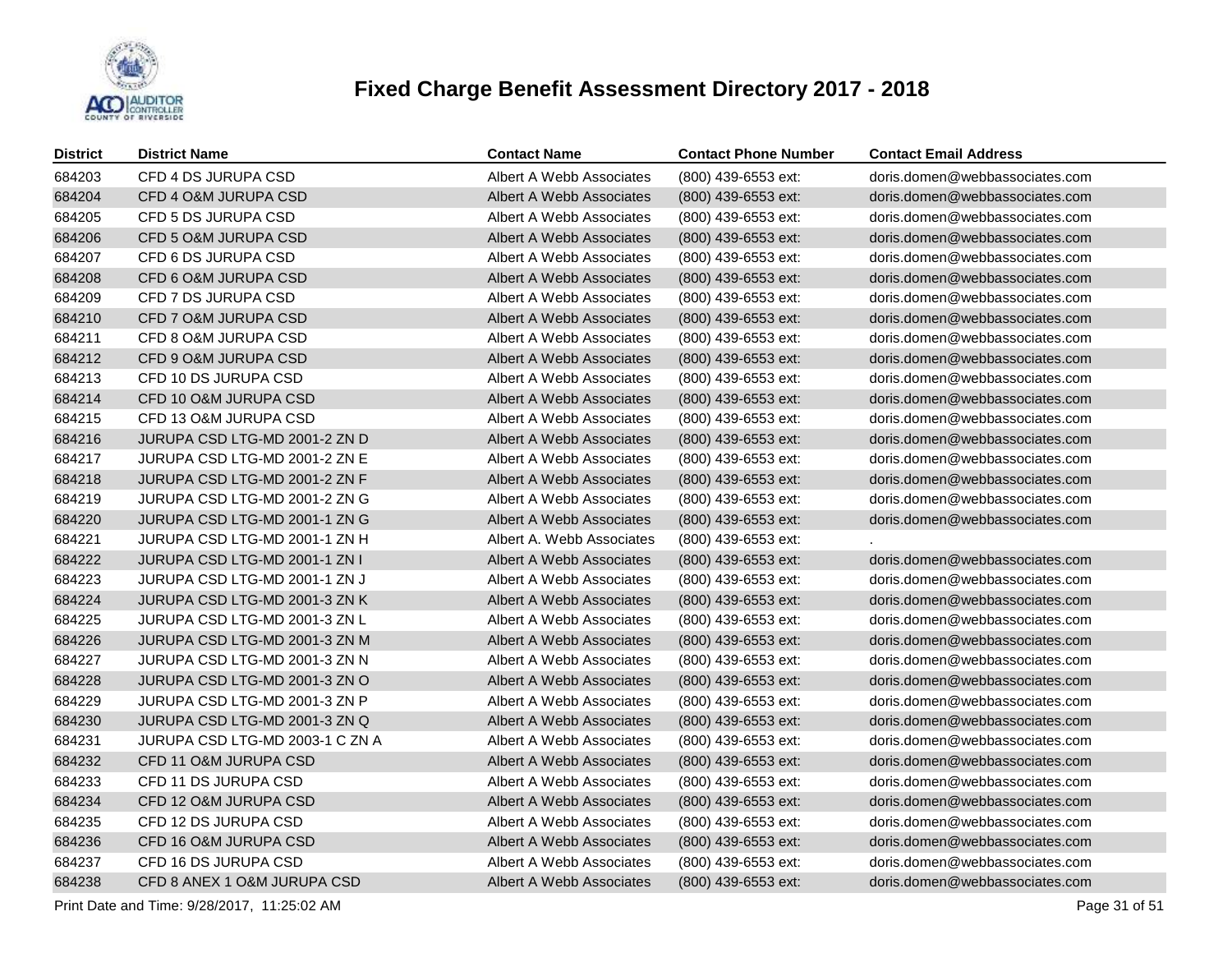

| <b>District</b> | <b>District Name</b>             | <b>Contact Name</b>               | <b>Contact Phone Number</b> | <b>Contact Email Address</b>   |
|-----------------|----------------------------------|-----------------------------------|-----------------------------|--------------------------------|
| 684239          | JURUPA CSD LMD 98-1 ZN H         | Albert A Webb Associates          | (800) 439-6553 ext:         | doris.domen@webbassociates.com |
| 684240          | JURUPA CSD LMD 2001-2 ZN H       | Albert A Webb Associates          | $(800)$ 439-6553 ext:       | doris.domen@webbassociates.com |
| 684241          | JURUPA CSD LMD 98-1 ZN I         | Albert A Webb Associates          | (800) 439-6553 ext:         | doris.domen@webbassociates.com |
| 684242          | <b>JURUPA CSD LMD 98-1 ZN J</b>  | Albert A Webb Associates          | (800) 439-6553 ext:         | doris.domen@webbassociates.com |
| 684243          | JURUPA CSD LMD 2001-1 ZN K       | Albert A Webb Associates          | (800) 439-6553 ext:         | doris.domen@webbassociates.com |
| 684244          | JURUPA CSD LMD 2001-1 ZN L       | Albert A Webb Associates          | (800) 439-6553 ext:         | doris.domen@webbassociates.com |
| 684245          | JURUPA CSD LMD 2001-1 ZN M       | Albert A Webb Associates          | (800) 439-6553 ext:         | doris.domen@webbassociates.com |
| 684246          | JURUPA CSD LMD 2001-1 ZN N       | Albert A Webb Associates          | (800) 439-6553 ext:         | doris.domen@webbassociates.com |
| 684247          | JURUPA CSD LMD 2001-1 ZN O       | Albert A Webb Associates          | (800) 439-6553 ext:         | doris.domen@webbassociates.com |
| 684248          | JURUPA CSD LMD 2001-1 ZN P       | Albert A Webb Associates          | (800) 439-6553 ext:         | doris.domen@webbassociates.com |
| 684249          | JURUPA CSD LMD 2001-1 ZN Q       | Albert A Webb Associates          | (800) 439-6553 ext:         | doris.domen@webbassociates.com |
| 684250          | JURUPA CSD LMD 2001-1 ZN R       | Albert A Webb Associates          | (800) 439-6553 ext:         | doris.domen@webbassociates.com |
| 684251          | JURUPA CSD LMD 2001-1 ZN S       | Albert A Webb Associates          | (800) 439-6553 ext:         | doris.domen@webbassociates.com |
| 684252          | JURUPA CSD LMD 2001-1 ZN T       | Albert A Webb Associates          | (800) 439-6553 ext:         | doris.domen@webbassociates.com |
| 684253          | JURUPA CSD LMD 2001-1 ZN U       | Albert A Webb Associates          | (800) 439-6553 ext:         | doris.domen@webbassociates.com |
| 684255          | JURUPA CSD LMD 2001-3 ZN ZZ      | <b>Albert A Webb Associates</b>   | (800) 439-6553 ext:         | doris.domen@webbassociates.com |
| 684256          | JURUPA CSD LMD 2001-3 ZN YY      | Albert A Webb Associates          | (800) 439-6553 ext:         | doris.domen@webbassociates.com |
| 684257          | RUBIDOUX COMM SRVS WEED CONTROL  | Rubidoux Comm Svs Weed            | $(951)$ 238-3625 ext:       | $\ddotsc$                      |
| 684259          | AD TENAJA 2004-1 RD MAINT        | Tenaja CSD.                       | (951) 678-9778 ext:         | $\ddot{\phantom{a}}$           |
| 684260          | TENAJA COMMUNITY SRV             | Tenaja CSD.                       | (951) 678-9778 ext:         | $\ddotsc$                      |
| 684262          | TENAJA ZONE OF BENEFIT           | Tenaja CSD.                       | (951) 678-9778 ext:         |                                |
| 684264          | CITY OF MURRIETA REFUSE & RECYC  | Izzy Murguia                      | (951) 461-6099 ext:         | imurguia@murrieta.org          |
| 684265          | <b>MURRIETA CSD</b>              | <b>Willdan Financial Services</b> | (866) 807-6864 ext:         | $\cdot$                        |
| 684266          | <b>MURRIETA PARKS &amp; REC</b>  | <b>Willdan Financial Services</b> | (866) 807-6864 ext:         |                                |
| 684267          | AD MURRIETA 98-1 GRIZZLEY RIDGE  | <b>Willdan Financial Services</b> | (866) 807-6864 ext:         |                                |
| 684268          | <b>MURRIETA L&amp;L 2</b>        | <b>Willdan Financial Services</b> | (866) 807-6864 ext:         |                                |
| 684269          | <b>MURRIETA L&amp;L 1</b>        | <b>Willdan Financial Services</b> | (866) 807-6864 ext:         |                                |
| 684270          | MO VLY CSD ZN S SUNNYMEAD MNT    | <b>Candace Cassel</b>             | (951) 413-3480 ext:         | specialdistricts@moval.org     |
| 684271          | <b>MORENO VALLEY CS ZNA</b>      | Candace Cassel                    | (951) 413-3480 ext:         | specialdistricts@moval.org     |
| 684272          | MV LMD 2014-01 LIGHTING          | <b>Candace Cassel</b>             | (951) 413-3480 ext:         | specialdistricts@moval.org     |
| 684274          | MORENO VALLEY CS ZN C            | Candace Cassel                    | (951) 413-3480 ext:         | specialdistricts@moval.org     |
| 684275          | MORENO VALLEY CS ZN D            | <b>Candace Cassel</b>             | (951) 413-3480 ext:         | specialdistricts@moval.org     |
| 684276          | MORENO VALLEY CS ZN E            | <b>Candace Cassel</b>             | (951) 413-3480 ext:         | specialdistricts@moval.org     |
| 684277          | MORENO VLY TRASH DISPOSAL DELQ   | <b>WM Customer Service</b>        | (800) 423-9986 ext:         | wmservice@wm.com               |
| 684281          | MV LMD 2014-02 ZN01A LANDSCAPE   | <b>Candace Cassel</b>             | (951) 413-3480 ext:         | specialdistricts@moval.org     |
| 684283          | MORENO VALLEY ZNM COM/IND MEDIAN | <b>Candace Cassel</b>             | (951) 413-3480 ext:         | specialdistricts@moval.org     |

Print Date and Time:  $9/28/2017$ , 11:25:02 AM Page 32 of 51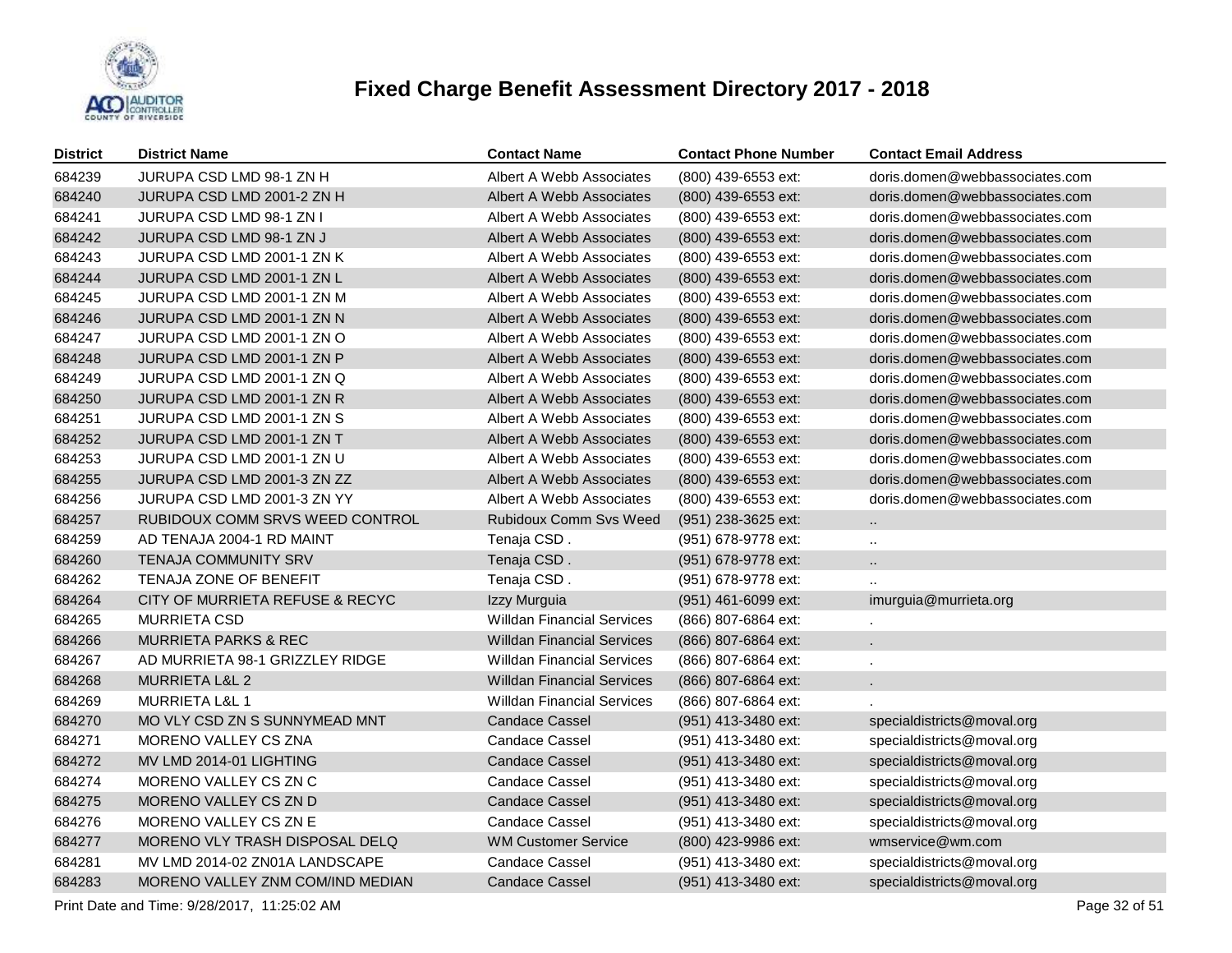

| <b>District</b> | <b>District Name</b>             | <b>Contact Name</b>               | <b>Contact Phone Number</b> | <b>Contact Email Address</b> |
|-----------------|----------------------------------|-----------------------------------|-----------------------------|------------------------------|
| 684284          | MV LMD 2014-02 ZN03A LANDSCAPE   | <b>Candace Cassel</b>             | (951) 413-3480 ext:         | specialdistricts@moval.org   |
| 684285          | MV LMD 2014-02 LANDSCAPE         | <b>Candace Cassell</b>            | (951) 413-3480 ext:         | Specialdistricts@moval.org   |
| 684286          | CFD MV 2014-01 MAINT SERV        | <b>Candace Cassel</b>             | (951) 413-3480 ext:         | Specialdistricts@moval.org   |
| 684290          | MORENO VALLEY FED MANDATED NPDES | Moreno Valley City of             | (951) 413-3120 ext:         | landdevelopment@moval.org    |
| 684292          | CFD 4 MAINT MORENO VALLEY        | <b>Candace Cassel</b>             | (951) 413-3480 ext:         | specialdistricts@moval.org   |
| 684293          | CFD 5 MORENO VALLEY              | <b>Candace Cassel</b>             | (951) 413-3480 ext:         | specialdistricts@moval.org   |
| 684294          | CFD 7 MORENO VALLEY              | Candace Cassel                    | (951) 413-3480 ext:         | Specialdistricts@moval.org   |
| 684331          | <b>IDYLLWILD FIRE PROTECTION</b> | Idyllwild Fire Protection Distr   | (951) 659-2153 ext:         |                              |
| 684341          | MURRIETA FIRE PROTECTION         | <b>Willdan Financial Services</b> | (866) 807-6864 ext:         |                              |
| 684350          | AD MURRIETA OAKS 95-1            | <b>Willdan Financial Services</b> | (866) 807-6864 ext:         |                              |
| 684357          | MURRIETA L&L 25                  | <b>Willdan Financial Service</b>  | (866) 807-6864 ext:         | jperezmoses@willdan.com      |
| 684358          | MURRIETA L&L 24                  | <b>Willdan Financial Services</b> | (866) 807-6864 ext:         |                              |
| 684359          | MURRIETA L&L 23                  | <b>Willdan Financial Services</b> | (866) 807-6864 ext:         |                              |
| 684360          | MURRIETA L&L 3                   | <b>Willdan Financial Services</b> | (866) 807-6864 ext:         |                              |
| 684361          | <b>MURRIETA L&amp;L 4</b>        | <b>Willdan Financial Services</b> | (866) 807-6864 ext:         |                              |
| 684362          | <b>MURRIETA L&amp;L 5</b>        | <b>Willdan Financial Services</b> | (866) 807-6864 ext:         |                              |
| 684363          | MURRIETA L&L 6                   | <b>Willdan Financial Services</b> | (866) 807-6864 ext:         |                              |
| 684364          | <b>MURRIETA L&amp;L 7</b>        | <b>Willdan Financial Services</b> | (866) 807-6864 ext:         |                              |
| 684365          | <b>MURRIETA L&amp;L 8</b>        | <b>Willdan Financial Services</b> | (866) 807-6864 ext:         |                              |
| 684366          | MURRIETA L&L 9                   | <b>Willdan Financial Services</b> | (866) 807-6864 ext:         |                              |
| 684367          | MURRIETA L&L 10                  | <b>Willdan Financial Services</b> | (866) 807-6864 ext:         |                              |
| 684368          | MURRIETA L&L 11                  | <b>Willdan Financial Services</b> | (866) 807-6864 ext:         |                              |
| 684369          | <b>MURRIETA L&amp;L 12</b>       | <b>Willdan Financial Services</b> | (866) 807-6864 ext:         |                              |
| 684370          | <b>MURRIETA L&amp;L 13</b>       | <b>Willdan Financial Services</b> | (866) 807-6864 ext:         |                              |
| 684371          | <b>MURRIETA L&amp;L 14</b>       | <b>Willdan Financial Services</b> | (866) 807-6864 ext:         |                              |
| 684372          | MURRIETA L&L 15                  | <b>Willdan Financial Services</b> | (866) 807-6864 ext:         |                              |
| 684373          | MURRIETA L&L 16                  | <b>Willdan Financial Services</b> | (866) 807-6864 ext:         |                              |
| 684374          | MURRIETA L&L 17                  | <b>Willdan Financial Services</b> | (866) 807-6864 ext:         |                              |
| 684375          | MURRIETA L&L 18                  | <b>Willdan Financial Services</b> | (866) 807-6864 ext:         |                              |
| 684376          | <b>MURRIETA L&amp;L 19</b>       | <b>Willdan Financial Services</b> | (866) 807-6864 ext:         |                              |
| 684377          | <b>MURRIETA L&amp;L 20</b>       | <b>Willdan Financial Services</b> | (866) 807-6864 ext:         |                              |
| 684378          | MURRIETA L&L 21                  | <b>Willdan Financial Services</b> | (866) 807-6864 ext:         |                              |
| 684379          | MURRIETA L&L 22                  | <b>Willdan Financial Services</b> | (866) 807-6864 ext:         |                              |
| 684380          | CFD 2000-1 GREER RANCH MURRIETA  | <b>Willdan Financial Services</b> | (866) 807-6864 ext:         |                              |
| 684381          | CFD 2001-1 MUR HIGHLAND MURRIETA | <b>Willdan Financial Services</b> | (866) 807-6864 ext:         |                              |
| 684382          | CFD 2003-2 BLACKMORE MURRIETA    | <b>Willdan Financial Services</b> | (866) 807-6864 ext:         |                              |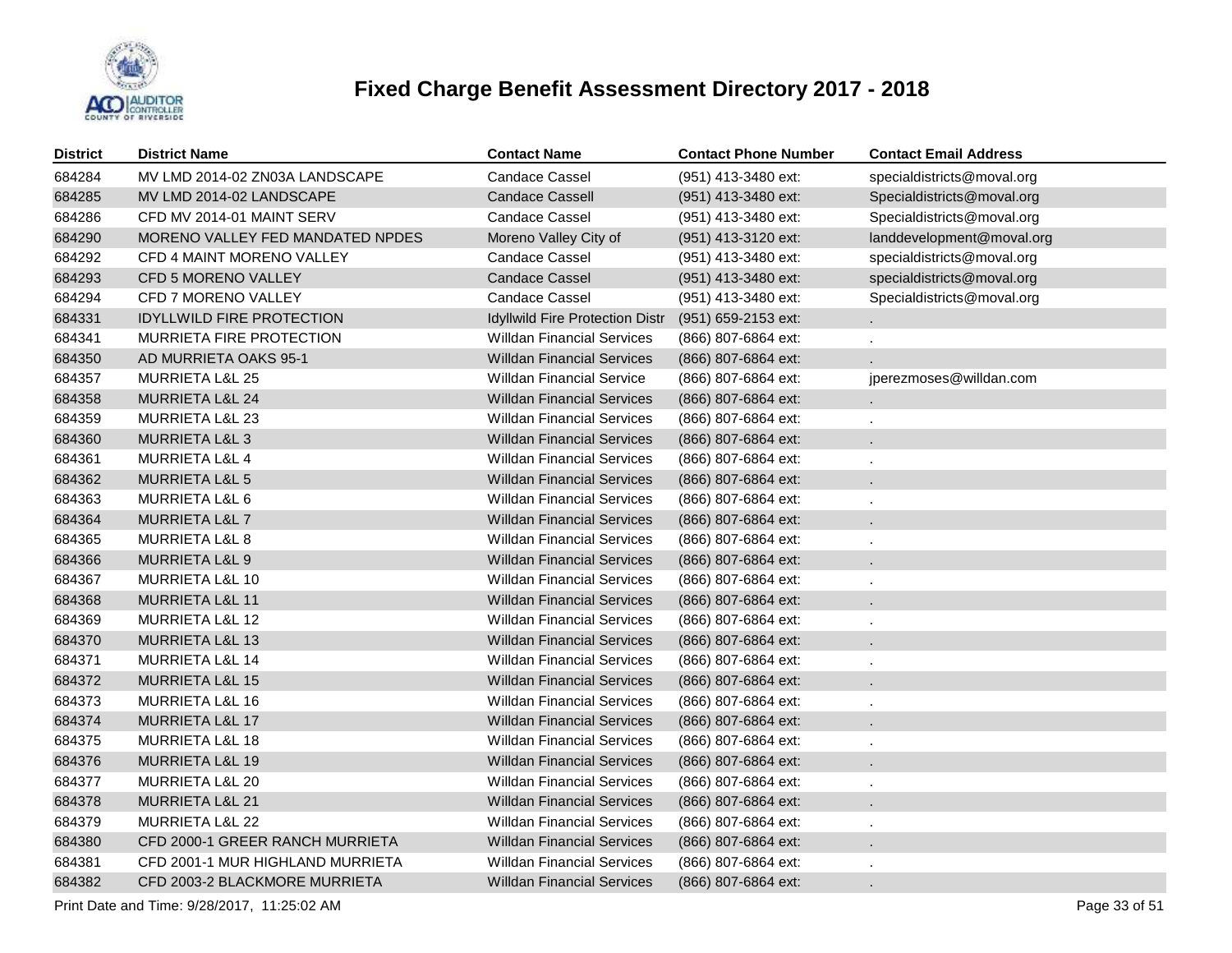

| <b>District</b> | <b>District Name</b>             | <b>Contact Name</b>               | <b>Contact Phone Number</b> | <b>Contact Email Address</b> |
|-----------------|----------------------------------|-----------------------------------|-----------------------------|------------------------------|
| 684383          | CFD 2003-4 BLUESTONE MURRIETA    | <b>Willdan Financial Services</b> | (866) 807-6864 ext:         |                              |
| 684384          | CFD 2000-2 THE OAKS MURRIETA     | <b>Willdan Financial Services</b> | (866) 807-6864 ext:         |                              |
| 684385          | CFD 2003-1 MUR SPRINGS MURRIETA  | Willdan Financial Services        | (866) 807-6864 ext:         |                              |
| 684386          | CFD 2003-3 CREEKSIDE MURRIETA    | <b>Willdan Financial Services</b> | (866) 807-6864 ext:         |                              |
| 684387          | CFD 2004-1 BREMERTON MURRIETA    | Willdan Financial Services        | (866) 807-6864 ext:         |                              |
| 684388          | CFD 2004-2 MUR FIELDS MURRIETA   | <b>Willdan Financial Services</b> | (866) 807-6864 ext:         |                              |
| 684389          | CFD 2005-1 SPRINGBROOK MURRIETA  | Daniel Louie                      | (866) 807-6864 ext:         | louied@willdan.com           |
| 684390          | CFD 2001-1B HIGHLANDS MURRIETA   | <b>Willdan Financial Services</b> | (866) 807-6864 ext:         | ¥.                           |
| 684391          | CFD 2000-2B THE OAKS MURRIETA    | <b>Willdan Financial Services</b> | (866) 807-6864 ext:         |                              |
| 684392          | CFD 2004-3 MURRIETA              | <b>Willdan Financial Services</b> | (866) 807-6864 ext:         | $\mathbf{r}$                 |
| 684393          | <b>MURRIETA L&amp;L 26</b>       | <b>Willdan Financial Services</b> | (866) 807-6864 ext:         |                              |
| 684394          | MURRIETA L&L ZN 27               | <b>Willdan Financial Services</b> | (866) 807-6864 ext:         | $\epsilon$                   |
| 684395          | MURRIETA L&L ZONE 28             | Willdan Financial Services        | (866) 807-6864 ext:         |                              |
| 684397          | CFD 2005-5 GLDN CTY A MURRIETA   | <b>Willdan Financial Services</b> | (866) 807-6864 ext:         |                              |
| 684400          | CFD 2005-6 TOWNHOMES LK ELSINOR  | <b>Spicer Consulting Group</b>    | (866) 504-2067 ext:         | contact@spicercg.com         |
| 684556          | COACHELLA VALLEY MOSQUITO & RIFA | <b>Willdan Financial Service</b>  | (866) 807-6864 ext:         | sreynods@willdan.com         |
| 684571          | NW MOSQUITO & VECTOR CONT DIST   | <b>SCI Consulting Group</b>       | (800) 273-5167 ext:         |                              |
| 684572          | NW MOSQUITO & VECTOR CANYON LAKE | <b>SCI Consulting Group.</b>      | (800) 273-5167 ext:         | $\ddotsc$                    |
| 684573          | NW MOSQUITO & VECTOR-RIVERSIDE   | SCI Consulting Group.             | (800) 273-5167 ext:         |                              |
| 684612          | DESERT REC DIST AD 93-1          | <b>Willdan Financial Service</b>  | (866) 807-6864 ext:         | sreynods@willdan.com         |
| 684613          | DESERT REC DIST T.P. AD 97-1     | <b>Willdan Financial Service</b>  | (866) 807-6864 ext:         | sreynods@willdan.com         |
| 684614          | DESERT REC DIST AD 01-1 INDIO    | <b>Willdan Financial Service</b>  | (866) 807-6864 ext:         | sreynods@willdan.com         |
| 684615          | DESERT REC DIST L&L AD 02-1      | Willdan Financials                | (866) 807-6864 ext:         | smedina@willdan.com          |
| 684616          | DESERT REC DIS L&L AD 03-01      | Willdan Financials                | (866) 807-6864 ext:         | smedina@willdan.com          |
| 684622          | JURUPA PARK & REC MAINT          | Koppel & Gruber Public Fi         | (888) 510-0290 ext:         | info@kgpf.net                |
| 684625          | CFD 2014-2 JURUPA REC & PARK     | Koppel & Gruber Public Fina       | (888) 510-0290 ext:         | info@kgpf.net                |
| 684626          | CFD 2015-1 JURUPA REC & PARK     | Koppel & Gruber Public Fina       | (888) 510-0290 ext:         | info@kgpf.net                |
| 684627          | CFD 2015-2 JURUPA REC & PARK     | Koppel & Gruber Public Fina       | (888) 510-0290 ext:         | info@kgpf.net                |
| 684628          | CFD 2016-1 JURUPA REC & PARK     | Koppel & Gruber Public Fina       | (888) 510-0290 ext:         | info@kgpf.net                |
| 684629          | CFD 2007-1 JURUPA REC & PARK     | Koppel & Gruber Public Fina       | (888) 510-0290 ext:         | info@kgpf.net                |
| 684630          | CFD JURUPA REC & PARK 2014-1     | Koppel & Gruber Public Fina       | (888) 510-0290 ext:         | info@kgpf.net                |
| 684636          | CFD 2004-1 JURUPA REC & PARK     | Koppel & Gruber Public Fi         | (888) 510-0290 ext:         | info@kgpf.net                |
| 684637          | CFD 2004-2 JURUPA REC & PARK     | Koppel & Gruber Public Fi         | (888) 510-0290 ext:         | info@kgpf.net                |
| 684638          | CFD 2005-1 JURUPA REC & PARK     | Koppel & Gruber Public Fi         | (888) 510-0290 ext:         | info@kgpf.net                |
| 684639          | CFD 2005-2 JURUPA REC & PARK     | Koppel & Gruber Public Fi         | (888) 510-0290 ext:         | info@kgpf.net                |
| 684640          | CFD 2006-1 JURUPA REC & PARK     | Koppel & Gruber Public Fi         | (888) 510-0290 ext:         | info@kgpf.net                |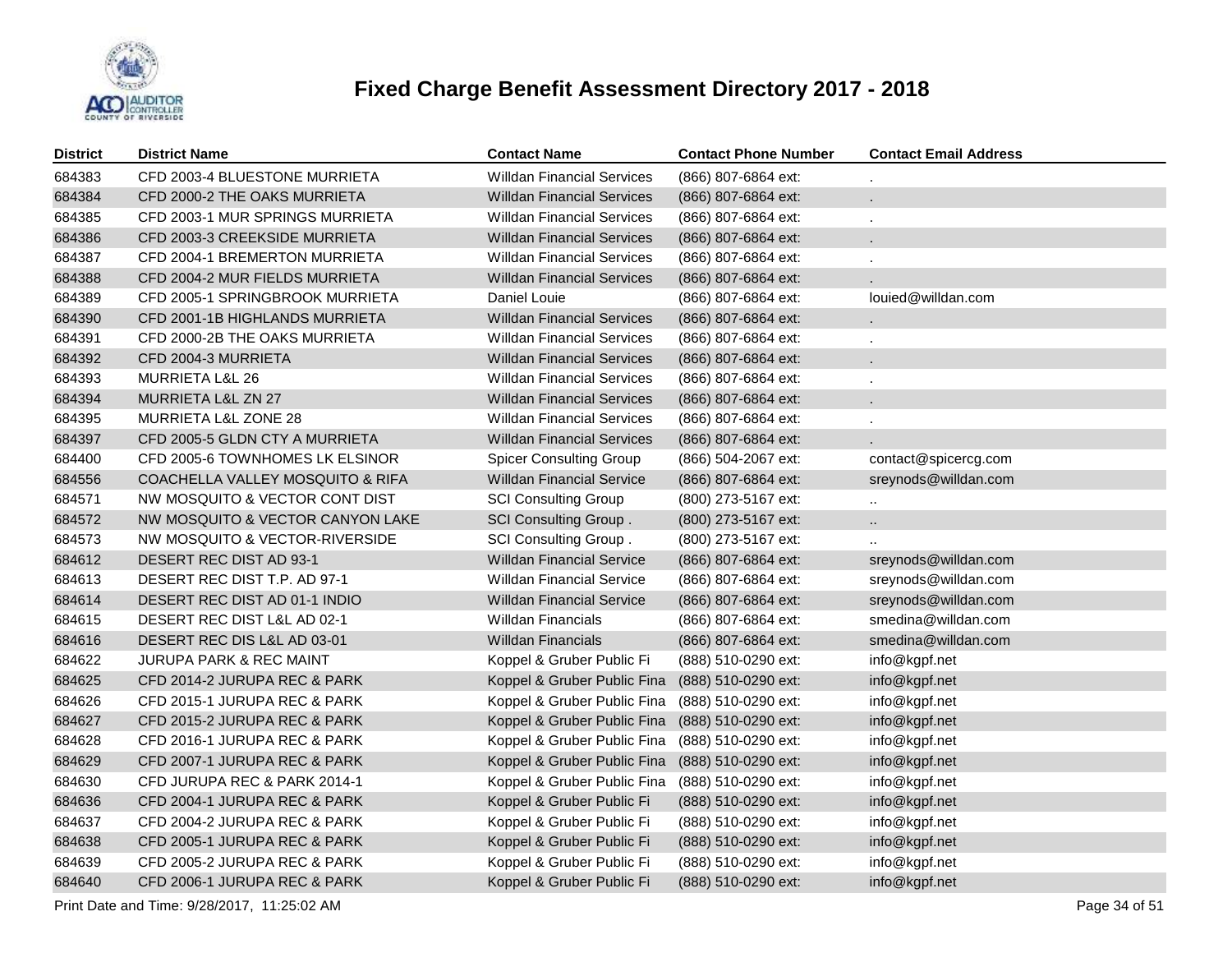

| <b>District</b> | <b>District Name</b>                        | <b>Contact Name</b>            | <b>Contact Phone Number</b> | <b>Contact Email Address</b> |  |
|-----------------|---------------------------------------------|--------------------------------|-----------------------------|------------------------------|--|
| 684642          | <b>COMM SERVICE AREA 22 LTG</b>             | <b>Spicer Consulting Group</b> | (866) 504-2067 ext:         | contact@spicercg.com         |  |
| 684643          | <b>COMM SERVICE AREA 142 LTG</b>            | <b>Spicer Consulting Group</b> | (866) 504-2067 ext:         | contact@spicercg.com         |  |
| 684645          | COMM SERV AREA 103 LTG                      | <b>Spicer Consulting Group</b> | (866) 504-2067 ext:         | contact@spicercg.com         |  |
| 684646          | V-WIDE MENIFEE FAC, LMD 88-1                | <b>NBS</b>                     | (800) 676-7516 ext:         | info@nbsgov.com              |  |
| 684647          | V-WIDE REGIONAL FAC.LMD 88-1                | <b>NBS</b>                     | (800) 676-7516 ext:         | info@nbsgov.com              |  |
| 684652          | V-WIDE LMD FRENCH VLY                       | <b>NBS</b>                     | (800) 676-7516 ext:         | info@nbsgov.com              |  |
| 684653          | V-WIDE LMD MENIFEE NORTH PARK               | NBS.                           | (800) 676-7516 ext:         | info@nbsgov.com              |  |
| 684654          | V-WIDE LMD MENIFEE SOUTH PARK               | <b>NBS</b>                     | (800) 676-7516 ext:         | info@nbsgov.com              |  |
| 684655          | V-WIDE WINCHESTER LMD                       | <b>NBS</b>                     | (800) 676-7516 ext:         | info@nbsgov.com              |  |
| 684656          | V-WIDE RIVERCREST ZN                        | <b>NBS</b>                     | (800) 676-7516 ext:         | info@nbsgov.com              |  |
| 684657          | CFD FRENCH VALLEY                           | David Schroeder                | (951) 837-4017 ext:         | dschroeder@nbsgov.com        |  |
| 684681          | AD VL SANITARY 2004 SHADOW HILLS            | Shepherd & Staats, Inc         | (800) 641-8403 ext:         |                              |  |
| 684682          | VALLEY SANITARY SEWER SERVICE               | Joanne Padgham                 | (760) 238-5415 ext:         | jpadgham@valley-sanitary.org |  |
| 684693          | <b>DELINQUENT SEWER CHARGES</b>             | CVWD.                          | (760) 391-9600 ext:         | Customerbilling@cvwd.org     |  |
| 684815          | CABAZON CO WTR STANDBY                      | Calvin Louie                   | (951) 849-4422 ext:         | clouie@cabazonwater.org      |  |
| 684817          | <b>CVWD ASST DIST 33</b>                    | Albert A. Webb Associates      | (800) 439-6553 ext:         |                              |  |
| 684818          | AD CVWD 70                                  | Albert A. Webb Associates      | (800) 439-6553 ext:         |                              |  |
| 684819          | AD CVWD 68                                  | Albert A. Webb Associates      | (800) 439-6553 ext:         |                              |  |
| 684820          | AD CVWD 67                                  | Albert A. Webb Associates      | (800) 439-6553 ext:         |                              |  |
| 684821          | <b>CVWD DELQ WTR CHARGES</b>                | CVWD.                          | (760) 391-9600 ext:         | Customerbilling@cvwd.org     |  |
| 684822          | DELINQUENT CANAL CHARGES                    | CVWD.                          | (760) 391-9600 ext:         | Customerbilling@cvwd.org     |  |
| 684823          | CVWD DELQ IRRIG AVAILABILITY                | CVWD.                          | (760) 391-9600 ext:         | Customerbilling@cvwd.org     |  |
| 684827          | CVWD AVAILABILITY-DOMESTIC ID6              | CVWD.                          | (760) 391-9600 ext:         | Customerbilling@cvwd.org     |  |
| 684828          | CVWD AVAILABILITY-DOMESTIC ID8              | CVWD.                          | (760) 391-9600 ext:         | Customerbilling@cvwd.org     |  |
| 684832          | CVWD SEWER SERVICE CHARGE ID50              | CVWD.                          | (760) 391-9600 ext:         | Customerbilling@cvwd.org     |  |
| 684834          | <b>CVWD SEWER SERVICE CHARGE ID55</b>       | CVWD.                          | (760) 391-9600 ext:         | Customerbilling@cvwd.org     |  |
| 684836          | CVWD SEWER SERVICE CHARGE ID80              | CVWD.                          | (760) 391-9600 ext:         | Customerbilling@cvwd.org     |  |
| 684837          | CVWD SEWER SERVICE CHARGE ID81              | CVWD.                          | (760) 391-9600 ext:         | Customerbilling@cvwd.org     |  |
| 684844          | CVWD AVAILABILITY-DOMESTIC ID13             | CVWD.                          | (760) 391-9600 ext:         | Customerbilling@cvwd.org     |  |
| 684849          | CVWD AVAILABILITY-SEWER ID50                | CVWD.                          | (760) 391-9600 ext:         | Customerbilling@cvwd.org     |  |
| 684853          | MISSION SPRINGS ID B STDBY                  | Mission Springs Water Dis      | (760) 329-5169 ext:         | sh_s_inc@pacbell.net         |  |
| 684854          | MISSION SPRINGS DELQ WTR/SEWER              | Mission Springs Water Dis      | (760) 329-5169 ext:         | sh_s_inc@pacbell.net         |  |
| 684855          | MISSION SPRINGS SEWER CHARGES               | Mission Springs Water Distri   | (760) 329-6448 ext:         |                              |  |
| 684856          | MISSION SPRINGS ID 2 STDBY                  | Mission Springs Water Dis      | (760) 329-5169 ext:         | sh_s_inc@pacbell.net         |  |
| 684859          | <b>MISSION SPRINGS SRV AREA 2 STDBY</b>     | Mission Springs Water Dis      | (760) 329-5169 ext:         | sh_s_inc@pacbell.net         |  |
| 684861          | AD MISSION SPRINGS WTR 11 S-2               | Mission Springs Water Dis      | (760) 329-5169 ext:         | sh_s_inc@pacbell.net         |  |
|                 | Print Date and Time: 9/28/2017, 11:25:02 AM |                                |                             | Page 35 of 51                |  |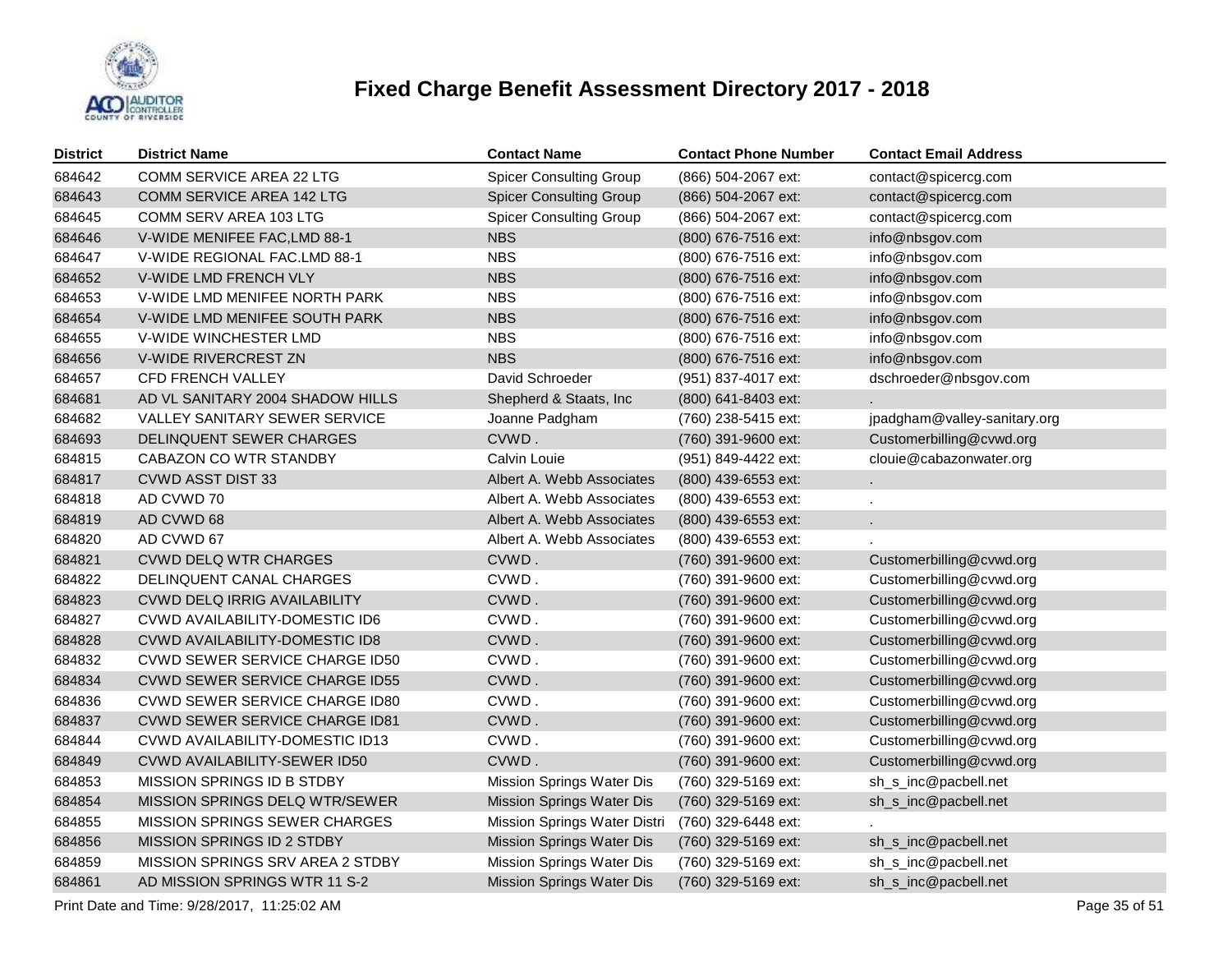

| <b>District</b> | <b>District Name</b>                | <b>Contact Name</b>              | <b>Contact Phone Number</b> | <b>Contact Email Address</b>         |
|-----------------|-------------------------------------|----------------------------------|-----------------------------|--------------------------------------|
| 684863          | AD MISSION SPRINGS 12 PHASE I       | Mission Springs Water Dis        | (760) 329-5169 ext:         | sh_s_inc@pacbell.net                 |
| 684864          | AD MISSION SPRINGS 4                | Mission Springs Water Dis        | (760) 329-5169 ext:         | sh_s_inc@pacbell.net                 |
| 684865          | AD MISSION SPRINGS 13               | Albert A. Webb Associates        | (800) 439-6553 ext:         | Charmaine.mccarvel@Webbassocites.com |
| 684866          | MISSION SPRINGS ID G STDBY          | <b>Mission Springs Water Dis</b> | (760) 329-5169 ext:         | sh_s_inc@pacbell.net                 |
| 684868          | MISSION SPRINGS ID F STDBY          | Mission Springs Water Dis        | (760) 329-5169 ext:         | sh_s_inc@pacbell.net                 |
| 684869          | AD MISSION SPRINGS 7                | Mission Springs Water Dis        | (760) 329-5169 ext:         | sh_s_inc@pacbell.net                 |
| 684870          | MISSION SPRINGS I.D. S STANDBY      | Mission Springs Water Dis        | (760) 329-5169 ext:         | sh_s_inc@pacbell.net                 |
| 684871          | <b>IDYLLWILD CO WTR STDBY</b>       | Shauman Hosny                    | (951) 659-2146 ext:         | hosny@idyllwildwater.com             |
| 684872          | <b>IDYLLWILD CO WTR IMP 1 STDBY</b> | Shauman Hosny                    | (951) 659-2146 ext:         | hosny@idyllwildwater.com             |
| 684876          | CFD 99-1 WESTERN MUNI               | Albert A. Webb Associates        | (800) 439-6553 ext:         |                                      |
| 684877          | WESTERN MUNI WTR STANDBY            | Albert A. Webb Associates        | (800) 439-6553 ext:         |                                      |
| 684878          | WESTERN MUNI SEWER STANDY           | Albert A. Webb Associates        | (800) 439-6553 ext:         |                                      |
| 684879          | CFD 88-1 WESTERN MUNI               | Albert A. Webb Associates        | (800) 439-6553 ext:         | Charmaine.mccarvel@Webbassocites.com |
| 684880          | <b>WESTERN MUNI WTR 1A 2</b>        | Albert A. Associates             | (800) 439-6553 ext:         |                                      |
| 684882          | CVWD AVAILABILITY-DOMESTIC SA35     | CVWD.                            | (760) 391-9600 ext:         | Customerbilling@cvwd.org             |
| 684883          | CVWD AVAILABILITY-DOMESTIC ID10     | CVWD.                            | (760) 391-9600 ext:         | Customerbilling@cvwd.org             |
| 684884          | CVWD AVAILABILITY-DOMESTIC ID7      | CVWD.                            | (760) 391-9600 ext:         | Customerbilling@cvwd.org             |
| 684887          | CVWD AVAILABILITY-SEWER ID80        | CVWD.                            | (760) 391-9600 ext:         | Customerbilling@cvwd.org             |
| 684892          | PINION PINES CO WTR                 | <b>Christy Huss</b>              | (760) 349-3261 ext:         | chuss@pinyonpinescwd.ca.gov          |
| 684893          | PINE COVE COUNTY WTR STDBY          | <b>Becky Smith</b>               | (951) 659-2675 ext:         | becky@pcwd.org                       |
| 684899          | CSCDA SCIP AD NO 15-01 (ARRIVE)     | David Taussig Associates         | (800) 969-4382 ext:         |                                      |
| 684900          | AD NO 14-01 CSCDA (YVWD)            | David Taussig Associates         | (800) 969-4382 ext:         |                                      |
| 684901          | YUCAIPA VLY WTR SEWER EXPANSION     | Erin Anton                       | (909) 790-3308 ext:         | eanton@yvwd.dst.ca.us                |
| 684947          | SJ CR&R DELINQUENT SOLIDA WASTE     | <b>CR &amp;R.</b>                | (800) 826-9677 ext:         | rdelacruz@crrmail.com                |
| 685230          | <b>ELSINORE WTR STANDBY</b>         | <b>Corrine Nikolic</b>           | (951) 674-3146 ext: 8362    | cnikolic@evmwd.net                   |
| 685252          | AD FERN VALLEY WTR DIST 96-1        | Jessica Priefer                  | $(951)$ 659-2200 ext:       | fvwd@verizon.net                     |
| 685256          | HIGH VALLEY WTR STDBY               | High Valley Water District       | (951) 849-2612 ext:         |                                      |
| 685260          | TEMESCAL VALLEY WD STANDBY          | <b>Willdan Financial Service</b> | $(866)$ 807-6864 ext:       | jperezmoses@willdan.com              |
| 685261          | TEMESCAL VALLEY WD ID NO 1          | <b>Willdan Financial Service</b> | (866) 807-6864 ext:         | jperezmoses@willdan.com              |
| 685262          | TEMESCAL VALLEY WD ID NO 2          | <b>Willdan Financial Service</b> | (866) 807-6864 ext:         | jperezmoses@willdan.com              |
| 685263          | CFD 2 TEMESCAL VALLEY WD            | <b>Willdan Financial Service</b> | (866) 807-6864 ext:         | jperezmoses@willdan.com              |
| 685264          | CFD 1 TEMESCAL VALLEY WD            | <b>Willdan Financial Service</b> | (866) 807-6864 ext:         | jperezmoses@willdan.com              |
| 685265          | CFD 3 TEMESCAL VALLEY WD            | <b>Willdan Financial Service</b> | (866) 807-6864 ext:         | jperezmoses@willdan.com              |
| 685270          | RANCHO CA WTR RAD 2015-32A          | David Taussig & Associate.       | (800) 969-4382 ext:         |                                      |
| 685274          | RANCHO CA WTR FIRE SERVICE          | <b>Bill Moses</b>                | (951) 296-6937 ext:         | mosesw@ranchowater.com               |
| 685279          | AD SANTA ROSA 2 SEWER STANDBY       | <b>Bill Moses</b>                | (951) 296-6937 ext:         | mosesw@ranchowater.com               |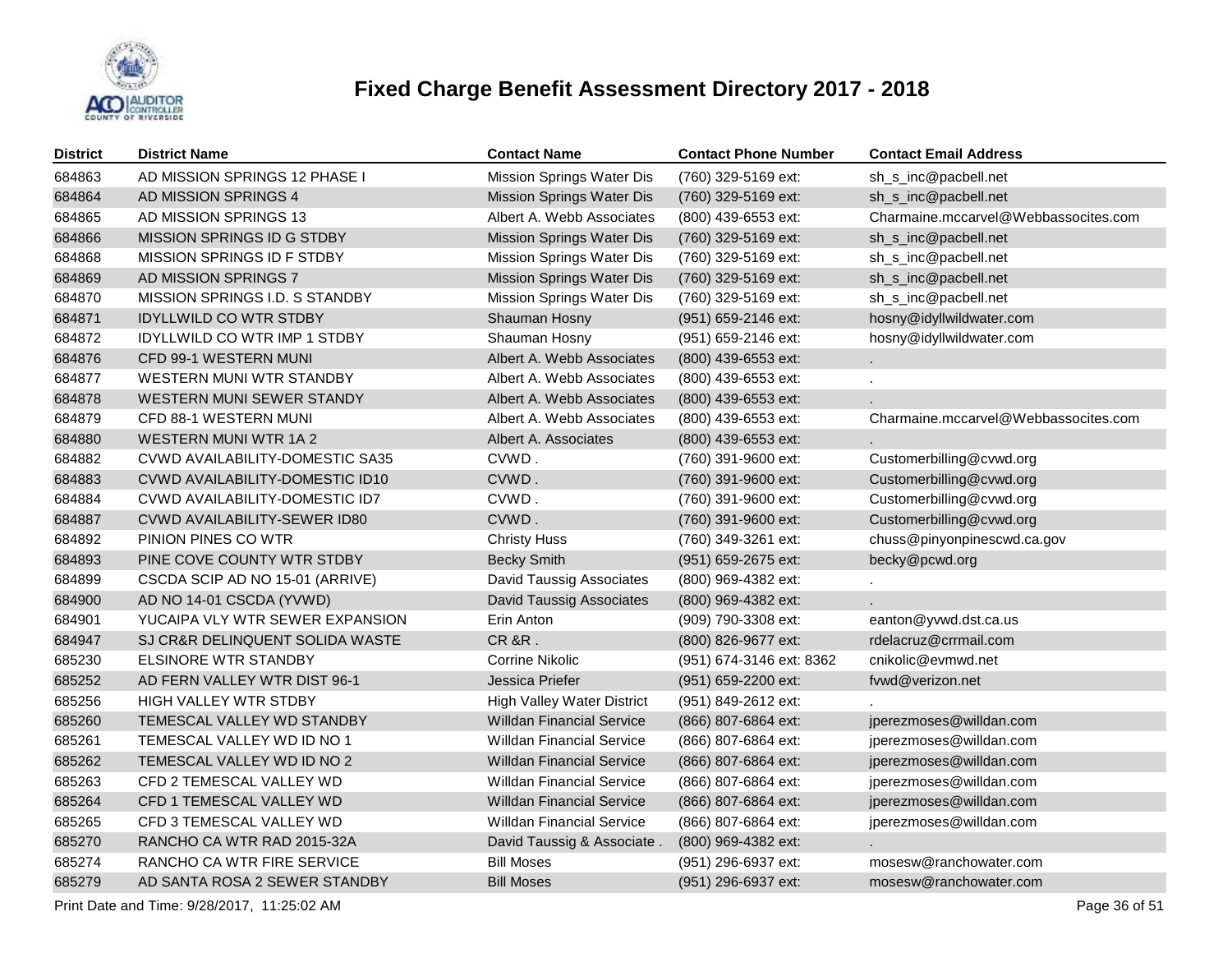

| District | <b>District Name</b>             | <b>Contact Name</b>        | <b>Contact Phone Number</b> | <b>Contact Email Address</b> |
|----------|----------------------------------|----------------------------|-----------------------------|------------------------------|
| 685280   | RANCHO CA WTR-DELQ CHGS          | <b>Bill Moses</b>          | (951) 296-6937 ext:         | mosesw@ranchowater.com       |
| 685291   | RANCHO CA WTR DELQ CHG SR        | <b>Bill Moses</b>          | (951) 296-6937 ext:         | mosesw@ranchowater.com       |
| 685292   | SANTA ROSA RANCHES WTR STDBY     | <b>Bill Moses</b>          | (951) 296-6937 ext:         | mosesw@ranchowater.com       |
| 685294   | NATURE CONSERVANCY               | <b>Bill Moses</b>          | (951) 296-6937 ext:         | mosesw@ranchowater.com       |
| 685295   | SANTA ROSA ID2 SEWER STDBY       | <b>Bill Moses</b>          | (951) 296-6937 ext:         | mosesw@ranchowater.com       |
| 685296   | SANTA ROSA WTR FIRE SERVICE      | <b>Bill Moses</b>          | (951) 296-6937 ext:         | mosesw@ranchowater.com       |
| 685297   | CFD 88-3 SPECIAL TAX A RCWD      | David Taussig & Associate. | (800) 969-4382 ext:         |                              |
| 685300   | CFD 99-1 IMP A RCWD              | David Taussig & Associate. | (800) 969-4382 ext:         |                              |
| 685301   | CFD 99-1 IMP B RCWD              | David Taussig & Associate. | (800) 969-4382 ext:         |                              |
| 685302   | CFD 99-2 RCWD                    | David Taussig & Associate. | (800) 969-4382 ext:         |                              |
| 685305   | <b>MWD STANDBY EAST</b>          | <b>Beatrice Medina</b>     | (866) 807-6864 ext:         | bmedina@willdan.com          |
| 685360   | <b>MWD STANDBY WEST</b>          | Beatrice Medina            | (866) 807-6864 ext:         | bmedina@willdan.com          |
| 685370   | CFD NO 2014-1 MURRIETA VLY USD   | Cooperative strategies     | (877) 250-1503 ext:         | taxinfo@coopstrategies.com   |
| 685371   | CFD NO 2014-2 MURRIETA VLY USD   | Cooperative strategies     | (877) 250-1503 ext:         | taxinfo@coopstrategies.com   |
| 685372   | CFD EMWD 2010-60 PASEO DEL SOL   | Albert A. Webb Associates  | (800) 439-6553 ext:         |                              |
| 685373   | CFD EMWD 2005-43 KONA RD/HOLIDAY | Albert A. Webb Associates  | $(800)$ 439-6553 ext:       | a.                           |
| 685374   | CFD 2003-14 CLIN KEITH IA A EMWD | Albert A. Webb Associates  | $(800)$ 439-6553 ext:       |                              |
| 685375   | CFD 2003-14 CLIN KEITH IA B EMWD | Albert A. Webb Associates  | $(800)$ 439-6553 ext:       | L.                           |
| 685376   | CFD 2003-14 CLIN KEITH IA C EMWD | Albert A. Webb Associates  | (800) 439-6553 ext:         |                              |
| 685377   | CFD 2003-19 E&W RIDGE IA A EMWD  | Albert A. Webb Associates  | $(800)$ 439-6553 ext:       | ÷.                           |
| 685378   | CFD 2003-19 E&W RIDGE IA B EMWD  | Albert A. Webb Associates  | (800) 439-6553 ext:         |                              |
| 685379   | CFD2005-38 AUTUMN RIDG IA A EMWD | Albert A. Webb Associates  | $(800)$ 439-6553 ext:       | ÷.                           |
| 685380   | CFD2005-38 AUTUMN RIDG IA B EMWD | Albert A. Webb Associates  | (800) 439-6553 ext:         |                              |
| 685381   | CFD 2003-20 CORMAN L. IA A EMWD  | Albert A. Webb Associates  | $(800)$ 439-6553 ext:       | ÷.                           |
| 685382   | CFD 2003-20 CORMAN L. IA B EMWD  | Albert A. Webb Associates  | (800) 439-6553 ext:         |                              |
| 685383   | CFD 2002-05 CROWN VLY EMWD       | Albert A. Webb Associates  | $(800)$ 439-6553 ext:       | ÷.                           |
| 685384   | CFD 2002-08 SERENA HILLS EMWD    | Albert A. Webb Associates  | (800) 439-6553 ext:         |                              |
| 685385   | CFD 2002-10 SUMMIT RIDGE EMWD    | Albert A. Webb Associates  | $(800)$ 439-6553 ext:       | ä.                           |
| 685386   | CFD 2003-12 TEM CREEK 1A A EMWD  | Albert A. Webb Associates  | (800) 439-6553 ext:         |                              |
| 685387   | CFD 2003-12 TEM CREEK 1A B EMWD  | Albert A. Webb Associates  | (800) 439-6553 ext:         | ä,                           |
| 685388   | CFD 2003-16 PROMONTORY EMWD      | Albert A. Webb Associates  | (800) 439-6553 ext:         |                              |
| 685389   | CFD 2001-01 FRENCH VL IA B EMWD  | Albert A. Webb Associates  | (800) 439-6553 ext:         | ä,                           |
| 685390   | CFD 2002-04 SHEFLD RBV IA 1 EMWD | Albert A. Webb Associates  | (800) 439-6553 ext:         |                              |
| 685391   | CFD 2002-04 SHEFLD/RBV IA 2 EMWD | Albert A. Webb Associates  | (800) 439-6553 ext:         | ä,                           |
| 685392   | CFD 2002-04 SHEFLD/RBV IA 3 EMWD | Albert A. Webb Associates  | (800) 439-6553 ext:         |                              |
| 685393   | CFD 2002-04 SHEFLD/RBV IA 4 EMWD | Albert A. Webb Associates  | (800) 439-6553 ext:         |                              |

Print Date and Time:  $9/28/2017$ , 11:25:02 AM Page 37 of 51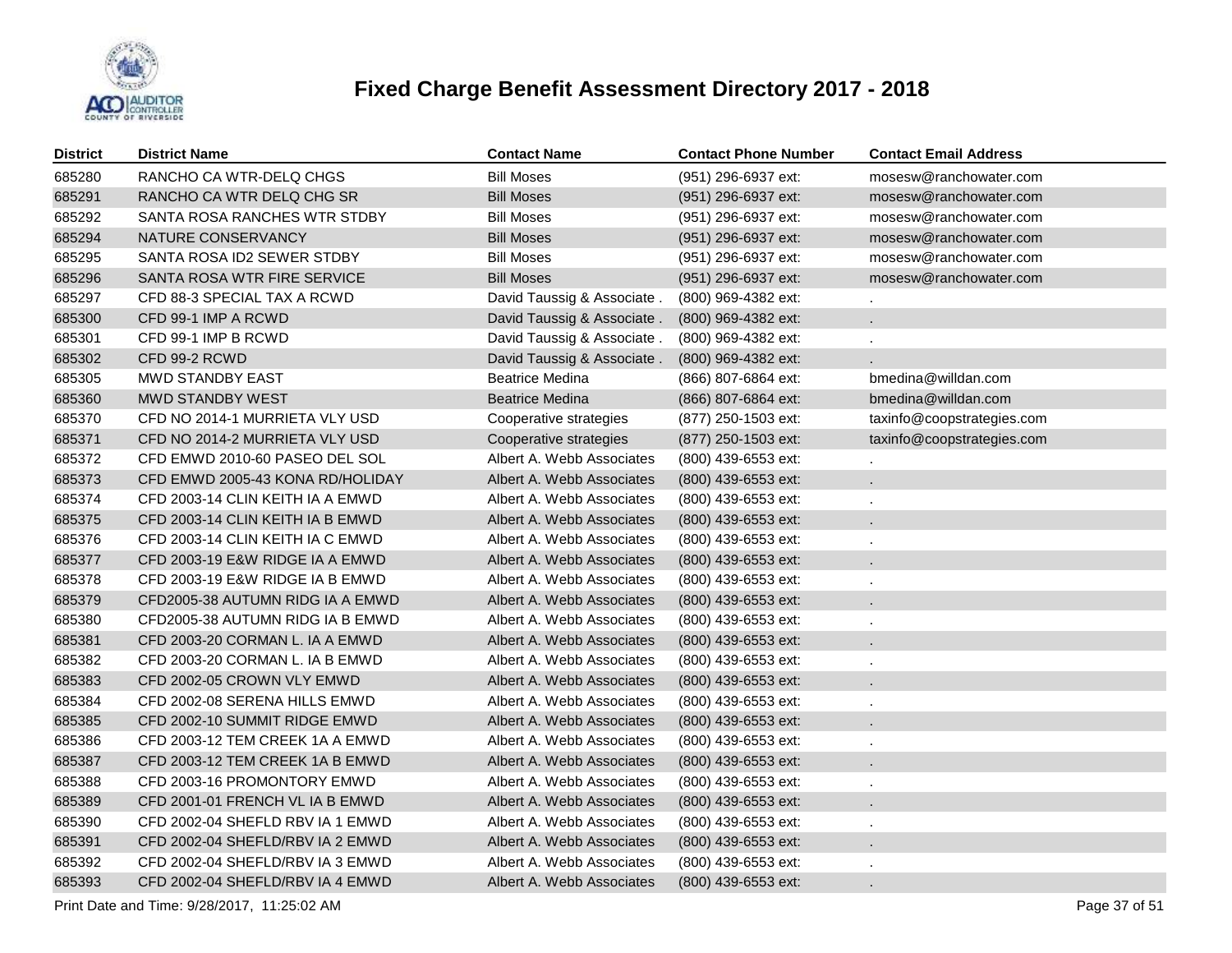

| <b>District</b> | <b>District Name</b>             | <b>Contact Name</b>                             | <b>Contact Phone Number</b> | <b>Contact Email Address</b> |
|-----------------|----------------------------------|-------------------------------------------------|-----------------------------|------------------------------|
| 685394          | CFD 2002-04 SHEFLD/RBV IA 5 EMWD | Albert A. Webb Associates                       | (800) 439-6553 ext:         |                              |
| 685395          | CFD 2002-06 A MORGAN HILL EMWD   | Albert A. Webb Associates                       | (800) 439-6553 ext:         |                              |
| 685396          | CFD 2002-06 B MORGAN HILL EMWD   | Albert A. Webb Associates                       | (800) 439-6553 ext:         |                              |
| 685398          | CFD 2002-09 WOODSIDE EMWD        | Albert A. Webb Associates                       | (800) 439-6553 ext:         |                              |
| 685399          | CFD2001-2 A SPGFLD/ARB GLEN EMWD | Albert A. Webb Associates                       | (800) 439-6553 ext:         |                              |
| 685400          | CFD2001-2 B SPGFLD/ARB GLEN EMWD | Albert A. Webb Associates                       | $(800)$ 439-6553 ext:       |                              |
| 685402          | EMWD STDBY-COMBINED CHARGE       | Eastern Municipal Water Dis                     | (951) 928-3777 ext:         | $\cdots$                     |
| 685415          | AD EMWD 19-A GLENOAKS WTR        | Eastern Municipal Water Dis (951) 928-3777 ext: |                             | $\cdots$                     |
| 685418          | AD EMWD ROMOLAND AREA SEWERS 5   | Eastern Municipal Water Dis (951) 928-3777 ext: |                             | $\cdots$                     |
| 685419          | AD EMWD HOMELAND GREEN ACRES 7   | Eastern Municipal Water Dis (951) 928-3777 ext: |                             | $\cdots$                     |
| 685422          | AD EMWD 8 STAGECOACH             | Eastern Municipal Water Dis (951) 928-3777 ext: |                             | $\ldots$                     |
| 685423          | AD EMWD 12 PIGEON PASS           | Eastern Municipal Water Dis (951) 928-3777 ext: |                             | $\cdots$                     |
| 685424          | AD EMWD 20 MENIFEE DEV           | Eastern Municipal Water Dis                     | (951) 928-3777 ext:         | $\ldots$                     |
| 685425          | CFD 2001-01 A FRENCH VALLEY      | Albert A. Webb Associates                       | $(800)$ 439-6553 ext:       |                              |
| 685426          | CFD 2002-03 WILLOWS EMWD         | Albert A. Webb Associates                       | (800) 439-6553 ext:         | $\epsilon$                   |
| 685427          | CFD 2004-30 BARRINGTON HGTS EMWD | Albert A. Webb Associates                       | (800) 439-6553 ext:         |                              |
| 685428          | CFD 2004-26 SAN JACINTO IAA EMWD | Albert A. Webb Associates                       | (800) 439-6553 ext:         | $\mathbf{r}$                 |
| 685429          | CFD 2004-28 QUINTA DO LARGO EMWD | Albert A. Webb Associates                       | (800) 439-6553 ext:         |                              |
| 685430          | CFD 2003-15 MORGAN VLY EMWD      | Albert A. Webb Associates                       | (800) 439-6553 ext:         |                              |
| 685432          | CFD 2003-20 CORMANLEIGH IAC EMWD | Albert A. Webb Associates                       | (800) 439-6553 ext:         |                              |
| 685434          | CFD 2006-58 MEADOW/STEIN/CIMM    | Albert A. Webb Associates                       | (800) 439-6553 ext:         |                              |
| 685501          | ELSINORE VALLEY MWD STDBY        | Corrine Nikolic                                 | (951) 674-3146 ext: 8362    | cnikolic@evmwd.net           |
| 685580          | CFD 98-2 WILDOMAR PUBLIC FAC     | David Taussig Associates                        | (800) 969-4382 ext:         |                              |
| 685581          | CFD 98-1 TEMESCAL VLY PROJ       | David Taussig Associates                        | (800) 969-4382 ext:         |                              |
| 685582          | CFD 98-2 WILDOMAR-TVP            | David Taussig Associates                        | (800) 969-4382 ext:         | $\ddot{\phantom{a}}$         |
| 685583          | CFD 99-1 LA GONDA ELS VLY MWD    | <b>David Taussig Associates</b>                 | (800) 969-4382 ext:         |                              |
| 685584          | CFD 2002-1 ELSINORE VALLEY MWD   | David Taussig Associates                        | (800) 969-4382 ext:         | $\mathbf{r}$                 |
| 685585          | CFD 2003-2 ELSINORE VALLEY MWD   | David Taussig Associates                        | (800) 969-4382 ext:         |                              |
| 685586          | CFD 2003-1 ELSINORE VALLEY MWD   | David Taussig Associates                        | (800) 969-4382 ext:         | $\mathbf{r}$                 |
| 685587          | CFD 2004-1 ELSINORE VALLEY MWD   | <b>David Taussig Associates</b>                 | (800) 969-4382 ext:         |                              |
| 685596          | ELS VLY MWD IMP U-2 W/S STDBY    | Corrine Nikolic                                 | (951) 674-3146 ext: 8362    | cnikolic@evmwd.net           |
| 685597          | EVMWD REGIONAL SEWER             | <b>Corrine Nikolic</b>                          | (951) 674-3146 ext: 8362    | cnikolic@evmwd.net           |
| 685598          | EVMWD SOUTHERN SEWER             | Corrine Nikolic                                 | (951) 674-3146 ext: 8362    | cnikolic@evmwd.net           |
| 685599          | EVMWD ANNUAL SEWER SERV CHG      | Corrine Nikolic                                 | (951) 674-3146 ext: 8362    | cnikolic@evmwd.net           |
| 685604          | LAKE HEMET MUNI WTR IMP A STDBY  | <b>NBS</b>                                      | (800) 676-7516 ext:         | info@nbsgov.com              |
| 685611          | LAKE HEMET MUNI WTR IMP U-2 STY  | <b>NBS</b>                                      | (800) 676-7516 ext:         | info@nbsgov.com              |

Print Date and Time:  $9/28/2017$ , 11:25:02 AM Page 38 of 51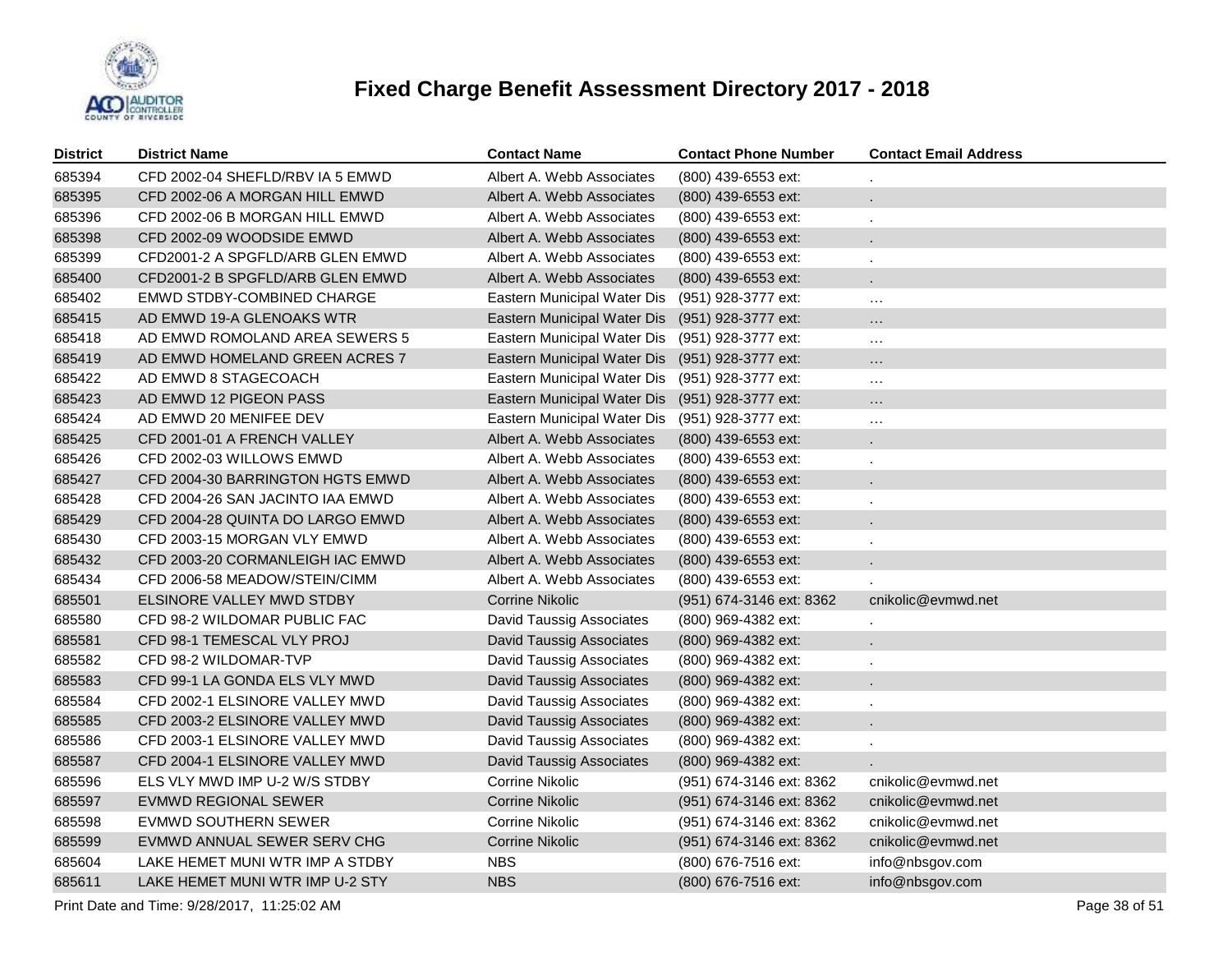

| District | <b>District Name</b>                   | <b>Contact Name</b>       | <b>Contact Phone Number</b> | <b>Contact Email Address</b> |
|----------|----------------------------------------|---------------------------|-----------------------------|------------------------------|
| 685612   | LK HEMET MN WTR AD 2003-1 GARNER       | <b>NBS</b>                | (800) 676-7516 ext:         | info@nbsgov.com              |
| 685705   | WMWD FIXED SEWER CHGS                  | Anna Briones              | (951) 571-7138 ext:         | abriones@wmwd.com            |
| 685820   | CFD 102 (THE RESERVE) CVWD             | Albert A. Webb Associates | (800) 439-6553 ext:         |                              |
| 685824   | <b>CVWD AVAILABILITY-DOMESTIC ID18</b> | CVWD.                     | (760) 391-9600 ext:         | Customerbilling@cvwd.org     |
| 685838   | CVWD AVAILABILITY-DOMESTIC ID19        | CVWD.                     | (760) 391-9600 ext:         | Customerbilling@cvwd.org     |
| 685858   | CVWD AVAILABILITY-SEWER ID81           | CVWD.                     | (760) 391-9600 ext:         | Customerbilling@cvwd.org     |
| 685859   | <b>CVWD AVAILABILITY-SEWER ID55</b>    | CVWD.                     | (760) 391-9600 ext:         | Customerbilling@cvwd.org     |
| 685919   | <b>CFD 2005-43 IAM EMWD</b>            | Albert A. Webb Associates | (800) 439-6553 ext:         |                              |
| 685920   | CFD 2004-34 FAIRCREST EMWD             | Albert A. Webb Associates | (800) 439-6553 ext:         |                              |
| 685921   | CFD 2005-47 THE LAKES EMWD             | Albert A. Webb Associates | (800) 439-6553 ext:         |                              |
| 685923   | <b>CFD 2002-07 IAC EMWD</b>            | Albert A. Webb Associates | (800) 439-6553 ext:         |                              |
| 685924   | <b>EMWD SEWER CHARGES</b>              | <b>Charles Kamweru</b>    | (951) 928-3777 ext: 4287    | kamweruc@emwd.org            |
| 685947   | EMWD WINE COUNTRY BENEFIT AREA         | NBS.                      | (800) 676-7516 ext:         | info@nbsgov.com              |
| 685951   | CFD2003-25 PACIFIC COM IA C EMWD       | Albert A. Webb Associates | (800) 439-6553 ext:         |                              |
| 685952   | CFD2003-25 PACIFIC COM IA D EMWD       | Albert A. Webb Associates | (800) 439-6553 ext:         |                              |
| 685953   | CFD2004-26 SAN JACINTO IA 2 EMWD       | Albert A. Webb Associates | (800) 439-6553 ext:         |                              |
| 685954   | CFD 2004-27 COTTONWOOD EMWD            | Albert A. Webb Associates | (800) 439-6553 ext:         |                              |
| 685955   | CFD 2004-29 SUN RANCH EMWD             | Albert A. Webb Associates | (800) 439-6553 ext:         |                              |
| 685956   | CFD2004-32 RCH JACINTO IA A EMWD       | Albert A. Webb Associates | (800) 439-6553 ext:         |                              |
| 685957   | CFD2004-32 RCH JACINTO IA B EMWD       | Albert A. Webb Associates | (800) 439-6553 ext:         |                              |
| 685960   | CFD 2004-35 MTN GATE IA C EMWD         | Albert A. Webb Associates | (800) 439-6553 ext:         |                              |
| 685961   | CFD 2004-36 ADELINE'S FARM EMWD        | Albert A. Webb Associates | (800) 439-6553 ext:         |                              |
| 685962   | CFD 2005-40 MAHOGANY PROM EMWD         | Albert A. Webb Associates | (800) 439-6553 ext:         |                              |
| 685963   | CFD2005-42 BELICA R MOSAICO EMWD       | Albert A. Webb Associates | (800) 439-6553 ext:         |                              |
| 685965   | CFD 2005-39 MARSDEN EMWD               | Albert A. Webb Associates | (800) 439-6553 ext:         |                              |
| 685966   | CFD 2005-44 VISTA DEL VALLE EMWD       | Albert A. Webb Associates | (800) 439-6553 ext:         |                              |
| 685967   | CFD 2006-52(NELSON) EMWD               | Albert A. Webb Associates | (800) 439-6553 ext:         |                              |
| 685969   | CFD 2002-07IAA PACIFIC MAYFIELD        | Albert A. Webb Associates | (800) 439-6553 ext:         |                              |
| 685970   | CFD 2002-07IAB PACIFIC MAYFIELD        | Albert A. Webb Associates | (800) 439-6553 ext:         |                              |
| 685973   | CFD EMWD 2006-56 RANCHO DIAMANTE       | Albert A. Webb Associates | (800) 439-6553 ext:         |                              |
| 685974   | CFD 2003-20IA D CORMAN LEIGH           | Albert A. Webb Associates | (800) 439-6553 ext:         |                              |
| 685975   | CFD EMWD 2002-06 IAC MORGAN HILL       | Albert A. Webb Associates | (800) 439-6553 ext:         |                              |
| 685976   | CFD 2003-25 IA B PACIFIC COMM          | Albert A. Webb Associates | (800) 439-6553 ext:         |                              |
| 685977   | CFD 2004-35 IA A MOUNTAIN GATE         | Albert A. Webb Associates | (800) 439-6553 ext:         |                              |
| 685978   | CFD 2013-64 ATHERTON AND TERRACI       | Albert A. Webb Associates | (800) 439-6553 ext:         |                              |
| 685979   | CFD 2014-67 IA A THE LAKES YATES       | Albert A. Webb Associates | (800) 439-6553 ext:         |                              |

Print Date and Time:  $9/28/2017$ , 11:25:02 AM Page 39 of 51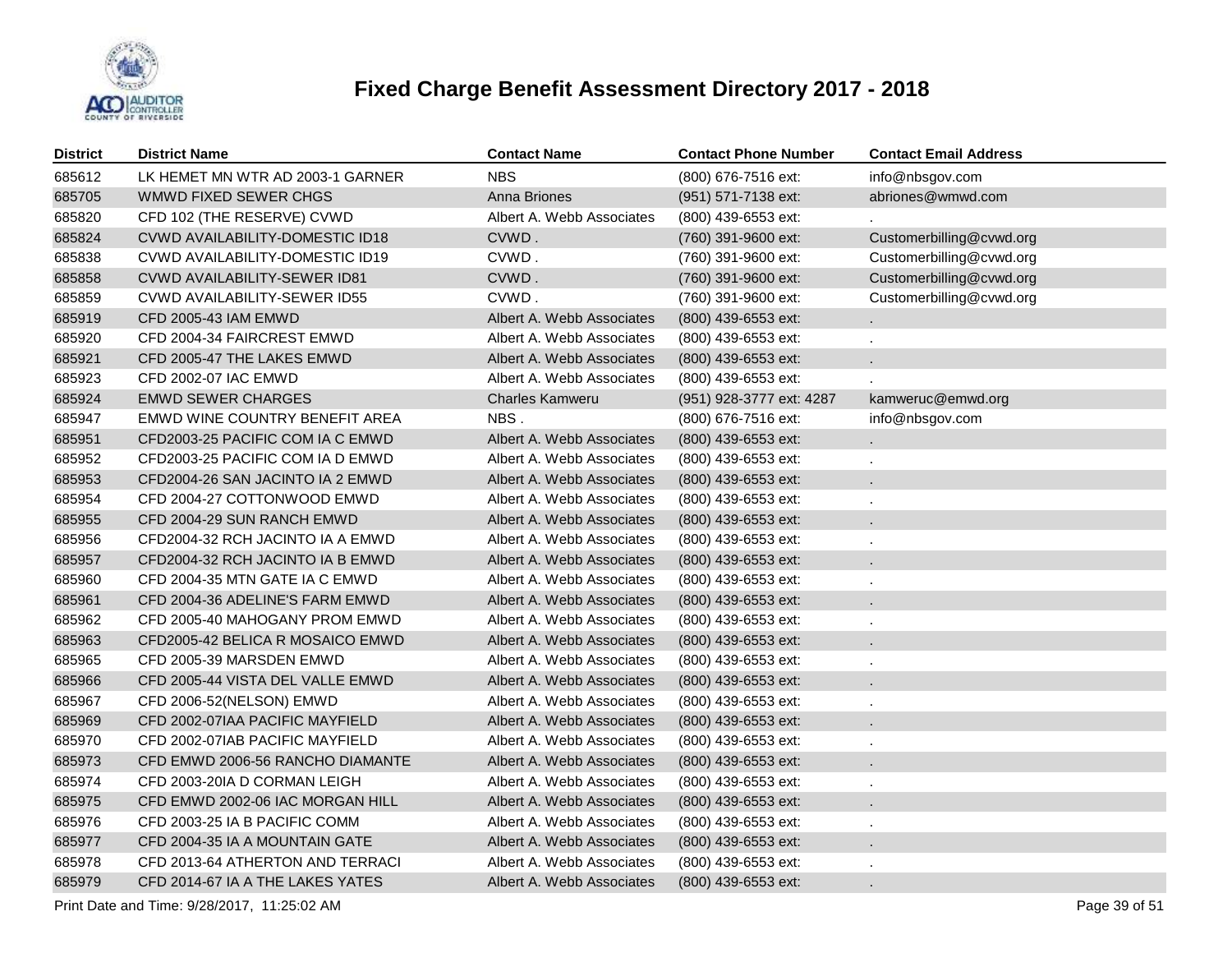

| <b>District</b> | <b>District Name</b>             | <b>Contact Name</b>              | <b>Contact Phone Number</b> | <b>Contact Email Address</b> |
|-----------------|----------------------------------|----------------------------------|-----------------------------|------------------------------|
| 685980          | CFD 2014-67 IA B THE LAKES YATES | Albert A. Webb Associates        | (800) 439-6553 ext:         |                              |
| 685981          | CFD 2015-70 MARAVILLA ESTATES    | Albert A. Webb Associates        | (800) 439-6553 ext:         |                              |
| 686000          | CFD 2000-1 LAKE ELSINORE USD     | Cooperative strategies           | (877) 250-1503 ext:         | taxinfo@coopstrategies.com   |
| 686001          | CFD 2003-1 IA-A LK ELSINORE USD  | Cooperative strategies           | (877) 250-1503 ext:         | taxinfo@coopstrategies.com   |
| 686002          | CFD 2003-1 IA-B LK ELSINORE USD  | Cooperative strategies           | (877) 250-1503 ext:         | taxinfo@coopstrategies.com   |
| 686003          | CFD 2004-1 LAKE ELSINORE USD     | Cooperative strategies           | (877) 250-1503 ext:         | taxinfo@coopstrategies.com   |
| 686004          | CFD 2004-2 LAKE ELSINORE USD     | Cooperative strategies           | (877) 250-1503 ext:         | taxinfo@coopstrategies.com   |
| 686005          | CFD 2004-3 LAKE ELSINORE USD     | Cooperative strategies           | (877) 250-1503 ext:         | taxinfo@coopstrategies.com   |
| 686006          | CFD 2004-4 LAKE ELSINORE USD     | Cooperative strategies           | (877) 250-1503 ext:         | taxinfo@coopstrategies.com   |
| 686007          | CFD 2005-1 IA A LK ELSINORE USD  | Cooperative strategies           | (877) 250-1503 ext:         | taxinfo@coopstrategies.com   |
| 686008          | CFD 2005-1 IA B LK ELSINORE USD  | Cooperative strategies           | (877) 250-1503 ext:         | taxinfo@coopstrategies.com   |
| 686009          | CFD 2005-3 LAKE ELSINORE USD     | Cooperative strategies           | (877) 250-1503 ext:         | taxinfo@coopstrategies.com   |
| 686010          | CFD 2005-5 LAKE ELSINORE USD     | Cooperative strategies           | (877) 250-1503 ext:         | taxinfo@coopstrategies.com   |
| 686011          | CFD 2005-6 IA A LK ELSINORE USD  | Cooperative strategies           | (877) 250-1503 ext:         | taxinfo@coopstrategies.com   |
| 686013          | CFD 2005-7 LAKE ELSINORE USD     | Cooperative strategies           | (877) 250-1503 ext:         | taxinfo@coopstrategies.com   |
| 686016          | CFD 2006-3 IA A LK ELSINORE USD  | Cooperative strategies           | (877) 250-1503 ext:         | taxinfo@coopstrategies.com   |
| 686020          | CFD 2006-2 IA A LK ELSINORE USD  | Cooperative strategies           | (877) 250-1503 ext:         | taxinfo@coopstrategies.com   |
| 686023          | CFD 2006-4 LAKE ELSINORE USD     | Cooperative strategies           | (877) 250-1503 ext:         | taxinfo@coopstrategies.com   |
| 686025          | CFD 2006-6 LAKE ELSINORE USD     | Cooperative strategies           | (877) 250-1503 ext:         | taxinfo@coopstrategies.com   |
| 686026          | CFD LAKE ELSINORE USD 2013-1     | Cooperative strategies           | (877) 250-1503 ext:         | taxinfo@coopstrategies.com   |
| 686027          | CFD LAKE ELSINORE USD 2013-2     | Cooperative strategies           | (877) 250-1503 ext:         | taxinfo@coopstrategies.com   |
| 686028          | CFD 2006-2 1A B LEUSD            | Cooperative strategies           | (877) 250-1503 ext:         | taxinfo@coopstrategies.com   |
| 686100          | CFD 2004-1 IA 3 ROMOLAND SCHOOL  | <b>David Taussig Associates</b>  | (800) 969-4382 ext:         |                              |
| 686101          | CFD 91-1 ROMOLAND SCHOOL DIST    | David Taussig Associates         | (800) 969-4382 ext:         |                              |
| 686102          | CFD 2001-1 ROMOLAND SCHOOL DIST  | <b>David Taussig Associates</b>  | (800) 969-4382 ext:         |                              |
| 686103          | CFD 2002-1 IA A ROMOLAND SCHOOL  | David Taussig Associates         | (800) 969-4382 ext:         | $\mathbf{r}$                 |
| 686105          | CFD 2002-2 ROMOLAND SCHOOL       | <b>David Taussig Associates</b>  | (800) 969-4382 ext:         |                              |
| 686106          | CFD 2004-1 ROMOLAND SCHOOL       | <b>David Taussig Associates</b>  | (800) 969-4382 ext:         |                              |
| 686107          | CFD 2004-1 IA 2 ROMOLAND SCHOOL  | David Taussig Associates         | (800) 969-4382 ext:         |                              |
| 686108          | CFD 2006-1 ROMOLAND SCHOOL       | David Taussig Associates         | (800) 969-4382 ext:         |                              |
| 686109          | CFD ROMOLAND SD 2004-1 IA 4      | <b>David Taussig Associates</b>  | (800) 969-4382 ext:         |                              |
| 686110          | CFD ROMOLAND SD NO 2006-3        | <b>David Taussig Associates</b>  | (800) 969-4382 ext:         |                              |
| 686200          | CFD 2003-1 ZN1 A SAN JACINTO USD | <b>Willdan Financial Service</b> | (866) 807-6864 ext:         | jperezmoses@willdan.com      |
| 686206          | CFD 2003-3 TAX A SAN JACINTO USD | <b>Willdan Financial Service</b> | (866) 807-6864 ext:         | jperezmoses@willdan.com      |
| 686207          | CFD 2003-3 TAX B SAN JACINTO USD | <b>Willdan Financial Service</b> | (866) 807-6864 ext:         | jperezmoses@willdan.com      |
| 686209          | CFD 2003-2 SAN JACINTO USD       | <b>Willdan Financial Service</b> | (866) 807-6864 ext:         | jperezmoses@willdan.com      |

Print Date and Time:  $9/28/2017$ , 11:25:02 AM Page 40 of 51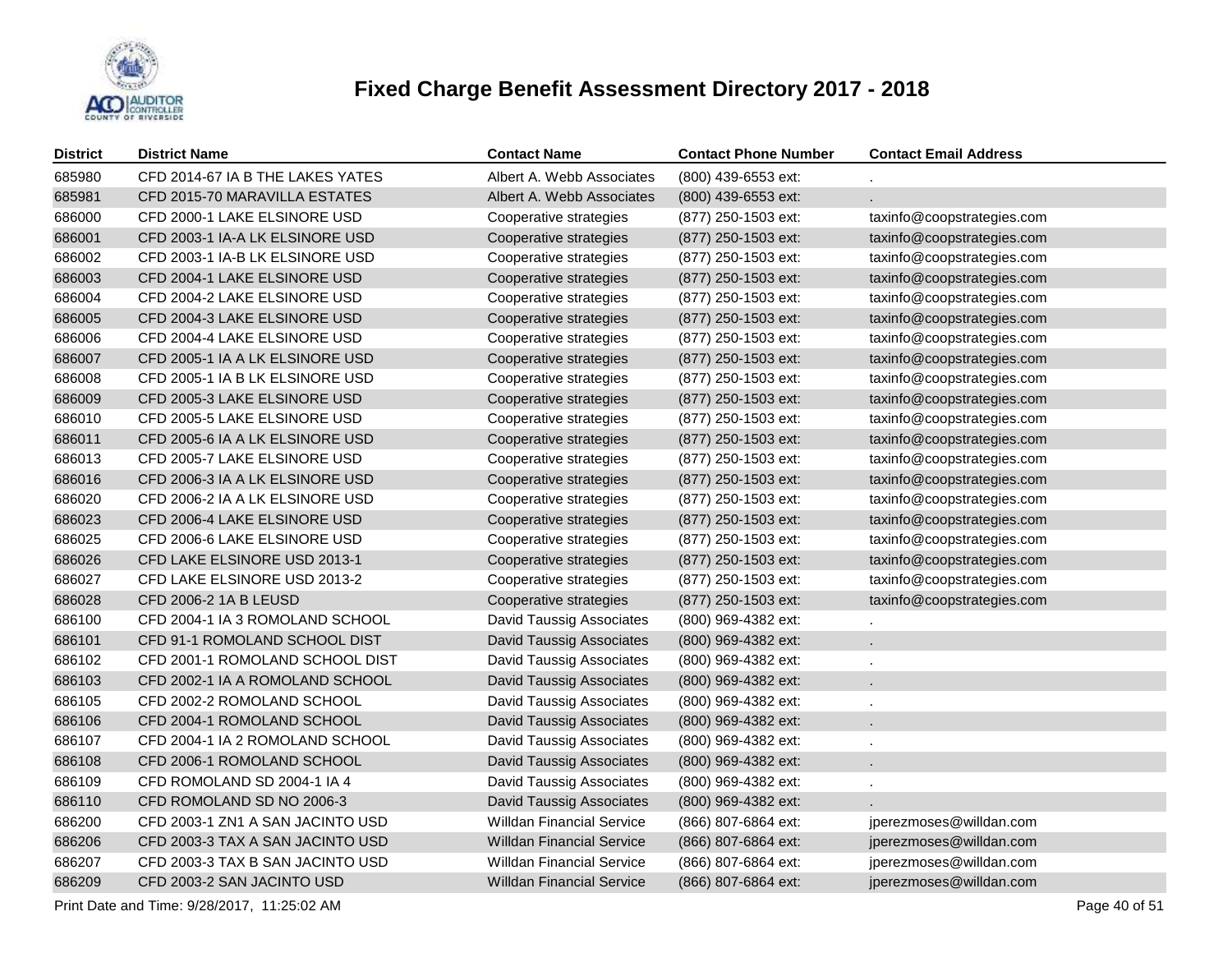

| <b>District</b> | <b>District Name</b>             | <b>Contact Name</b>              | <b>Contact Phone Number</b> | <b>Contact Email Address</b> |
|-----------------|----------------------------------|----------------------------------|-----------------------------|------------------------------|
| 686210          | CFD 2004-3 SAN JACINTO USD       | <b>Willdan Financial Service</b> | (866) 807-6864 ext:         | jperezmoses@willdan.com      |
| 686211          | CFD 2004-4 SAN JACINTO USD       | <b>Willdan Financial Service</b> | (866) 807-6864 ext:         | jperezmoses@willdan.com      |
| 686212          | CFD 2004-5 SAN JACINTO USD       | <b>Willdan Financial Service</b> | (866) 807-6864 ext:         | jperezmoses@willdan.com      |
| 686215          | CFD 2005-1 TAX A SAN JACINTO USD | <b>Willdan Financial Service</b> | (866) 807-6864 ext:         | jperezmoses@willdan.com      |
| 686216          | CFD 2005-1 TAX B SAN JACINTO USD | <b>Willdan Financial Service</b> | (866) 807-6864 ext:         | jperezmoses@willdan.com      |
| 686217          | CFD 2005-2 TAX A SAN JACINTO USD | <b>Willdan Financial Service</b> | (866) 807-6864 ext:         | jperezmoses@willdan.com      |
| 686218          | CFD 2005-2 TAX B SAN JACINTO USD | <b>Willdan Financial Service</b> | (866) 807-6864 ext:         | jperezmoses@willdan.com      |
| 686221          | CFD 2005-4 TAX A SAN JACINTO USD | <b>Willdan Financial Service</b> | (866) 807-6864 ext:         | jperezmoses@willdan.com      |
| 686222          | CFD 2005-4 TAX B SAN JACINTO USD | <b>Willdan Financial Service</b> | (866) 807-6864 ext:         | jperezmoses@willdan.com      |
| 686223          | CFD 2006-1 TAX A SAN JACINTO USD | <b>Willdan Financial Service</b> | (866) 807-6864 ext:         | jperezmoses@willdan.com      |
| 686224          | CFD 2006-1 TAX B SAN JACINTO USD | <b>Willdan Financial Service</b> | (866) 807-6864 ext:         | jperezmoses@willdan.com      |
| 686225          | CFD 2006-2 TAX B SAN JACINTO USD | <b>Willdan Financial Service</b> | (866) 807-6864 ext:         | jperezmoses@willdan.com      |
| 686226          | CFD 2003-1 B SAN JACINTO USD     | <b>Willdan Financial Service</b> | (866) 807-6864 ext:         | jperezmoses@willdan.com      |
| 686227          | CFD 2003-2 B SAN JACINTO USD     | <b>Willdan Financial Service</b> | (866) 807-6864 ext:         | jperezmoses@willdan.com      |
| 686228          | CFD 2004-3 B SAN JACINTO USD     | <b>Willdan Financial Service</b> | (866) 807-6864 ext:         | jperezmoses@willdan.com      |
| 686229          | CFD 2004-4 B SAN JACINTO USD     | <b>Willdan Financial Service</b> | (866) 807-6864 ext:         | jperezmoses@willdan.com      |
| 686230          | CFD 2004-5 B SAN JACINTO USD     | <b>Willdan Financial Service</b> | (866) 807-6864 ext:         | jperezmoses@willdan.com      |
| 686231          | CFD 2006-2 A SAN JACINTO USD     | <b>Willdan Financial Service</b> | (866) 807-6864 ext:         | jperezmoses@willdan.com      |
| 686530          | CFD 89-1 TEMECULA VALLEY USD     | Barbara Hale-Carter              | (760) 233-2630 ext:         | barbc@sdfa.com               |
| 686531          | CFD 00-01 TEMECULA USD           | Barbara Hale-Carter              | (760) 233-2630 ext:         | barbc@sdfa.com               |
| 686532          | CFD 2002-2 TEMECULA VALLEY USD   | Barbara Hale-Carter              | (760) 233-2630 ext:         | barbc@sdfa.com               |
| 686533          | CFD 2002-1/IA-1 TEMECULA VL USD  | Barbara Hale-Carter              | (760) 233-2630 ext:         | barbc@sdfa.com               |
| 686534          | CFD 2002-1/IA-2 TEMECULA VL USD  | Barbara Hale-Carter              | (760) 233-2630 ext:         | barbc@sdfa.com               |
| 686535          | CFD TEMECULA VL USD 2013-1       | <b>Barbara Hale-Carter</b>       | (760) 233-2630 ext:         | barbc@sdfa.com               |
| 686536          | CFD TEMECULA VL USD 2011-1       | Barbara Hale-Carter              | (760) 233-2630 ext:         | barbc@sdfa.com               |
| 686537          | CFD 2003-2 TEMECULA VALLEY USD   | <b>Barbara Hale-Carter</b>       | (760) 233-2630 ext:         | barbc@sdfa.com               |
| 686539          | CFD 2004-1/IA-A TEMECULA VL USD  | Barbara Hale-Carter              | (760) 233-2630 ext:         | barbc@sdfa.com               |
| 686541          | CFD 2005-1 TEMECULA VALLEY USD   | <b>Barbara Hale-Carter</b>       | (760) 233-2630 ext:         | barbc@sdfa.com               |
| 686545          | CFD 2004-1 IA B TEMECULA VL USD  | Barbara Hale-Carter              | (760) 233-2630 ext:         | barbc@sdfa.com               |
| 686546          | CFD TV USD 2010-1                | Barbara Hale-Carter              | (760) 233-2630 ext:         | barbc@sdfa.com               |
| 686548          | CFD 1 TEMECULA VLY USD           | Barbara Hale-Carter              | (760) 233-2630 ext:         | barbc@sdfa.com               |
| 686549          | CFD 2005-1 H TEMECULA VLY USD    | Barbara Hale-Carter              | (760) 233-2630 ext:         | barbc@sdfa.com               |
| 687000          | COACHELLA LLD 22                 | City of Coachella                | (760) 398-5744 ext:         |                              |
| 687001          | <b>COACHELLA LLD 23</b>          | City of Coachella                | (760) 398-5744 ext:         |                              |
| 687002          | COACHELLA LLD 24                 | City of Coachella                | (760) 398-5744 ext:         |                              |
| 687003          | <b>COACHELLA LLD 25</b>          | City of Coachella                | (760) 398-5744 ext:         |                              |
|                 |                                  |                                  |                             |                              |

Print Date and Time:  $9/28/2017$ , 11:25:02 AM Page 41 of 51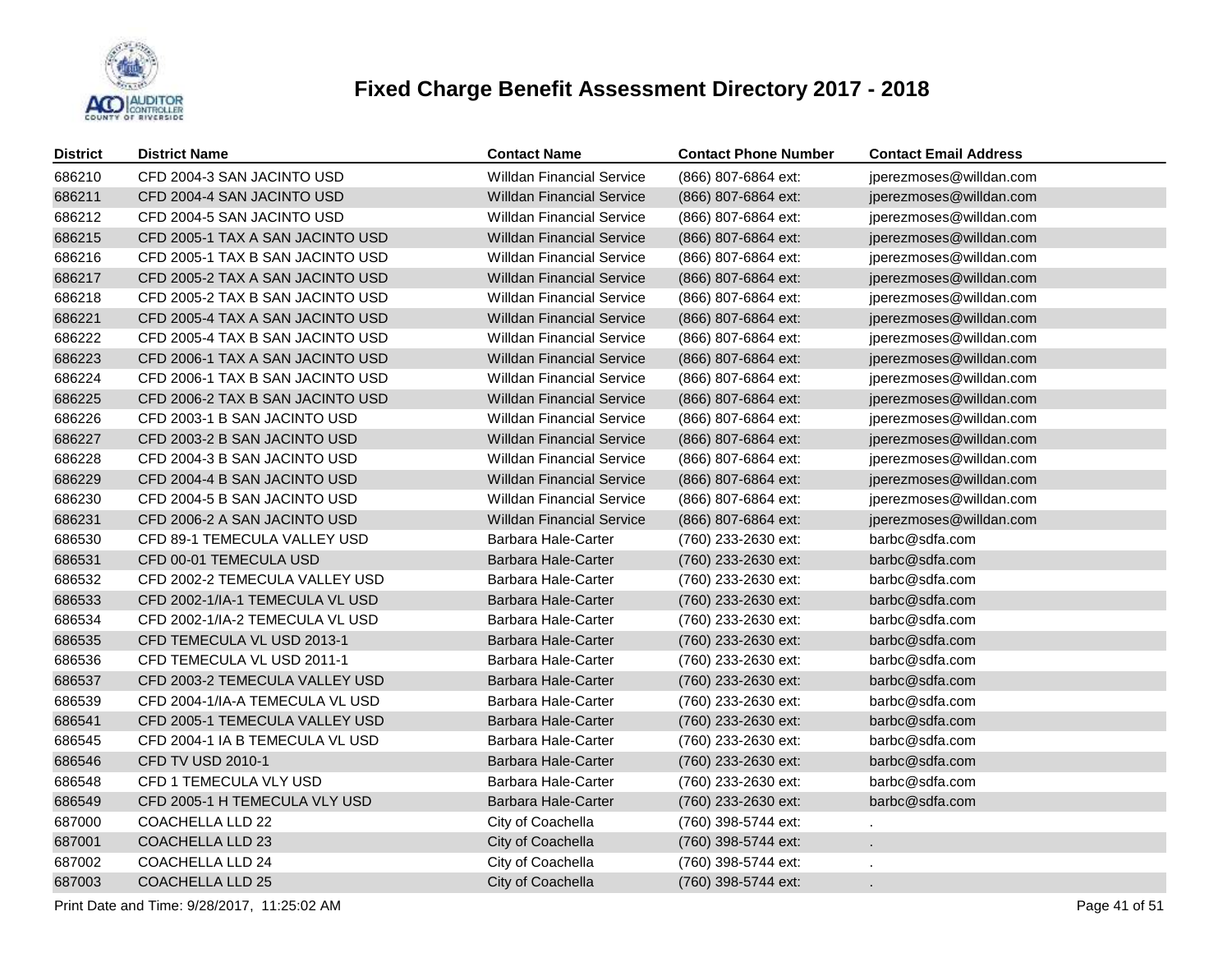

| <b>District</b> | <b>District Name</b>             | <b>Contact Name</b>               | <b>Contact Phone Number</b> | <b>Contact Email Address</b> |
|-----------------|----------------------------------|-----------------------------------|-----------------------------|------------------------------|
| 687005          | <b>COACHELLA LLD 27</b>          | City of Coachella                 | (760) 398-5744 ext:         |                              |
| 687006          | COACHELLA LLD 28                 | City of Coachella                 | (760) 398-5744 ext:         | ä.                           |
| 687007          | COACHELLA LLD 29                 | City of Coachella                 | (760) 398-5744 ext:         | $\ddot{\phantom{a}}$         |
| 687008          | <b>COACHELLA LLD 30</b>          | City of Coachella                 | (760) 398-5744 ext:         | ×.                           |
| 687009          | COACHELLA LLD 31                 | City of Coachella                 | (760) 398-5744 ext:         | $\mathbf{r}$                 |
| 687010          | <b>COACHELLA LLD 32</b>          | City of Coachella                 | (760) 398-5744 ext:         | ×.                           |
| 687011          | COACHELLA LLD 33                 | City of Coachella                 | (760) 398-5744 ext:         | ä,                           |
| 687012          | COACHELLA LLD 34                 | City of Coachella                 | (760) 398-5744 ext:         | ×.                           |
| 687013          | <b>COACHELLA LLD 35</b>          | City of Coachella                 | (760) 398-5744 ext:         |                              |
| 687014          | COACHELLA LLD 36                 | City of Coachella                 | (760) 398-5744 ext:         | ¥.                           |
| 687016          | COACHELLA LLD 38                 | City of Coachella                 | (760) 398-5744 ext:         |                              |
| 687030          | CFD 2005-1 CITY OF COACHELLA     | Daniel Louie                      | (866) 807-6864 ext:         | louied@willdan.com           |
| 687150          | CFD 2004-1 BUCHANAN ST CORONA    | Shepherd & Staats, Inc            | (800) 641-8403 ext:         |                              |
| 687151          | CFD 2002-1 IA DOS LAGOS CORONA   | Shepherd & Staats, Inc            | (800) 641-8403 ext:         | ×.                           |
| 687200          | DHS PUB SAFETY SRV PARCEL TAX    | City of Desert Hot Springs.       | (800) 439-6553 ext:         |                              |
| 687201          | CFD 2006-1 DESERT HOT SPRINGS    | City of Desert Hot Springs.       | (800) 439-6553 ext:         |                              |
| 687202          | CFD 2010-1(SERVICES) CITY OF DHS | City of Desert Hot Springs.       | (800) 439-6553 ext:         | $\ddot{\phantom{a}}$         |
| 687203          | CFD CITY OF DHS 2010-1 ZN 3      | City of Desert Hot Springs.       | (800) 439-6553 ext:         | $\ddotsc$                    |
| 688430          | AD INDIAN WELLS DB 1             | <b>Willdan Financial Services</b> | (866) 807-6864 ext:         | das-aa@willdan.com           |
| 688431          | INDIAN WELLS LLD 91-1 ZN A26     | <b>Willdan Financial Services</b> | (866) 807-6864 ext:         | das-aa@willdan.com           |
| 688432          | INDIAN WELLS ZN C LLD 91-1       | <b>Willdan Financial Services</b> | (866) 807-6864 ext:         | das-aa@willdan.com           |
| 688433          | INDIAN WELLS ZN D LLD 91-1       | <b>Willdan Financial Services</b> | (866) 807-6864 ext:         | das-aa@willdan.com           |
| 688439          | AD INDIO 2004-1 PALAZZO          | Susana Medina                     | (951) 587-3546 ext:         | smedina@willdan.com          |
| 688440          | AD INDIO 2004-2 SHADOW3 BRISAS N | Susana Medina                     | (951) 587-3546 ext:         | smedina@willdan.com          |
| 688441          | AD INDIO 2004-3 DESERT TRACE     | Susana Medina                     | (951) 587-3546 ext:         | smedina@willdan.com          |
| 688442          | AD INDIO 2003-1                  | Susana Medina                     | (951) 587-3546 ext:         | smedina@willdan.com          |
| 688443          | AD INDIO 2003-2                  | Susana Medina                     | (951) 587-3546 ext:         | smedina@willdan.com          |
| 688444          | AD INDIO 2003-3                  | Susana Medina                     | (951) 587-3546 ext:         | smedina@willdan.com          |
| 688445          | AD INDIO 2003-5                  | Susana Medina                     | (951) 587-3546 ext:         | smedina@willdan.com          |
| 688446          | AD INDIO 2003-6                  | Susana Medina                     | (951) 587-3546 ext:         | smedina@willdan.com          |
| 688447          | AD INDIO 2002-3                  | Susana Medina                     | (951) 587-3546 ext:         | smedina@willdan.com          |
| 688448          | AD INDIO 2002-1                  | Susana Medina                     | (951) 587-3546 ext:         | smedina@willdan.com          |
| 688449          | AD INDIO 2002-02                 | Susana Medina                     | (951) 587-3546 ext:         | smedina@willdan.com          |
| 688450          | AD INDIO 2001-1                  | Susana Medina                     | (951) 587-3546 ext:         | smedina@willdan.com          |
| 688451          | AD INDIO 99-1 CROWELL            | Susana Medina                     | (951) 587-3546 ext:         | smedina@willdan.com          |
| 688453          | <b>INDIO LLD 24</b>              | Susana Medina                     | (951) 587-3546 ext:         | smedina@willdan.com          |

Print Date and Time:  $9/28/2017$ , 11:25:02 AM Page 42 of 51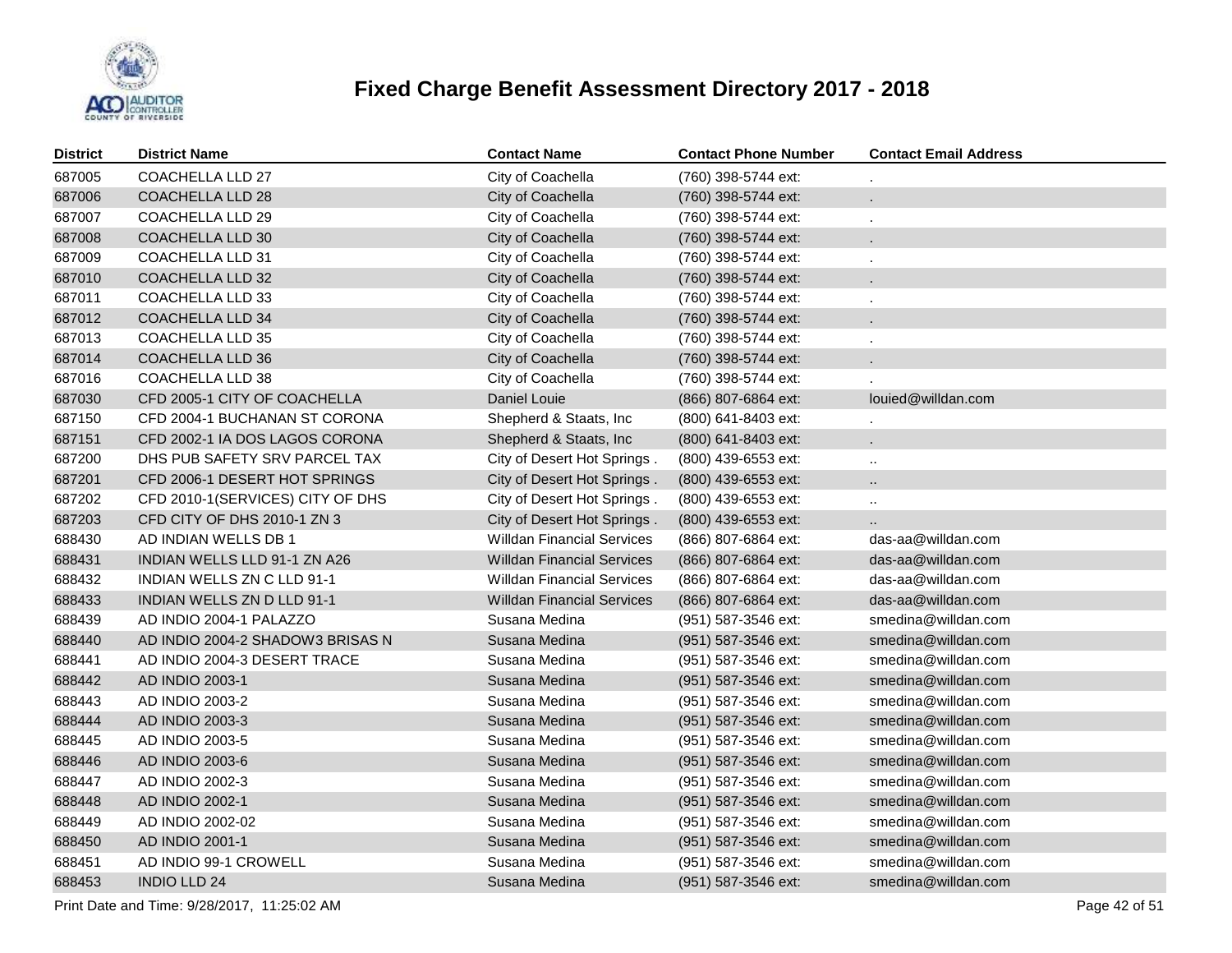

| <b>District</b> | <b>District Name</b>           | <b>Contact Name</b>               | <b>Contact Phone Number</b> | <b>Contact Email Address</b> |
|-----------------|--------------------------------|-----------------------------------|-----------------------------|------------------------------|
| 688454          | <b>INDIO LLD 25</b>            | Susana Medina                     | (951) 587-3546 ext:         | smedina@willdan.com          |
| 688455          | <b>INDIO LLD 26</b>            | Susana Medina                     | (951) 587-3546 ext:         | smedina@willdan.com          |
| 688456          | INDIO LLD 27                   | Susana Medina                     | (951) 587-3546 ext:         | smedina@willdan.com          |
| 688458          | INDIO WASTE RECYCLE SURCHG     | <b>Burrtec W &amp; R Services</b> | (760) 340-2113 ext:         |                              |
| 688459          | INDIO LLD 28                   | Susana Medina                     | (951) 587-3546 ext:         | smedina@willdan.com          |
| 688460          | <b>INDIO LLD 29</b>            | Susana Medina                     | (951) 587-3546 ext:         | smedina@willdan.com          |
| 688462          | <b>INDIO LLD 31</b>            | Susana Medina                     | (951) 587-3546 ext:         | smedina@willdan.com          |
| 688463          | <b>INDIO LLD 32</b>            | Susana Medina                     | (951) 587-3546 ext:         | smedina@willdan.com          |
| 688464          | <b>INDIO LLD 33</b>            | Susana Medina                     | (951) 587-3546 ext:         | smedina@willdan.com          |
| 688465          | <b>INDIO LLD 34</b>            | Susana Medina                     | (951) 587-3546 ext:         | smedina@willdan.com          |
| 688466          | <b>INDIO LLD 35</b>            | Susana Medina                     | (951) 587-3546 ext:         | smedina@willdan.com          |
| 688467          | <b>INDIO LLD 36</b>            | Susana Medina                     | (951) 587-3546 ext:         | smedina@willdan.com          |
| 688468          | INDIO LLD 37                   | Susana Medina                     | (951) 587-3546 ext:         | smedina@willdan.com          |
| 688469          | <b>INDIO LLD 38</b>            | Susana Medina                     | (951) 587-3546 ext:         | smedina@willdan.com          |
| 688470          | <b>INDIO LLD 39</b>            | Susana Medina                     | (951) 587-3546 ext:         | smedina@willdan.com          |
| 688471          | <b>INDIO LLD 40</b>            | Susana Medina                     | (951) 587-3546 ext:         | smedina@willdan.com          |
| 688472          | <b>INDIO LLD 41</b>            | Susana Medina                     | (951) 587-3546 ext:         | smedina@willdan.com          |
| 688473          | <b>INDIO LLD 42</b>            | Susana Medina                     | (951) 587-3546 ext:         | smedina@willdan.com          |
| 688474          | <b>INDIO LLD 43</b>            | Susana Medina                     | (951) 587-3546 ext:         | smedina@willdan.com          |
| 688475          | <b>INDIO LLD 44</b>            | Susana Medina                     | (951) 587-3546 ext:         | smedina@willdan.com          |
| 688476          | <b>INDIO LLD 45</b>            | Susana Medina                     | (951) 587-3546 ext:         | smedina@willdan.com          |
| 688477          | <b>INDIO LLD 46</b>            | Susana Medina                     | (951) 587-3546 ext:         | smedina@willdan.com          |
| 688478          | <b>INDIO LLD 47</b>            | Susana Medina                     | (951) 587-3546 ext:         | smedina@willdan.com          |
| 688479          | <b>INDIO LLD 48</b>            | Susana Medina                     | (951) 587-3546 ext:         | smedina@willdan.com          |
| 688480          | <b>INDIO LLD 49</b>            | Susana Medina                     | (951) 587-3546 ext:         | smedina@willdan.com          |
| 688481          | <b>INDIO LLD 50</b>            | Susana Medina                     | (951) 587-3546 ext:         | smedina@willdan.com          |
| 688482          | LANDSCAPE & LTG #51            | Susana Medina                     | (951) 587-3546 ext:         | smedina@willdan.com          |
| 688483          | LANDSCAPE & LTG #52            | Susana Medina                     | (951) 587-3546 ext:         | smedina@willdan.com          |
| 688484          | AD LANDSCAPE AND LIGHTING 53   | Susana Medina                     | (951) 587-3546 ext:         | smedina@willdan.com          |
| 688485          | LANDSCAPE & LIGHTING DIST 54   | Susana Medina                     | (951) 587-3546 ext:         | smedina@willdan.com          |
| 688500          | CFD 2004-1 INDIO               | Susana Medina                     | (951) 587-3546 ext:         | smedina@willdan.com          |
| 688501          | CFD 2004-2 INDIO               | Susana Medina                     | (951) 587-3546 ext:         | smedina@willdan.com          |
| 688502          | CFD 2005-1 TALAVERA IA 1 INDIO | Susana Medina                     | (951) 587-3546 ext:         | smedina@willdan.com          |
| 688503          | CFD 2004-3 TERRA LAGO INDIO    | Susana Medina                     | (951) 587-3546 ext:         | smedina@willdan.com          |
| 688504          | CFD 2005-1 TALAVERA IA2 INDIO  | Susana Medina                     | (951) 587-3546 ext:         | smedina@willdan.com          |
| 688505          | CFD 2006-1 SONORA WELLS INDIO  | Susana Medina                     | (951) 587-3546 ext:         | smedina@willdan.com          |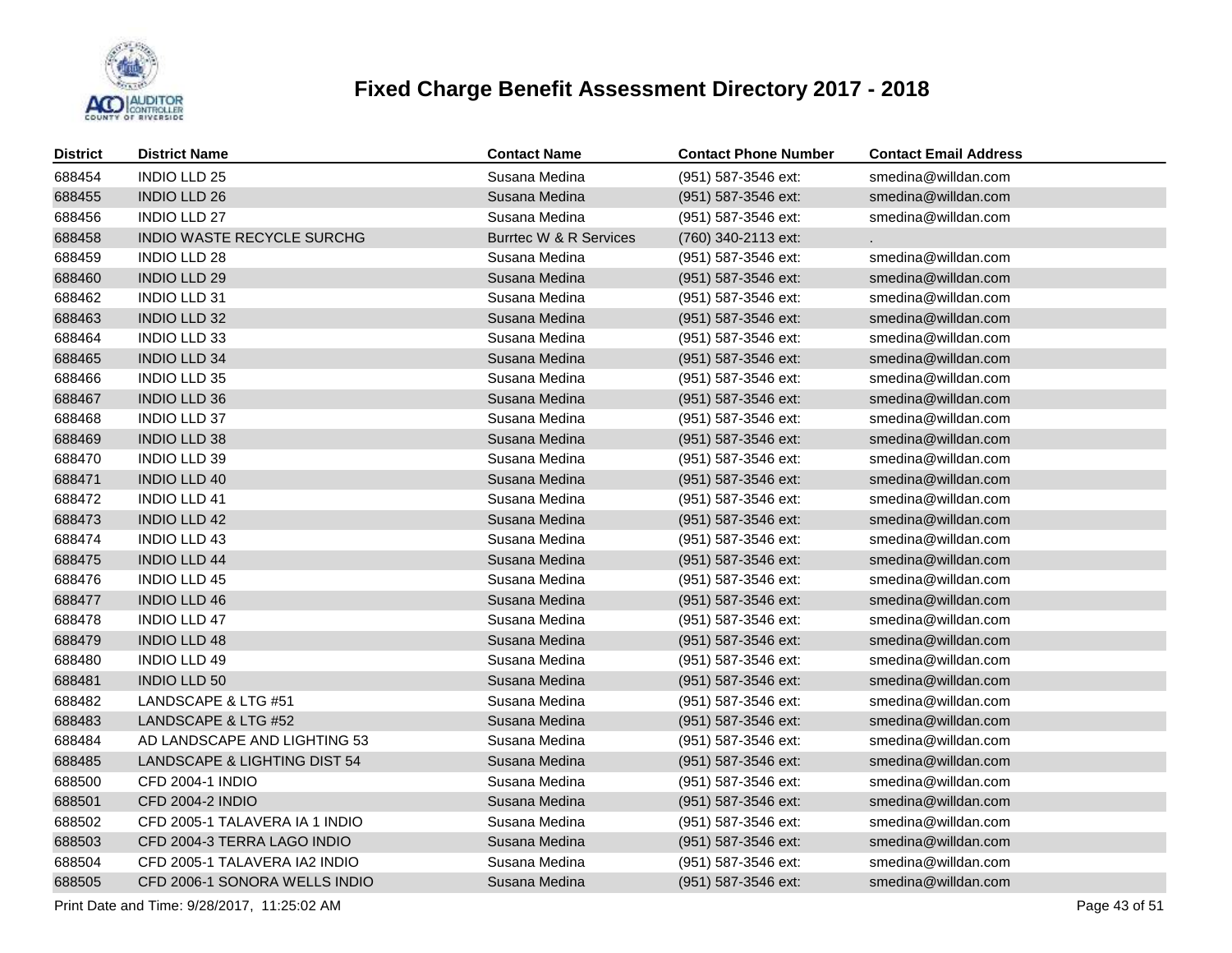

| <b>District</b> | <b>District Name</b>               | <b>Contact Name</b> | <b>Contact Phone Number</b> | <b>Contact Email Address</b> |
|-----------------|------------------------------------|---------------------|-----------------------------|------------------------------|
| 688599          | HEMET DIST 23 COVENANT LTG         | Psomas*             | (888) 683-5234 ext:         | sdf@psomas.com               |
| 688600          | HEMET DIST 23 COVENANT LDS         | Psomas*             | (888) 683-5234 ext:         | sdf@psomas.com               |
| 688601          | HEMET DIST 23 WILDFLOWER LDS       | Psomas*             | (888) 683-5234 ext:         | sdf@psomas.com               |
| 688602          | HEMET DIST 23 WOODCREST LTG        | Psomas*             | (888) 683-5234 ext:         | sdf@psomas.com               |
| 688603          | HEMET DIST 23 WOODCREST LDS        | Psomas*             | (888) 683-5234 ext:         | sdf@psomas.com               |
| 688604          | HEMET DIST 37 MONTERO LTG          | Psomas*             | (888) 683-5234 ext:         | sdf@psomas.com               |
| 688605          | HEMET DIST 37 MONTERO LDS          | Psomas*             | (888) 683-5234 ext:         | sdf@psomas.com               |
| 688606          | HEMET DIST 20 ORCHARD LTG          | Psomas*             | (888) 683-5234 ext:         | sdf@psomas.com               |
| 688608          | HEMET DIST 22 COTTONWOOD LTG       | Psomas*             | (888) 683-5234 ext:         | sdf@psomas.com               |
| 688609          | HEMET DIST 22 COTTONWOOD LDS       | Psomas*             | (888) 683-5234 ext:         | sdf@psomas.com               |
| 688610          | HEMET DIST 24 KALPESH LTG          | Psomas*             | (888) 683-5234 ext:         | sdf@psomas.com               |
| 688611          | HEMET DIST 24 KALPESH LDS          | Psomas*             | (888) 683-5234 ext:         | sdf@psomas.com               |
| 688612          | HEMET DIST 25 FLORIDA AVE LDS      | Psomas*             | (888) 683-5234 ext:         | sdf@psomas.com               |
| 688613          | HEMET DIST 20 PACIFIC GREEN LTG    | Psomas*             | (888) 683-5234 ext:         | sdf@psomas.com               |
| 688614          | HEMET DIST 20 PACIFIC GREEN LDS    | Psomas*             | (888) 683-5234 ext:         | sdf@psomas.com               |
| 688615          | HEMET DIST 23-4 AUTUMN RIDGE LTG   | Psomas *            | (888) 683-5234 ext:         | sdf@psomas.com               |
| 688616          | HEMET DIST 23-4 AUTUMN RIDGE LND   | Psomas*             | (888) 683-5234 ext:         | sdf@psomas.com               |
| 688617          | <b>HEMET DIST 23-5 MENLO I LTG</b> | Psomas*             | (888) 683-5234 ext:         | sdf@psomas.com               |
| 688618          | HEMET DIST 23-5 MENLO I LND        | Psomas*             | (888) 683-5234 ext:         | sdf@psomas.com               |
| 688619          | HEMET DIST 23-5B MENLO II LTG      | Psomas*             | (888) 683-5234 ext:         | sdf@psomas.com               |
| 688620          | HEMET DIST 23-5B MENLO II LND      | Psomas*             | (888) 683-5234 ext:         | sdf@psomas.com               |
| 688621          | HEMET DIST 25 FLOWERWOOD LTG       | Psomas*             | (888) 683-5234 ext:         | sdf@psomas.com               |
| 688622          | HEMET DIST 27 FLOWERWOOD LND       | Tami Eaton          | (951) 300-2801 ext:         | tami.eaton@psomas.com        |
| 688623          | HEMET DIST 26 WILLOWALK LTG        | Psomas*             | (888) 683-5234 ext:         | sdf@psomas.com               |
| 688624          | HEMET DIST 26 WILLOWALK LND        | Psomas *            | (888) 683-5234 ext:         | sdf@psomas.com               |
| 688625          | HEMET DIST 27 DURANGO LTG          | Psomas *            | (888) 683-5234 ext:         | sdf@psomas.com               |
| 688626          | HEMET DIST 31 HORSESHOE LTG        | Psomas*             | (888) 683-5234 ext:         | sdf@psomas.com               |
| 688627          | HEMET DIST 35 ENCLAVE LTG          | Psomas*             | (888) 683-5234 ext:         | sdf@psomas.com               |
| 688628          | HEMET DIST 35 ENCLAVE LND          | Psomas*             | (888) 683-5234 ext:         | sdf@psomas.com               |
| 688629          | HEMET DIST 43 PALOMINO LTG         | Psomas*             | (888) 683-5234 ext:         | sdf@psomas.com               |
| 688630          | HEMET DIST 43 PALOMINO LND         | Psomas*             | (888) 683-5234 ext:         | sdf@psomas.com               |
| 688631          | HEMET DIST SV INVESTMENTS LTG      | Psomas*             | (888) 683-5234 ext:         | sdf@psomas.com               |
| 688632          | HEMET DIST SV INVESTMENTS LND      | Psomas*             | (888) 683-5234 ext:         | sdf@psomas.com               |
| 688633          | HEMET DIST 29 PEPPERTREE LTG       | Psomas*             | (888) 683-5234 ext:         | sdf@psomas.com               |
| 688634          | HEMET DIST 29 PEPPERTREE LND       | Psomas*             | (888) 683-5234 ext:         | sdf@psomas.com               |
| 688637          | HEMET DIST 36 MCSWEENEY LTG        | Psomas*             | (888) 683-5234 ext:         | sdf@psomas.com               |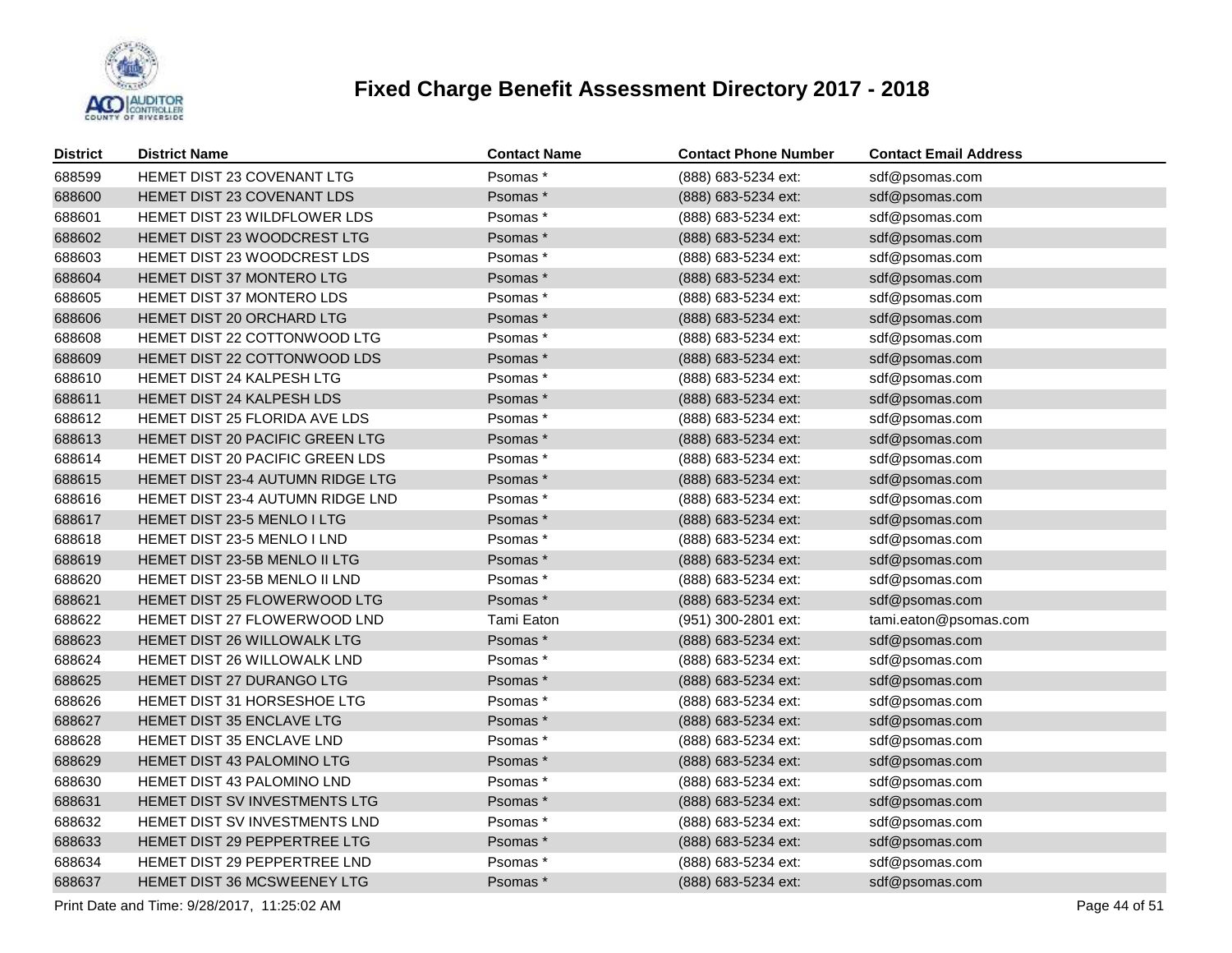

| <b>District</b> | <b>District Name</b>                  | <b>Contact Name</b>            | <b>Contact Phone Number</b> | <b>Contact Email Address</b> |
|-----------------|---------------------------------------|--------------------------------|-----------------------------|------------------------------|
| 688638          | HEMET DIST 36 MCSWEENEY LND           | Psomas*                        | (888) 683-5234 ext:         | sdf@psomas.com               |
| 688639          | HEMET DIST 42 EMERSON LTG             | Psomas*                        | (888) 683-5234 ext:         | sdf@psomas.com               |
| 688640          | HEMET DIST 42 EMERSON LND             | Psomas*                        | (888) 683-5234 ext:         | sdf@psomas.com               |
| 688643          | HEMET DIST 46 VILL DE MADRID LND      | Psomas*                        | (888) 683-5234 ext:         | sdf@psomas.com               |
| 688644          | HEMET DST 46 VILLA DE MADRID LTG      | Psomas *                       | (888) 683-5234 ext:         | sdf@psomas.com               |
| 688645          | HEMET DST 47 RANCHO DIAMONTE LTG      | Psomas*                        | (888) 683-5234 ext:         | sdf@psomas.com               |
| 688646          | HEMET DST 47 RANCHO DIAMONTE LND      | Psomas *                       | (888) 683-5234 ext:         | sdf@psomas.com               |
| 688648          | <b>HEMET DIST 50 LTG</b>              | Psomas*                        | (888) 683-5234 ext:         | sdf@psomas.com               |
| 688649          | HEMET DIST 51 SALVATION ARMY LTG      | Psomas *                       | (888) 683-5234 ext:         | sdf@psomas.com               |
| 688651          | HEMET DIST 52 SEVEN HILLS LTG         | Psomas*                        | (888) 683-5234 ext:         | sdf@psomas.com               |
| 688652          | HEMET DIST 52 SEVEN HILLS LND         | Psomas *                       | (888) 683-5234 ext:         | sdf@psomas.com               |
| 688655          | <b>HEMET DIST 54 HABITAT LND</b>      | Psomas *                       | (888) 683-5234 ext:         | sdf@psomas.com               |
| 688656          | <b>HEMET DIST 54 HABITAT LTG</b>      | Psomas*                        | (888) 683-5234 ext:         | sdf@psomas.com               |
| 688657          | <b>HEMET DIST 55 SIERRA OASIS LND</b> | Psomas *                       | (888) 683-5234 ext:         | sdf@psomas.com               |
| 688658          | HEMET DIST 55 SIERRA OASIS LTG        | Psomas *                       | (888) 683-5234 ext:         | sdf@psomas.com               |
| 688660          | <b>CR&amp;R REFUSE PAST DUE</b>       | Rosario De La Cruz             | (800) 826-9677 ext:         | rdelacruz@haulaway.com       |
| 688701          | CFD 2005-1 SERENITY LK ELSINORE       | <b>Spicer Consulting Group</b> | (866) 504-2067 ext:         | contact@spicercg.com         |
| 688703          | CFD 2005-4 LAKEVIEW LK ELSINORE       | <b>Spicer Consulting Group</b> | (866) 504-2067 ext:         | contact@spicercg.com         |
| 688705          | CFD 2006-2 VISCAYA LAKE ELSINORE      | <b>Spicer Consulting Group</b> | (866) 504-2067 ext:         | contact@spicercg.com         |
| 688706          | CFD 2006-3 LA STRADA LK ELSINORE      | <b>Spicer Consulting Group</b> | (866) 504-2067 ext:         | contact@spicercg.com         |
| 688707          | CFD2006-5 PARK OS&SD LK ELSINORE      | <b>Spicer Consulting Group</b> | (866) 504-2067 ext:         | contact@spicercg.com         |
| 688708          | CFD2005-5 WASSON CYN LK ELSINORE      | <b>Spicer Consulting Group</b> | (866) 504-2067 ext:         | contact@spicercg.com         |
| 688709          | CFD2003-2 CYN IA-A LAKE ELSINORE      | <b>Spicer Consulting Group</b> | (866) 504-2067 ext:         | contact@spicercg.com         |
| 688710          | CFD2003-2 CYN IA-B LAKE ELSINORE      | <b>Spicer Consulting Group</b> | (866) 504-2067 ext:         | contact@spicercg.com         |
| 688711          | CFD2003-2 CYN IA-C LAKE ELSINORE      | <b>Spicer Consulting Group</b> | (866) 504-2067 ext:         | contact@spicercg.com         |
| 688712          | CFD 2003-2 CYN IA-D LK ELSINORE       | <b>Spicer Consulting Group</b> | (866) 504-2067 ext:         | contact@spicercg.com         |
| 688714          | CFD2004-3 R.CYN IA-1 LK ELSINORE      | <b>Spicer Consulting Group</b> | (866) 504-2067 ext:         | contact@spicercg.com         |
| 688715          | CFD2004-3 R.CYN IA-2 LK ELSINORE      | <b>Spicer Consulting Group</b> | (866) 504-2067 ext:         | contact@spicercg.com         |
| 688716          | CFD2005-2 ALBER IA-A LK ELSINORE      | <b>Spicer Consulting Group</b> | (866) 504-2067 ext:         | contact@spicercg.com         |
| 688719          | CFD2005-2 ALBER SVCS LK ELSINORE      | <b>Spicer Consulting Group</b> | (866) 504-2067 ext:         | contact@spicercg.com         |
| 688721          | CFD2005-5 WASSON SVC LK ELSINORE      | <b>Spicer Consulting Group</b> | (866) 504-2067 ext:         | contact@spicercg.com         |
| 688722          | CFD2006-1 SUMER IA-1 LK ELSINORE      | <b>Spicer Consulting Group</b> | (866) 504-2067 ext:         | contact@spicercg.com         |
| 688723          | CFD2006-1 SUMER IA-2 LK ELSINORE      | <b>Spicer Consulting Group</b> | (866) 504-2067 ext:         | contact@spicercg.com         |
| 688724          | CFD2006-1 SUMER IA-3 LK ELSINORE      | <b>Spicer Consulting Group</b> | (866) 504-2067 ext:         | contact@spicercg.com         |
| 688725          | CFD2006-1 SUMER SV LAKE ELSINORE      | <b>Spicer Consulting Group</b> | (866) 504-2067 ext:         | contact@spicercg.com         |
| 688726          | CFD2006-2 VISCAYA SV LK ELSINORE      | <b>Spicer Consulting Group</b> | (866) 504-2067 ext:         | contact@spicercg.com         |
|                 |                                       |                                |                             |                              |

Print Date and Time:  $9/28/2017$ , 11:25:02 AM Page 45 of 51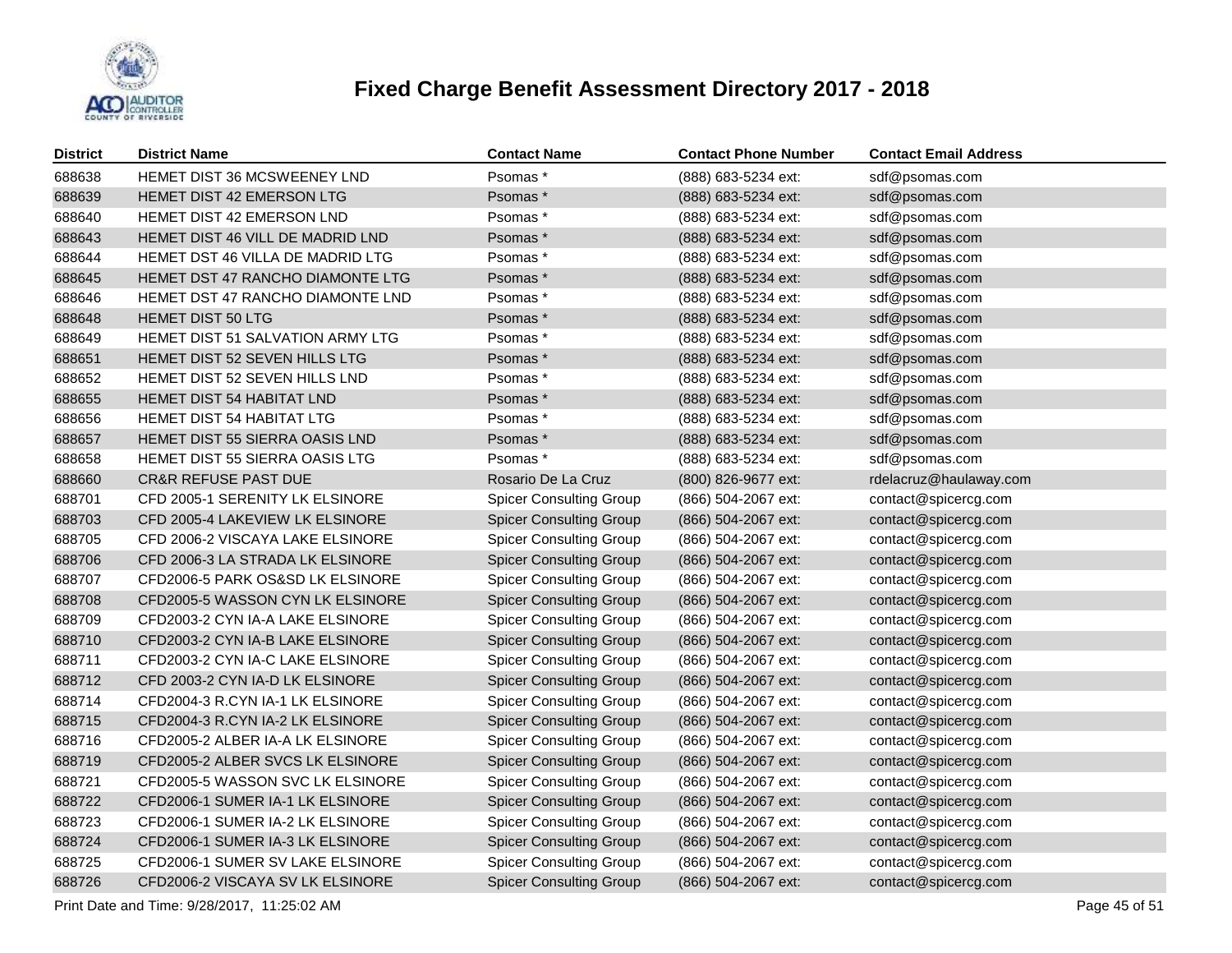

| <b>District</b> | <b>District Name</b>             | <b>Contact Name</b>            | <b>Contact Phone Number</b> | <b>Contact Email Address</b> |
|-----------------|----------------------------------|--------------------------------|-----------------------------|------------------------------|
| 688728          | CFD 2006-4 LAKE ELSINORE         | <b>Spicer Consulting Group</b> | (866) 504-2067 ext:         | contact@spicercg.com         |
| 688730          | CFD 2006-6 TESSERA LAKE ELSINORE | <b>Spicer Consulting Group</b> | (866) 504-2067 ext:         | contact@spicercg.com         |
| 688732          | CFD2006-8 RUNDEER LAKE ELSINORE  | <b>Spicer Consulting Group</b> | (866) 504-2067 ext:         | contact@spicercg.com         |
| 688738          | CFD2007-1 LK ELSINORE PUBLC SFTY | <b>Spicer Consulting Group</b> | (866) 504-2067 ext:         | contact@spicercg.com         |
| 688739          | CFD2007-4 MAKENNA LAKE ELSINORE  | <b>Spicer Consulting Group</b> | (866) 504-2067 ext:         | contact@spicercg.com         |
| 688741          | CFD2007-5 RED KITE LAKE ELSINORE | <b>Spicer Consulting Group</b> | (866) 504-2067 ext:         | contact@spicercg.com         |
| 688742          | CFD2007-5 REDKITE SV LK ELSINORE | <b>Spicer Consulting Group</b> | (866) 504-2067 ext:         | contact@spicercg.com         |
| 688743          | CFD2007-6 HOLIDAY INN LK ELSINOR | <b>Spicer Consulting Group</b> | (866) 504-2067 ext:         | contact@spicercg.com         |
| 688744          | CFD 2009-1 PARKS & LIGHTING      | <b>Spicer Consulting Group</b> | (866) 504-2067 ext:         | contact@spicercg.com         |
| 688745          | CFD 2006-1 SUMMERLY IMP.JJ       | <b>Spicer Consulting Group</b> | (866) 504-2067 ext:         | contact@spicercg.com         |
| 688746          | CFD LK ELSINORE 2006-1 IMP EE    | <b>Spicer Consulting Group</b> | (866) 504-2067 ext:         | contact@spicercg.com         |
| 688747          | CFD LK ELSINORE 2006-1 IMP FF    | <b>Spicer Consulting Group</b> | (866) 504-2067 ext:         | contact@spicercg.com         |
| 688751          | LK ELSINORE LMD NO 1 ZN 1        | <b>Spicer Consulting Group</b> | (866) 504-2067 ext:         | contact@spicercg.com         |
| 688752          | LK ELSINORE LMD NO 1 ZN 2        | <b>Spicer Consulting Group</b> | (866) 504-2067 ext:         | contact@spicercg.com         |
| 688753          | LK ELSINORE LMD NO 1 ZN 3        | <b>Spicer Consulting Group</b> | (866) 504-2067 ext:         | contact@spicercg.com         |
| 688754          | LK ELSINORE LMD NO 1 ZN 4        | <b>Spicer Consulting Group</b> | (866) 504-2067 ext:         | contact@spicercg.com         |
| 688755          | LK ELSINORE LMD NO 1 ZN 5        | <b>Spicer Consulting Group</b> | (866) 504-2067 ext:         | contact@spicercg.com         |
| 688756          | LK ELSINORE LMD NO 1 ZN 6        | <b>Spicer Consulting Group</b> | (866) 504-2067 ext:         | contact@spicercg.com         |
| 688757          | LK ELSINORE LMD NO 1 ZN 7        | <b>Spicer Consulting Group</b> | (866) 504-2067 ext:         | contact@spicercg.com         |
| 688758          | LK ELSINORE LMD NO 1 ZN 8        | <b>Spicer Consulting Group</b> | (866) 504-2067 ext:         | contact@spicercg.com         |
| 688761          | LK ELSINORE LMD NO 1 ZN 11       | <b>Spicer Consulting Group</b> | (866) 504-2067 ext:         | contact@spicercg.com         |
| 688764          | LK ELSINORE LMD NO 1 ZN 14       | <b>Spicer Consulting Group</b> | (866) 504-2067 ext:         | contact@spicercg.com         |
| 688765          | LK ELSINORE LMD NO 1 ZN 15       | <b>Spicer Consulting Group</b> | (866) 504-2067 ext:         | contact@spicercg.com         |
| 688766          | LK ELSINORE LMD NO 1 ZN 16       | <b>Spicer Consulting Group</b> | (866) 504-2067 ext:         | contact@spicercg.com         |
| 688767          | LK ELSINORE LMD NO 1 ZN 17       | <b>Spicer Consulting Group</b> | (866) 504-2067 ext:         | contact@spicercg.com         |
| 688768          | LK ELSINORE LMD NO 1 ZN 18       | <b>Spicer Consulting Group</b> | (866) 504-2067 ext:         | contact@spicercg.com         |
| 688769          | LK ELSINORE LMD NO 1 ZN 19       | <b>Spicer Consulting Group</b> | (866) 504-2067 ext:         | contact@spicercg.com         |
| 688770          | LK ELSINORE LMD NO 1 ZN 20       | <b>Spicer Consulting Group</b> | (866) 504-2067 ext:         | contact@spicercg.com         |
| 688772          | LK ELSINORE LMD NO 1 ZN 22       | <b>Spicer Consulting Group</b> | (866) 504-2067 ext:         | contact@spicercg.com         |
| 688773          | LK ELSINORE LMD NO 1 ZN 23       | <b>Spicer Consulting Group</b> | (866) 504-2067 ext:         | contact@spicercg.com         |
| 688774          | LK ELSINORE LMD NO 1 ZN 24       | <b>Spicer Consulting Group</b> | (866) 504-2067 ext:         | contact@spicercg.com         |
| 688775          | LK ELSINORE LMD NO 1 ZN 25       | <b>Spicer Consulting Group</b> | (866) 504-2067 ext:         | contact@spicercg.com         |
| 688776          | CFD 2015-2 MAINT. TAX ZONE 1     | <b>Spicer Consulting Group</b> | (866) 504-2067 ext:         | contact@spicercg.com         |
| 688777          | CFD 2015-2 MAINT. TAX ZONE 2     | <b>Spicer Consulting Group</b> | (866) 504-2067 ext:         | contact@spicercg.com         |
| 688779          | CFD 2015-4 LK ELSINORE TERRACINA | <b>Spicer Consulting Group</b> | (866) 504-2067 ext:         | contact@spicercg.com         |
| 688780          | CFD 2015-5 LK ELSINORE TRIESTE   | <b>Spicer Consulting Group</b> | (866) 504-2067 ext:         | contact@spicercg.com         |

Print Date and Time:  $9/28/2017$ , 11:25:02 AM Page 46 of 51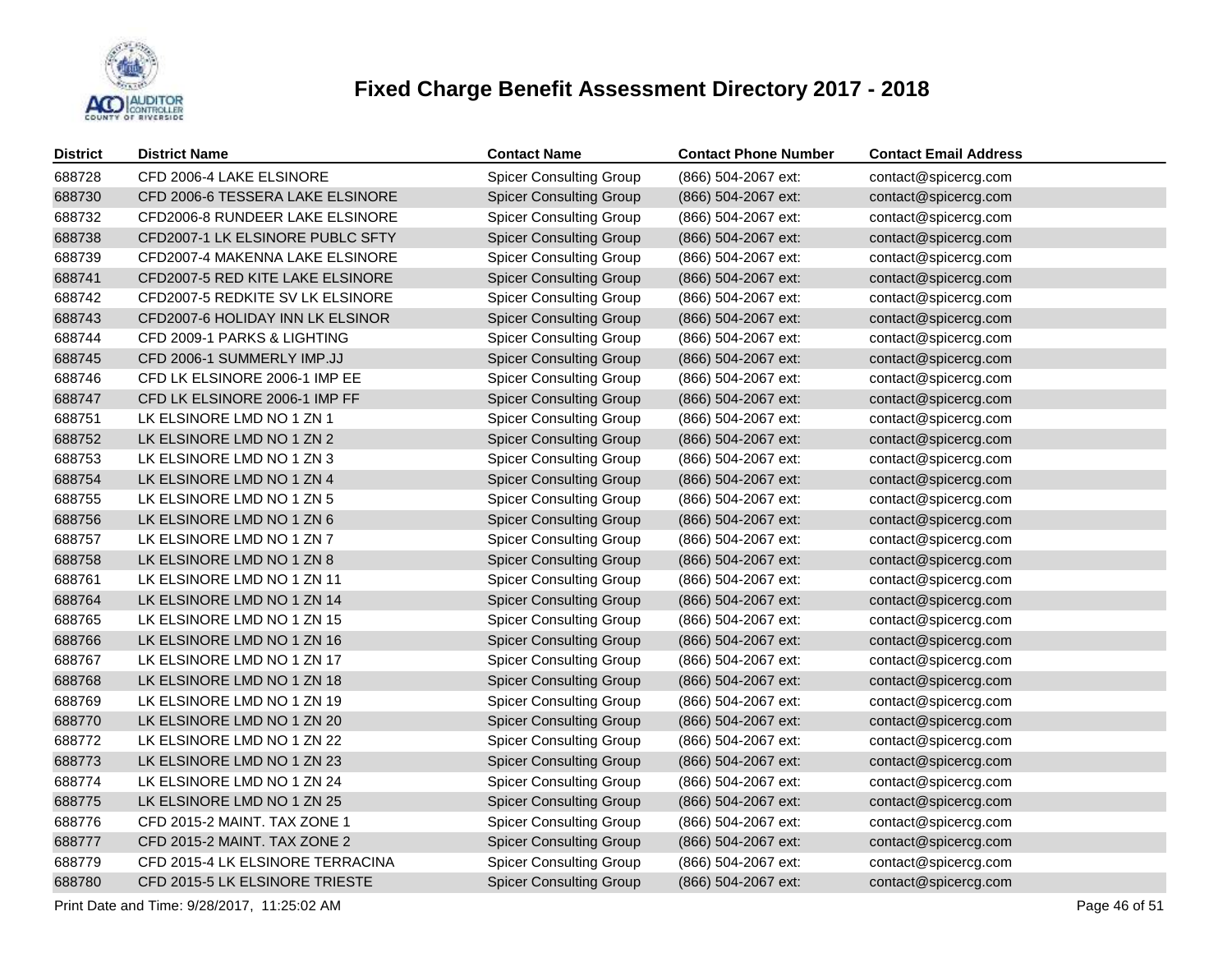

| <b>District</b> | <b>District Name</b>              | <b>Contact Name</b>               | <b>Contact Phone Number</b> | <b>Contact Email Address</b> |
|-----------------|-----------------------------------|-----------------------------------|-----------------------------|------------------------------|
| 688781          | CFD 2015-1 LK ELSINORE SAFETY     | <b>Spicer Consulting Group</b>    | (866) 504-2067 ext:         | contact@spicercg.com         |
| 689001          | <b>CFD 2002-1 AMIGA</b>           | Donna Segura                      | (951) 781-3100 ext:         | donnas@taussig.com           |
| 689003          | AD CEDA PACE BOND SERIES 2013     | <b>Beatrice Medina</b>            | (951) 587-3554 ext:         | bmedina@willdan.com          |
| 689005          | AD CEDA PACE BOND SERIES 2013B    | <b>Willdan Financial Services</b> | (866) 807-6864 ext:         | das-aa@willdan.com           |
| 689006          | AD CLEAN ENERGY CV UPGRADE        | <b>Willdan Financial Services</b> | (866) 807-6864 ext:         | das-aa@willdan.com           |
| 689007          | SAMAS COMMERCIAL,                 | Andrea Roess                      | (949) 955-1500 ext:         | andrea@taussig.com           |
| 689010          | CALIFORNIA HERO PROGRAM           | Andrea Roess                      | (949) 955-1500 ext:         | andrea@taussig.com           |
| 689011          | <b>CALIFORNIA FIRST RIVERSIDE</b> | <b>David Taussig Associates</b>   | (800) 969-4382 ext:         | $\mathcal{L}^{\pm}$          |
| 689012          | <b>CFD 2014-1 CHFA</b>            | <b>Willdan Financial Services</b> | (866) 807-6864 ext:         |                              |
| 689013          | <b>CMFA E3 PROGRAM</b>            | Terry J Berg                      | (866) 779-5549 ext:         | tberg@amerinatls.com         |
| 689100          | CFD 1-S S.PUB.SAFETY CFD PERRIS   | <b>Willdan Financial Services</b> | (866) 807-6864 ext:         |                              |
| 689101          | CFD 2006-1 MERITAGE HOMES PERRIS  | <b>Willdan Financial Services</b> | (866) 807-6864 ext:         |                              |
| 689104          | CFD 2005-1 IA 3 VLLY VST PERRIS   | <b>Willdan Financial Services</b> | (866) 807-6864 ext:         |                              |
| 689105          | CFD 2005-1 IA 4 VLLY VST PERRIS   | <b>Willdan Financial Services</b> | (866) 807-6864 ext:         |                              |
| 689106          | CFD 2001-1 IA 5 MAY FARMS PERRIS  | <b>Willdan Financial Services</b> | (866) 807-6864 ext:         |                              |
| 689107          | CFD 2001-1 IA 6 MAY FARMS PERRIS  | <b>Willdan Financial Services</b> | (866) 807-6864 ext:         |                              |
| 689108          | CFD 2001-1 IA 7 MAY FARMS PERRIS  | <b>Willdan Financial Services</b> | (866) 807-6864 ext:         |                              |
| 689109          | CFD 2007-2 PACIFIC HRTG PERRIS    | <b>Willdan Financial Services</b> | (866) 807-6864 ext:         |                              |
| 689110          | CFD 2014-1 PERRIS AVELINA IA2     | <b>Willdan Financial Services</b> | (866) 807-6864 ext:         |                              |
| 689111          | CFD 2014-1 PERRIS AVELINA IA1     | <b>Willdan Financial Services</b> | (866) 807-6864 ext:         |                              |
| 689112          | CFD 2014-1 PERRIS AVELINA IA3     | <b>Willdan Financial Services</b> | (866) 807-6864 ext:         |                              |
| 689298          | AD SAN JACINTO 2003-1 ZN 33       | <b>NBS</b>                        | (800) 676-7516 ext:         | info@nbsgov.com              |
| 689300          | AD SAN JACINTO 2003-1 ZN 1        | <b>NBS</b>                        | (800) 676-7516 ext:         | info@nbsgov.com              |
| 689301          | SAN JACINTO 2003-1 ZN 2           | <b>NBS</b>                        | (800) 676-7516 ext:         | info@nbsgov.com              |
| 689302          | AD SAN JACINTO 2003-1 ZN 3        | <b>NBS</b>                        | (800) 676-7516 ext:         | info@nbsgov.com              |
| 689303          | AD AN JACINTO 2003-1 ZN 6         | <b>NBS</b>                        | (800) 676-7516 ext:         | info@nbsgov.com              |
| 689304          | AD SAN JACINTO 2003-1 ZN 7        | <b>NBS</b>                        | (800) 676-7516 ext:         | info@nbsgov.com              |
| 689305          | AD SAN JACINTO 2003-1 ZN 9        | <b>NBS</b>                        | (800) 676-7516 ext:         | info@nbsgov.com              |
| 689306          | AD SAN JACINTO 2003-1 ZN 4        | <b>NBS</b>                        | (800) 676-7516 ext:         | info@nbsgov.com              |
| 689307          | AD SAN JACINTO 2003-1 ZN 5        | <b>NBS</b>                        | (800) 676-7516 ext:         | info@nbsgov.com              |
| 689308          | AD SAN JACINTO 2003-1 ZN 10       | <b>NBS</b>                        | (800) 676-7516 ext:         | info@nbsgov.com              |
| 689310          | AD SAN JACINTO 2003-1 ZN 14       | <b>NBS</b>                        | (800) 676-7516 ext:         | info@nbsgov.com              |
| 689312          | AD SAN JACINTO 2003-1 ZN 17       | <b>NBS</b>                        | (800) 676-7516 ext:         | info@nbsgov.com              |
| 689313          | AD SAN JACINTO 2003-1 ZN 18       | <b>NBS</b>                        | (800) 676-7516 ext:         | info@nbsgov.com              |
| 689314          | AD SAN JACINTO 2003-1 ZN 20       | <b>NBS</b>                        | (800) 676-7516 ext:         | info@nbsgov.com              |
| 689315          | AD SAN JACINTO 2003-1 ZN 21       | <b>NBS</b>                        | (800) 676-7516 ext:         | info@nbsgov.com              |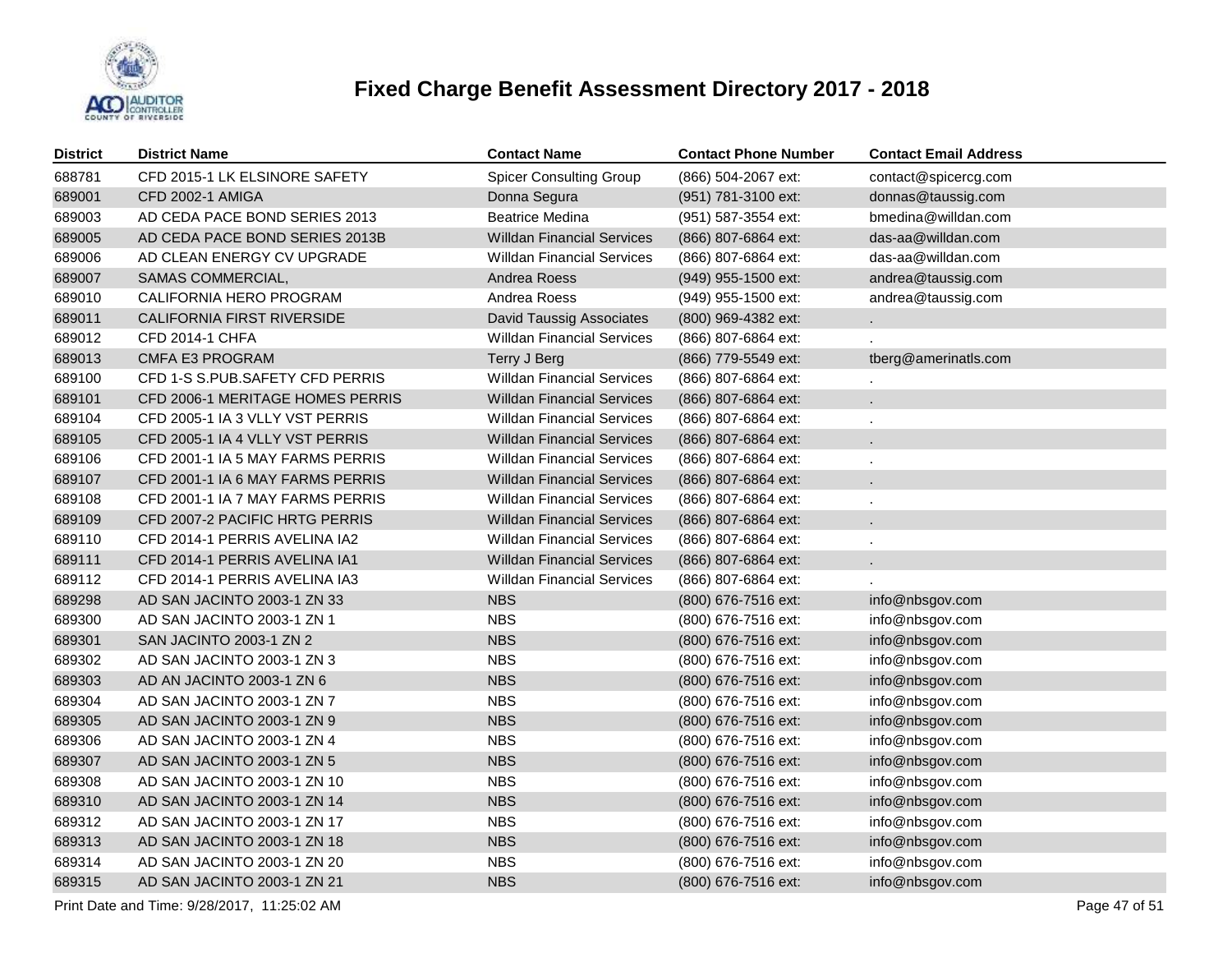

| <b>District</b> | <b>District Name</b>             | <b>Contact Name</b> | <b>Contact Phone Number</b> | <b>Contact Email Address</b> |
|-----------------|----------------------------------|---------------------|-----------------------------|------------------------------|
| 689318          | AD SAN JACINTO 2003-1 ZN 13      | <b>NBS</b>          | (800) 676-7516 ext:         | info@nbsgov.com              |
| 689320          | SAN JACINTO LLPD 2 ZN 11         | <b>NBS</b>          | (800) 676-7516 ext:         | info@nbsgov.com              |
| 689321          | SAN JACINTO LLPD 2 ZN 41         | <b>NBS</b>          | (800) 676-7516 ext:         | info@nbsgov.com              |
| 689322          | SAN JACINTO LLPD 2 ZN 42         | <b>NBS</b>          | (800) 676-7516 ext:         | info@nbsgov.com              |
| 689323          | SAN JACINTO LLPD 2 ZN 43         | <b>NBS</b>          | (800) 676-7516 ext:         | info@nbsgov.com              |
| 689325          | SAN JACINTO LLPD 2 ZN 45         | <b>NBS</b>          | (800) 676-7516 ext:         | info@nbsgov.com              |
| 689326          | SAN JACINTO LLPD 2 ZN 46         | <b>NBS</b>          | (800) 676-7516 ext:         | info@nbsgov.com              |
| 689328          | SAN JACINTO LLPD 2 ZN 48         | <b>NBS</b>          | (800) 676-7516 ext:         | info@nbsgov.com              |
| 689332          | SAN JACINTO LLPD 2 ZN 52         | <b>NBS</b>          | (800) 676-7516 ext:         | info@nbsgov.com              |
| 689333          | SAN JACINTO LLPD 2 ZN 53         | <b>NBS</b>          | (800) 676-7516 ext:         | info@nbsgov.com              |
| 689334          | SAN JACINTO LLPD 2 ZN 54         | NBS.                | (800) 676-7516 ext:         | info@nbsgov.com              |
| 689335          | SAN JACINTO LLPD 2 ZN 55         | <b>NBS</b>          | (800) 676-7516 ext:         | info@nbsgov.com              |
| 689339          | SAN JACINTO LLPD 2 ZN 59         | <b>NBS</b>          | (800) 676-7516 ext:         | info@nbsgov.com              |
| 689342          | SAN JACINTO LLPD 2 ZN 62         | <b>NBS</b>          | (800) 676-7516 ext:         | info@nbsgov.com              |
| 689343          | SAN JACINTO LLPD 2 ZN 63         | <b>NBS</b>          | (800) 676-7516 ext:         | info@nbsgov.com              |
| 689344          | SAN JACINTO LLPD 2 ZN 64         | <b>NBS</b>          | (800) 676-7516 ext:         | info@nbsgov.com              |
| 689345          | SAN JACINTO LLPD 2 ZN 65         | <b>NBS</b>          | (800) 676-7516 ext:         | info@nbsgov.com              |
| 689346          | SAN JACINTO LLPD 2 ZN 66         | <b>NBS</b>          | (800) 676-7516 ext:         | info@nbsgov.com              |
| 689347          | SAN JACINTO LLPD 2 ZN 67         | <b>NBS</b>          | (800) 676-7516 ext:         | info@nbsgov.com              |
| 689348          | SAN JACINTO LLPD 2 ZN 68         | <b>NBS</b>          | (800) 676-7516 ext:         | info@nbsgov.com              |
| 689353          | SAN JACINTO LLPD 2 ZN 73         | <b>NBS</b>          | (800) 676-7516 ext:         | info@nbsgov.com              |
| 689355          | SAN JACINTO LLPD 2 ZN 75         | <b>NBS</b>          | (800) 676-7516 ext:         | info@nbsgov.com              |
| 689356          | SAN JACINTO LLPD 2 ZN 76         | <b>NBS</b>          | (800) 676-7516 ext:         | info@nbsgov.com              |
| 689361          | SAN JACINTO LLPD 2 ZN 19-2       | <b>NBS</b>          | (800) 676-7516 ext:         | info@nbsgov.com              |
| 689362          | AD SAN JACINTO 2003-1 ZN 35      | <b>NBS</b>          | (800) 676-7516 ext:         | info@nbsgov.com              |
| 689364          | AD SAN JACINTO 2003-1 ZN 37      | <b>NBS</b>          | (800) 676-7516 ext:         | info@nbsgov.com              |
| 689365          | AD 2003-1 ZONE 12                | NBS.                | (800) 676-7516 ext:         | info@nbsgov.com              |
| 689366          | AD 2003-1 ZONE 16                | NBS.                | (800) 676-7516 ext:         | info@nbsgov.com              |
| 689367          | AD 2003-1 ZONE 36A               | NBS.                | (800) 676-7516 ext:         | info@nbsgov.com              |
| 689368          | AD 2003-1 ZONE 36B               | NBS.                | (800) 676-7516 ext:         | info@nbsgov.com              |
| 689369          | AD 2003-1 ZONE 15                | David Schroeder     | (951) 837-4017 ext:         | dschroeder@nbsgov.com        |
| 689371          | AD LLPD 2 ZN 88                  | David Schroeder     | (951) 837-4017 ext:         | dschroeder@nbsgov.com        |
| 689372          | LLPD 2 ZONE 89                   | NBS.                | (800) 676-7516 ext:         | info@nbsgov.com              |
| 689403          | CITY OF EASTVALE LLMD 89-1 ZN 10 | NBS.                | (800) 676-7516 ext:         | info@nbsgov.com              |
| 689404          | CITY OF EASTVALE LLMD 89-1 ZN 33 | NBS.                | (800) 676-7516 ext:         | info@nbsgov.com              |
| 689405          | CITY OF EASTVALE LLMD 89-1 ZN 41 | NBS.                | (800) 676-7516 ext:         | info@nbsgov.com              |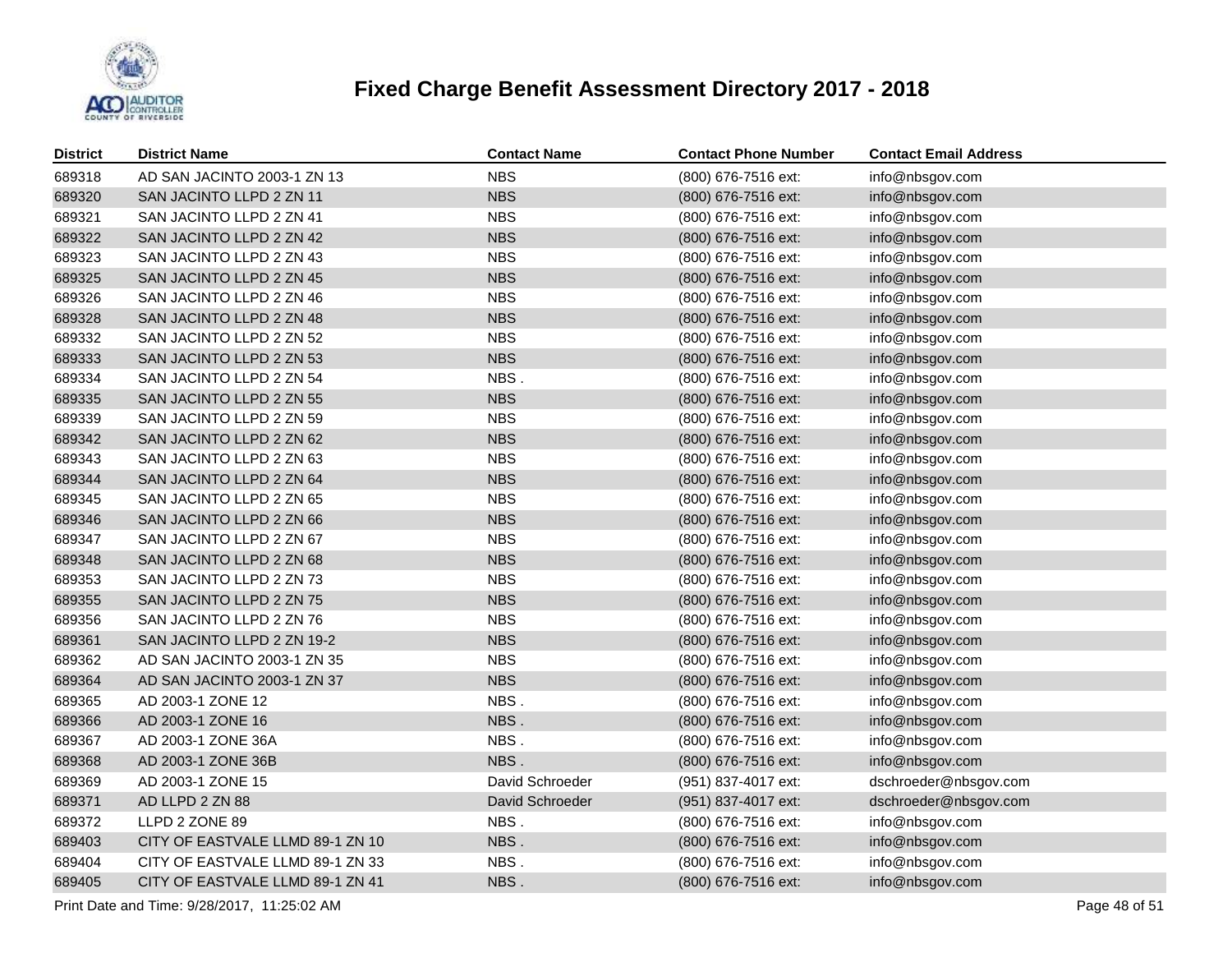

| 689406<br>NBS.<br>CITY OF EASTVALE LLMD 89-1 ZN 79<br>(800) 676-7516 ext:<br>info@nbsgov.com<br>689407<br>NBS.<br>CITY OF EASTVALE LLMD 89-1 ZN 85<br>(800) 676-7516 ext:<br>info@nbsgov.com<br>NBS.<br>689408<br>CITY OF EASTVALE LLMD 89-1ZN 111<br>(800) 676-7516 ext:<br>info@nbsgov.com<br>NBS.<br>689409<br>CITY OF EASTVALE LLMD 89-ZN 115<br>(800) 676-7516 ext:<br>info@nbsgov.com<br>NBS.<br>689410<br>CITY OF EASTVALE LLMD 89-1Z 116<br>(800) 676-7516 ext:<br>info@nbsgov.com<br>689411<br>NBS.<br>CITY OF EASTVALE LLMD 89-1Z 151<br>(800) 676-7516 ext:<br>info@nbsgov.com<br>NBS.<br>689412<br>CITY OF EASTVALE LLMD 89-1Z 156<br>(800) 676-7516 ext:<br>info@nbsgov.com<br>689413<br>NBS.<br>CITY OF EASTVALE LLMD 89-1Z 147<br>(800) 676-7516 ext:<br>info@nbsgov.com<br>NBS.<br>689414<br><b>LLMD NO 2014-1</b><br>(800) 676-7516 ext:<br>info@nbsgov.com<br>NBS.<br>689415<br><b>BAD NO 2014-2</b><br>(800) 676-7516 ext:<br>info@nbsgov.com<br>NBS.<br>689416<br>LLMD NO 2014-3<br>(800) 676-7516 ext:<br>info@nbsgov.com<br>689417<br>NBS.<br><b>LLMD NO 2014-4</b><br>info@nbsgov.com<br>(800) 676-7516 ext:<br>CFD 2002-1 PERRIS ELEM SCHOOL<br>689831<br>taxinfo@coopstrategies.com<br>Cooperative strategies<br>(877) 250-1503 ext:<br>689832<br>rdelacruz@crrmail.com<br><b>CR&amp;R INCORPORATED TAX ROLL</b><br>Rosario De La Cruz.<br>(800) 826-9677 ext:<br>689833<br>CITY OF WILDOMAR DEL TRASH CHRG<br>rmctxrl@wm.com<br>Elizebeth Tri<br>(866) 962-2287 ext: 6<br>689834<br><b>MEASURE Z PARKS TAX</b><br>Albert A. Webb Associates<br>(800) 439-6553 ext:<br>689835<br>LLMD 89-1-C ZONE 181<br><b>Spicer Consulting Group</b><br>(866) 504-2067 ext:<br>contact@spicercg.com<br>689836<br>AD WILDOMAR L&LMD 89-1 C ZN 3<br><b>Spicer Consulting Group</b><br>contact@spicercg.com<br>(866) 504-2067 ext:<br>689837<br><b>Spicer Consulting Group</b><br>AD WILDOMAR L&LMD 89-1 C ZN 29<br>(866) 504-2067 ext:<br>contact@spicercg.com<br>689838<br>AD WILDOMAR L&LMD 89-1 C ZN 30<br><b>Spicer Consulting Group</b><br>(866) 504-2067 ext:<br>contact@spicercg.com<br>689839<br><b>Spicer Consulting Group</b><br>AD WILDOMAR L&LMD 89-1 C ZN 42<br>(866) 504-2067 ext:<br>contact@spicercg.com<br>689840<br>AD WILDOMAR L&LMD 89-1 C ZN 51<br><b>Spicer Consulting Group</b><br>(866) 504-2067 ext:<br>contact@spicercg.com<br>689841<br>AD WILDOMAR L&LMD 89-1 C ZN 52<br><b>Spicer Consulting Group</b><br>(866) 504-2067 ext:<br>contact@spicercg.com<br>689842<br><b>Spicer Consulting Group</b><br>contact@spicercg.com<br>AD WILDOMAR L&LMD 89-1 C ZN 59<br>(866) 504-2067 ext:<br>689843<br>AD WILDOMAR L&LMD 89-1 C ZN 62<br><b>Spicer Consulting Group</b><br>(866) 504-2067 ext:<br>contact@spicercg.com<br>689844<br>AD WILDOMAR L&LMD 89-1 C ZN 71<br><b>Spicer Consulting Group</b><br>contact@spicercg.com<br>(866) 504-2067 ext:<br>689845<br>AD WILDOMAR L&LMD 89-1C STL ZN18<br><b>Spicer Consulting Group</b><br>(866) 504-2067 ext:<br>contact@spicercg.com<br>689846<br>AD WILDOMAR L&LMD 89-1C STL ZN26<br>contact@spicercg.com<br><b>Spicer Consulting Group</b><br>(866) 504-2067 ext:<br>689847<br>AD WILDOMAR L&LMD 89-1C STL ZN27<br><b>Spicer Consulting Group</b><br>(866) 504-2067 ext:<br>contact@spicercg.com<br>689848<br>AD WILDOMAR L&LMD 89-1C STL ZN35<br><b>Spicer Consulting Group</b><br>(866) 504-2067 ext:<br>contact@spicercg.com<br>689849<br>AD WILDOMAR L&LMD 89-1C STL ZN50<br><b>Spicer Consulting Group</b><br>(866) 504-2067 ext:<br>contact@spicercg.com<br>689850<br>AD WILDOMAR L&LMD 89-1C STL ZN70<br>contact@spicercg.com<br><b>Spicer Consulting Group</b><br>(866) 504-2067 ext:<br>689851<br>AD WILDOMAR L&LMD 89-1C STL ZN71<br><b>Spicer Consulting Group</b><br>(866) 504-2067 ext:<br>contact@spicercg.com<br>689852<br>AD WILDOMAR L&LMD 89-1C STL ZN73<br>contact@spicercg.com<br><b>Spicer Consulting Group</b><br>(866) 504-2067 ext:<br>689853<br>AD WILDOMAR L&LMD 89-1C STL ZN88<br><b>Spicer Consulting Group</b><br>(866) 504-2067 ext:<br>contact@spicercg.com | <b>District</b> | <b>District Name</b> | <b>Contact Name</b> | <b>Contact Phone Number</b> | <b>Contact Email Address</b> |
|----------------------------------------------------------------------------------------------------------------------------------------------------------------------------------------------------------------------------------------------------------------------------------------------------------------------------------------------------------------------------------------------------------------------------------------------------------------------------------------------------------------------------------------------------------------------------------------------------------------------------------------------------------------------------------------------------------------------------------------------------------------------------------------------------------------------------------------------------------------------------------------------------------------------------------------------------------------------------------------------------------------------------------------------------------------------------------------------------------------------------------------------------------------------------------------------------------------------------------------------------------------------------------------------------------------------------------------------------------------------------------------------------------------------------------------------------------------------------------------------------------------------------------------------------------------------------------------------------------------------------------------------------------------------------------------------------------------------------------------------------------------------------------------------------------------------------------------------------------------------------------------------------------------------------------------------------------------------------------------------------------------------------------------------------------------------------------------------------------------------------------------------------------------------------------------------------------------------------------------------------------------------------------------------------------------------------------------------------------------------------------------------------------------------------------------------------------------------------------------------------------------------------------------------------------------------------------------------------------------------------------------------------------------------------------------------------------------------------------------------------------------------------------------------------------------------------------------------------------------------------------------------------------------------------------------------------------------------------------------------------------------------------------------------------------------------------------------------------------------------------------------------------------------------------------------------------------------------------------------------------------------------------------------------------------------------------------------------------------------------------------------------------------------------------------------------------------------------------------------------------------------------------------------------------------------------------------------------------------------------------------------------------------------------------------------------------------------------------------------------------------------------------------------------------------------------------------------------------------------------------------------------------------------------------------------------------------------------------------------------------------------------------------------------------------------------------|-----------------|----------------------|---------------------|-----------------------------|------------------------------|
|                                                                                                                                                                                                                                                                                                                                                                                                                                                                                                                                                                                                                                                                                                                                                                                                                                                                                                                                                                                                                                                                                                                                                                                                                                                                                                                                                                                                                                                                                                                                                                                                                                                                                                                                                                                                                                                                                                                                                                                                                                                                                                                                                                                                                                                                                                                                                                                                                                                                                                                                                                                                                                                                                                                                                                                                                                                                                                                                                                                                                                                                                                                                                                                                                                                                                                                                                                                                                                                                                                                                                                                                                                                                                                                                                                                                                                                                                                                                                                                                                                                                            |                 |                      |                     |                             |                              |
|                                                                                                                                                                                                                                                                                                                                                                                                                                                                                                                                                                                                                                                                                                                                                                                                                                                                                                                                                                                                                                                                                                                                                                                                                                                                                                                                                                                                                                                                                                                                                                                                                                                                                                                                                                                                                                                                                                                                                                                                                                                                                                                                                                                                                                                                                                                                                                                                                                                                                                                                                                                                                                                                                                                                                                                                                                                                                                                                                                                                                                                                                                                                                                                                                                                                                                                                                                                                                                                                                                                                                                                                                                                                                                                                                                                                                                                                                                                                                                                                                                                                            |                 |                      |                     |                             |                              |
|                                                                                                                                                                                                                                                                                                                                                                                                                                                                                                                                                                                                                                                                                                                                                                                                                                                                                                                                                                                                                                                                                                                                                                                                                                                                                                                                                                                                                                                                                                                                                                                                                                                                                                                                                                                                                                                                                                                                                                                                                                                                                                                                                                                                                                                                                                                                                                                                                                                                                                                                                                                                                                                                                                                                                                                                                                                                                                                                                                                                                                                                                                                                                                                                                                                                                                                                                                                                                                                                                                                                                                                                                                                                                                                                                                                                                                                                                                                                                                                                                                                                            |                 |                      |                     |                             |                              |
|                                                                                                                                                                                                                                                                                                                                                                                                                                                                                                                                                                                                                                                                                                                                                                                                                                                                                                                                                                                                                                                                                                                                                                                                                                                                                                                                                                                                                                                                                                                                                                                                                                                                                                                                                                                                                                                                                                                                                                                                                                                                                                                                                                                                                                                                                                                                                                                                                                                                                                                                                                                                                                                                                                                                                                                                                                                                                                                                                                                                                                                                                                                                                                                                                                                                                                                                                                                                                                                                                                                                                                                                                                                                                                                                                                                                                                                                                                                                                                                                                                                                            |                 |                      |                     |                             |                              |
|                                                                                                                                                                                                                                                                                                                                                                                                                                                                                                                                                                                                                                                                                                                                                                                                                                                                                                                                                                                                                                                                                                                                                                                                                                                                                                                                                                                                                                                                                                                                                                                                                                                                                                                                                                                                                                                                                                                                                                                                                                                                                                                                                                                                                                                                                                                                                                                                                                                                                                                                                                                                                                                                                                                                                                                                                                                                                                                                                                                                                                                                                                                                                                                                                                                                                                                                                                                                                                                                                                                                                                                                                                                                                                                                                                                                                                                                                                                                                                                                                                                                            |                 |                      |                     |                             |                              |
|                                                                                                                                                                                                                                                                                                                                                                                                                                                                                                                                                                                                                                                                                                                                                                                                                                                                                                                                                                                                                                                                                                                                                                                                                                                                                                                                                                                                                                                                                                                                                                                                                                                                                                                                                                                                                                                                                                                                                                                                                                                                                                                                                                                                                                                                                                                                                                                                                                                                                                                                                                                                                                                                                                                                                                                                                                                                                                                                                                                                                                                                                                                                                                                                                                                                                                                                                                                                                                                                                                                                                                                                                                                                                                                                                                                                                                                                                                                                                                                                                                                                            |                 |                      |                     |                             |                              |
|                                                                                                                                                                                                                                                                                                                                                                                                                                                                                                                                                                                                                                                                                                                                                                                                                                                                                                                                                                                                                                                                                                                                                                                                                                                                                                                                                                                                                                                                                                                                                                                                                                                                                                                                                                                                                                                                                                                                                                                                                                                                                                                                                                                                                                                                                                                                                                                                                                                                                                                                                                                                                                                                                                                                                                                                                                                                                                                                                                                                                                                                                                                                                                                                                                                                                                                                                                                                                                                                                                                                                                                                                                                                                                                                                                                                                                                                                                                                                                                                                                                                            |                 |                      |                     |                             |                              |
|                                                                                                                                                                                                                                                                                                                                                                                                                                                                                                                                                                                                                                                                                                                                                                                                                                                                                                                                                                                                                                                                                                                                                                                                                                                                                                                                                                                                                                                                                                                                                                                                                                                                                                                                                                                                                                                                                                                                                                                                                                                                                                                                                                                                                                                                                                                                                                                                                                                                                                                                                                                                                                                                                                                                                                                                                                                                                                                                                                                                                                                                                                                                                                                                                                                                                                                                                                                                                                                                                                                                                                                                                                                                                                                                                                                                                                                                                                                                                                                                                                                                            |                 |                      |                     |                             |                              |
|                                                                                                                                                                                                                                                                                                                                                                                                                                                                                                                                                                                                                                                                                                                                                                                                                                                                                                                                                                                                                                                                                                                                                                                                                                                                                                                                                                                                                                                                                                                                                                                                                                                                                                                                                                                                                                                                                                                                                                                                                                                                                                                                                                                                                                                                                                                                                                                                                                                                                                                                                                                                                                                                                                                                                                                                                                                                                                                                                                                                                                                                                                                                                                                                                                                                                                                                                                                                                                                                                                                                                                                                                                                                                                                                                                                                                                                                                                                                                                                                                                                                            |                 |                      |                     |                             |                              |
|                                                                                                                                                                                                                                                                                                                                                                                                                                                                                                                                                                                                                                                                                                                                                                                                                                                                                                                                                                                                                                                                                                                                                                                                                                                                                                                                                                                                                                                                                                                                                                                                                                                                                                                                                                                                                                                                                                                                                                                                                                                                                                                                                                                                                                                                                                                                                                                                                                                                                                                                                                                                                                                                                                                                                                                                                                                                                                                                                                                                                                                                                                                                                                                                                                                                                                                                                                                                                                                                                                                                                                                                                                                                                                                                                                                                                                                                                                                                                                                                                                                                            |                 |                      |                     |                             |                              |
|                                                                                                                                                                                                                                                                                                                                                                                                                                                                                                                                                                                                                                                                                                                                                                                                                                                                                                                                                                                                                                                                                                                                                                                                                                                                                                                                                                                                                                                                                                                                                                                                                                                                                                                                                                                                                                                                                                                                                                                                                                                                                                                                                                                                                                                                                                                                                                                                                                                                                                                                                                                                                                                                                                                                                                                                                                                                                                                                                                                                                                                                                                                                                                                                                                                                                                                                                                                                                                                                                                                                                                                                                                                                                                                                                                                                                                                                                                                                                                                                                                                                            |                 |                      |                     |                             |                              |
|                                                                                                                                                                                                                                                                                                                                                                                                                                                                                                                                                                                                                                                                                                                                                                                                                                                                                                                                                                                                                                                                                                                                                                                                                                                                                                                                                                                                                                                                                                                                                                                                                                                                                                                                                                                                                                                                                                                                                                                                                                                                                                                                                                                                                                                                                                                                                                                                                                                                                                                                                                                                                                                                                                                                                                                                                                                                                                                                                                                                                                                                                                                                                                                                                                                                                                                                                                                                                                                                                                                                                                                                                                                                                                                                                                                                                                                                                                                                                                                                                                                                            |                 |                      |                     |                             |                              |
|                                                                                                                                                                                                                                                                                                                                                                                                                                                                                                                                                                                                                                                                                                                                                                                                                                                                                                                                                                                                                                                                                                                                                                                                                                                                                                                                                                                                                                                                                                                                                                                                                                                                                                                                                                                                                                                                                                                                                                                                                                                                                                                                                                                                                                                                                                                                                                                                                                                                                                                                                                                                                                                                                                                                                                                                                                                                                                                                                                                                                                                                                                                                                                                                                                                                                                                                                                                                                                                                                                                                                                                                                                                                                                                                                                                                                                                                                                                                                                                                                                                                            |                 |                      |                     |                             |                              |
|                                                                                                                                                                                                                                                                                                                                                                                                                                                                                                                                                                                                                                                                                                                                                                                                                                                                                                                                                                                                                                                                                                                                                                                                                                                                                                                                                                                                                                                                                                                                                                                                                                                                                                                                                                                                                                                                                                                                                                                                                                                                                                                                                                                                                                                                                                                                                                                                                                                                                                                                                                                                                                                                                                                                                                                                                                                                                                                                                                                                                                                                                                                                                                                                                                                                                                                                                                                                                                                                                                                                                                                                                                                                                                                                                                                                                                                                                                                                                                                                                                                                            |                 |                      |                     |                             |                              |
|                                                                                                                                                                                                                                                                                                                                                                                                                                                                                                                                                                                                                                                                                                                                                                                                                                                                                                                                                                                                                                                                                                                                                                                                                                                                                                                                                                                                                                                                                                                                                                                                                                                                                                                                                                                                                                                                                                                                                                                                                                                                                                                                                                                                                                                                                                                                                                                                                                                                                                                                                                                                                                                                                                                                                                                                                                                                                                                                                                                                                                                                                                                                                                                                                                                                                                                                                                                                                                                                                                                                                                                                                                                                                                                                                                                                                                                                                                                                                                                                                                                                            |                 |                      |                     |                             |                              |
|                                                                                                                                                                                                                                                                                                                                                                                                                                                                                                                                                                                                                                                                                                                                                                                                                                                                                                                                                                                                                                                                                                                                                                                                                                                                                                                                                                                                                                                                                                                                                                                                                                                                                                                                                                                                                                                                                                                                                                                                                                                                                                                                                                                                                                                                                                                                                                                                                                                                                                                                                                                                                                                                                                                                                                                                                                                                                                                                                                                                                                                                                                                                                                                                                                                                                                                                                                                                                                                                                                                                                                                                                                                                                                                                                                                                                                                                                                                                                                                                                                                                            |                 |                      |                     |                             |                              |
|                                                                                                                                                                                                                                                                                                                                                                                                                                                                                                                                                                                                                                                                                                                                                                                                                                                                                                                                                                                                                                                                                                                                                                                                                                                                                                                                                                                                                                                                                                                                                                                                                                                                                                                                                                                                                                                                                                                                                                                                                                                                                                                                                                                                                                                                                                                                                                                                                                                                                                                                                                                                                                                                                                                                                                                                                                                                                                                                                                                                                                                                                                                                                                                                                                                                                                                                                                                                                                                                                                                                                                                                                                                                                                                                                                                                                                                                                                                                                                                                                                                                            |                 |                      |                     |                             |                              |
|                                                                                                                                                                                                                                                                                                                                                                                                                                                                                                                                                                                                                                                                                                                                                                                                                                                                                                                                                                                                                                                                                                                                                                                                                                                                                                                                                                                                                                                                                                                                                                                                                                                                                                                                                                                                                                                                                                                                                                                                                                                                                                                                                                                                                                                                                                                                                                                                                                                                                                                                                                                                                                                                                                                                                                                                                                                                                                                                                                                                                                                                                                                                                                                                                                                                                                                                                                                                                                                                                                                                                                                                                                                                                                                                                                                                                                                                                                                                                                                                                                                                            |                 |                      |                     |                             |                              |
|                                                                                                                                                                                                                                                                                                                                                                                                                                                                                                                                                                                                                                                                                                                                                                                                                                                                                                                                                                                                                                                                                                                                                                                                                                                                                                                                                                                                                                                                                                                                                                                                                                                                                                                                                                                                                                                                                                                                                                                                                                                                                                                                                                                                                                                                                                                                                                                                                                                                                                                                                                                                                                                                                                                                                                                                                                                                                                                                                                                                                                                                                                                                                                                                                                                                                                                                                                                                                                                                                                                                                                                                                                                                                                                                                                                                                                                                                                                                                                                                                                                                            |                 |                      |                     |                             |                              |
|                                                                                                                                                                                                                                                                                                                                                                                                                                                                                                                                                                                                                                                                                                                                                                                                                                                                                                                                                                                                                                                                                                                                                                                                                                                                                                                                                                                                                                                                                                                                                                                                                                                                                                                                                                                                                                                                                                                                                                                                                                                                                                                                                                                                                                                                                                                                                                                                                                                                                                                                                                                                                                                                                                                                                                                                                                                                                                                                                                                                                                                                                                                                                                                                                                                                                                                                                                                                                                                                                                                                                                                                                                                                                                                                                                                                                                                                                                                                                                                                                                                                            |                 |                      |                     |                             |                              |
|                                                                                                                                                                                                                                                                                                                                                                                                                                                                                                                                                                                                                                                                                                                                                                                                                                                                                                                                                                                                                                                                                                                                                                                                                                                                                                                                                                                                                                                                                                                                                                                                                                                                                                                                                                                                                                                                                                                                                                                                                                                                                                                                                                                                                                                                                                                                                                                                                                                                                                                                                                                                                                                                                                                                                                                                                                                                                                                                                                                                                                                                                                                                                                                                                                                                                                                                                                                                                                                                                                                                                                                                                                                                                                                                                                                                                                                                                                                                                                                                                                                                            |                 |                      |                     |                             |                              |
|                                                                                                                                                                                                                                                                                                                                                                                                                                                                                                                                                                                                                                                                                                                                                                                                                                                                                                                                                                                                                                                                                                                                                                                                                                                                                                                                                                                                                                                                                                                                                                                                                                                                                                                                                                                                                                                                                                                                                                                                                                                                                                                                                                                                                                                                                                                                                                                                                                                                                                                                                                                                                                                                                                                                                                                                                                                                                                                                                                                                                                                                                                                                                                                                                                                                                                                                                                                                                                                                                                                                                                                                                                                                                                                                                                                                                                                                                                                                                                                                                                                                            |                 |                      |                     |                             |                              |
|                                                                                                                                                                                                                                                                                                                                                                                                                                                                                                                                                                                                                                                                                                                                                                                                                                                                                                                                                                                                                                                                                                                                                                                                                                                                                                                                                                                                                                                                                                                                                                                                                                                                                                                                                                                                                                                                                                                                                                                                                                                                                                                                                                                                                                                                                                                                                                                                                                                                                                                                                                                                                                                                                                                                                                                                                                                                                                                                                                                                                                                                                                                                                                                                                                                                                                                                                                                                                                                                                                                                                                                                                                                                                                                                                                                                                                                                                                                                                                                                                                                                            |                 |                      |                     |                             |                              |
|                                                                                                                                                                                                                                                                                                                                                                                                                                                                                                                                                                                                                                                                                                                                                                                                                                                                                                                                                                                                                                                                                                                                                                                                                                                                                                                                                                                                                                                                                                                                                                                                                                                                                                                                                                                                                                                                                                                                                                                                                                                                                                                                                                                                                                                                                                                                                                                                                                                                                                                                                                                                                                                                                                                                                                                                                                                                                                                                                                                                                                                                                                                                                                                                                                                                                                                                                                                                                                                                                                                                                                                                                                                                                                                                                                                                                                                                                                                                                                                                                                                                            |                 |                      |                     |                             |                              |
|                                                                                                                                                                                                                                                                                                                                                                                                                                                                                                                                                                                                                                                                                                                                                                                                                                                                                                                                                                                                                                                                                                                                                                                                                                                                                                                                                                                                                                                                                                                                                                                                                                                                                                                                                                                                                                                                                                                                                                                                                                                                                                                                                                                                                                                                                                                                                                                                                                                                                                                                                                                                                                                                                                                                                                                                                                                                                                                                                                                                                                                                                                                                                                                                                                                                                                                                                                                                                                                                                                                                                                                                                                                                                                                                                                                                                                                                                                                                                                                                                                                                            |                 |                      |                     |                             |                              |
|                                                                                                                                                                                                                                                                                                                                                                                                                                                                                                                                                                                                                                                                                                                                                                                                                                                                                                                                                                                                                                                                                                                                                                                                                                                                                                                                                                                                                                                                                                                                                                                                                                                                                                                                                                                                                                                                                                                                                                                                                                                                                                                                                                                                                                                                                                                                                                                                                                                                                                                                                                                                                                                                                                                                                                                                                                                                                                                                                                                                                                                                                                                                                                                                                                                                                                                                                                                                                                                                                                                                                                                                                                                                                                                                                                                                                                                                                                                                                                                                                                                                            |                 |                      |                     |                             |                              |
|                                                                                                                                                                                                                                                                                                                                                                                                                                                                                                                                                                                                                                                                                                                                                                                                                                                                                                                                                                                                                                                                                                                                                                                                                                                                                                                                                                                                                                                                                                                                                                                                                                                                                                                                                                                                                                                                                                                                                                                                                                                                                                                                                                                                                                                                                                                                                                                                                                                                                                                                                                                                                                                                                                                                                                                                                                                                                                                                                                                                                                                                                                                                                                                                                                                                                                                                                                                                                                                                                                                                                                                                                                                                                                                                                                                                                                                                                                                                                                                                                                                                            |                 |                      |                     |                             |                              |
|                                                                                                                                                                                                                                                                                                                                                                                                                                                                                                                                                                                                                                                                                                                                                                                                                                                                                                                                                                                                                                                                                                                                                                                                                                                                                                                                                                                                                                                                                                                                                                                                                                                                                                                                                                                                                                                                                                                                                                                                                                                                                                                                                                                                                                                                                                                                                                                                                                                                                                                                                                                                                                                                                                                                                                                                                                                                                                                                                                                                                                                                                                                                                                                                                                                                                                                                                                                                                                                                                                                                                                                                                                                                                                                                                                                                                                                                                                                                                                                                                                                                            |                 |                      |                     |                             |                              |
|                                                                                                                                                                                                                                                                                                                                                                                                                                                                                                                                                                                                                                                                                                                                                                                                                                                                                                                                                                                                                                                                                                                                                                                                                                                                                                                                                                                                                                                                                                                                                                                                                                                                                                                                                                                                                                                                                                                                                                                                                                                                                                                                                                                                                                                                                                                                                                                                                                                                                                                                                                                                                                                                                                                                                                                                                                                                                                                                                                                                                                                                                                                                                                                                                                                                                                                                                                                                                                                                                                                                                                                                                                                                                                                                                                                                                                                                                                                                                                                                                                                                            |                 |                      |                     |                             |                              |
|                                                                                                                                                                                                                                                                                                                                                                                                                                                                                                                                                                                                                                                                                                                                                                                                                                                                                                                                                                                                                                                                                                                                                                                                                                                                                                                                                                                                                                                                                                                                                                                                                                                                                                                                                                                                                                                                                                                                                                                                                                                                                                                                                                                                                                                                                                                                                                                                                                                                                                                                                                                                                                                                                                                                                                                                                                                                                                                                                                                                                                                                                                                                                                                                                                                                                                                                                                                                                                                                                                                                                                                                                                                                                                                                                                                                                                                                                                                                                                                                                                                                            |                 |                      |                     |                             |                              |
|                                                                                                                                                                                                                                                                                                                                                                                                                                                                                                                                                                                                                                                                                                                                                                                                                                                                                                                                                                                                                                                                                                                                                                                                                                                                                                                                                                                                                                                                                                                                                                                                                                                                                                                                                                                                                                                                                                                                                                                                                                                                                                                                                                                                                                                                                                                                                                                                                                                                                                                                                                                                                                                                                                                                                                                                                                                                                                                                                                                                                                                                                                                                                                                                                                                                                                                                                                                                                                                                                                                                                                                                                                                                                                                                                                                                                                                                                                                                                                                                                                                                            |                 |                      |                     |                             |                              |
|                                                                                                                                                                                                                                                                                                                                                                                                                                                                                                                                                                                                                                                                                                                                                                                                                                                                                                                                                                                                                                                                                                                                                                                                                                                                                                                                                                                                                                                                                                                                                                                                                                                                                                                                                                                                                                                                                                                                                                                                                                                                                                                                                                                                                                                                                                                                                                                                                                                                                                                                                                                                                                                                                                                                                                                                                                                                                                                                                                                                                                                                                                                                                                                                                                                                                                                                                                                                                                                                                                                                                                                                                                                                                                                                                                                                                                                                                                                                                                                                                                                                            |                 |                      |                     |                             |                              |
|                                                                                                                                                                                                                                                                                                                                                                                                                                                                                                                                                                                                                                                                                                                                                                                                                                                                                                                                                                                                                                                                                                                                                                                                                                                                                                                                                                                                                                                                                                                                                                                                                                                                                                                                                                                                                                                                                                                                                                                                                                                                                                                                                                                                                                                                                                                                                                                                                                                                                                                                                                                                                                                                                                                                                                                                                                                                                                                                                                                                                                                                                                                                                                                                                                                                                                                                                                                                                                                                                                                                                                                                                                                                                                                                                                                                                                                                                                                                                                                                                                                                            |                 |                      |                     |                             |                              |
|                                                                                                                                                                                                                                                                                                                                                                                                                                                                                                                                                                                                                                                                                                                                                                                                                                                                                                                                                                                                                                                                                                                                                                                                                                                                                                                                                                                                                                                                                                                                                                                                                                                                                                                                                                                                                                                                                                                                                                                                                                                                                                                                                                                                                                                                                                                                                                                                                                                                                                                                                                                                                                                                                                                                                                                                                                                                                                                                                                                                                                                                                                                                                                                                                                                                                                                                                                                                                                                                                                                                                                                                                                                                                                                                                                                                                                                                                                                                                                                                                                                                            |                 |                      |                     |                             |                              |
|                                                                                                                                                                                                                                                                                                                                                                                                                                                                                                                                                                                                                                                                                                                                                                                                                                                                                                                                                                                                                                                                                                                                                                                                                                                                                                                                                                                                                                                                                                                                                                                                                                                                                                                                                                                                                                                                                                                                                                                                                                                                                                                                                                                                                                                                                                                                                                                                                                                                                                                                                                                                                                                                                                                                                                                                                                                                                                                                                                                                                                                                                                                                                                                                                                                                                                                                                                                                                                                                                                                                                                                                                                                                                                                                                                                                                                                                                                                                                                                                                                                                            |                 |                      |                     |                             |                              |
| 689855<br>AD WILDOMAR L&LMD 89-1 C ZN 67<br><b>Spicer Consulting Group</b><br>(866) 504-2067 ext:<br>contact@spicercg.com                                                                                                                                                                                                                                                                                                                                                                                                                                                                                                                                                                                                                                                                                                                                                                                                                                                                                                                                                                                                                                                                                                                                                                                                                                                                                                                                                                                                                                                                                                                                                                                                                                                                                                                                                                                                                                                                                                                                                                                                                                                                                                                                                                                                                                                                                                                                                                                                                                                                                                                                                                                                                                                                                                                                                                                                                                                                                                                                                                                                                                                                                                                                                                                                                                                                                                                                                                                                                                                                                                                                                                                                                                                                                                                                                                                                                                                                                                                                                  |                 |                      |                     |                             |                              |

Print Date and Time:  $9/28/2017$ , 11:25:02 AM Page 49 of 51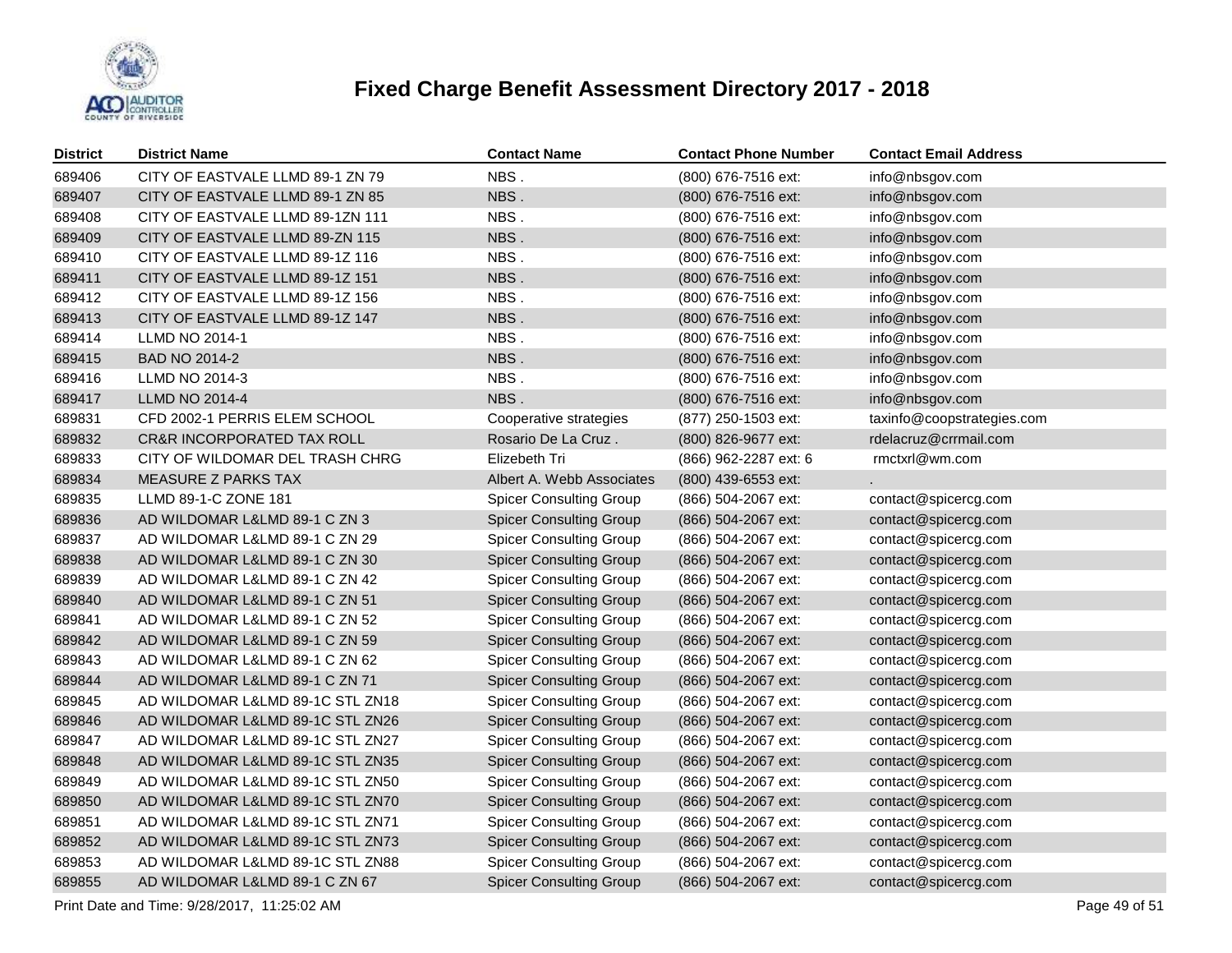

| <b>District</b> | <b>District Name</b>             | <b>Contact Name</b>            | <b>Contact Phone Number</b> | <b>Contact Email Address</b>   |
|-----------------|----------------------------------|--------------------------------|-----------------------------|--------------------------------|
| 689856          | CFD WILDOMAR 2013-1 ZN 1         | <b>Spicer Consulting Group</b> | (866) 504-2067 ext:         | contact@spicercg.com           |
| 689857          | CFD WILDOMAR 2013-1 ZN 2         | <b>Spicer Consulting Group</b> | (866) 504-2067 ext:         | contact@spicercg.com           |
| 689858          | CFD 2013-1 ZN 3 WILDOMAR         | <b>Spicer Consulting Group</b> | (866) 504-2067 ext:         | contact@spicercg.com           |
| 689859          | CFD 2013-1 ZN 4 WILDOMAR         | <b>Spicer Consulting Group</b> | (866) 504-2067 ext:         | contact@spicercg.com           |
| 689860          | CFD 2013-1 ZN 5 WILDOMAR         | <b>Spicer Consulting Group</b> | (866) 504-2067 ext:         | contact@spicercg.com           |
| 689862          | CFD 2013-1 SPECIAL TAXB WILDOMAR | <b>Spicer Consulting Group</b> | (866) 504-2067 ext:         | contact@spicercg.com           |
| 689864          | CFD 2013-1 ZONE 8 WILDOMAR       | <b>Spicer Consulting Group</b> | (866) 504-2067 ext:         | contact@spicercg.com           |
| 689865          | CFD 2013-1 ZONE 9 WILDOMAR       | <b>Spicer Consulting Group</b> | (866) 504-2067 ext:         | contact@spicercg.com           |
| 689901          | JURUPA CSD LMD 2001-1 ZN W       | Albert A. Webb Associates      | (800) 439-6553 ext:         |                                |
| 689902          | JURUPA CSD LMD 2001-1 ZN X       | Albert A Webb Associates       | (800) 439-6553 ext:         | doris.domen@webbassociates.com |
| 689904          | JURUPA CSD LMD 2001-1 ZN Z       | Albert A Webb Associates       | (800) 439-6553 ext:         | doris.domen@webbassociates.com |
| 689905          | JURUPA CSD LMD 2001-2 ZN L       | Albert A Webb Associates       | (800) 439-6553 ext:         | doris.domen@webbassociates.com |
| 689906          | JURUPA CSD LMD 2001-2 ZN M       | Albert A Webb Associates       | (800) 439-6553 ext:         | doris.domen@webbassociates.com |
| 689907          | JURUPA CSD LMD 2001-3 ZN DDD     | Albert A Webb Associates       | (800) 439-6553 ext:         | doris.domen@webbassociates.com |
| 689908          | JURUPA CSD LMD 2001-3 ZN EEE     | Albert A Webb Associates       | (800) 439-6553 ext:         | doris.domen@webbassociates.com |
| 689909          | JURUPA CSD LMD 2003-1 COMM ZN C  | Albert A Webb Associates       | (800) 439-6553 ext:         | doris.domen@webbassociates.com |
| 689910          | JURUPA CSD LMD 2003-1 COMM ZN D  | Albert A. Webb Associates      | (800) 439-6553 ext:         |                                |
| 689911          | CFD 36 DEBT JURUPA CSD           | Albert A. Webb Associates      | (800) 439-6553 ext:         | ä.                             |
| 689912          | CFD 36 O&M JURUPA CSD            | Albert A. Webb Associates      | (800) 439-6553 ext:         |                                |
| 689913          | CFD 37 DEBT JURUPA CSD           | Albert A. Webb Associates      | (800) 439-6553 ext:         | a.                             |
| 689914          | CFD 37 O&M JURUPA CSD            | Albert A. Webb Associates      | (800) 439-6553 ext:         |                                |
| 689915          | CFD 38 DEBT JURUPA CSD           | Albert A Webb Associates       | (800) 439-6553 ext:         | doris.domen@webbassociates.com |
| 689916          | CFD 38 O&M JURUPA CSD            | Albert A Webb Associates       | (800) 439-6553 ext:         | doris.domen@webbassociates.com |
| 689917          | CFD 39 DEBT JURUPA CSD           | Albert A Webb Associates       | (800) 439-6553 ext:         | doris.domen@webbassociates.com |
| 689918          | CFD 39 O&M JURUPA CSD            | Albert A Webb Associates       | (800) 439-6553 ext:         | doris.domen@webbassociates.com |
| 689919          | CFD 40 RCFCWCD JURUPA CSD        | Albert A Webb Associates       | (800) 439-6553 ext:         | doris.domen@webbassociates.com |
| 689920          | CFD 40 O&M JURUPA CSD            | Albert A Webb Associates       | (800) 439-6553 ext:         | doris.domen@webbassociates.com |
| 689922          | JURUPA CSD LMD 2001-1 ZONE FF    | Albert A. webb Associates.     | (800) 439-6553 ext:         | ×.                             |
| 689923          | JURUPA CSD LMD 2001-3 ZONE HHH   | Albert A. Webb Associates      | (800) 439-6553 ext:         |                                |
| 689924          | CFD JURUPA CSD 3IA 2 DEBT        | Albert A. Webb Associates      | (800) 439-6553 ext:         |                                |
| 689925          | CFD JURUPA CSD 6 IA 2 DEBT       | Albert A. Webb Associates.     | (800) 439-6553 ext:         |                                |
| 689926          | CFD JURUPA CSD 10 IA 2 DEBT      | Albert A. Webb Associate       | (800) 439-6553 ext:         | doris.domen@webbassociates.com |
| 689927          | CFD JURUPA CSD 11 IA 2 DEBT      | Albert A. Webb Associate       | (800) 439-6553 ext:         | doris.domen@webbassociates.com |
| 689928          | CFD JURUPA CSD 14 IA 2 DEBT      | Albert A. Webb Associate       | (800) 439-6553 ext:         | doris.domen@webbassociates.com |
| 689929          | CFD JURUPA CSD 18 IA 2 DEBT      | Albert A. Webb Associate       | (800) 439-6553 ext:         | doris.domen@webbassociates.com |
| 689930          | CFD JURUPA CSD 18 IA 3 DEBT      | Albert A. Webb Associate       | (800) 439-6553 ext:         | doris.domen@webbassociates.com |